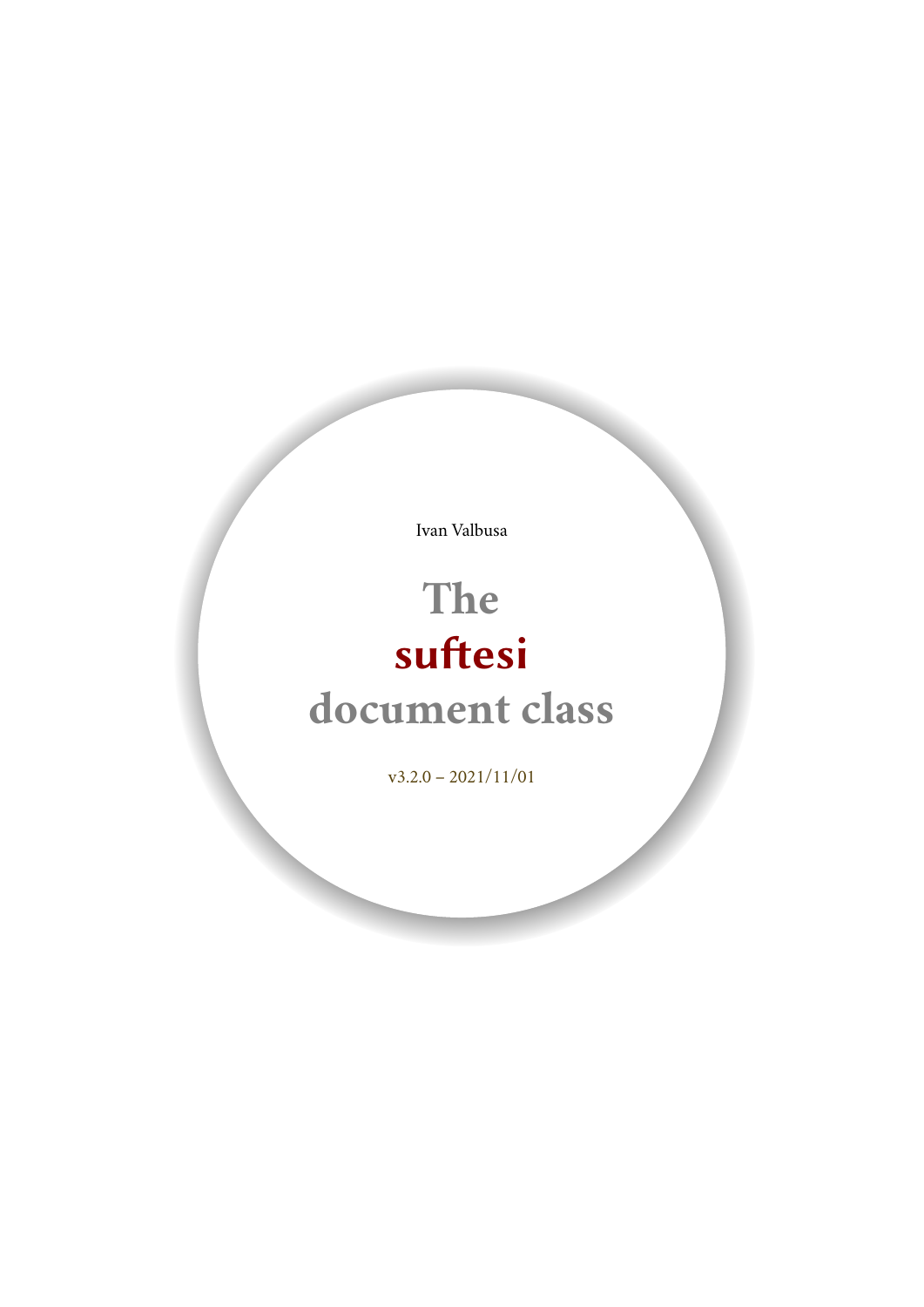The serif typeface is Cochineal, created by Michael Sharpe on the basis of Sebastian Kosch's Crimson. The typewriter font is Inconsolata, designed by Raph Levien and the sans serif text is typeset in Linux Biolinum, created by Philipp H. Poll.

# Legalese

Copyright © 2009-2021 Ivan Valbusa

This package is author-maintained. Permission is granted to copy, distribute and/or modify this software under the terms of the ETEX Project Public License, version 1.3 or later ([http:](http://latex-project.org/lppl) [//latex-project.org/lppl](http://latex-project.org/lppl)). This software is provided "as is", without warranty of any kind, either expressed or implied, including, but not limited to, the implied warranties of merchantability and fitness for a particular purpose.

# Feedback

If you have any questions, feedback or requests please email me at ivan dot valbusa at gmail dot com. If you need specific features not already implemented, remember to attach the example files.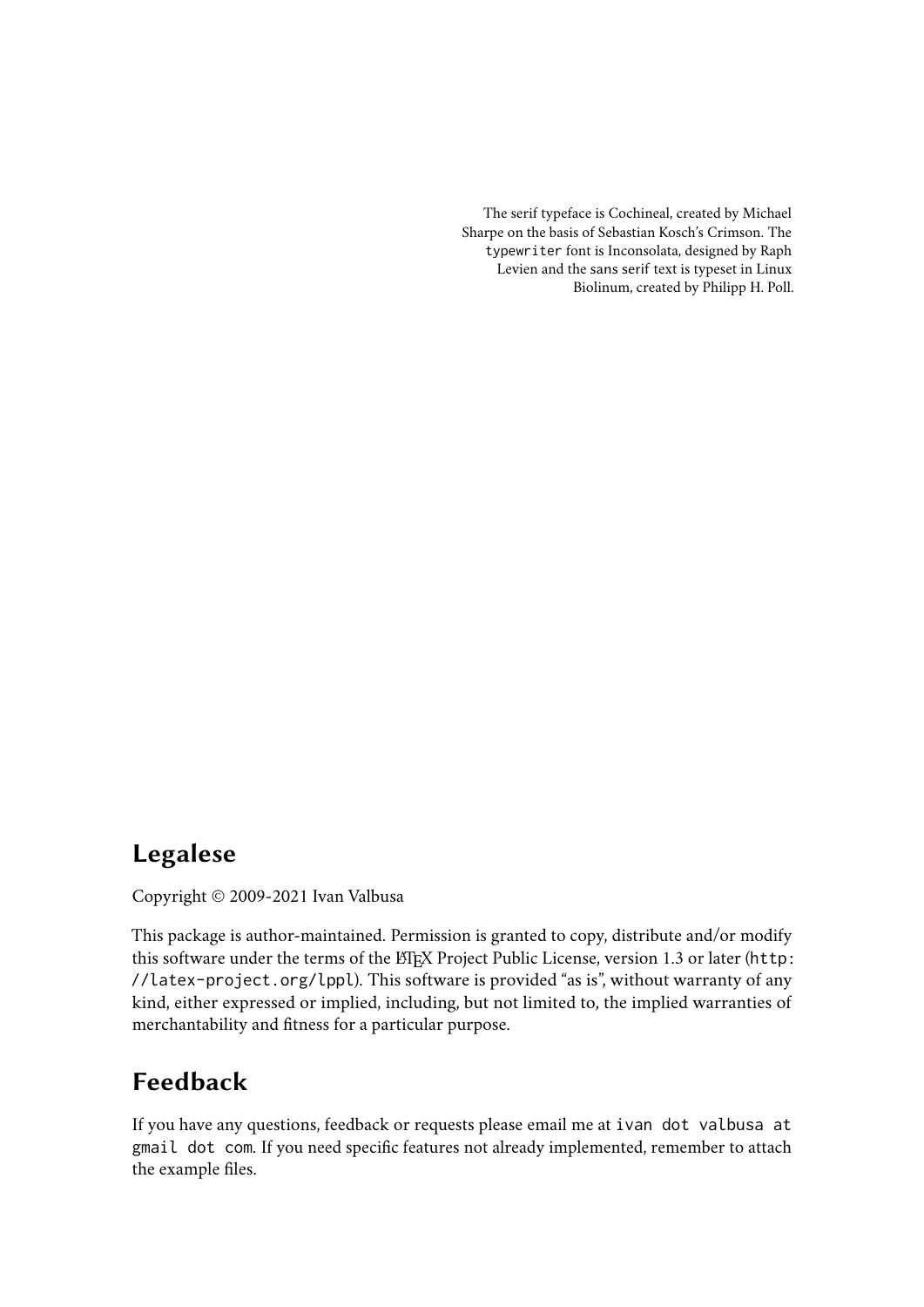# User's guide to **suftesi**

### A document class for typesetting theses, books and articles

 $v3.2.0 - 2021/11/01$ 

Ivan Valbusa

ivan dot valbusa at gmail dot com

#### **Abstract**

The standard document classes allow you to typeset beautiful documents but their layout is quite far from the stylistic requests of some humanists (mainly Italian). The suftesi class provides a set of "humanistic" page layouts, title styles and heading styles to typeset books, articles and theses. The styles are very simple and sober and also have the aim of finding an aesthetic harmony in the formal simplicity (see [Valbusa 2012\)](#page-104-0). They are largely inspired by some interesting readings, particularly *[The Elements of](#page-102-0) [Typographic Style](#page-102-0)* by Robert [Bringhurst](#page-102-0) [\(1992\)](#page-102-0), *[Ausgewählte Aufsätze über Fragen der](#page-104-1) [Gestalt des Buches und der Typographie](#page-104-1)* by Jan [Tschichold](#page-104-1) [\(1975\)](#page-104-1) and *[First Principles of](#page-103-0) [Typography](#page-103-0)* by Stanley [Morison](#page-103-0) [\(1936\)](#page-103-0).

# **Contents**

#### **[1 Usage](#page-3-0) 4**

|   |      | <b>Class features</b>                                           | 4  |
|---|------|-----------------------------------------------------------------|----|
|   | 2.1  | Structure                                                       | 5  |
|   | 2.2  | Layout $\dots \dots \dots$                                      | 5  |
|   | 2.3  | Font<br>$\sim$ 100 km s $\sim$ 100 km s $\sim$ 100 km s $^{-1}$ | 8  |
|   | 2.4  | Sectioning                                                      | 12 |
|   | 2.5  | Contents lists                                                  | 15 |
|   | 2.6  | Headers and footers                                             | 19 |
|   | 2.7  | Notes $\dots \dots \dots \dots$                                 | 19 |
|   | 2.8  | Lists and quotations $\ldots$ .                                 | 21 |
|   | 2.9  | Pre-defined styles                                              | 22 |
|   | 2.10 | Title page                                                      | 22 |
|   | 2.11 | Cover page                                                      | 24 |
|   | 2.12 | Frontispiece                                                    | 25 |
|   | 2.13 | Colophon                                                        | 26 |
| 3 |      | The collection structure                                        | 27 |
|   | 3.1  | Options $\ldots \ldots \ldots$                                  | 28 |
|   | 3.2  | Commands                                                        | 28 |
|   |      |                                                                 |    |

| 5 |            | <b>The Code</b>             | 29  |
|---|------------|-----------------------------|-----|
|   | 5.1        | Options setting             | 31  |
|   | 5.2        | Basic packages              | 57  |
|   | 5.3        | Fonts                       | 58  |
|   | 5.4        | Sectioning                  | 63  |
|   | 5.5        | Contents lists              | 73  |
|   | 5.6        | Customizing entries         | 85  |
|   | 5.7        | Headers and footers         | 87  |
|   | 5.8        | Notes and quotations        | 88  |
|   | 5.9        | The collection structure    | 90  |
|   | 5.10       | Title page                  | 93  |
|   | 5.11       | Cover page                  | 96  |
|   | 5.12       | Frontispiece                | 98  |
|   | 5.13       | Colophon                    | 99  |
|   |            | 5.14 Backward compatibility | 101 |
|   | 5.15       | Final settings              | 102 |
|   | References |                             | 103 |

**[4 Backward compatibility](#page-28-0) 29**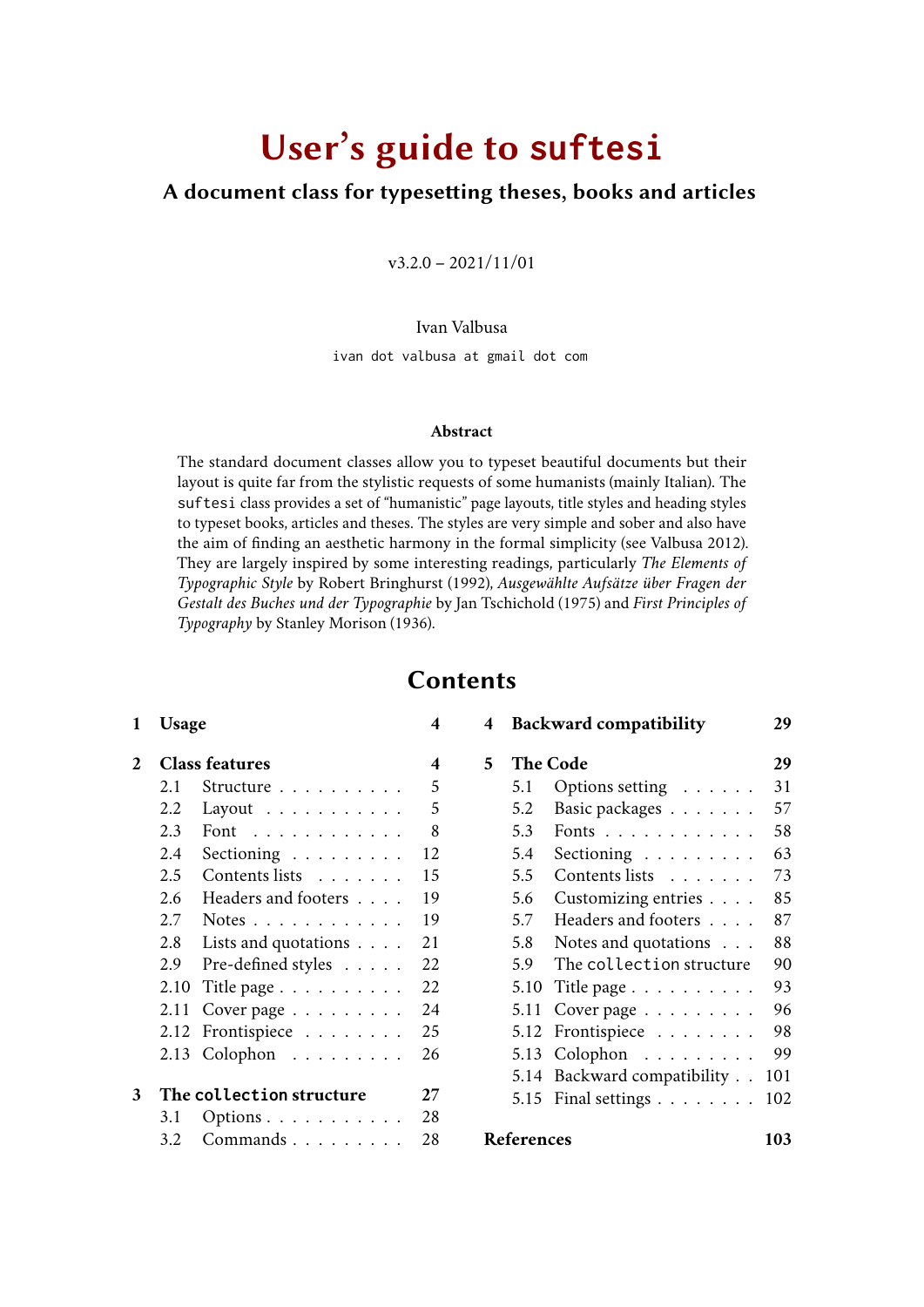# A brief history

The suftesi class was born as a result of the course *Introduzione a BTEX per le scienze umane* (*Introduction to ETEX for the Human Sciences*) which I held at the Graduate School of Human Sciences and Philosophy (**S**cienze **U**mane e **F**ilosofia) of Verona University (Italy) in June 2010. Originally thought as a class to typeset theses, through the years it has developed many new features and styles. Finally it has become the referential class of the Joint Project *Formal Style for PhD Theses with ETEX* of the University of Verona.

# Acknowledgments

I would like to thank Professors Paola Di Nicola, Director of the Graduate School of Human Sciences and Philosophy, and Ugo Savardi who suggested to propose the course precisely to that School; Gilberto D'Arduini, Matteo Lanza and Antonio Rinaldi, who installed LTFX on the computers used during the course; Catia Cordioli, for her help in the organization of the lessons; Corrado Ferreri, responsible of the E-Learning Center, who provided the TEX Live 2009 DVDs. Special thanks to Professors Enrico Gregorio, the Italian guru of TEX, for the TEX pert support and his priceless "magic formulas", and Tommaso Gordini for his valuable advice in choosing and improving the class features during these years. I would finally thank all the participants to the course who patiently endured the four intensive lessons. This work is dedicated to them.

# <span id="page-3-0"></span>1 Usage

The class can be loaded as usual with:

```
\documentclass[⟨options⟩]{suftesi}
```
For using the class with the X<sub>7</sub>TEX and LuaTEX engines you need to load the fontspec package (mathspec is an alternative only for X<sub>IIE</sub>X) and to select a main font.

# <span id="page-3-1"></span>2 Class features

The following sections describe the options and commands made available by the class. All the options are in the ⟨*key* ⟩=⟨*value*⟩ format. In addition to these you can also use the options defined by the standard book class (on which suftesi is based) except those modifying the page dimensions (a4paper, a5paper, b5paper, legalpaper, executivepaper and landscape), which are automatically disabled.

Since the possible combinations are hundreds, the simplest way to get to know the class features is to typeset one of the templates which you can find in the /doc/latex/suftesi folder in your ET<sub>E</sub>X distribution (see also [Valbusa 2012\)](#page-104-0). The class files as well as the templates are also available online on the CTAN's website at <http://www.ctan.org/pkg/suftesi>.

 The class loads the packages listed in table [1](#page-4-2) and since version 2.9.5 relies on appendix  $\!\!^{\prime} \,$  package to manage the appendices [\(Robertson and Wilson 2020\)](#page-103-1). To get the correct label in titles, headings and table of contents, you should use the appendices environment.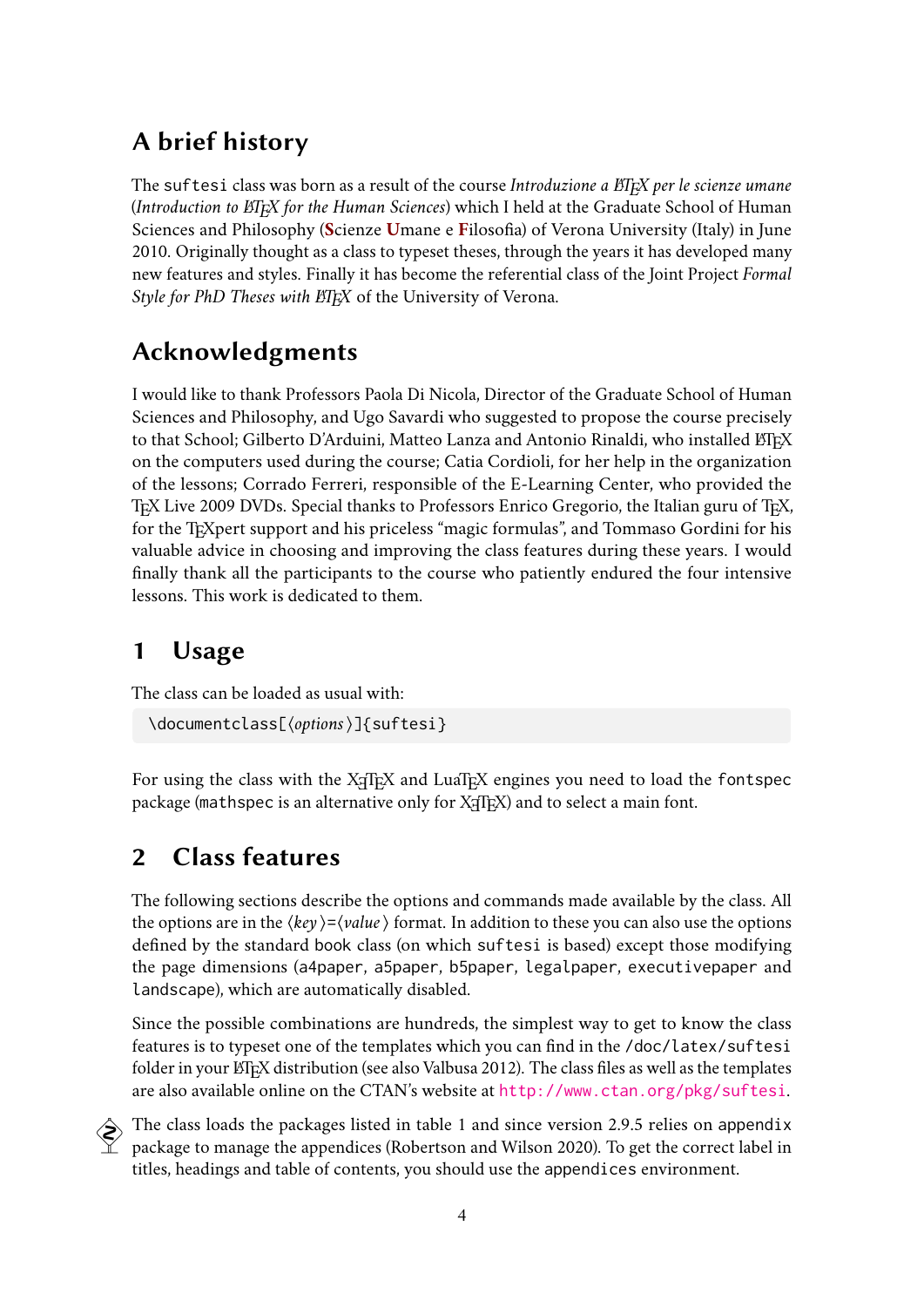| Context                                                                         | Packages                                                                                                                                                                                                                       |
|---------------------------------------------------------------------------------|--------------------------------------------------------------------------------------------------------------------------------------------------------------------------------------------------------------------------------|
| Global                                                                          | appendix, caption, color, crop, enumitem, emptypage,<br>etoolbox, fancyhdr, fixltxhyph, fontenc, fontsize,<br>geometry, iftex, microtype, multicol, titlesec, titletoc,<br>xkeyval, cclicenses*, zref**                        |
| pdfleT <sub>F</sub> X only                                                      | fontenc, substitutefont                                                                                                                                                                                                        |
| LuaLT <sub>F</sub> X only                                                       | luatex85                                                                                                                                                                                                                       |
| $defaultfont = standard$<br>palatino<br>libertine<br>cochineal<br>compatibility | Imodern<br>textcomp, newpxtext, biolinum, inconsolata, newpxmath<br>textcomp, libertine, biolinum, inconsolata, newtxmath,<br>libertinust1 math<br>textcomp, cochineal, biolinum, inconsolata, newtxmath<br>mathpazo, beramono |
| mathfont = extended                                                             | amsthm, mathalpha                                                                                                                                                                                                              |

<span id="page-4-2"></span>\* only with FSPL styles. \*\* only with fewfootnotes option.

Table 1: Packages loaded by suftesi

### <span id="page-4-0"></span>2.1 Structure

With suftesi you can typeset book-style documents (with chapters), article-style documents (without chapters) and collections of papers (see section [3\)](#page-26-0).

| structure = book   article   collection<br>default: book |                                                                                 |  |  |
|----------------------------------------------------------|---------------------------------------------------------------------------------|--|--|
| book                                                     | For typesetting texts with chapters.                                            |  |  |
| article                                                  | For typesetting articles or short theses (without chapters).                    |  |  |
|                                                          | collection For typesetting journals or collections of articles (see section 3). |  |  |

### <span id="page-4-1"></span>2.2 Layout

The class provides eleven page layouts (figure [1](#page-6-0) and table [2\)](#page-5-0). The standard layout (default) or standardaureo layout are aimed to typeset A4 documents, while the other nine layouts are particularly suitable to typeset compact books, articles or theses. For these compact layouts the version=screen and version=cscreen options are particularly useful as they show the output in its real size.

| pagelayout = standard   standardaureo   periodical | default: standard |
|----------------------------------------------------|-------------------|
| periodicalaureo   compact   compactaureo           |                   |
| supercompact   supercompactaureo   pocketa         |                   |
| pocketb   pocketc                                  |                   |
|                                                    |                   |

standard Prints an A4 page with a typeblock of  $110 \text{ mm} \times 220 \text{ mm}$ .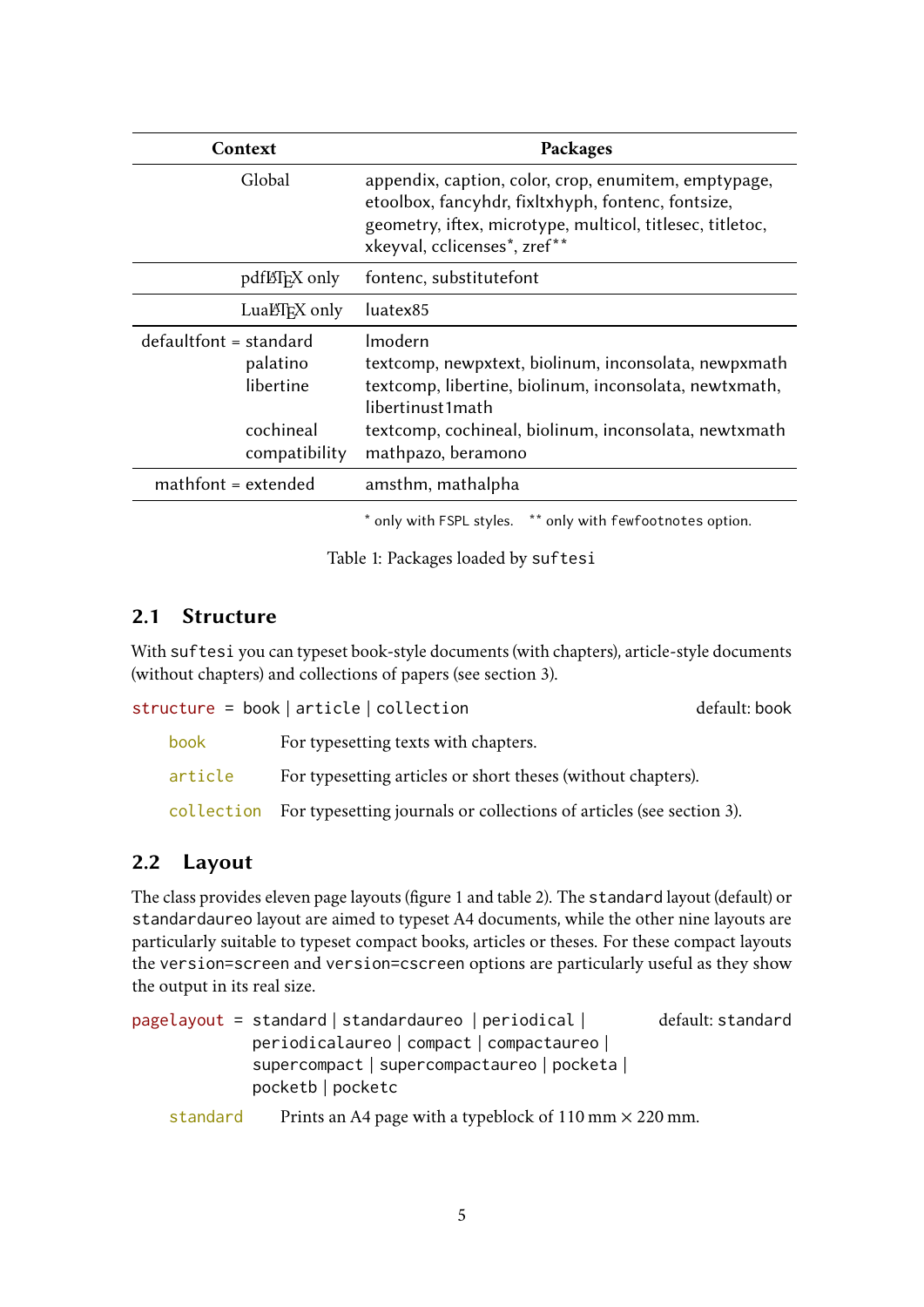|                   | Dimensions (mm) |     |      | Proportions               |                |            |           |              |
|-------------------|-----------------|-----|------|---------------------------|----------------|------------|-----------|--------------|
|                   | Typeblock       |     | Page |                           | <b>Margins</b> |            | Stock     |              |
| Layout            | W               | h   | W    | $\boldsymbol{\mathrm{h}}$ | t/b            | $i/\sigma$ | Typeblock | Page         |
| standard          | 110             | 220 | 210  | 297                       | 1:2            | 1:2        | 1:2       | $1:\sqrt{2}$ |
| standardaureo     | 136             | 220 | 210  | 297                       | 2:3            | 2:3        | $5:8^{*}$ | $1:\sqrt{2}$ |
| compact           | 110             | 165 | 160  | 240                       | 2:3            | 2:3        | 2:3       | 2:3          |
| compactaureo      | 118             | 191 | 160  | 240                       | 2:3            | 2:3        | $5:8^*$   | 2:3          |
| supercompact      | 100             | 150 | 140  | 210                       | 2:3            | 2:3        | 2:3       | 2:3          |
| supercompactaureo | 108             | 175 | 140  | 210                       | 1:1            | 1:1        | $5:8^{*}$ | 2:3          |
| periodical        | 110             | 165 | 170  | 240                       | 2:3            | 2:3        | 2:3       | $1:\sqrt{2}$ |
| periodicalaureo   | 120             | 194 | 170  | 240                       | 2:3            | 2:3        | $5:8^*$   | $1:\sqrt{2}$ |
| pocketa           | 102             | 153 | 135  | 208                       | 2:3            | 1:1        | 2:3       | 2:3          |
| pocketb           | 99              | 165 | 140  | 210                       | 2:3            | 1:1        | 3:5       | 2:3          |
| pocketc           | 90              | 150 | 116  | 193                       | 2:3            | 1:1        | 3:5       | 3:5          |

<span id="page-5-0"></span>Table 2: The layouts of suftesi

 $i$ <sup>\*</sup> $5:8 \approx 1:1.618$ 

With the following values the option prints the typeblock on a an A4 paper showing the crop marks which can be controlled by the version option.

periodical Prints a page of 17 cm  $\times$  24 cm with a typeblock of 11 cm  $\times$  16.5 cm.

- periodicalaureo The same of periodical but with a *golden ratio* typeblock of  $120 \text{ cm} \times 194 \text{ mm}$ .
- compact Prints a page of 16 cm  $\times$  24 cm with a typeblock of 11 cm  $\times$  16.5 cm.
- compactaureo The same as compact but with a *golden ratio* typeblock of 11.8 cm × 19.1 cm.
- supercompact Prints a page of  $14 \text{ cm} \times 21 \text{ cm}$  with a typeblock of  $10 \text{ cm} \times 15.5 \text{ cm}$ .

supercompactaureo The same as supercompact but with a *golden ratio* typeblock of 10.8 cm  $\times$  17.5 cm.

- pocketa Prints a page of 135 cm  $\times$  208 cm with a typeblock of 102 cm  $\times$  153 cm.
- pocketb Prints a page of  $140 \text{ cm} \times 210 \text{ cm}$  with a typeblock of 99 cm  $\times$  165 cm.
- pocketc Prints a page of 116 cm  $\times$  193 cm with a typeblock of 90 cm  $\times$  150 cm.

You can define your own layouts through the \geometry command of the geometry package [\(Carlisle and Umeki 2020\)](#page-102-2) and you can change the value of \baselineskip too, possibly through fontsize [\(Valbusa 2020\)](#page-104-2).

If you change the line spacing with the \linespread command, you need to add \normalsize.

\linespread{0.956}\normalsize \geometry{...}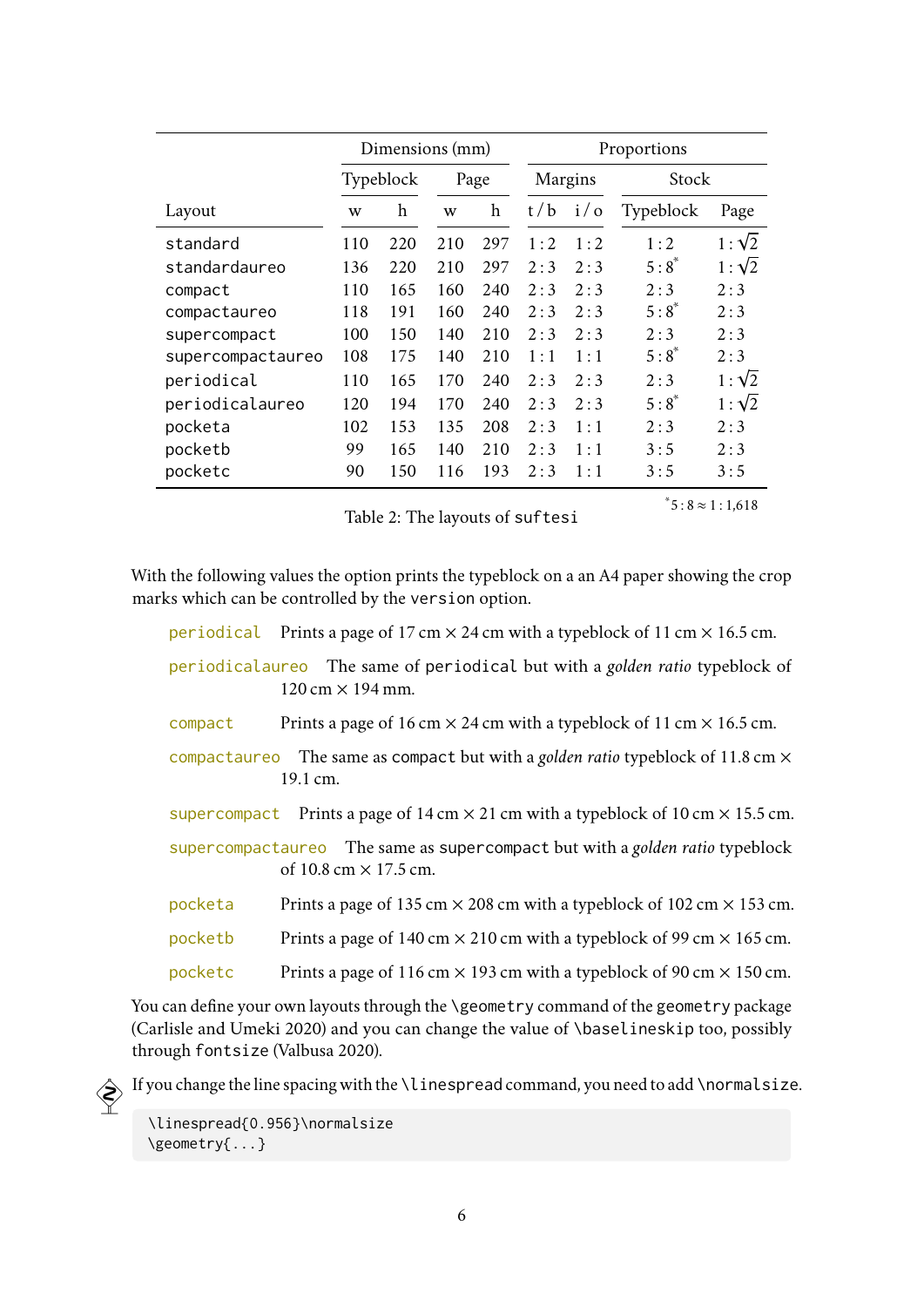

<span id="page-6-0"></span>Figure 1: The eleven layouts of suftesi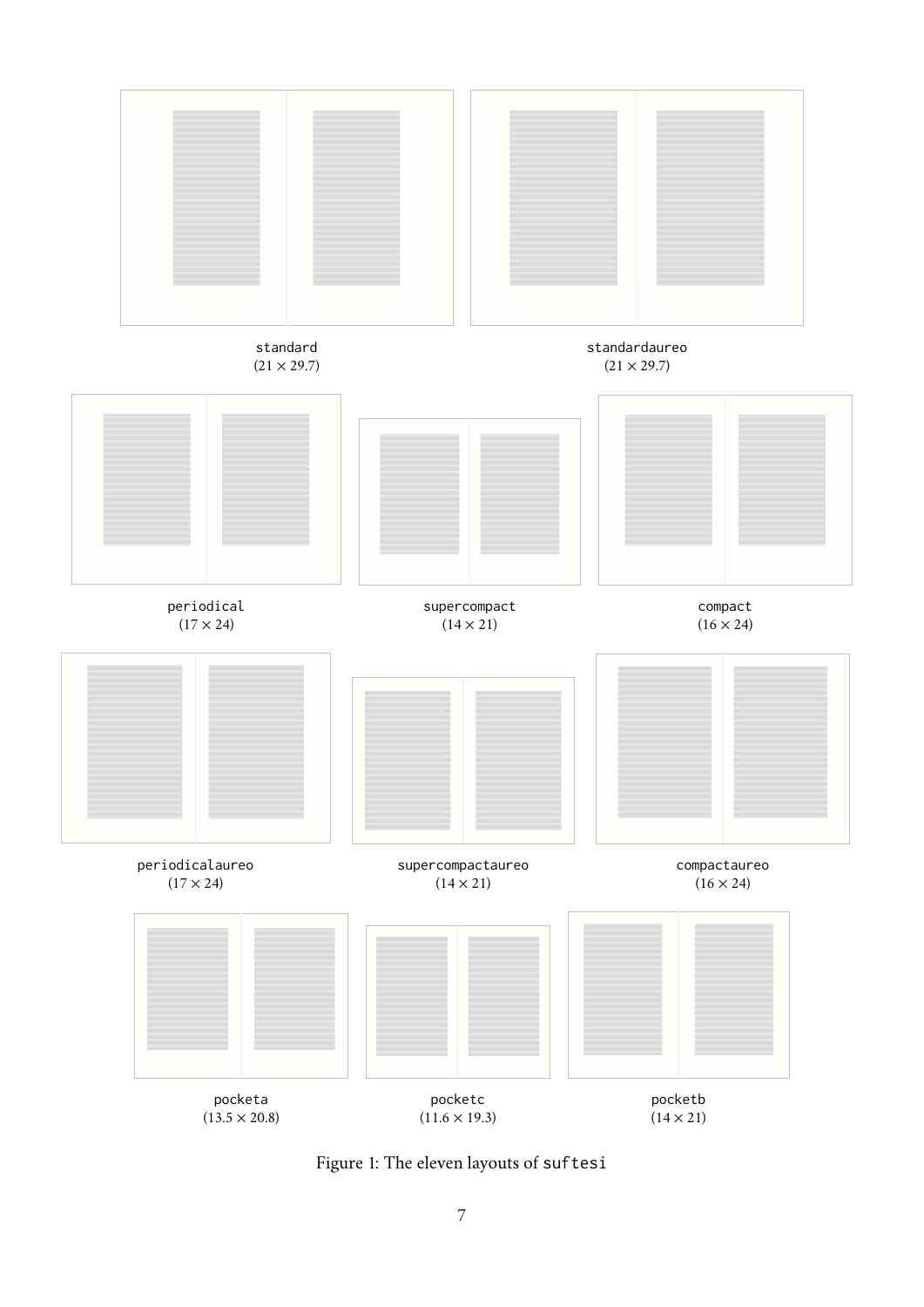version = screen | cscreen | draft | final default: final default: final

The following two options are provided to have a better view when you are typesetting and reading the PDF on the screen or for online publications.

| screen  | Prints the PDF with its real dimensions.                  |
|---------|-----------------------------------------------------------|
| cscreen | The same as version=screen but with a centered typeblock. |

The following two options are meant for printed documents.

| draft | Prints the output on a A4 paper, showing the crop marks. Useless with<br>standard and standardaureo layouts. |
|-------|--------------------------------------------------------------------------------------------------------------|
| final | Prints the output on a A4 paper, hiding the crop marks. Useless with<br>standard and standardaureo layouts.  |

Sometimes it is not desirable to have the crop marks on every page. In such a case you can use the \crop[off] command after the first page of the document.

$$
parindent \neq \langle \text{dimen} \rangle
$$

default: \baselineskip

Sets the indentation of the first line of each paragraph except those following a section title. You can use any unit recognized by T<sub>E</sub>X (for example: 1em | 1cm | 17pt, ...).

Note that some packages may set the value of \parindent inside the \AtBeginDocument hook. In these cases the parindent option is ineffective and if you want to change the indentation you have to call \parindent=⟨*dimen*⟩ after \begin{document}.

### <span id="page-7-0"></span>2.3 Font

The default roman font is Cochineal by Michael Sharpe, the sans serif font is Linux Biolinum, designed by Philipp H. Poll, and the typewriter face is Inconsolata by Raph Levien. Cochineal is a fork of Crimson, by Sebastian Kosch, a font inspired by masterpieces like Sabon ( Jan Tschichold) and Minion (Robert Slimbach). It is a very complete typeface and it offers full support for Greek and Cyrillic, real small caps (even in italic shape) and four figure styles. Moreover it provides support for mathematics through the newtxmath package.

The defaultfont option allows you to can change the default roman font to New PX (Palatino-like), Linux Libertine, or Latin Modern. You can use other fonts as well, but in this case remember to load the defaultfont=none option which turns off the default font settings.

Today there are several Garamond-like fonts in TEX Live distribution. See, for example Garamond Libre and Cormorant Garamond. The Bembo-like fonts ETbb and fbb should also be considered if you appreciate humanist fonts. In any case, before using a font, read the license carefully.

Another beautiful Garamond-like font, complete of real small caps, bold weight and mathematical support, is made available by the garamondx package by Michael Sharpe, which provides an extension of the ugm fonts, (URW)++ GaramondNo8 (see the License note in the package documentation at the web page <https://www.ctan.org/pkg/garamondx>). They are not distributed as part of TEX Live, but they may be downloaded using the getnonfreefonts script. See the instructions at <http://tug.org/fonts/getnonfreefonts/>.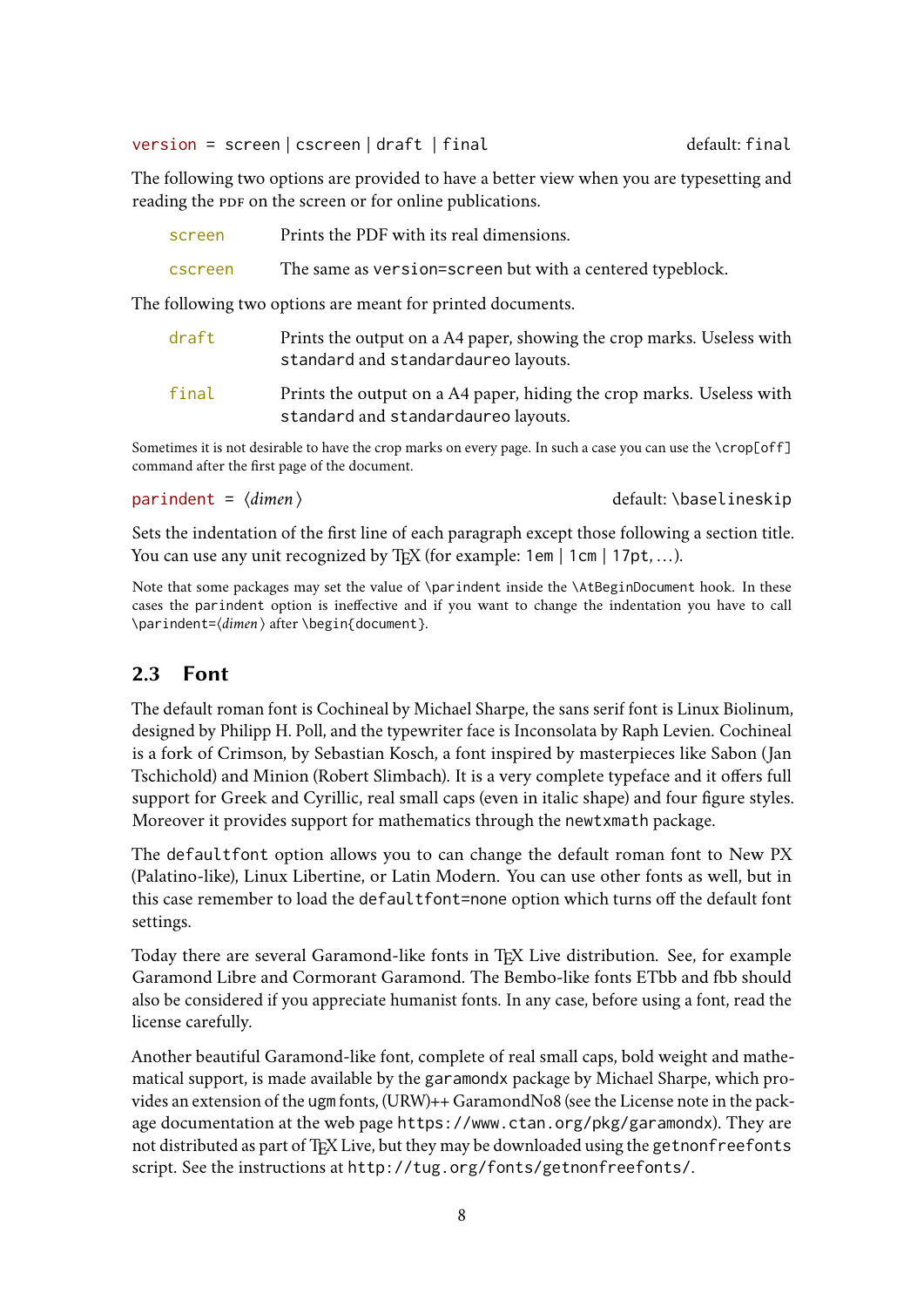#### 2.3.1 General options

|           | standard                                                                                                                                                                                                                | default: cochineal |
|-----------|-------------------------------------------------------------------------------------------------------------------------------------------------------------------------------------------------------------------------|--------------------|
| none      | Does not load any font (default with X <sub>7</sub> LH <sub>E</sub> X or LuaLH <sub>E</sub> X). Use this<br>option if you want full control over the font selection                                                     |                    |
| cochineal | Loads the Cochineal serif, the Linux Biolinum sans serif and the Incon-<br>solata typewriter.                                                                                                                           |                    |
| libertine | Loads the Linux Libertine serif, the Linux Biolinum sans serif and the<br>Inconsolata typewriter.                                                                                                                       |                    |
| palatino  | Loads the New PX serif, the Linux Biolinum sans serif and the Inconso-<br>lata typewriter. Note that the New PX font does not provide support for<br>Greek. The greekfont=artemisia option offers a very good solution. |                    |
| standard  | Loads the lmodern package: Latin Modern font family and CB Greek.                                                                                                                                                       |                    |

fontsize =  $\langle$ *dimen* $\rangle$  default: 10 | 10pt

Sets the main font sizes for the document, changing the \baselineskip accordingly. This option is based on the fontsize package [\(Valbusa 2020\)](#page-104-2). The ⟨*fontsize*⟩ can be given in any unit recognized by TeX (for example: 6mm, 1ex, 11.5pt). If the unit is not declared it defaults to pt. If you want to set a specific value for \baselineskip you have to use the \changefontsize[⟨*baselineskip* ⟩]{⟨*fontsize*⟩} command.

smallcapsstyle = low | upper default: low

Effective only with ⟨*level*⟩font=smallcaps and toc⟨*level*⟩font=smallcaps options (see sections [2.4](#page-11-0) and [2.5\)](#page-14-0). With X $\frac{1}{2}$ EEX or LuaETEX this option is effective only if a font selection command (such as \setmainfont) is given.

| low   | Prints lowercase spaced SMALL CAPITALS.               |
|-------|-------------------------------------------------------|
| upper | Prints spaced SMALL CAPITALS with uppercase initials. |

#### 2.3.2 Mathematical support

The class loads by default a 'minimal' mathematical support for Cochineal (default), Linux Libertine or New PX via the newtxmath or newpxmath packages by Michael Sharpe. Moreover the mathfont option is provided to extend or disable the support for mathematics when using these fonts. These non-standard fonts have a very good mathematical support but if you aim at typesetting high mathematics the Latin Modern font family remains, of course, the better choice: defaultfont=standard.

If some of the loaded packages conflict or if you simply want to change some of the default font settings you should first reset the font default with defaultfont=none option and then load the packages in the right order and with your favorite options.

 $math$ mathfont = none | minimal | extended default: minimal

Effective only with Cochineal, Libertine and New PX fonts.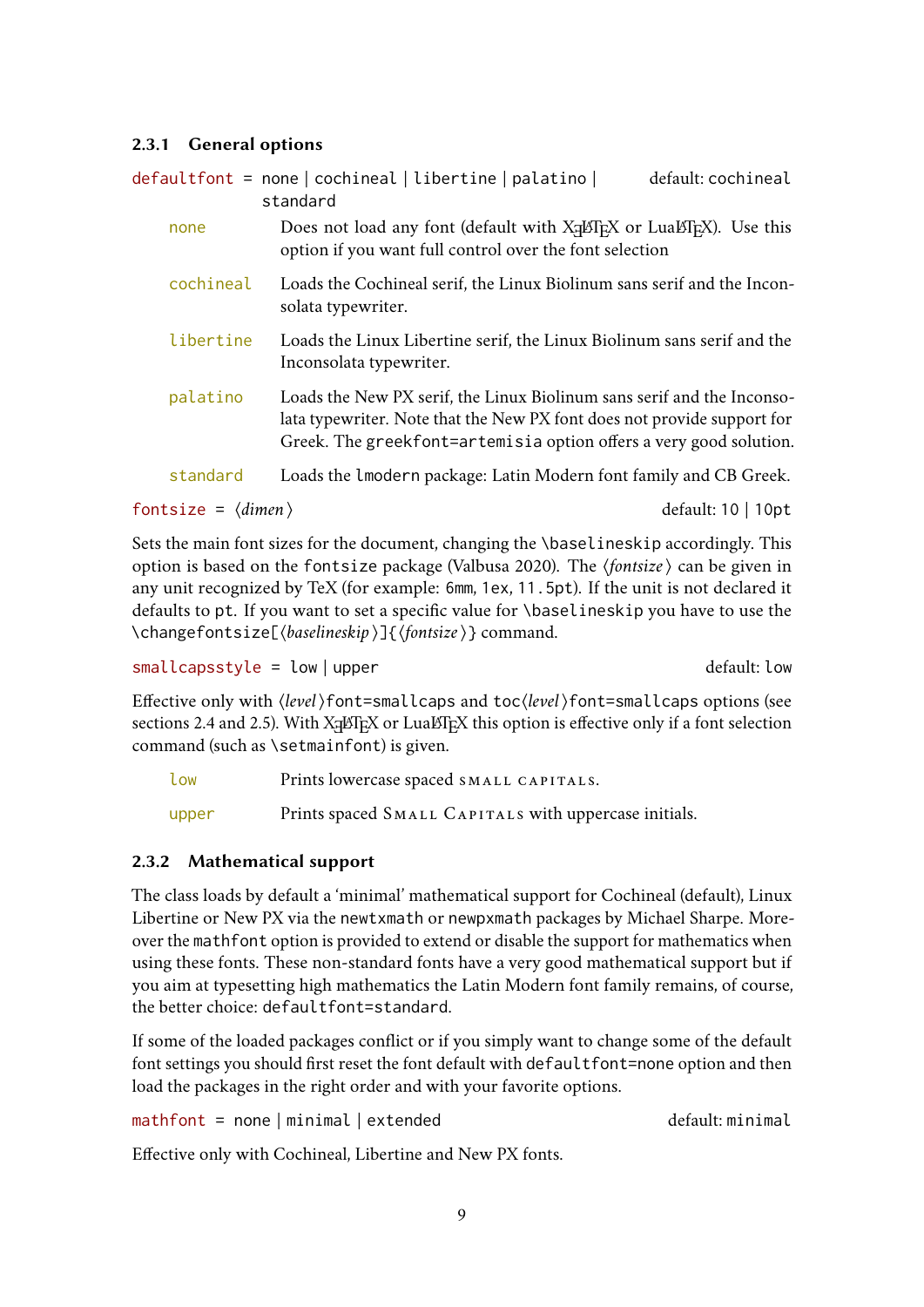| none     | Do not load any mathematical support (default with X <sub>7</sub> ET <sub>F</sub> X or LuaET <sub>F</sub> X).<br>Use this option if you need some packages that have to be loaded before<br>newtxmath and newpxmath. |
|----------|----------------------------------------------------------------------------------------------------------------------------------------------------------------------------------------------------------------------|
| minimal  | Loads newtxmath (for Cochineal and Linux Libertine) or newpxmath<br>(for PX Fonts).                                                                                                                                  |
| extended | Loads the previous option plus the amsthm and mathalpha packages.                                                                                                                                                    |

#### 2.3.3 Greek support

The Cochineal default font is complete of Greek and Cyrillic. Anyway the class provides the greekfont option to select four different Greek fonts for use with the roman typeface set by the defaultfont option (except for the defaultfont=standard option, i.e. with Latin Modern font family which uses the CB Greek by default). These fonts are: GFS Bodoni, GFS Artemisia, GFS Porson (by the Greek Font Society) and CB Greek (by Claudio Beccari). You may, of course, choose a different font but in this case, as previously cleared, remember to load the defaultfont=none option.

greekfont = none | artemisia | porson | bodoni | cbgreek default: none

Actually useless with defaultfont=none and not available with defaultfont=standard options.

| none      | Does not load any Greek font (default with X <sub>7</sub> ET <sub>E</sub> X or LuaET <sub>E</sub> X). |
|-----------|-------------------------------------------------------------------------------------------------------|
| artemisia | Loads the Artemisia font by the Greek Font Society.                                                   |
| porson    | Loads the Porson font by the Greek Font Society.                                                      |
| bodoni    | Loads the Bodoni font by the Greek Font Society.                                                      |
| cbgreek   | Loads the standard CB Greek font by Claudio Beccari.                                                  |

**Cochineal/Cochineal** Aliquam auctor, pede consequat laoreet varius, eros tellus maris quam, pellentesque hendrerit. Verecundia conditur. Πρῶτον εἰπεῖν περὶ τί καὶ τίνος ἐστὶν ἡ σκέψις, ὅτι περὶ ἀπόδειξιν καὶ ἐπιστήµης ἀποδεικτικῆς· εἶτα διορίσαι τί ἐστι πρότασις καὶ τί ὅρος καὶ τί συλλογισµός Morbi luctus, wisi viverra faucibus pretium, nihil est placerat pro cuius loquentis verba. Sed maleficium in quibusdam certum.

**Cochineal/Bodoni** Aliquam auctor, pede consequat laoreet varius, eros tellus maris quam, pellentesque hendrerit. Verecundia conditur. Πρῶτον εἰπεῖν περὶ τί καὶ τίνος ἐστὶν ἡ σκέψις, ὅτι περὶ ἀπόδειξιν καὶ ἐπιστήμης ἀποδεικτικῆς· εἶτα διορίσαι τί ἐστι πρότασις καὶ τί ὅρος καὶ τί συλλογισμός Morbi luctus, wisi viverra faucibus pretium, nihil est placerat pro cuius loquentis verba. Sed maleficium in quibusdam certum.

**Cochineal/Artemisia** Aliquam auctor, pede consequat laoreet varius, eros tellus maris quam, pellentesque hendrerit. Verecundia conditur. Πρῶτον εἰπεῖν περὶ τί καὶ τίνος ἐστὶν ἡ σκέψις, ὅτι περὶ ἀπόδειξιν καὶ ἐπιστήμης ἀποδεικτικῆς εἶτα διορίσαι τί ἐστι πρότασις καὶ τί ὅρος καὶ τί συλλογισμός Morbi luctus, wisi viverra faucibus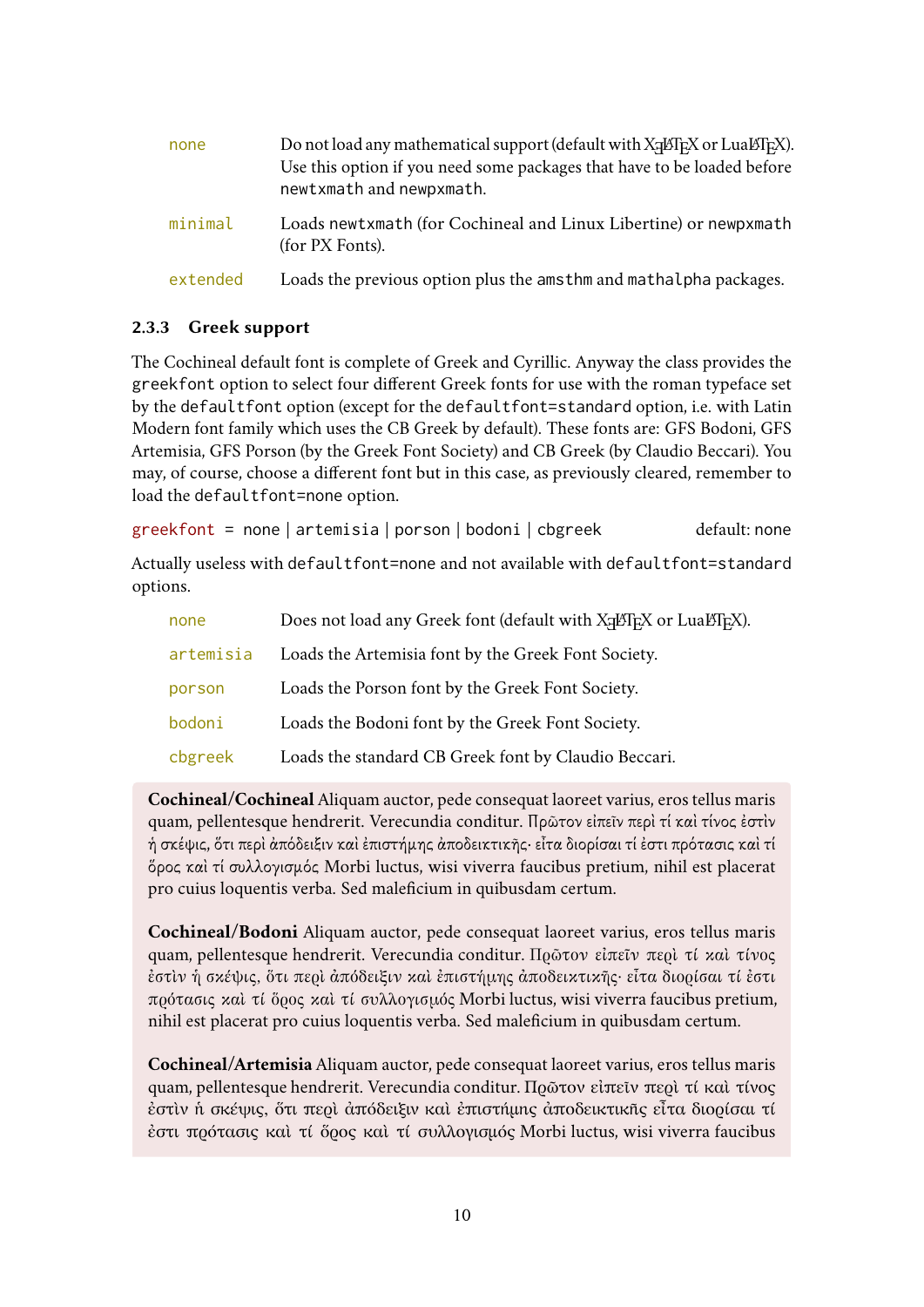pretium, nihil est placerat pro cuius loquentis verba. Sed maleficium in quibusdam certum.

**Cochineal/Porson** Aliquam auctor, pede consequat laoreet varius, eros tellus maris quam, pellentesque hendrerit. Verecundia conditur. Πρώτον είπεῖν περὶ τί καὶ τίνος ἐστὶν ἡ σκέψις, ὅτι περὶ ἀπόδειξιν καὶ ἐπιστήμης ἀποδεικτικῆς εἶτα διορίσαι τί ἐστι πρότασις καὶ τί ὅρος καὶ τί συλλογισμός Morbi luctus, wisi viverra faucibus pretium, nihil est placerat pro cuius loquentis verba. Sed maleficium in quibusdam certum.

**Cochineal/CB Greek** Aliquam auctor, pede consequat laoreet varius, eros tellus maris quam, pellentesque hendrerit. Verecundia conditur. Πρῶτον εἰπεῖν περὶ τί καὶ τίνος ἐστὶν ἡ σκέψις, ὅτι περὶ ἀπόδειξιν καὶ ἐπιστήμης ἀποδεικτικῆς· εἶτα διορίσαι τί ἐστι πρότασις καὶ τί ὅρος καὶ τί συλλογισμός Morbi luctus, wisi viverra faucibus pretium, nihil est placerat pro cuius loquentis verba. Sed maleficium in quibusdam certum.

**Libertine/Libertine** Aliquam auctor, pede consequat laoreet varius, eros tellus maris quam, pellentesque hendrerit. Verecundia conditur. Πρῶτον εἰπεῖν περὶ τί καὶ τίνος ἐστὶν ἡ σϰέψις, ὅτι περὶ ἀπόδειξιν ϰαὶ ἐπιστήµης ἀποδειϰτιϰῆς· εἶτα διορίσαι τί ἐστι πρότασις ϰαὶ τί ὅρος ϰαὶ τί συλλογισµός Morbi luctus, wisi viverra faucibus pretium, nihil est placerat pro cuius loquentis verba. Sed maleficium in quibusdam certum.

**Libertine/Bodoni** Aliquam auctor, pede consequat laoreet varius, eros tellus maris quam, pellentesque hendrerit. Verecundia conditur. Πρῶτον εἰπεῖν περὶ τί καὶ τίνος ἐστὶν ἡ σκέψις, ὅτι περὶ ἀπόδειξιν καὶ ἐπιστήμης ἀποδεικτικῆς· εἶτα διορίσαι τί ἐστι πρότασις καὶ τί ὅρος καὶ τί συλλογισμός Morbi luctus, wisi viverra faucibus pretium, nihil est placerat pro cuius loquentis verba. Sed maleficium in quibusdam certum.

**Libertine/Artemisia** Aliquam auctor, pede consequat laoreet varius, eros tellus maris quam, pellentesque hendrerit. Verecundia conditur. Πρῶτον εἰπεῖν περὶ τί καὶ τίνος ἐστὶν ἡ σκέψις, ὅτι περὶ ἀπόδειξιν καὶ ἐπιστήμης ἀποδεικτικῆς εἶτα διορίσαι τί ἐστι πρότασις καὶ τί ὅρος καὶ τί συλλογισμός Morbi luctus, wisi viverra faucibus pretium, nihil est placerat pro cuius loquentis verba. Sed maleficium in quibusdam certum.

**Libertine/Porson** Aliquam auctor, pede consequat laoreet varius, eros tellus maris quam, pellentesque hendrerit. Verecundia conditur. Πρώτον είπεῖν περὶ τί καὶ τίνος ἐστὶν ἡ σκέψις, ὅτι περὶ ἀπόδειξιν καὶ ἐπιστήμης ἀποδεικτικῆς εἶτα διορίσαι τί ἐστι πρότασις καὶ τί ὅρος καὶ τί συλλογισμός Morbi luctus, wisi viverra faucibus pretium, nihil est placerat pro cuius loquentis verba. Sed maleficium in quibusdam certum.

**Libertine/CB Greek** Aliquam auctor, pede consequat laoreet varius, eros tellus maris quam, pellentesque hendrerit. Verecundia conditur. Πρῶτον εἰπεῖν περὶ τί καὶ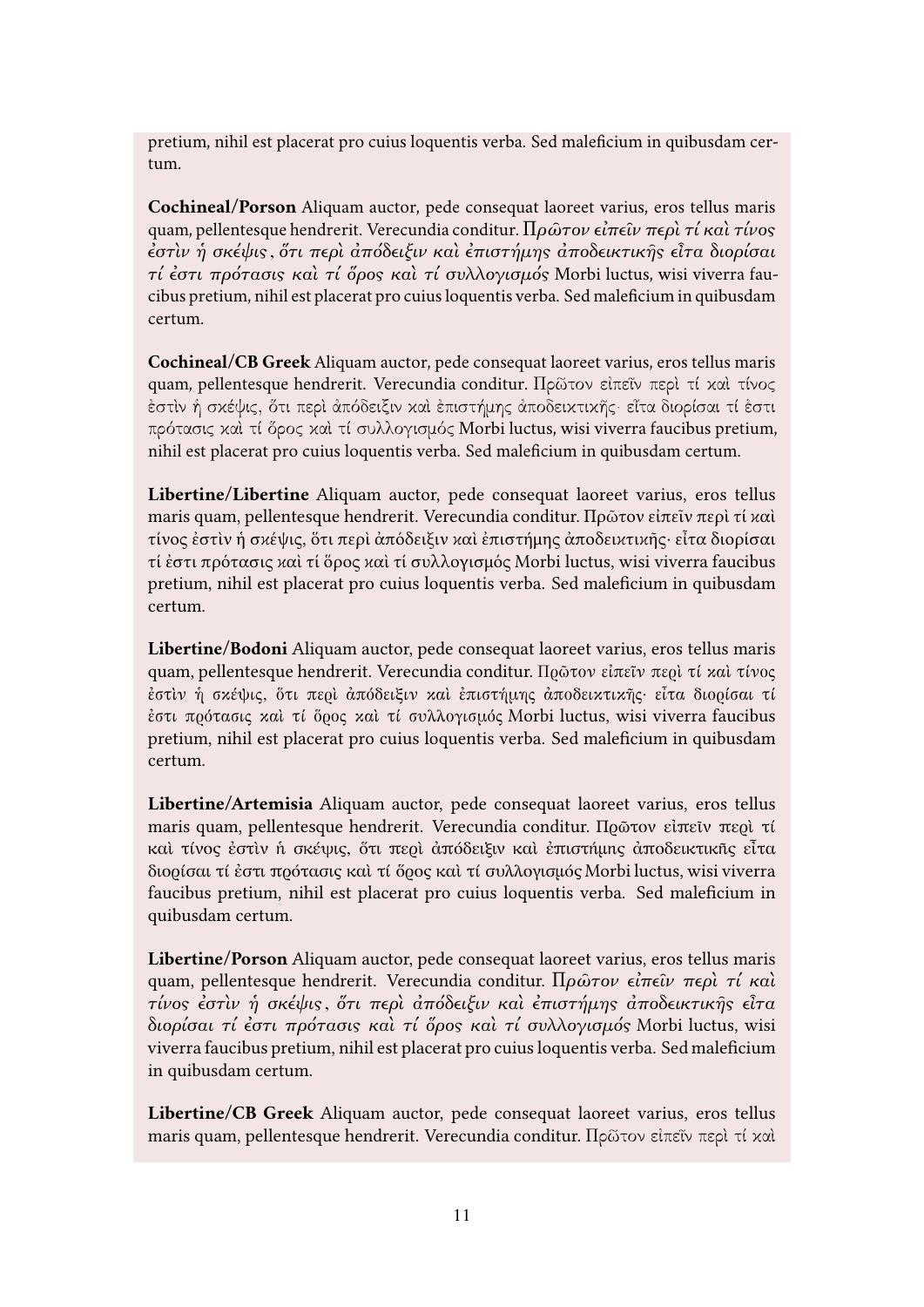τίνος ἐστὶν ἡ σκέψις, ὅτι περὶ ἀπόδειξιν καὶ ἐπιστήμης ἀποδεικτικῆς· εἶτα διορίσαι τί ἐστι πρότασις καὶ τί ὅρος καὶ τί συλλογισμός Morbi luctus, wisi viverra faucibus pretium, nihil est placerat pro cuius loquentis verba. Sed maleficium in quibusdam certum.

**New PX/Bodoni** Aliquam auctor, pede consequat laoreet varius, eros tellus maris quam, pellentesque hendrerit. Verecundia conditur. Πρῶτον εἰπεῖν περὶ τί καὶ τίνος ἐστὶν ἡ σκέψις, ὅτι περὶ ἀπόδειξιν καὶ ἐπιστήμης ἀποδεικτικῆς· εἶτα διορίσαι τί ἐστι πρότασις καὶ τί ὅρος καὶ τί συλλογισμός Morbi luctus, wisi viverra faucibus pretium, nihil est placerat pro cuius loquentis verba. Sed maleficium in quibusdam certum.

**New PX/Artemisia** Aliquam auctor, pede consequat laoreet varius, eros tellus maris quam, pellentesque hendrerit. Verecundia conditur. Πρῶτον εἰπεῖν περὶ τί καὶ τίνος ἐστὶν ἡ σκέψις, ὅτι περὶ ἀπόδειξιν καὶ ἐπιστήμης ἀποδεικτικῆς εἶτα διορίσαι τί ἐστι πρότασις καὶ τί ὅρος καὶ τί συλλογισμός Morbi luctus, wisi viverra faucibus pretium, nihil est placerat pro cuius loquentis verba. Sed maleficium in quibusdam certum.

**New PX/Porson** Aliquam auctor, pede consequat laoreet varius, eros tellus maris quam, pellentesque hendrerit. Verecundia conditur. Πρώτον είπεῖν περὶ τί καὶ τίνος ἐστὶν ἡ σκέψις, ὅτι περὶ ἀπόδειξιν καὶ ἐπιστήμης ἀποδεικτικῆς εἶτα διορίσαι τί ἐστι πρότασις καὶ τί ὅρος καὶ τί συλλογισμός Morbi luctus, wisi viverra faucibus pretium, nihil est placerat pro cuius loquentis verba. Sed maleficium in quibusdam certum.

**New PX/CB Greek** Aliquam auctor, pede consequat laoreet varius, eros tellus maris quam, pellentesque hendrerit. Verecundia conditur. Πρῶτον εἰπεῖν περὶ τί καὶ τίνος ἐστὶν ἡ σκέψις, ὅτι περὶ ἀπόδειξιν καὶ ἐπιστήμης ἀποδεικτικῆς· εἶτα διορίσαι τί ἐστι πρότασις καὶ τί ὅρος καὶ τί συλλογισμός Morbi luctus, wisi viverra faucibus pretium, nihil est placerat pro cuius loquentis verba. Sed maleficium in quibusdam certum.

**Latin Modern/CB Greek** Aliquam auctor, pede consequat laoreet varius, eros tellus maris quam, pellentesque hendrerit. Verecundia conditur. Πρῶτον εἰπεῖν περὶ τί καὶ τίνος ἐστὶν ἡ σκέψις, ὅτι περὶ ἀπόδειξιν καὶ ἐπιστήμης ἀποδεικτικῆς· εἶτα διορίσαι τί ἐστι πρότασις καὶ τί ὅρος καὶ τί συλλογισμός Morbi luctus, wisi viverra faucibus pretium, nihil est placerat pro cuius loquentis verba. Sed maleficium in quibusdam certum.

# <span id="page-11-0"></span>2.4 Sectioning

#### 2.4.1 Options

In the following options ⟨*level*⟩ can be part, chap, sec, subsec, subsubsec, par, subpar. You can see some combinations of these options in figure [2.](#page-12-0)

⟨*level*⟩font = roman | italic | smallcaps default: roman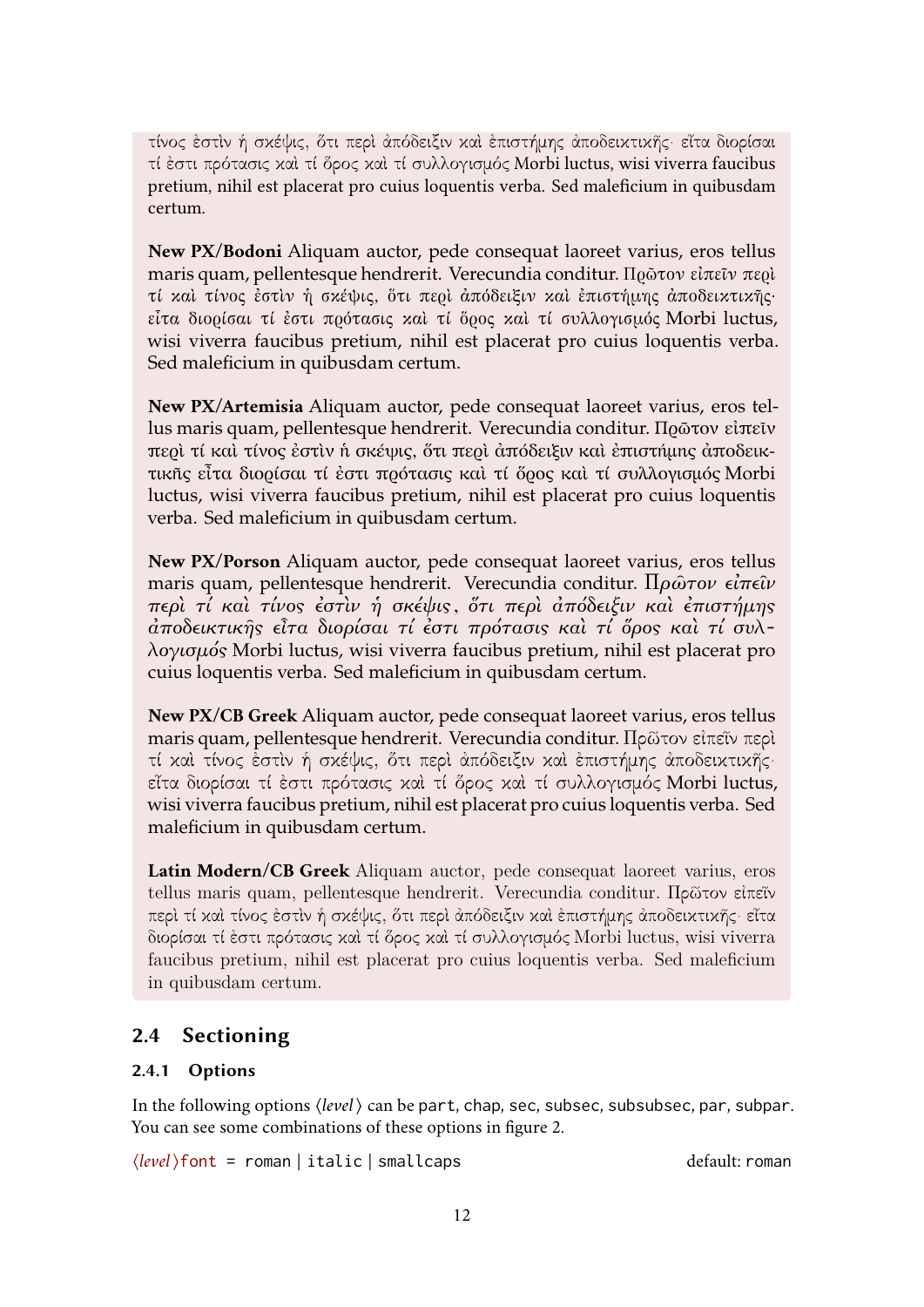

<span id="page-12-0"></span>Figure 2: Six examples of section titles that can be obtained combining the class options

|  | roman                                                       | Prints the $\langle level \rangle$ title in roman.                                                                             |  |  |  |
|--|-------------------------------------------------------------|--------------------------------------------------------------------------------------------------------------------------------|--|--|--|
|  | italic                                                      | Prints the $\langle level \rangle$ title in <i>italic</i> .                                                                    |  |  |  |
|  | smallcaps                                                   | Prints the $\langle level \rangle$ title in SPACED SMALL CAPS                                                                  |  |  |  |
|  |                                                             | default: left<br>parright                                                                                                      |  |  |  |
|  | left                                                        | Aligns the $\langle level \rangle$ title on the left.                                                                          |  |  |  |
|  | center                                                      | Centers the <i>(level)</i> title.                                                                                              |  |  |  |
|  | right                                                       | Aligns the $\langle level \rangle$ title on the right.                                                                         |  |  |  |
|  | parleft                                                     | As left but with the title below the number.                                                                                   |  |  |  |
|  | As center but with the title below the number.<br>parcenter |                                                                                                                                |  |  |  |
|  | parright                                                    | As right but with the title below the number.                                                                                  |  |  |  |
|  |                                                             | $\langle level \rangle$ numstyle = arabic   roman   Roman  <br>default: arabic/Roman (part)<br>dotarabic   dotroman   dotRoman |  |  |  |
|  | arabic                                                      | Arabic (level) number.                                                                                                         |  |  |  |
|  | roman                                                       | Small caps lowercase roman (level) number.                                                                                     |  |  |  |
|  | Roman                                                       | Uppercase roman $\langle level \rangle$ number.                                                                                |  |  |  |
|  | dotarabic                                                   | As arabic but followed by a dot.                                                                                               |  |  |  |
|  | dotroman                                                    | As roman but followed by a dot.                                                                                                |  |  |  |
|  | dotRoman                                                    | As Roman but followed by a dot.                                                                                                |  |  |  |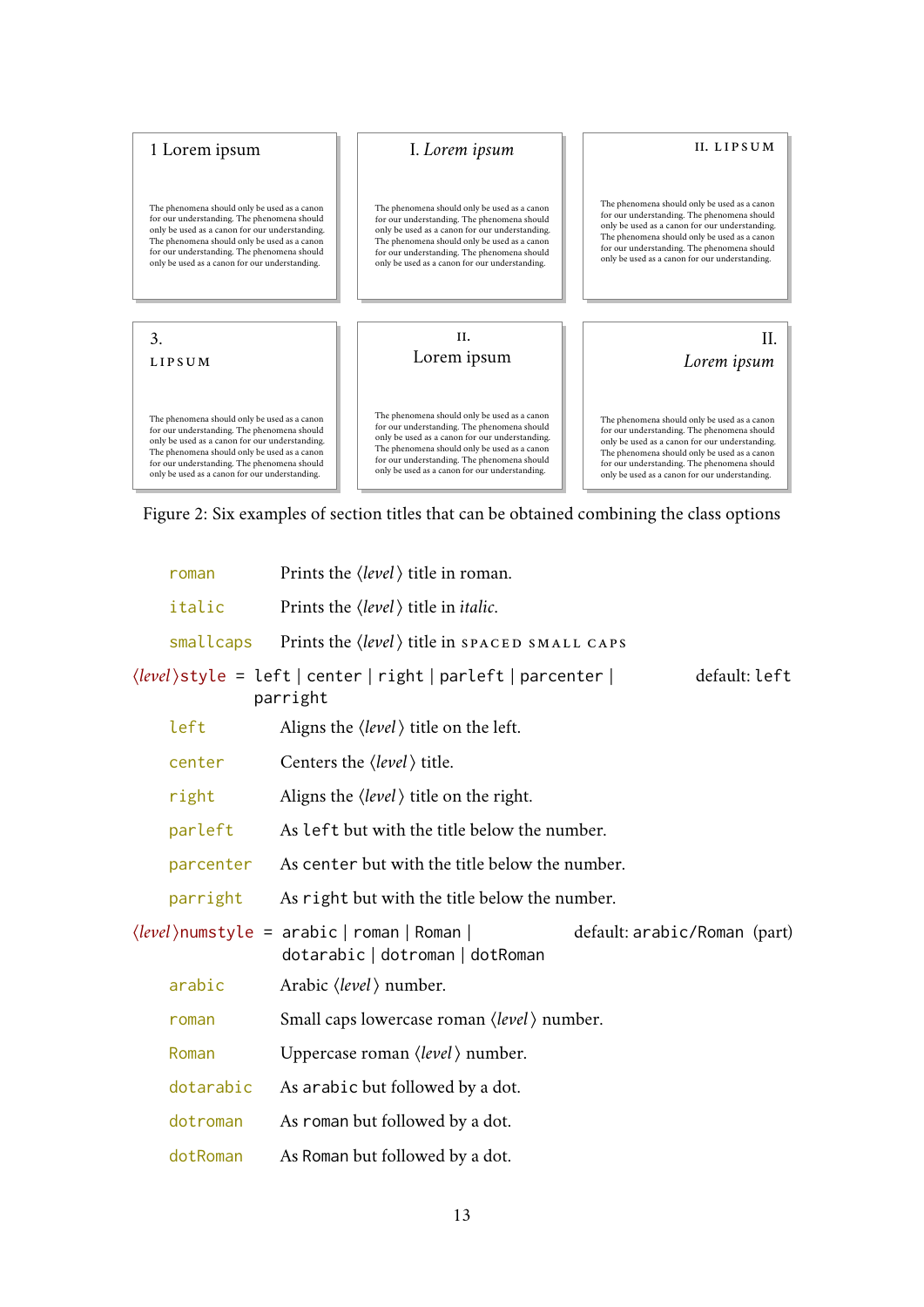partpage = true | false default: false

Effective only with structure=article.

| true  | Prints the part title in a separate page as in structure=book              |
|-------|----------------------------------------------------------------------------|
| false | Prints a part title similar to the one used in the standard article class. |

#### 2.4.2 Commands

The commands in this section are experimental. They provide a fast way to customize the format of section titles and numbers. Note that in some cases you will have to manually adjust the spacing accordingly, using \titlespacing, \hspace, \vspace, and so on.

Below  $\langle level \rangle$  can be part, chap, sec, subsec, subsubsec.

```
\⟨level⟩font{⟨definition⟩}
```
Changes the font of the ⟨*level*⟩ title.

```
\⟨level⟩numfont{⟨definition⟩}
```
Changes the font of the ⟨*level*⟩ number.

For example, if you used the chapfont=smallcaps option, you can change the size of the chapter title accordingly with:

\chapfont{\fontsize{13}{17}\scshape\lsstyle\expandafter\MakeLowercase}

Combining these commands you can get something like this (or something worse/better):

```
\documentclass[pagelayout=periodical\partnameaureo,11pt,
version=cscreen,chapstyle=parright]{suftesi}
```
\usepackage{xcolor,lipsum}

```
\chapfont{\bfseries\sffamily\scshape\LARGE}
\secfont{\sffamily\fontsize{14.5}{15.5}\selectfont}
```

```
\chapnumfont{\hskip1cm\hbox{\bfseries\fontsize{100}{100}\selectfont%
\color{gray}\arabic{chapter}}\hskip-1cm}
\secnumfont{\bfseries---\,\arabic{chapter}.\arabic{section}}
```
\begin{document}

\chapter{Lorem ipsum dolor sit amet, consectetuer adipiscing elit}

```
\section{Dolor sit amet}
\lipsum[1-2]
```

```
\section{Lorem ipsum dolor sit amet}
\subsection{Dolor sit amet}
\lipsum[1]
```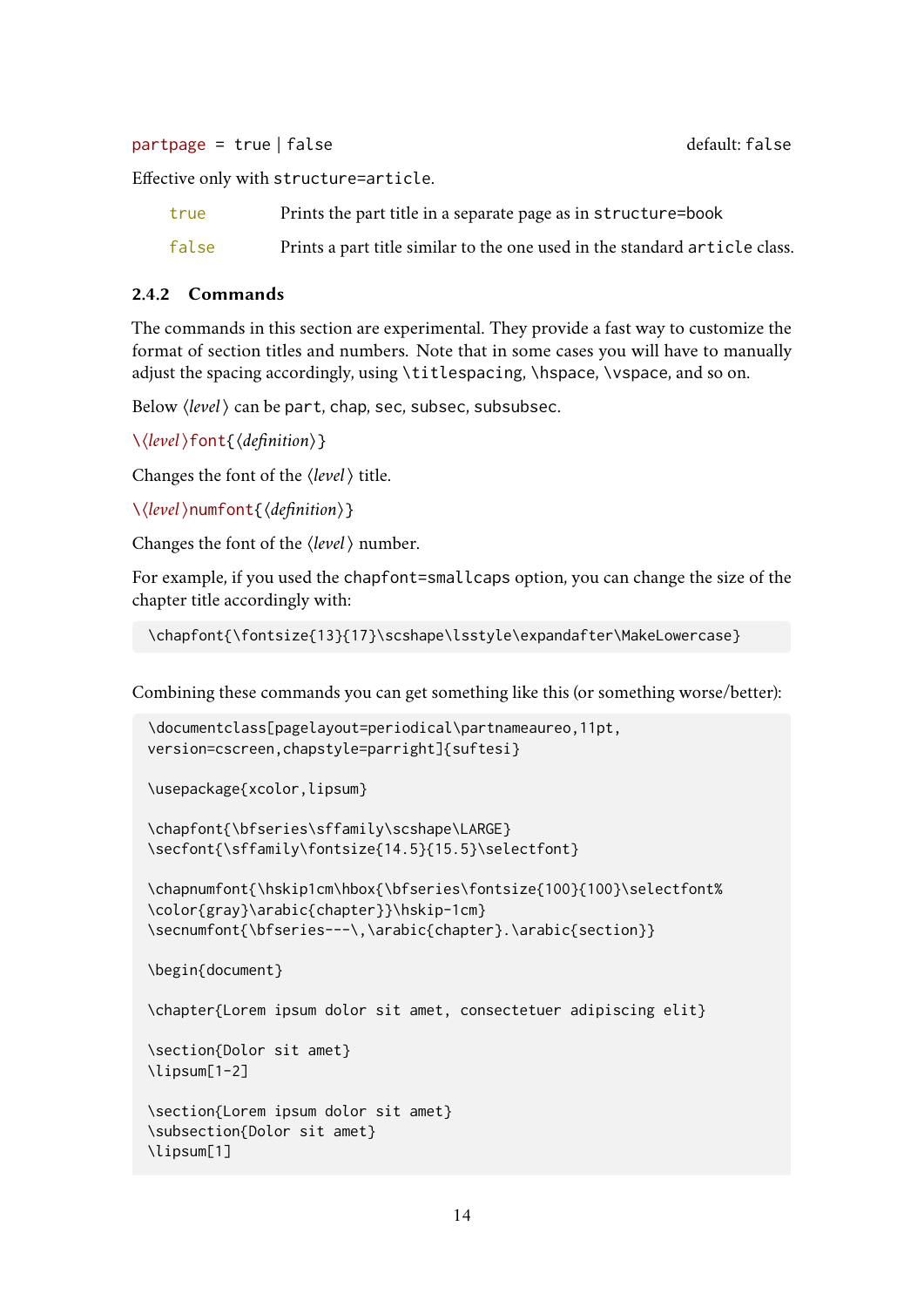\end{document}

\breakintoc

\breakinbody

\breakinbodyleft

Manual breaks which are active in the the table of contents and in the body text respectivley. The last one replaces \breakinbody to avoid bad line alignments when the ⟨*level*⟩style=left options are used.

\section{This title will be break here \breakintoc inside the contents} \section{This title will be break here \breakinbody inside the body text} \section{This title will be break here \breakinbodyleft inside the body text}

#### \chapterintro

Prints an unnumbered introduction at the beginning of the chapter, with the correct hyperlink.

\chapterintroname{ $\langle name \rangle$ }

Changes in ⟨*name*⟩ the title printed by the \chapterintro command.

#### <span id="page-14-0"></span>2.5 Contents lists

#### 2.5.1 Options

tocstyle = standard | dotted | ragged | leftpage default: standard

| standard | Prints a standard table of contents with page numbers on the right. |
|----------|---------------------------------------------------------------------|
|----------|---------------------------------------------------------------------|

- dotted As the previous one but with dotted lines.
- ragged Aligns the table of contents on the left as suggested by [Bringhurst](#page-102-0) [\(1992\)](#page-102-0).

leftpage Prints a table of contents with page numbers on the left margin.

compacttoc = sec | subsec | subsubsec | par | subpar default: sec

- sec Prints the sections, subsections and sub-subsections in a single paragraph. Note that in this case the option tocstyle=dotted is uneffective as the dots are not printed for chapter entries.
- subsec Prints the subsections and sub-subsections in a single paragraph.
- subsubsec Prints the sub-subsections in a single paragraph.
- par Prints the paragraphs in a single paragraph.

subpar Prints the subparagraphs in a single paragraph.

toc(*level*)font = roman | italic | smallcaps default: roman

Where ⟨*level*⟩ can be part, chap, sec, subsec, subsubsec, par, subpar.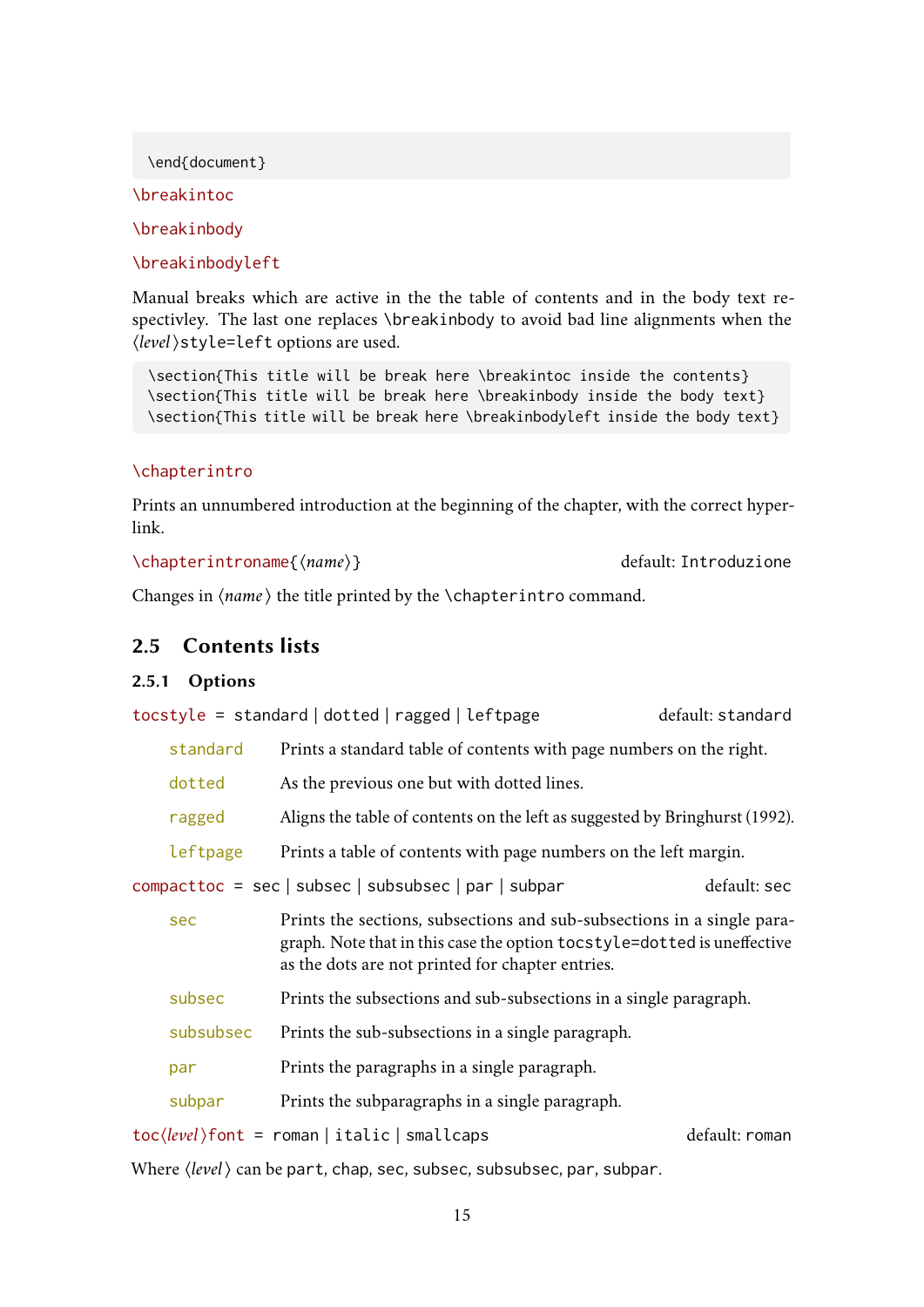| roman  | Prints the <i>(level)</i> ToC entry in roman.                                                                 |              |
|--------|---------------------------------------------------------------------------------------------------------------|--------------|
| italic | Prints the $\langle level \rangle$ ToC entry in <i>italic</i> .                                               |              |
|        | $smallest$ Prints the $\langle level \rangle$ ToC entry in SPACED SMALL CAPS                                  |              |
|        | $twocolor{black}$ to $=$ toc $\vert$ lof $\vert$ lot $\vert$ toclof $\vert$ toclot $\vert$ loflot $\vert$ all | default: all |

This option activates the tocstyle=ragged option and disables the other values of tocstyle.

| toc                     | Prints the table of contents in two columns.                                                                                              |                |
|-------------------------|-------------------------------------------------------------------------------------------------------------------------------------------|----------------|
| lof                     | Prints the list of figures in two columns.                                                                                                |                |
| lot                     | Prints the list of tables in two columns.                                                                                                 |                |
| toclof                  | Prints the table of contents and the list of figures in two columns.                                                                      |                |
| toclot                  | Prints the table of contents and the list of tables in two columns.                                                                       |                |
| loflot                  | Prints the list of figures and the list of tables in two columns.                                                                         |                |
| all                     | Prints all the contents lists in two columns.                                                                                             |                |
| partialtoc = true false |                                                                                                                                           | default: false |
| true                    | Enable the \printpartialtoc command to get a partial ToC after the<br>title of chapters (book structure) or sections (article structure). |                |

false Disables \printpartialtoc command.

#### 2.5.2 Commands

#### General commands

Below  $\langle level \rangle$  can be part, chap, sec, subsec, subsubsec.

```
\toc⟨level⟩font{⟨definition⟩}
```
Changes the font of the ⟨*level*⟩ title.

```
\toc⟨level⟩numfont{⟨definition⟩}
```
Changes the font of the ⟨*level*⟩ number.

Below ⟨*level*⟩ can be part, chap, sec, subsec, subsubsec, par, subpar, fig, tab.

\toclabelwidth{⟨*level*⟩}{⟨*dim*⟩}

Adds the ⟨*dim*⟩ to the ⟨*level*⟩ label in the table of contents. For example, when using chapnumstyle=Roman you would probably need to adjust the width of the chapter label with \toclabelwidth{chap}{1em}.

\tocpartname{*〈definition*〉} default: \partname

Changes the definition of "Part" name in ToC. For example: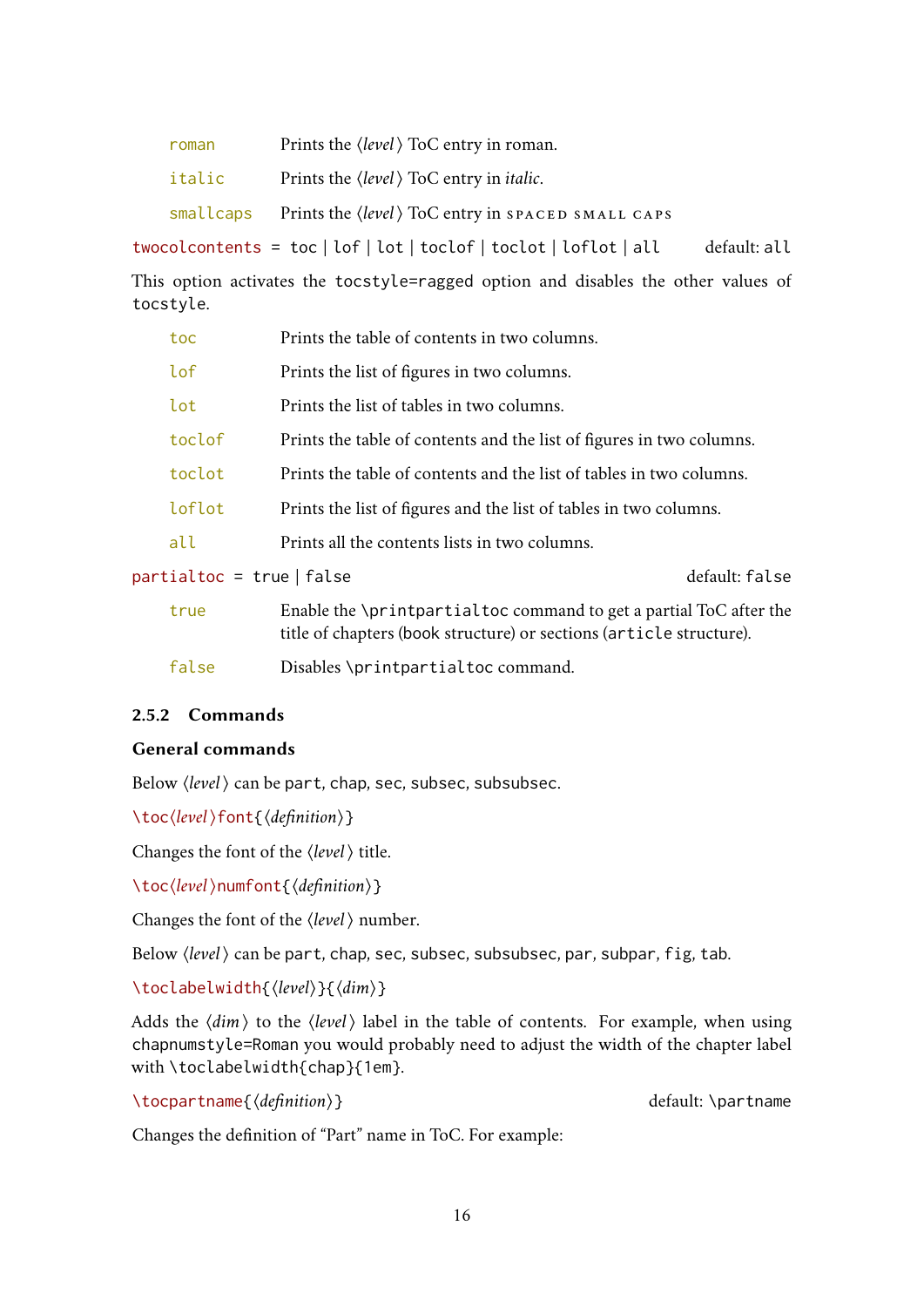\tocpartname{\begingroup\sffamily\Huge Part\endgroup}

To change the definition of \partname you have to use the commands provided by the babel package. For example, if the document is in Italian you will need something like this:

```
\addto{\captionsitalian}{%
  \renewcommand{\partname}{\begingroup\sffamily\Huge Parte\endgroup}
```
Note that in both cases the definition must be enclosed in a group to prevent it from changing what follows (i.e. the part number and the part title).

#### Partial ToCs

To use the command in this seciton load the partialtoc option.

#### \printpartialtoc

A command to print a partial ToC to be used after the \chapter and \section commands, respectively in book and article structures.

```
\partialtoc⟨level⟩font{⟨definition⟩}
```

```
\partialtoc⟨level⟩labelfont{⟨definition⟩}
```
Sets the font of the partial ToC ⟨*level*⟩ and ⟨*level*⟩'s label respectively. Where ⟨*level*⟩ can be sec, subsec, subsubsec, par, subpar.

\partialtocsize{⟨*definition*⟩}

Sets the font size of the partial ToC.

\partialtocbeforespace{⟨*dimen*⟩} default: 0pt

Sets the space before the partial ToC.

\partialtocafterpace{ $\langle$ *dimen*}} default: 2\baselineskip

Sets the space after the partial ToC.

\partialtocbeforecode{⟨*definition*⟩}

Arbitrary code to be executed before the partial ToC.

\partialtocaftercode{⟨*definitio*⟩}

Arbitrary code to be executed after the partial ToC.

Here is an example of the use of these commands:

```
\partialtocsize{\footnotesize}
\partialtocsecfont{\bfseries\itshape}
\partialtocsubsecfont{\itshape}
\partialtocseclabel{\bfseries}
\partialtocbeforecode{\hrule\smallskip\textbf{Contents}\smallskip}
```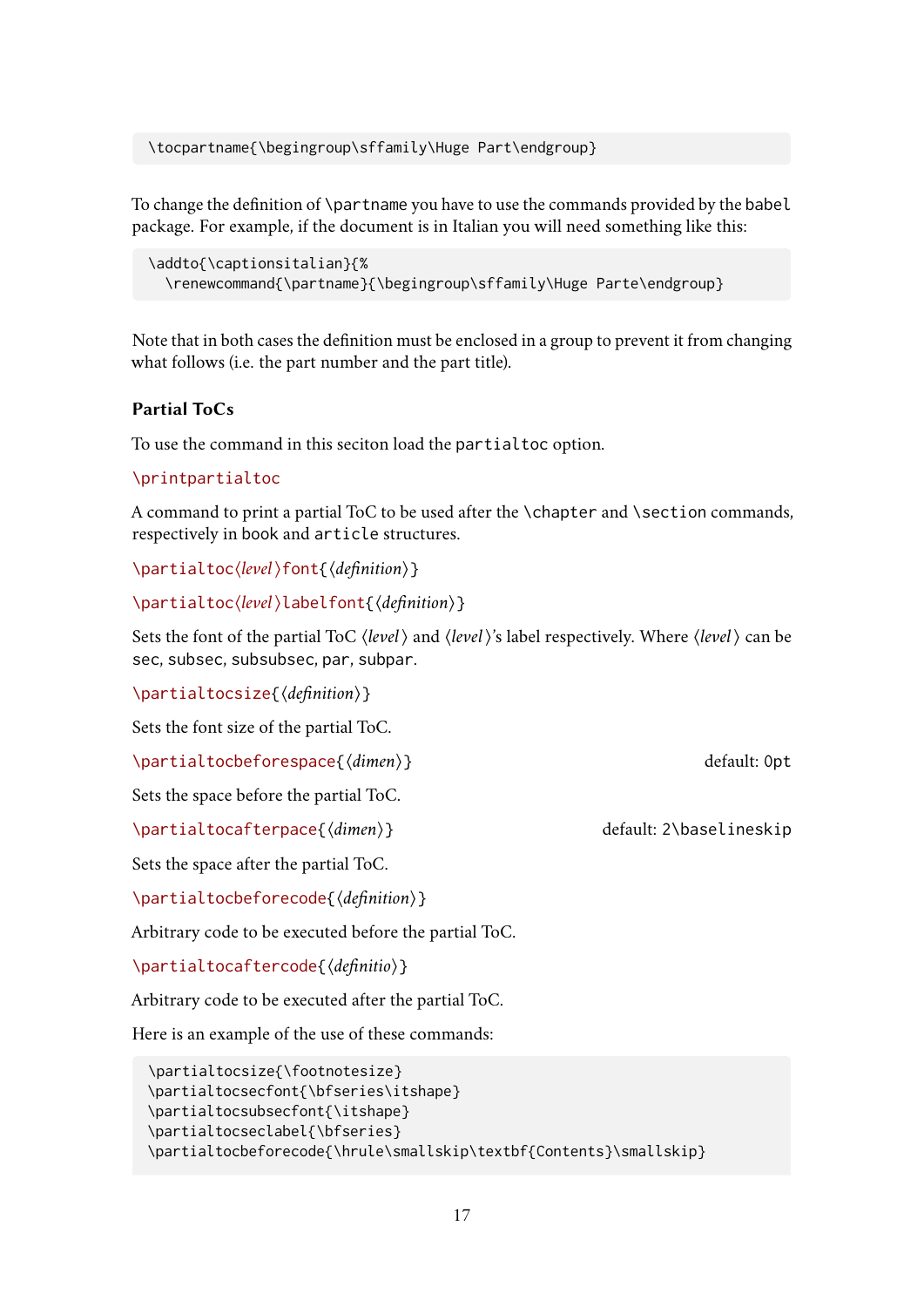#### \partialtocaftercode{\smallskip\hrule}

which gives this very questionable result:

#### **Contents**

**1.1** *Lorem ipsum dolor sit amet, consectetuer adipiscing elit*, 1. 1.1.1 *Ut purus elit, vestibulum ut, placerat ac, adipiscing vitae, felis*, 15. 1.1.1.1 Nam arcu libero, nonummy eget, consectetuer id, vulputate a, magna, 17. 1.1.1.2 Donec vehicula augue eu neque, 21. 1.1.2 *Cras viverra metus rhoncus sem*, 26. 1.1.2.1 Nulla et lectus vestibulum urna fringilla ultrices, 29. 1.1.2.2 Pellentesque habitant morbi tristique senectus et netus et malesuada fames ac turpis egestas, 34. **1.2** *Nulla et lectus vestibulum urna fringilla ultrices*, 35. 1.2.1 *Cras viverra metus rhoncus sem*, 39. 1.2.1.1 Donec vehicula augue eu neque, 40. 1.2.1.2 Phasellus eu tellus sit amet tortor gravida placerat, 45. 1.2.2 *Mauris ut leo*, 49.

For more radical changes you can of course define your own partial ToC with your favorite package or use the syntax of titletoc to redefine the levels to be customized:

- partialtocsection
- partialtocsubsection
- partialtocsubsubsection
- partialtocparagraph
- partialtocsubparagraph

For example, the following settings:

```
\titlecontents*{partialtocsection}[0cm]
  {}
  {\S\ \thecontentslabel\ \itshape}
  {}
  {, \thecontentspage.}
\titlecontents*{partialtocsubsection}[0cm]
  {}
  {\wedge} -- \thecontentslabel\ }
  {}
  {, \thecontentspage.}
```
gives this result:

§ 1.1 *Lorem ipsum dolor sit amet, consectetuer adipiscing elit*, 1. – 1.1.1 Ut purus elit, vestibulum ut, placerat ac, adipiscing vitae, felis, 12. – 1.1.2 Nam arcu libero, nonummy eget, consectetuer id, vulputate a, magna, 15. – 1.1.3 Donec vehicula augue eu neque, 23. § 1.2 *Cras viverra metusrhoncus sem*, 29. – 1.2.1 Mauris ut leo, 31. – 1.2.2 Phasellus eu tellus sit amet tortor gravida placerat, 35. – 1.2.3 Donec vehicula augue eu neque, 37. § 1.3 *Nulla et lectus vestibulum urna fringilla ultrices*, 42. – 1.3.1 Cras viverra metus rhoncus sem, 54. – 1.3.2 Pellentesque habitant morbi, 56. – 1.3.3 Nonummy eget, consectetuer id, 63.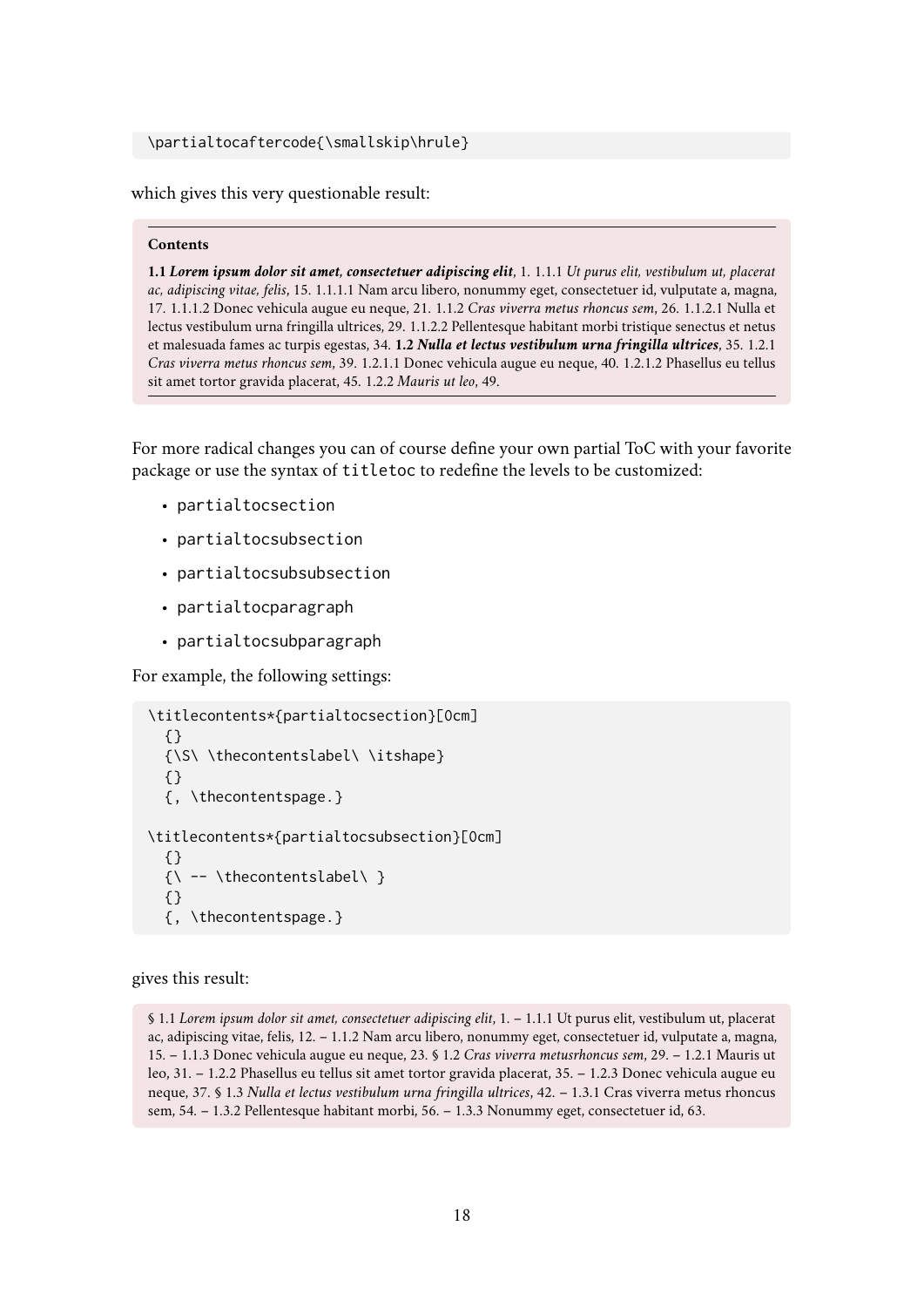### <span id="page-18-0"></span>2.6 Headers and footers

|                                                                                                                                                                            |           |                                                                                                                                                               | headerstyle = inner center plain authortitleinner <br>authortitlecenter      |                |  | default: inner |
|----------------------------------------------------------------------------------------------------------------------------------------------------------------------------|-----------|---------------------------------------------------------------------------------------------------------------------------------------------------------------|------------------------------------------------------------------------------|----------------|--|----------------|
|                                                                                                                                                                            | inner     | Prints the chapter title and "Chapter $\langle n \rangle$ " in the inner side of even and<br>odd headers respectively, and the page number in the outer side. |                                                                              |                |  |                |
| Centers the header and footer and puts the page number in the center<br>center<br>of the footer.                                                                           |           |                                                                                                                                                               |                                                                              |                |  |                |
|                                                                                                                                                                            | plain     |                                                                                                                                                               | Prints no headers and puts the page number in the center of the footer.      |                |  |                |
| authortitleinner Prints the author's name on the even pages and the title on<br>the odd ones. In order to use this option the \title and \author<br>commands are required. |           |                                                                                                                                                               |                                                                              |                |  |                |
|                                                                                                                                                                            |           |                                                                                                                                                               | authortitlecenter As the previous one but with centered headers and footers. |                |  |                |
| $headerfont = roman \mid italic \mid smallest$                                                                                                                             |           |                                                                                                                                                               |                                                                              | default: roman |  |                |
|                                                                                                                                                                            | roman     |                                                                                                                                                               | Prints the headers in roman.                                                 |                |  |                |
|                                                                                                                                                                            | italic    |                                                                                                                                                               | Prints the headers in <i>italic</i> .                                        |                |  |                |
|                                                                                                                                                                            | smallcaps |                                                                                                                                                               | Prints the headers in SPACED SMALL CAPS.                                     |                |  |                |

draftdate = true | false default: false

If true it prints the string "Version of ⟨*date*⟩" in the footer. It requires the \date{⟨*date*⟩} command.

#### <span id="page-18-1"></span>2.7 Notes

#### 2.7.1 Options

| $footnotesize$ = bulged   hung   dotted   superscript |  |  |  | default: bulged |
|-------------------------------------------------------|--|--|--|-----------------|
|-------------------------------------------------------|--|--|--|-----------------|

| bulged | The footnote number protrudes beyond the left margin.                        |
|--------|------------------------------------------------------------------------------|
| hung   | Indents the footnote text, so it will hang under the first line of the text. |
| dotted | The footnote number is aligned to the left margin and followed by a dot.     |
|        | superscript Prints a superscript footnote number aligned to the left margin. |

fewfootnotes = true | false default: false

- true Uses symbols instead of numbers to mark the footnotes. It is available only in documents with three footnotes per page maximum. The symbol sequence is:  $*, **, **$ .
- false Uses numbers to mark the footnotes.

#### marginpar = true | false default: true

true Prints the marginal notes set with \marginpar.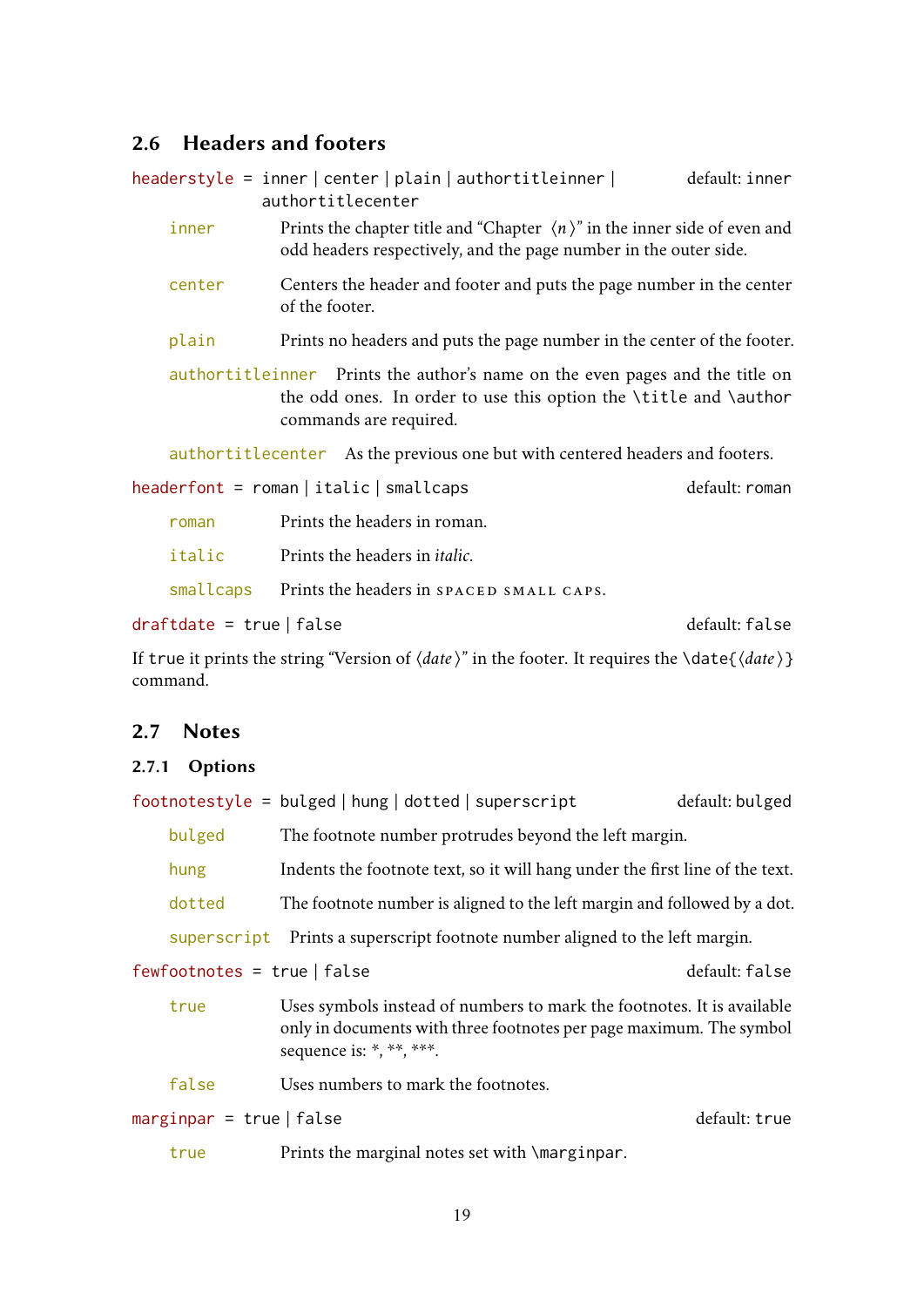| The phenomena should only be used as a        |
|-----------------------------------------------|
| canon for our understanding. The phenom-      |
| ena should only be used as a canon for our    |
| understanding. The phenomena should only      |
| be used as a canon for our understanding. The |
| phenomena should only be used as a canon for  |
| our understanding. <sup>7</sup>               |

<span id="page-19-0"></span>7 The phenomena should only be used as a canon for our understanding. The phenomena should only be used as a canon for our understanding.

ena should only be used as a canon for our understanding. The phenomena should only be used as a canon for our understanding. The phenomena should only be used as a canon for our understanding.<sup>[7](#page-19-1)</sup>

The phenomena should only be used as a canon for our understanding. The phenom-

<span id="page-19-1"></span>7 The phenomena should only be used as a canon for our understanding. The phenomena should only be used as a canon for our understanding.

The phenomena should only be used as a canon for our understanding. The phenomena should only be used as a canon for our understanding. The phenomena should only be used as a canon for our understanding. The phenomena should only be used as a canon for our understanding.<sup>[7](#page-19-2)</sup>

<span id="page-19-2"></span>7. The phenomena should only be used as a canon for our understanding. The phenomena should only be used as a canon for our understanding.

The phenomena should only be used as a canon for our understanding. The phenomena should only be used as a canon for our understanding. The phenomena should only be used as a canon for our understanding. The phenomena should only be used as a canon for our understanding.<sup>[7](#page-19-3)</sup>

<span id="page-19-3"></span> $^7\,$  The phenomena should only be used as a canon for our understanding. The phenomena should only be used as a canon for our understanding.

Figure 3: The four styles for the footnotes: bulged, hung, dotted, superscript

| false                                                                 | Hide the marginal notes set with \marginpar.               |                   |  |  |
|-----------------------------------------------------------------------|------------------------------------------------------------|-------------------|--|--|
|                                                                       | $c$ aptionstyle = standard   sanserif   italic   smallcaps | default: standard |  |  |
| All these values print the caption in small size, changing the shape: |                                                            |                   |  |  |
| standard                                                              | Prints the caption text and label in normal font.          |                   |  |  |
| sanserif                                                              | Prints the caption text and label in sanserif.             |                   |  |  |
|                                                                       |                                                            |                   |  |  |

italic Prints the caption text and label in *italic*.

smallcaps Prints only the caption label in SPACED SMALL CAPS.

#### 2.7.2 Commands

\xfootnote[⟨*symbol*⟩]{⟨*footnote text*⟩}

Aa command to print a footnote with a discretionary symbols given in the optional argument (default: \*). It does not increment the footnote counter.

\marginpar{⟨*text*⟩}

A redefinition of the standard command that prints a marginal note in italic shape and footnote size.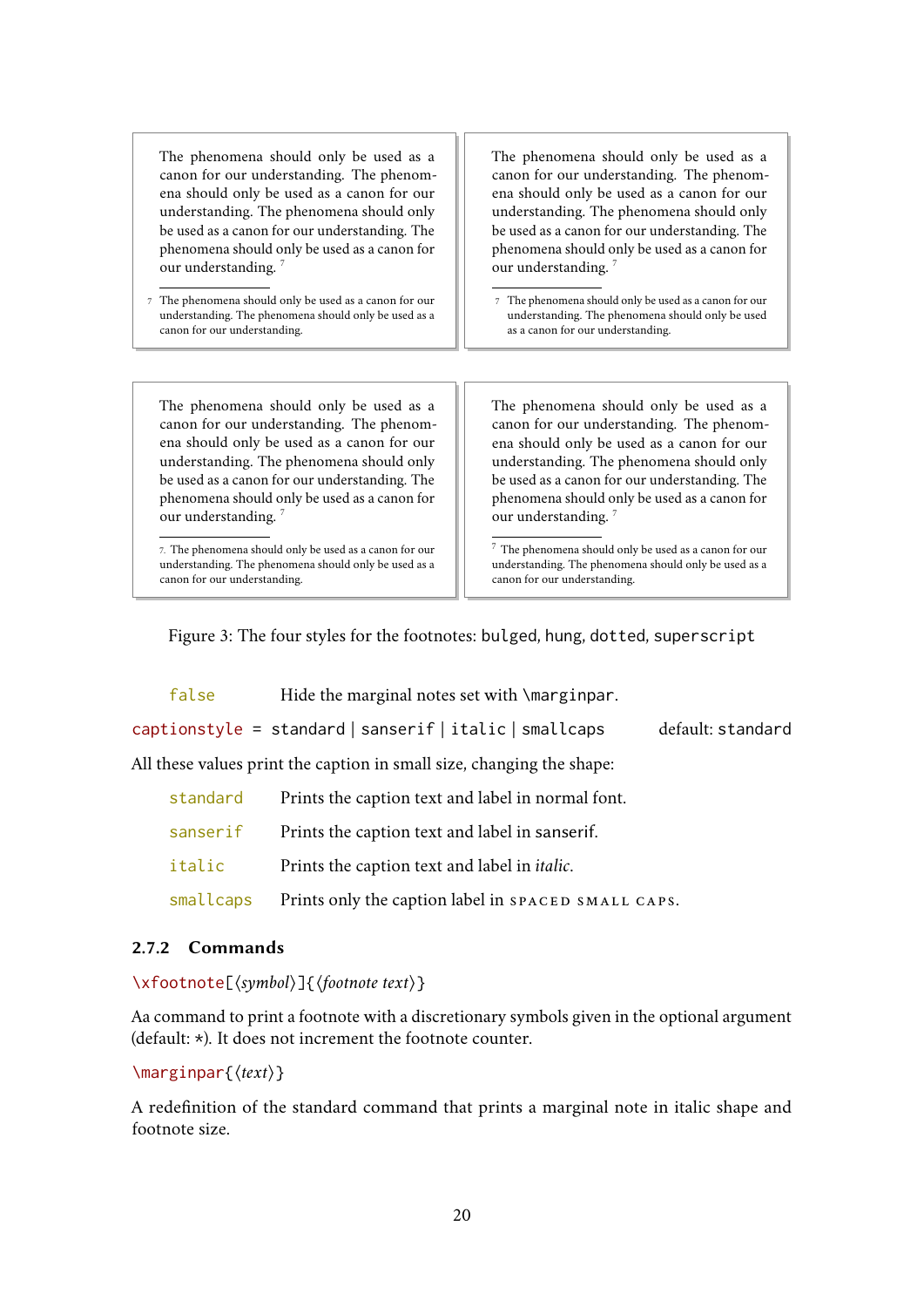The phenomena should only be used as a canon for our understanding. :

- *immagination*
- experience
- emotions

The phenomena should only be used as a canon for our understanding. :

- immagination
- experience
- emotions

The phenomena should only be used as a canon for our understanding. :

- immagination
- experience
- emotions

Figure 4: The three styles for the lists: bulged, aligned, indented

The phenomena should only be used as a canon for our understanding. The phenomena should only be used as a canon for our understanding.

The phenomena should only be used as a canon for our understanding. The phenomena should only be used as a canon for our understanding. The phenomena should only be used as a canon for our understanding. The phenomena should only be used as a canon for our understanding.

The phenomena should only be used as a canon for our understanding. The phenomena should only be used as a canon for our understanding.

The phenomena should only be used as a canon for our understanding. The phenomena should only be used as a canon for our understanding.

The phenomena should only be used as a canon for our understanding. The phenomena should only be used as a canon for our understanding. The phenomena should only be used as a canon for our understanding. The phenomena should only be used as a canon for our understanding.

The phenomena should only be used as a canon for our understanding. The phenomena should only be used as a canon for our understanding.

The phenomena should only be used as a canon for our understanding. The phenomena should only be used as a canon for our understanding.

The phenomena should only be used as a canon for our understanding. The phenomena should only be used as a canon for our understanding. The phenomena should only be used as a canon for our understanding. The phenomena should only be used as a canon for our understanding.

The phenomena should only be used as a canon for our understanding. The phenomena should only be used as a canon for our understanding.

Figure 5: The three styles for the block quotations: center, right, justify

# <span id="page-20-0"></span>2.8 Lists and quotations

liststyle = bulged | aligned | indented default: bulged

bulged The item number or symbol protrudes beyond the left margin.

aligned Aligns the lists to the left margin.

indented Prints standard indented lists.

quotestyle = center | right | justify default: center

center Indents the block quotations on both the left and right margins.

- right Indents the block quotations only on the left margin.
- justify Does not indents the block quotations.

quotesize = small, ..., footnotesize, ..., scriptsize, ... default: footnotesize

You can use all the sizes made available by the fontsize package [\(Valbusa 2020\)](#page-104-2).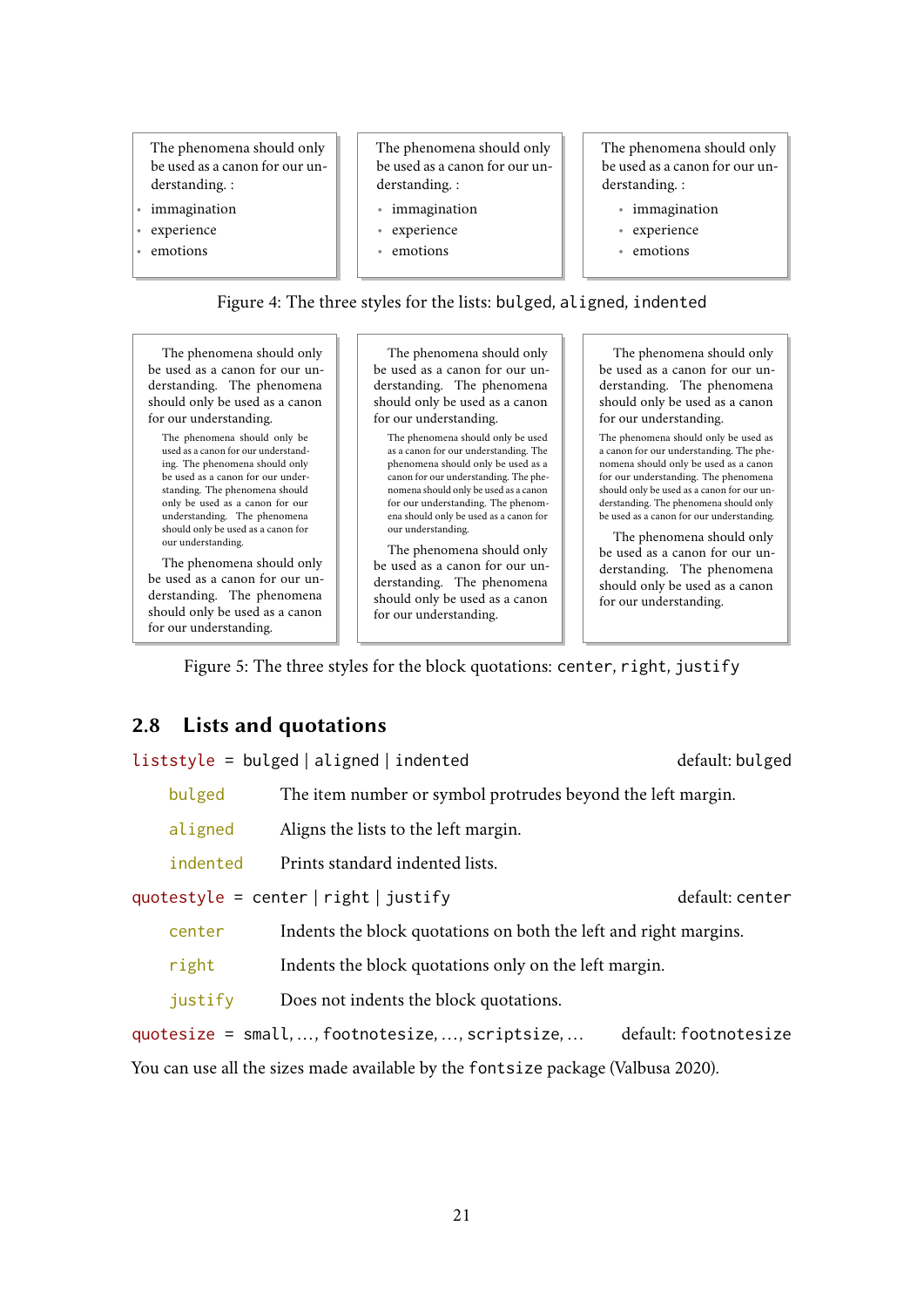# The Art of Kicking

Bruce Lee November 1, 2021

# The Art of Kicking

Bruce Lee November 1, 2021 Bruce Lee

The Art of Kicking November 1, 2021

Bruce Lee

# The Art of Kicking November 1, 2021

<span id="page-21-2"></span>Figure 6: The suftesi (above) and standard (below) title style

# <span id="page-21-0"></span>2.9 Pre-defined styles

These pre-defined styles are intended as shortcuts to some groups of class options. Combining them with chapnumstyle options you can get up to 120 variants.

style =  $roman(1-6) | italic(1-12) | smallcaps(1-6)$  default:  $roman1$ 

- roman( $1-6$ ) The titles of chapters and headers are printed in roman. The number of the chapter is on the same line in styles 1-3 and above the title in styles 4-6. The title can be printed on the left (styles 1 and 4), in the center (styles 2 and 5) or on the right (styles 3 and 6).
- italic(1-12) The titles of chapters and headers are in *italic*. The section title is in *italic* in styles 1-6 and in spaced small caps in styles 7-12. There are three position for the title and two positions for the number as above.
- $smallcaps(1-12)$  The titles of chapters and headers are in  $space$  MALL CAPS. The title of sections is in *italic* in styles 1-6 and in SPACED SMALL CAPS in styles 7-12. There are three position for the title and two positions for the chapter as above.

# <span id="page-21-1"></span>2.10 Title page

The class provides a original and simple format for the \maketitle commad but you can print a standard title too (figure [6\)](#page-21-2). The font used for the author's name, the title and the date can be easily customized through options and commands as well as the order of author and title can be reversed.

### 2.10.1 Options

```
maketitlestyle = suftesi | standard default: suftesi
   suftesi The \maketitle command prints a suftesi-style author-title block.
```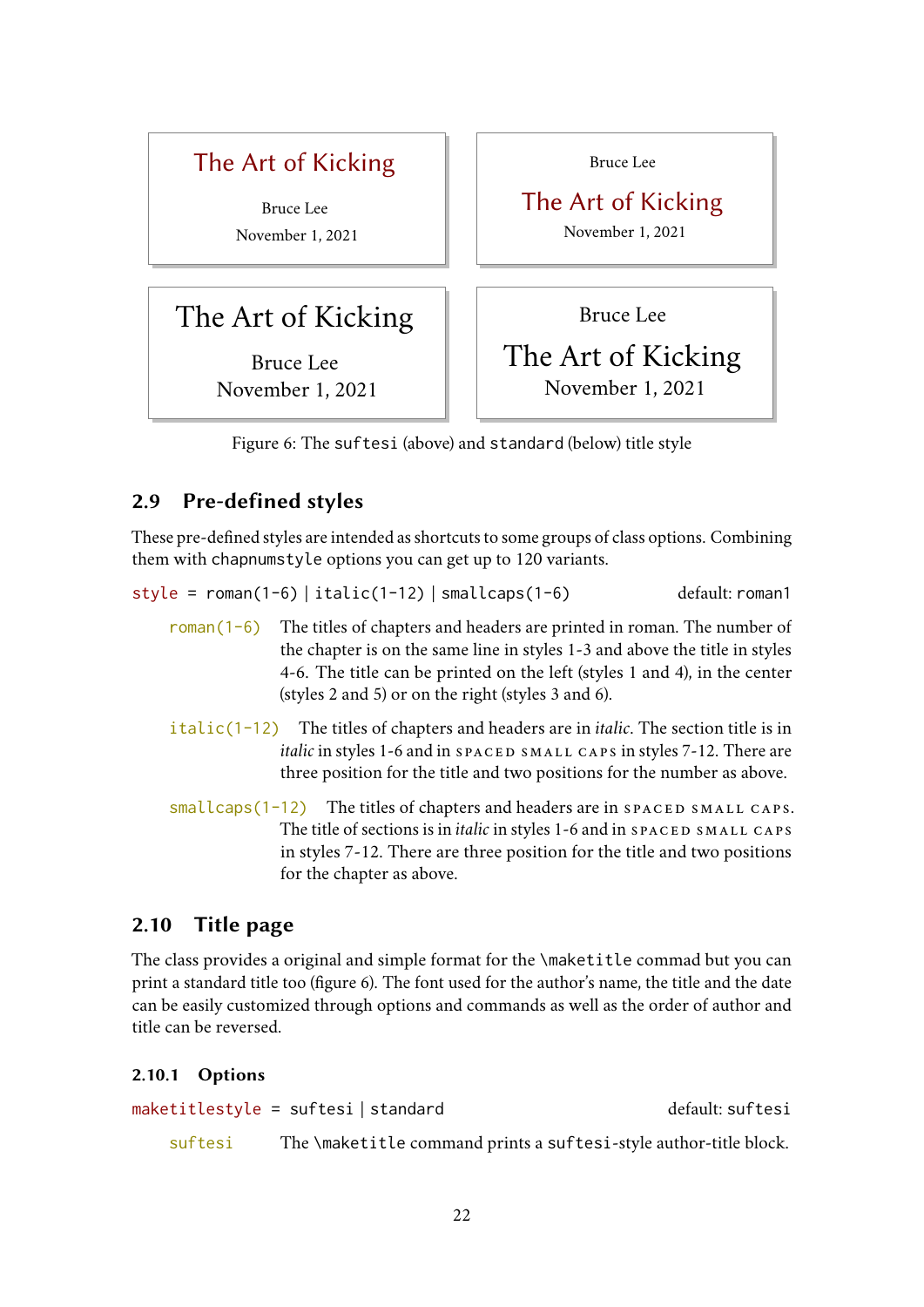|                                           | standard                                              | The \maketitle command prints a standard author-title block.                                                                                         |                |  |  |
|-------------------------------------------|-------------------------------------------------------|------------------------------------------------------------------------------------------------------------------------------------------------------|----------------|--|--|
|                                           | reverseauthortitle = $true   false$<br>default: false |                                                                                                                                                      |                |  |  |
|                                           | true                                                  | Prints the author's name above (below with structure=collection)<br>the title.                                                                       |                |  |  |
|                                           | false                                                 | Prints the author's name below (below with structure=collection)<br>the title.                                                                       |                |  |  |
|                                           |                                                       | $titlefont = roman \mid italic \mid smallest$                                                                                                        | default: roman |  |  |
|                                           | roman                                                 | Prints the title in roman.                                                                                                                           |                |  |  |
|                                           | italic                                                | Prints the title in <i>italic</i> .                                                                                                                  |                |  |  |
|                                           | smallcaps                                             | Prints the title in SPACED SMALL CAPS.                                                                                                               |                |  |  |
|                                           |                                                       | $\alpha$ authorfont = roman   italic   smallcaps                                                                                                     | default: roman |  |  |
|                                           | roman                                                 | Prints the author's name in roman.                                                                                                                   |                |  |  |
|                                           | italic                                                | Prints the author's name in <i>italic</i> .                                                                                                          |                |  |  |
|                                           | smallcaps                                             | Prints the author's name in SPACED SMALL CAPS. With this option<br>remember to protect the \thanks command:<br>\author{The Author\protect\thanks{}}. |                |  |  |
| $dategorical = roman   italic   smallest$ |                                                       |                                                                                                                                                      | default: roman |  |  |
|                                           | roman                                                 | Prints the date in roman.                                                                                                                            |                |  |  |
|                                           | italic                                                | Prints the date in <i>italic</i> .                                                                                                                   |                |  |  |
|                                           |                                                       |                                                                                                                                                      |                |  |  |

#### smallcaps Prints the date in SPACED SMALL CAPS.

#### 2.10.2 Commands

\title[⟨*short title for headers*⟩]{⟨*complete title for title page*⟩}

Redefinition of the standard command with a new optional argument for the short title to be printed in the headers. Particularly useful with the headerstyle=authortitle option.

```
\titlefont{⟨definition⟩}
```
\authorfont{⟨*definition*⟩}

\datefont{⟨*definition*⟩}

These commands change the font of title, author's name and date printed by \maketitle. You can combine them with the maketitlestyle option. For example:

```
\titlefont{\bfseries\sffamily\scshape}
\authorfont{\itshape\sffamily}
```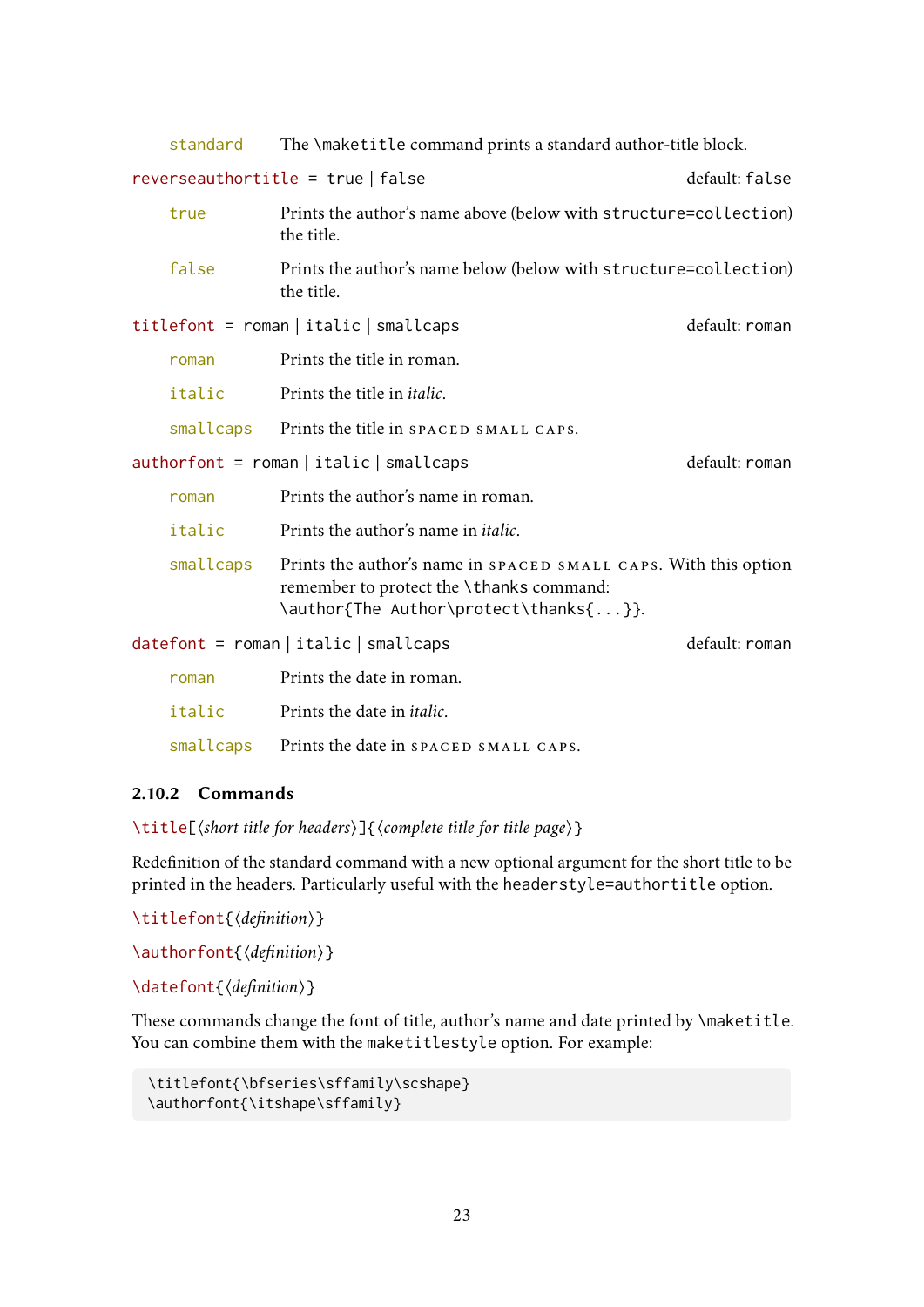# <span id="page-23-0"></span>2.11 Cover page

Since version 2.6 suftesi provides a command to print a simple cover page (figure [8\)](#page-24-1), inspired by the Italian designer Bruno [Munari](#page-103-2) [\(1966,](#page-103-2) pp. 85-89). The color used for the text and the circle as well as other graphical elements are partially customizable. Anyway, to produce a complete book cover, with spine and dust jacket, you should take a look at the bookcover class by Tibor [Tómács](#page-104-3) [\(2018\)](#page-104-3).

```
\makecover[⟨tikz options⟩]
```
Prints the cover page (figure [8\)](#page-24-1). This command requires tikz and the optional argument accepts the same options of the \draw command of that package (see the examples below). Commands available:

\Cauthor{⟨*text*⟩}

Printed at the top of the circle.

\Ctitle{⟨*text*⟩}

Printed below the author.

\Csubtitle{⟨*text*⟩}

Printed below the title.

\Ceditor{⟨*text*⟩}

Printed below the subtitle.

\Cfoot{⟨*text*⟩}

Printed in the footer.

The color of the circle can be customized using the optional argument of the \makecover command. For the other elements of the cover page the following commands are available. (You can load xcolor with your favorite option to access to many beautiful colors.)

\Cpagecolor{⟨*color*⟩}

The color of the cover page.

\Ctextcolor{⟨*color*⟩}

The color of the text inside the circle.

\Cfootcolor{⟨*color*⟩}

The color of the text in the footer.

You can customize the circle using the optional arguments of the \makecover command. Some of these ⟨*tikz options*⟩ require special tikz libraries. For example, you can add a shadow to the circle loading the shadows library and using the circular drop shadow otpion. The cover shown in figure [8](#page-24-1) is obtained with the following code: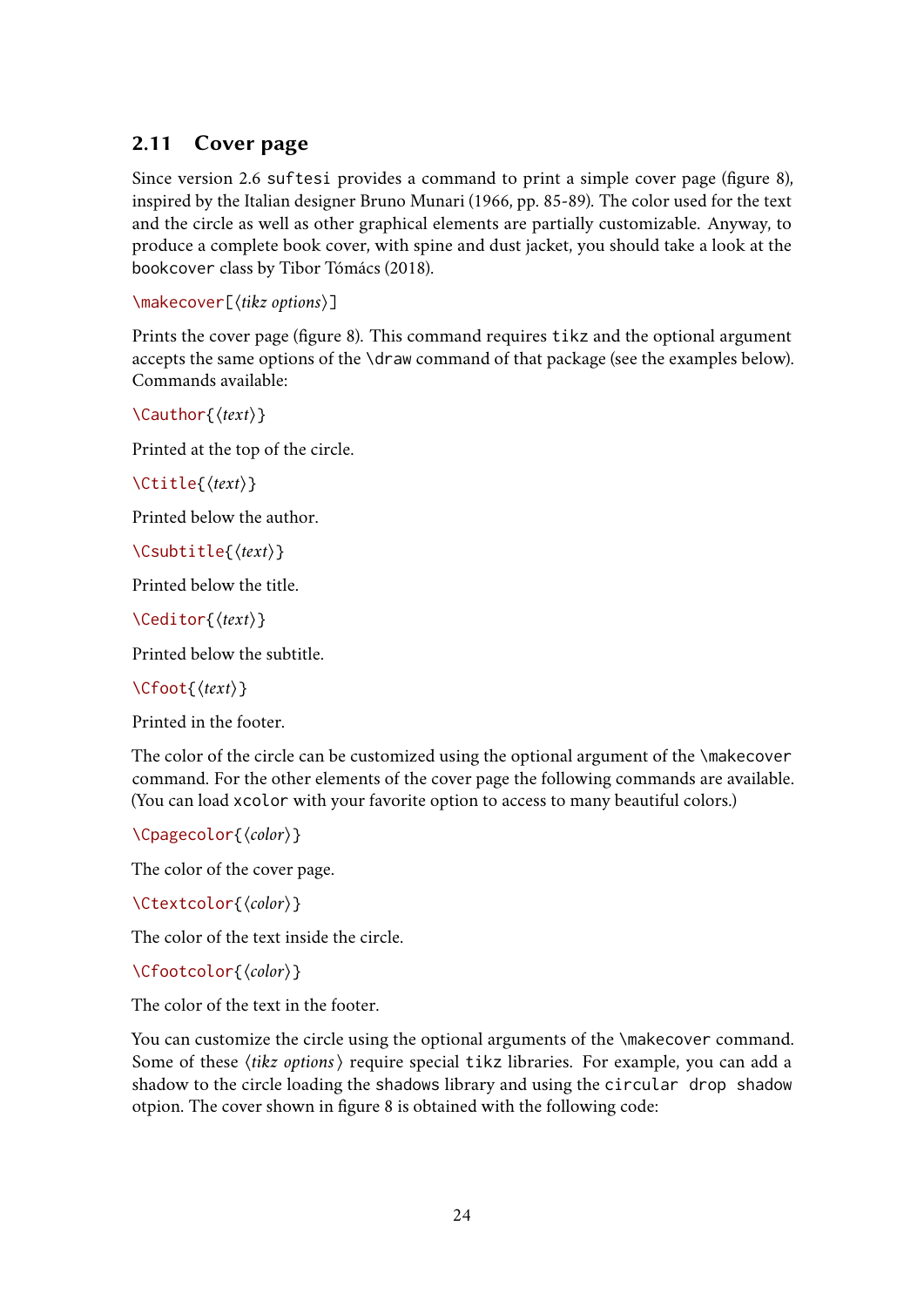

Figure 7: The frontispiece of suftesi



<span id="page-24-1"></span>Figure 8: A cover page of suftesi

```
\documentclass{suftesi}
\usepackage[svgnames]{xcolor}
\usepackage{tikz}
  \usetikzlibrary{shadows}
\Cauthor{Bruce Lee}
\Ctitle{The Art of Kicking}
\Csubtitle{How to survive in the modern societies}
\Ceditor{edited by\\ Walker Texas Ranger}
\Cfoot{Punch Press\\ \fbox{\bfseries P\&P}}
\Cpagecolor{white!90!black}
\Ctextcolor{white}
\Cfootcolor{black}
\begin{document}
  \makecover[ball color=DarkBlue,draw=none,circular drop shadow]
\end{document}
```
# <span id="page-24-0"></span>2.12 Frontispiece

The class has an original frontispiece (see figure [7\)](#page-24-2) now directly available loading the frontespizio package with the suftesi option. It is meant only for Italian users (see [Gregorio 2009,](#page-102-3) version 1.4 or later):

```
\usepackage[suftesi]{frontespizio}
```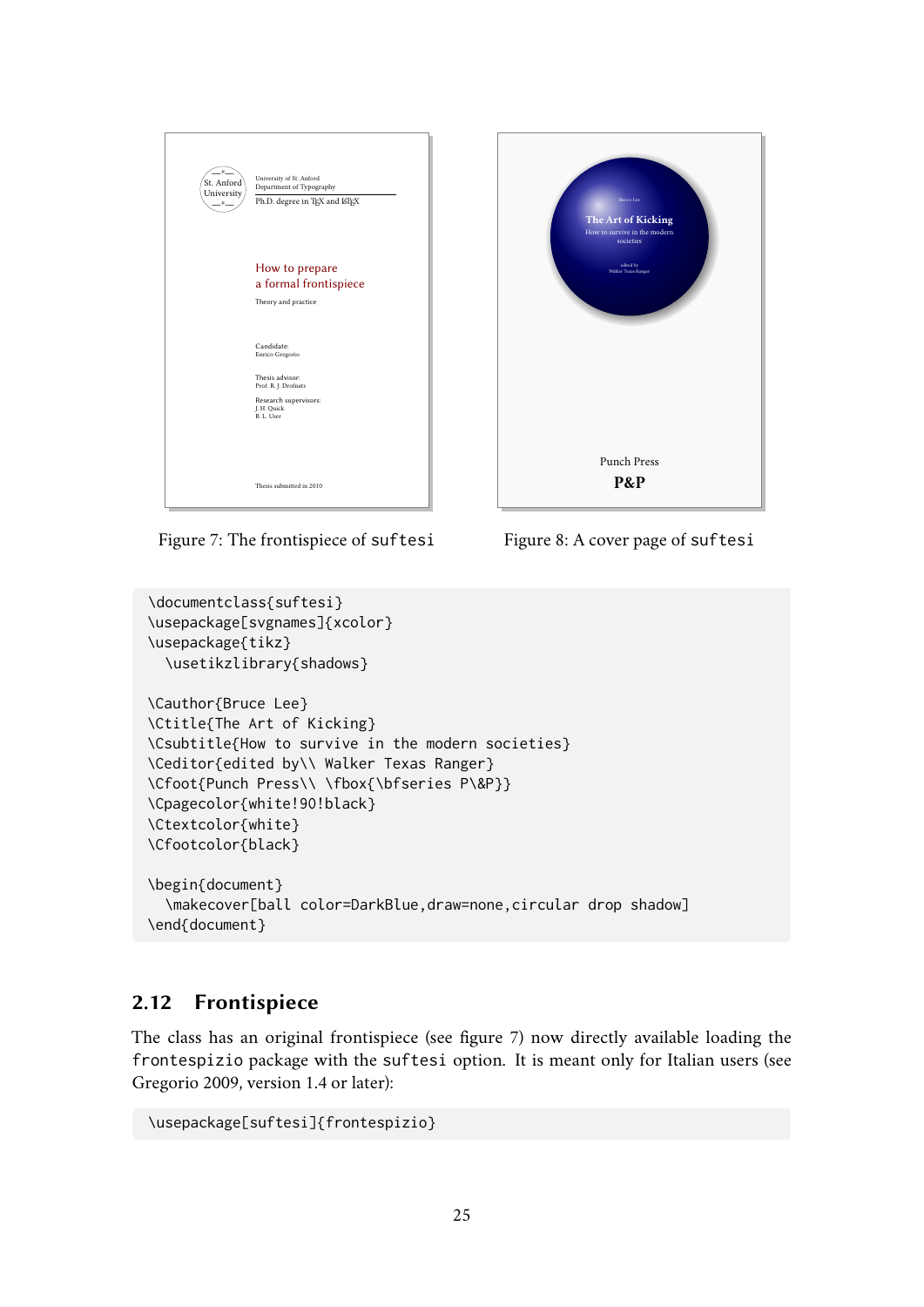Note that this frontispiece requires the use of a logo which could be restricted by some institutions. So before using it you have to be sure that you have the required permissions.

The frontespizio package produces a frontispiece in the standard Computer Modern typeface. If you prefer a consistent font remember to load the needed packages or commands in the \Preambolo command:

```
\begin{frontespizio}
\Preambolo{\usepackage[osf]{cochineal}}% <===
 ...
\end{frontespizio}
```
# <span id="page-25-0"></span>2.13 Colophon

```
\colophon[⟨OS⟩]{⟨name and surname⟩}{⟨additional infos⟩}
```
This command is provided only for Italian documents. It prints a page with a copyright notice and the colophon in the bottom of the page. For different languages use \bookcolophon instead (see below).

If you don't need the copyright notice, leave the second argument of the command empty:

```
\colophon[⟨OS ⟩]{}{⟨additional infos⟩}
```
With the article document structure, you can use the \artcolophon command (see below) as well as the \thanks command:

```
\author{Name Surname
\thanks{This work has been typeset with \LaTeX, using the
\textsf{suftesi} class by Ivan Valbusa}.}
```
\bookcolophon{⟨*copyright notice*⟩}{⟨*attribution notice and other informations*⟩}

Similar to \colophon but fully customizable. The first argument prints its content (usually the copyright notice) in the center of the page. The second one prints its content at the bottom. For example:

```
\bookcolophon{%
  Copyright © 2007 by Ivan Valbusa}{%
  This work has been typeset with \LaTeX, using the \textsf{suftesi}
  class by Ivan Valbusa\index{Valbusa, Ivan}. The serif font is
  Cochineal by Michael Sharpe and the sans serif font is Linux
  Biolinum by Philipp H. Poll.}
```
\artcolophon{⟨*copyright notice, attribution and other informations*⟩}

This command only has one argument. It simply prints its content at the bottom of the page. Here is an example: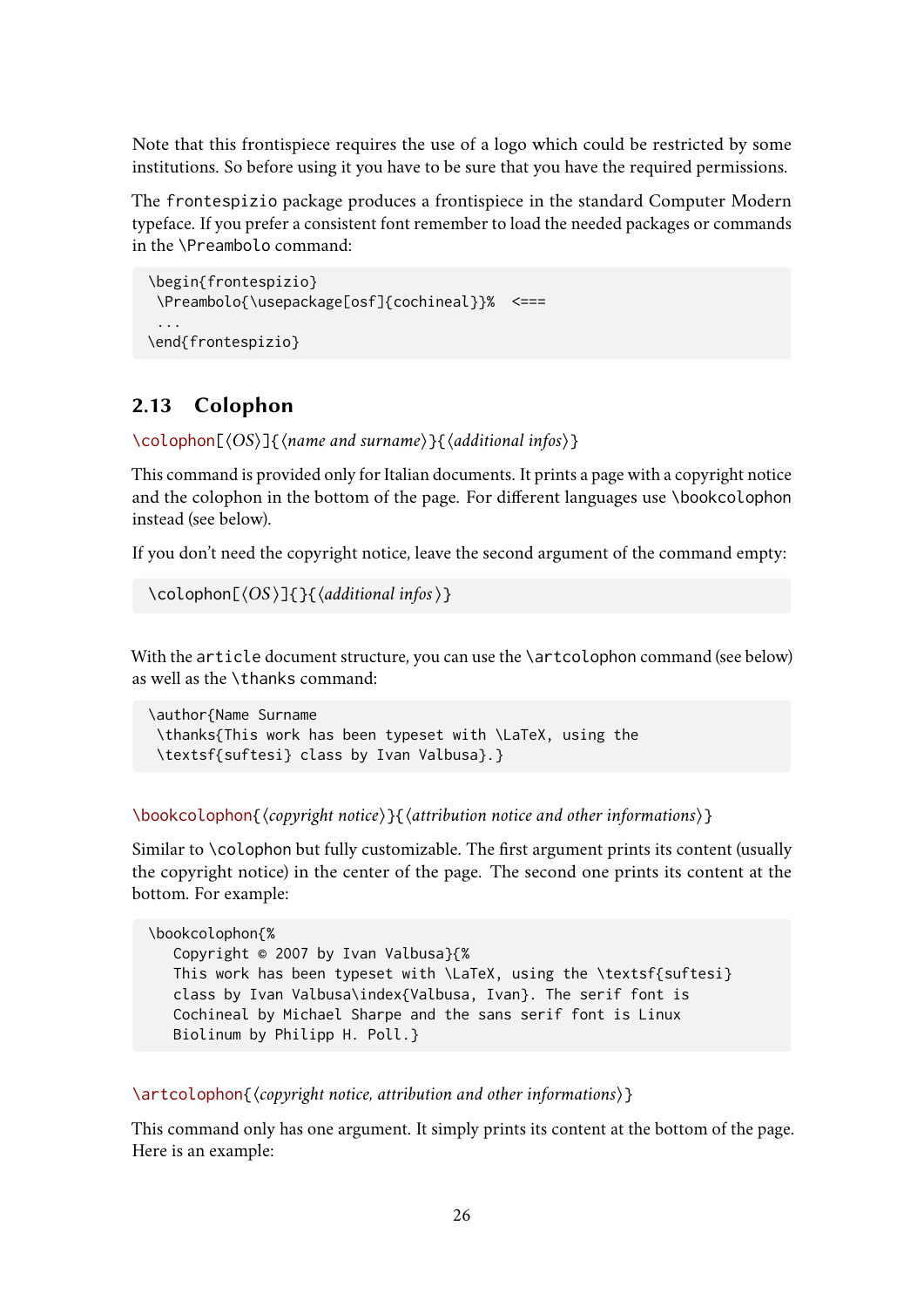```
\artcolophon{%
  This work is licensed under the Creative Commons
  Attribution-NonCommercial-NoDerivs 3.0 Unported
  License. To view a copy of this license, visit
   \begin{center}
     http://creativecommons.org/licenses/by-nc-nd/3.0
   \end{center}
  or send a letter to Creative Commons, 444
  Castro Street, Suite 900, Mountain View,
  California, 94041, USA.\\[1ex]
  Typeset with \LaTeX, using the \textsf{suftesi}
  class by Ivan Valbusa.}
```

```
\finalcolophon{⟨colophon content⟩}
```
The same as \artcolophon, but centering its content at the top of the page. It is aimed at typesetting a classical *colophon* at the end of the work.

# <span id="page-26-0"></span>3 The **collection** structure

The collection document structure is thought to create a collection of papers. Each paper has to be typeset in a separate . tex file inside the article environment:

```
\begin{article}
\author{Author}
\title{Title of the paper}
% The abstract is optional.
% \begin{abstract}
% The abstract
% \end{abstract}
\maketitle
 Text of the paper
\end{article}
```
If the names of the papers are article1.tex, article2.tex, article3.tex, etc., then a minimal main file should be similar to this:

```
\documentclass[structure=collection]{suftesi}
\begin{document}
\input{article1}
\input{article2}
\input{article3}
\end{document}
```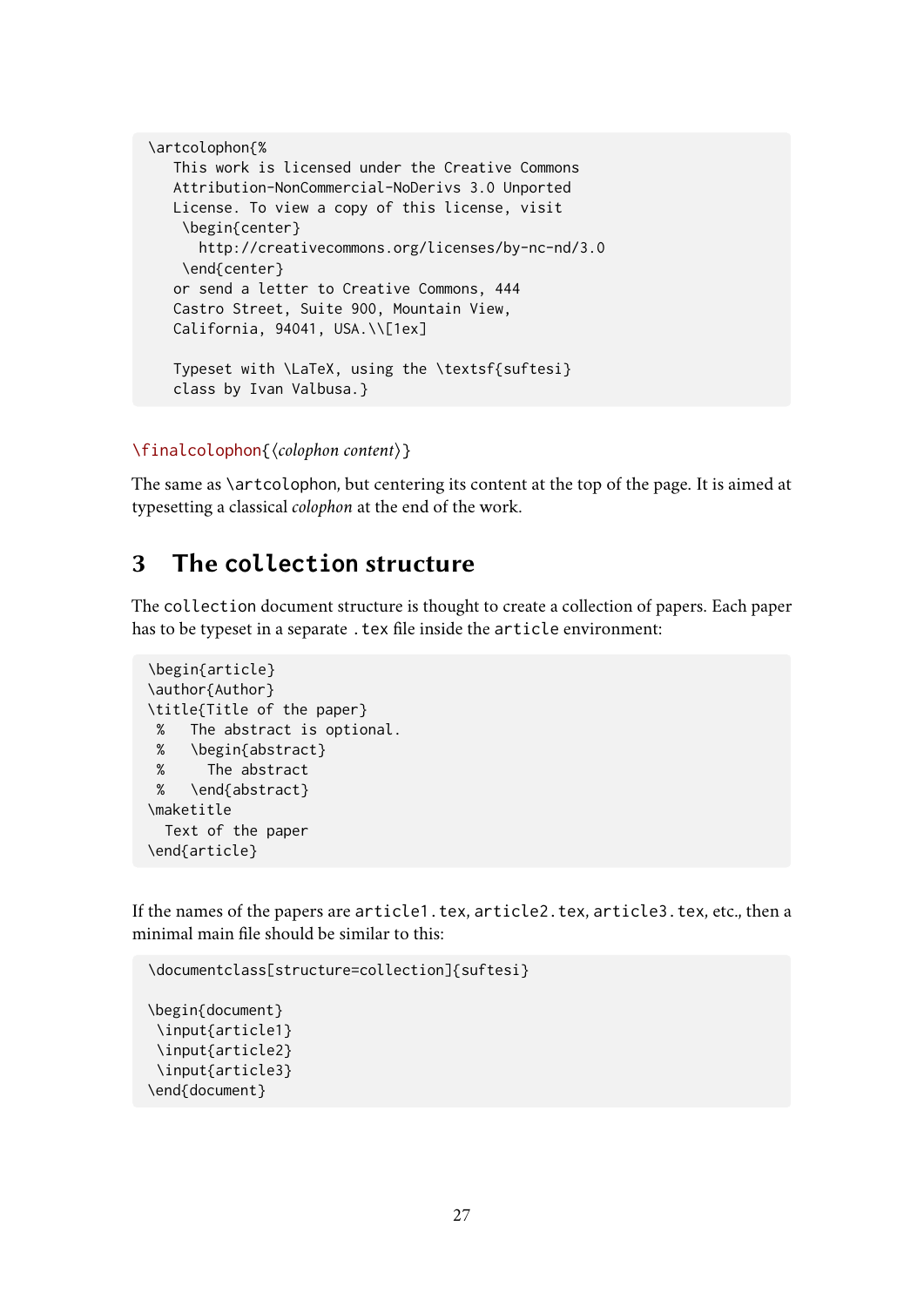# <span id="page-27-0"></span>3.1 Options

In addition to the following options you can use the other options of the class too. In particular, with the chapstyle and chapfont options you can customize all the section titles which are treated as a normal unnumbered chapters in the book document structure, such as *Table of Contents*, *Index*, *Bibliography*, etc.

|           | $author titlealign = left   center   right$                                                                                                          | default: left   |
|-----------|------------------------------------------------------------------------------------------------------------------------------------------------------|-----------------|
| left      | Aligns the author-title block on the left.                                                                                                           |                 |
| center    | Centers the author-title block.                                                                                                                      |                 |
| right     | Aligns the author-title block on the right.                                                                                                          |                 |
|           | $titlefont = roman \mid italic \mid smallest$                                                                                                        | default: roman  |
| roman     | Prints the title of the articles in roman.                                                                                                           |                 |
| italic    | Prints the title of the articles in <i>italic</i> .                                                                                                  |                 |
| smallcaps | Prints the title of the articles in SPACED SMALL CAPS.                                                                                               |                 |
|           | $authorfont = roman \mid italic \mid smallest$                                                                                                       | default: roman  |
| roman     | Prints the author's name in roman.                                                                                                                   |                 |
| italic    | Prints the author's name in <i>italic</i> .                                                                                                          |                 |
| smallcaps | Prints the author's name in SPACED SMALL CAPS. With this<br>option remember to protect the \thanks command:<br>\author{The Author\protect\thanks{}}. |                 |
|           | $totitlefont = roman italic  smallcaps$                                                                                                              | default: italic |
| roman     | Prints the title ToC entry in roman.                                                                                                                 |                 |
| italic    | Prints the title ToC entry in <i>italic</i> .                                                                                                        |                 |
| smallcaps | Prints the title ToC entry in SPACED SMALL CAPS.                                                                                                     |                 |
|           | $tocauthorfont = roman \mid italic \mid smallest$                                                                                                    | default: roman  |
| roman     | Prints the author's name ToC entry in roman.                                                                                                         |                 |
| italic    | Prints the author's name ToC entry in <i>italic</i> .                                                                                                |                 |
| smallcaps | Prints the author's name ToC entry in SPACED SMALL CAPS.                                                                                             |                 |

### <span id="page-27-1"></span>3.2 Commands

#### \collectiontitlepage

Typeset the title page of the collection.

\collectiontitle{⟨*The Title of the Collection*⟩}

Sets the title of the collection.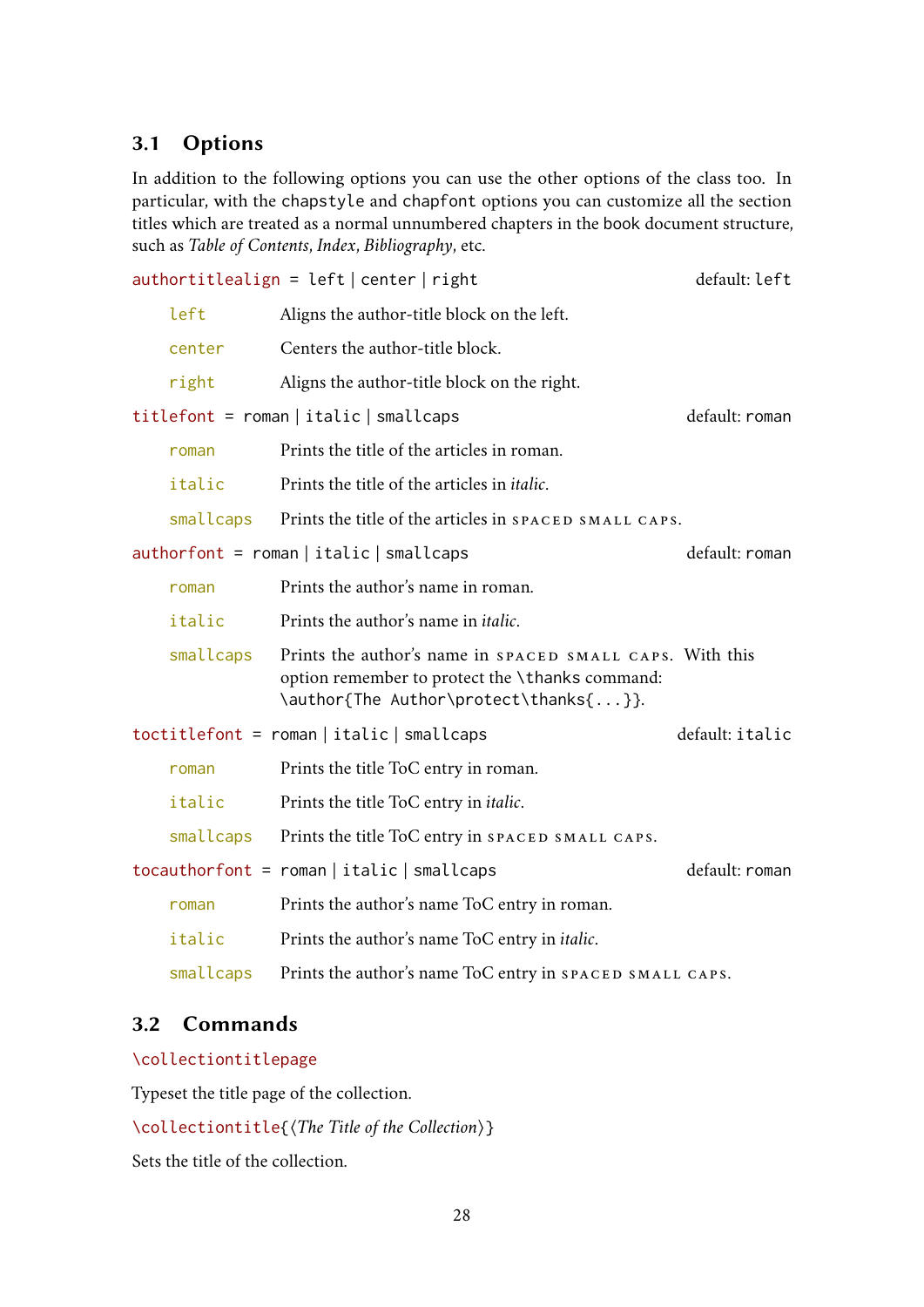\collectioneditor{⟨*The Editor(s)*⟩}

Sets the editor(s) of the collection.

# <span id="page-28-0"></span>4 Backward compatibility

```
documentstructure = book | article | collection default: book
```
An alias for structure

#### $defaultfont = compatibility$

Loads the fonts of suftesi v2.3 (and previous): Palatino (mathpazo), Iwona, Bera Mono. To get the default Greek font of those versions (GFS Artemisia) add the greekfont=artemisia option.

```
crop = true | false default: true
```
An alias for the old options version=draft and version=center respectively.

 $part = 1$ em, 1.5em

An alias for the old options parindent=compact and parindent=wide respectively.

style = FSPLa | FSPLb | FSPLc

These styles are only meant to typeset a doctoral thesis respecting the features required by the Joint Project *Formal Style for PhD Theses with <i>EIFX* of the Verona University (Italy).

```
\FSPLcolophon{⟨Name Surname⟩}
```
A command is provided to typeset the colophon according to the FSPL styles.

# <span id="page-28-1"></span>5 The Code

```
1 \RequirePackage{xkeyval}
2 \newif\ifsuftesi@article
3 \newif\ifsuftesi@collection
4 \newif\ifsuftesi@lmodern
5 \newif\ifsuftesi@cochineal
6 \newif\ifsuftesi@libertine
7 \newif\ifsuftesi@palatino
8 \newif\ifsuftesi@mathpazo
9 \newif\ifsuftesi@nofont
10 \newif\ifsuftesi@greekfont
11 \newif\ifsuftesi@porson
12 \newif\ifsuftesi@artemisia
13 \newif\ifsuftesi@bodoni
14 \newif\ifsuftesi@cbgreek
15 \newif\ifsuftesi@mathminimal
16 \newif\ifsuftesi@mathextended
17 \newif\ifsuftesi@periodical
18 \newif\ifsuftesi@periodicalaureo
```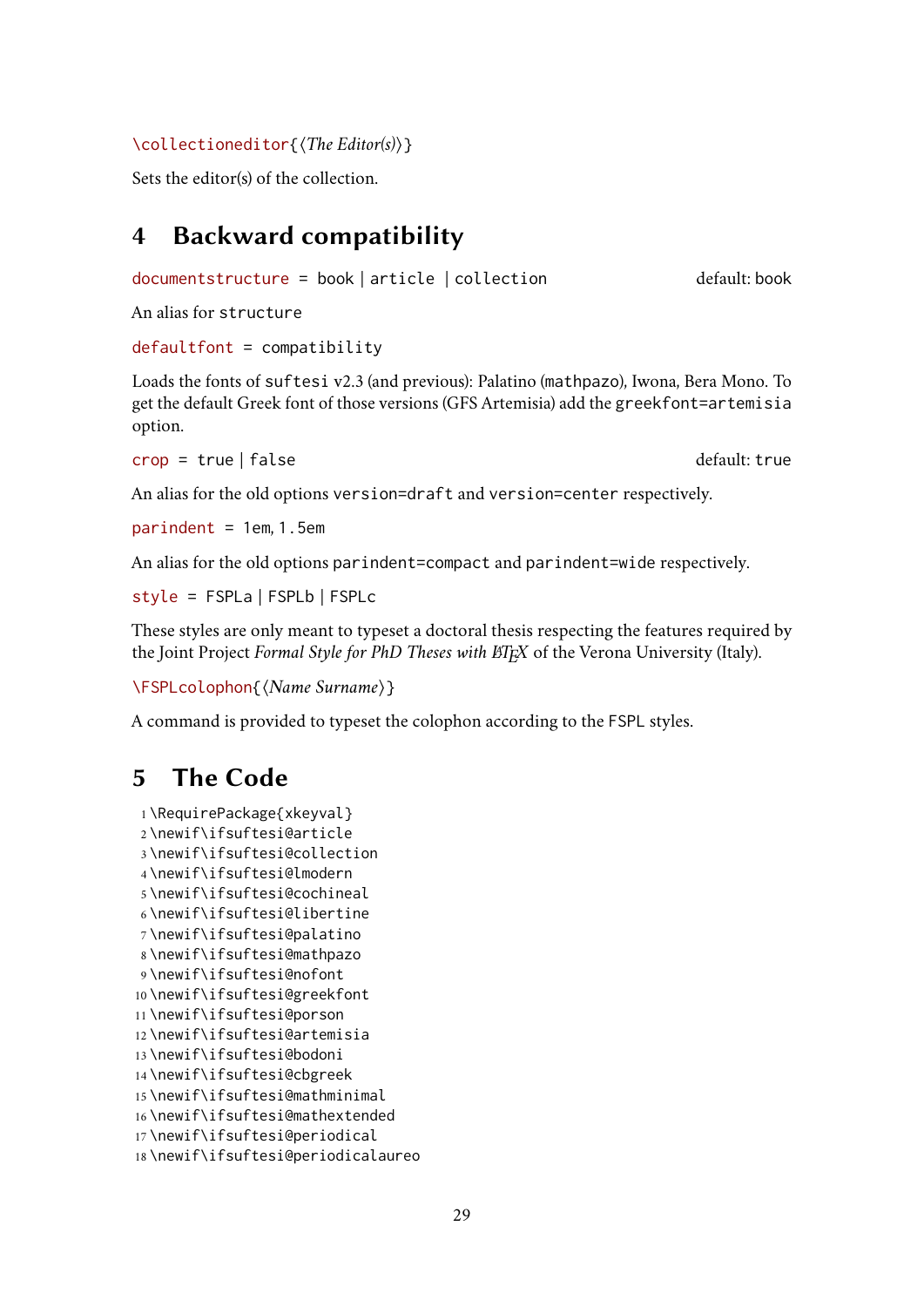```
19 \newif\ifsuftesi@compact
20 \newif\ifsuftesi@compactaureo
21 \newif\ifsuftesi@supercompact
22 \newif\ifsuftesi@supercompactaureo
23 \newif\ifsuftesi@pocketa
24 \newif\ifsuftesi@pocketb
25 \newif\ifsuftesi@pocketc
26 \newif\ifsuftesi@screen
27 \newif\ifsuftesi@sufplain
28 \newif\ifsuftesi@screencentered
29 \newif\ifsuftesi@centerheader
30 \newif\ifsuftesi@authortitle
31 \newif\ifsuftesi@numparpart
32 \newif\ifsuftesi@numparchap
33 \newif\ifsuftesi@numparsec
34 \newif\ifsuftesi@numparsubsec
35 \newif\ifsuftesi@numparsubsubsec
36 \newif\ifsuftesi@dottedtoc
37 \newif\ifsuftesi@raggedtoc
38 \newif\ifsuftesi@pagelefttoc
39 \newif\ifsuftesi@twocolumntoc
40 \newif\ifsuftesi@twocolumnlof
41 \newif\ifsuftesi@twocolumnlot
42 \newif\ifsuftesi@ctocsec
43 \newif\ifsuftesi@ctocsubsec
44 \newif\ifsuftesi@ctocsubsubsec
45 \newif\ifsuftesi@ctocpar
46 \newif\ifsuftesi@ctocsubpar
47 \newif\ifsuftesi@FSPL
```
The class is based on the standard book class but the following options are disabled as they contrast with the layouts provided by the class. Specifically, the first five options are actually ineffective, while the landscape option rotates the page correctly, but sets the text width according to the class options, effectively making it unusable.

```
48 \DeclareOption{a4paper}{%
49 \ClassWarningNoLine{suftesi}{Option 'a4paper' not available}{}}
50 \DeclareOption{a5paper}{%
51 \ClassWarningNoLine{suftesi}{Option 'a5paper' not available}{}}
52 \DeclareOption{b5paper}{%
53 \ClassWarningNoLine{suftesi}{Option 'b5paper' not available}{}}
54 \DeclareOption{legalpaper}{%
55 \ClassWarningNoLine{suftesi}{Option 'legalpaper' not available}{}}
56 \DeclareOption{executivepaper}{%
57 \ClassWarningNoLine{suftesi}{Option 'executivepaper' not available}{}}
58 \DeclareOption{landscape}{%
59 \ClassWarningNoLine{suftesi}{Option 'landscape' not available}{}}
```
Now we can load the book class and make the related options available. The fontsize package redefines some commands of the .clo files loaded by the class. In particular, it also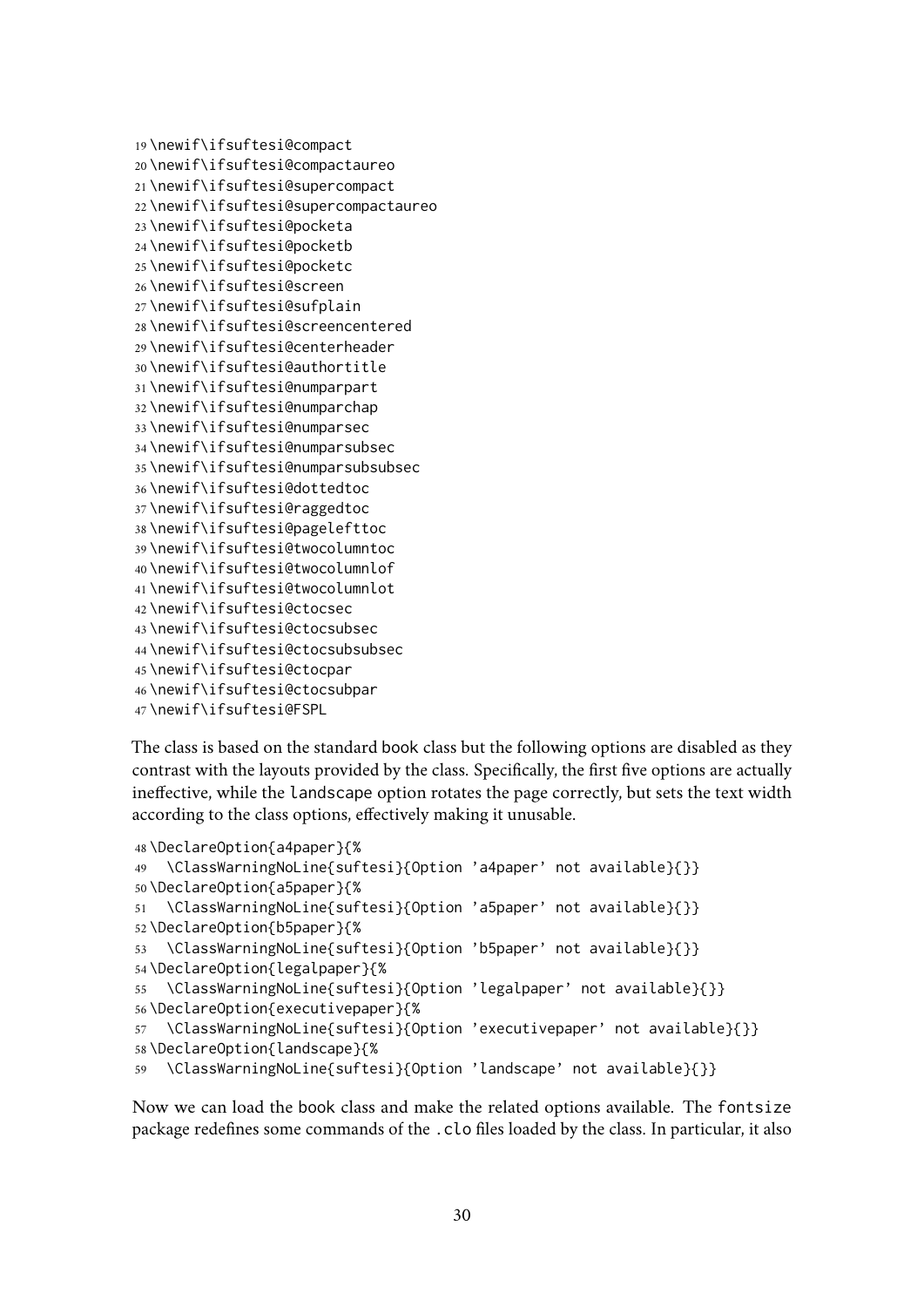defines the value of \parindent, which is why the parindent option must be declared after the fontsize call.

```
60 \DeclareOption*{\PassOptionsToClass{\CurrentOption}{book}}
61 \ProcessOptions
62 \relax
63 \LoadClass{book}
64 \RequirePackage{fontsize}
65 \DeclareOptionX{parindent}{\setlength{\parindent}{#1}}
66 \ExecuteOptionsX{parindent=\baselineskip}
```
\ProcessOptionsX\*\relax

### <span id="page-30-0"></span>5.1 Options setting

#### 5.1.1 Structure

```
68 \define@choicekey{}{structure}[\suftesi@val\suftesi@nr]
69 {book,article,collection}[book]{%
70 \ifcase\suftesi@nr\relax
71 % \disable@keys{}{secnumstyle}
72 \SUF@titlepagetrue
73 \def\SUF@chapswitch{\thechapter.}
74 \or
75 \suftesi@articletrue
76 \SUF@titlepagefalse
77 \def\SUF@chapswitch{}
78 \or
79 \suftesi@collectiontrue
80 \setkeys{}{headerstyle=authortitleinner}
81 \def\SUF@chapswitch{}
82 \fi}
```
#### View mode

```
83 \define@choicekey{}{version}[\suftesi@val\suftesi@nr]
84 {screen,cscreen,draft,final}[draft]{%
85 \ifcase\suftesi@nr\relax
86 \suftesi@screentrue
87 \or
88 \suftesi@screentrue
89 \suftesi@screencenteredtrue
90 \text{lor}91 \relax
92 \or
93 \AtBeginDocument{\crop[off]}
94 \text{ if }
```
Other options The marginpar option conflicts with the geometry package when it is declared without explicitly providing a value. To be fixed!

```
95 \define@boolkey{}[SUF@]{marginpar}[true]{}
96 \define@boolkey{}[SUF@]{partpage}[true]{}
```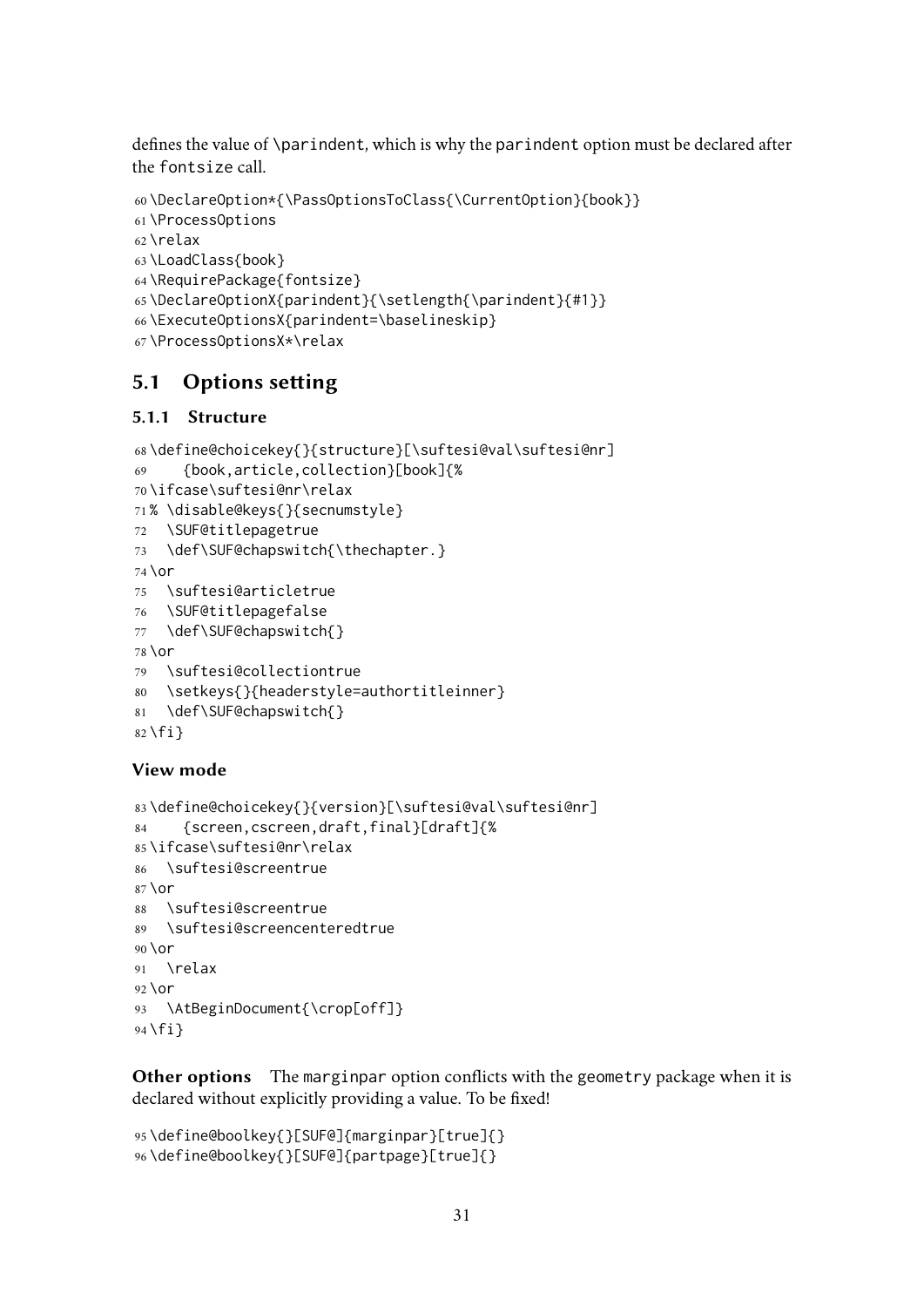```
97 \define@boolkey{}[SUF@]{draftdate}[true]{}
98 \define@boolkey{}[SUF@]{titlepage}[true]{}
```
#### 5.1.2 Fonts

#### Roman fonts

```
99 \define@choicekey{}{defaultfont}[\suftesi@val\suftesi@nr]
100 {none,cochineal,libertine,palatino,standard,compatibility}[cochineal]{%
101 \ifcase\suftesi@nr\relax
102 \suftesi@nofonttrue
103 \or
104 \suftesi@cochinealtrue
105 \text{lor}106 \suftesi@libertinetrue
107 \or
108 \suftesi@palatinotrue
109 \or
110 \suftesi@lmoderntrue
111 \or
112 \suftesi@mathpazotrue
113 \fi}
114 \define@choicekey{}{mathfont}[\suftesi@val\suftesi@nr]
115 {none,minimal,extended}[minimal]{%
116 \ifcase\suftesi@nr\relax
117 \suftesi@mathminimalfalse
118 \suftesi@mathextendedfalse
119 \or
120 \suftesi@mathminimaltrue
121 \or
122 \suftesi@mathextendedtrue
123 \fi}
```
#### Greek fonts

```
124 \define@choicekey{}{greekfont}[\suftesi@val\suftesi@nr]
125 {none,artemisia,porson,bodoni,cbgreek}[none]{%
126 \ifcase\suftesi@nr\relax
127 \suftesi@greekfontfalse
128 \or
129 \suftesi@greekfonttrue\suftesi@artemisiatrue
130 \or
131 \suftesi@greekfonttrue\suftesi@porsontrue
132 \or
133 \suftesi@greekfonttrue\suftesi@bodonitrue
134 \or
135 \suftesi@greekfonttrue\suftesi@cbgreektrue
136 \fi}
```
#### Small capitals style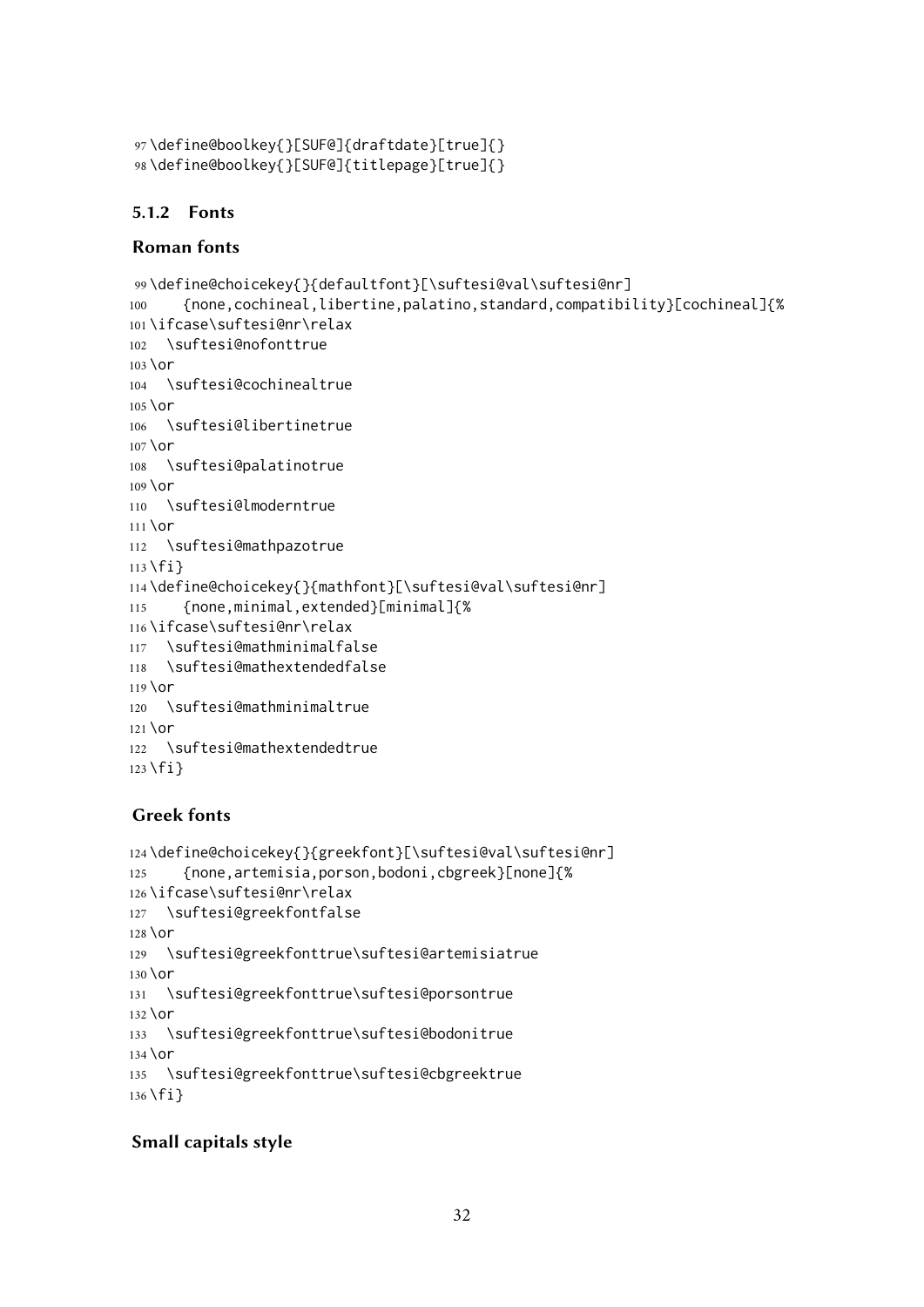```
137 \define@choicekey{}{smallcapsstyle}[\suftesi@val\suftesi@nr]
138 {low,upper}[low]{%
139 \ifcase\suftesi@nr\relax
140 \def\SUF@MakeLowercase{\MakeLowercase}
141 \def\SUF@TOCMakeLowercase{\lowercase}
142 \or
143 \def\SUF@MakeLowercase{\relax}
144 \def\SUF@TOCMakeLowercase{\relax}
145 \fi}
```
#### 5.1.3 Layouts

```
146 \RequirePackage{geometry}
147 \define@choicekey{}{pagelayout}[\suftesi@val\suftesi@nr]
148 {standard,standardaureo,periodical,periodicalaureo,compact,compactaureo,
149 supercompact,supercompactaureo,pocketa,pocketb,pocketc}[standard]{%
150 \ifcase\suftesi@nr\relax
151 \DeclareRobustCommand{\SUF@partsize}{\Large}
152 \DeclareRobustCommand{\SUF@chaptersize}{\Large}
153 \DeclareRobustCommand{\SUF@sectionsize}{\large}
154 \DeclareRobustCommand{\SUF@subsectionsize}{\normalsize}
155 \DeclareRobustCommand{\SUF@subsubsectionsize}{\normalsize}
156 \geometry{
157 heightrounded,
158 a4paper,
159 includeheadfoot=true,
160 textwidth= 110mm,
161 textheight= 220mm,
162 marginratio= 2:3,
163 marginparwidth= 30mm,
164 marginparsep= 12pt}
165 \or
166 \DeclareRobustCommand{\SUF@partsize}{\Large}
167 \DeclareRobustCommand{\SUF@chaptersize}{\Large}
168 \DeclareRobustCommand{\SUF@sectionsize}{\large}
169 \DeclareRobustCommand{\SUF@subsectionsize}{\normalsize}
170 \DeclareRobustCommand{\SUF@subsubsectionsize}{\normalsize}
171 \geometry{
172 heightrounded,
173 a4paper,
174 includeheadfoot=true,
175 textwidth= 136mm,
176 textheight= 220mm,
177 marginratio= 2:3,
178 marginparwidth= 30mm,
179 marginparsep= 12pt}
180 \or
181 \suftesi@periodicaltrue
182 \DeclareRobustCommand{\SUF@partsize}{\large}
183 \DeclareRobustCommand{\SUF@chaptersize}{\large}
184 \DeclareRobustCommand{\SUF@sectionsize}{\normalsize}
```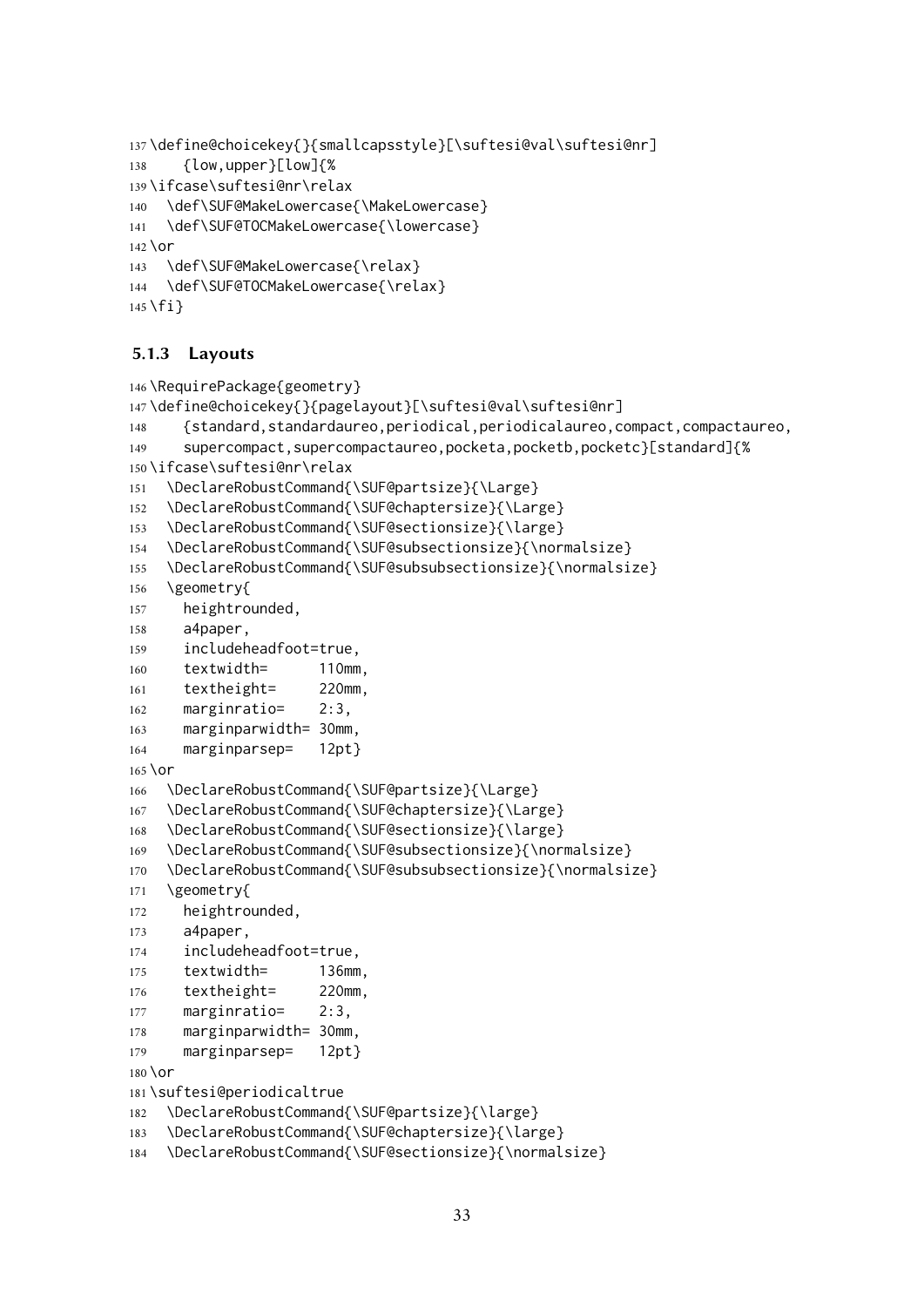```
185 \DeclareRobustCommand{\SUF@subsectionsize}{\normalsize}
186 \DeclareRobustCommand{\SUF@subsubsectionsize}{\normalsize}
187 \geometry{
188 heightrounded,
189 includeheadfoot=false,
190 textheight= 165mm,
191 textwidth= 110mm,
192 paperwidth= 170mm,
193 paperheight= 240mm,
194 marginratio= 2:3,
195 marginparwidth= 26mm,
196 marginparsep= 10pt}
197 \or
198 \suftesi@periodicalaureotrue
199 \DeclareRobustCommand{\SUF@partsize}{\large}
200 \DeclareRobustCommand{\SUF@chaptersize}{\large}
201 \DeclareRobustCommand{\SUF@sectionsize}{\normalsize}
202 \DeclareRobustCommand{\SUF@subsectionsize}{\normalsize}
203 \DeclareRobustCommand{\SUF@subsubsectionsize}{\normalsize}
204 \geometry{
205 heightrounded,
206 includeheadfoot=true,
207 textwidth= 120mm,
208 textheight= 194mm,
209 paperwidth= 17cm,
210 paperheight= 24cm,
211 marginratio= 2:3,
212 marginparwidth= 62pt,
213 marginparsep= 10pt}
214 \or
215 \suftesi@compacttrue
216 \DeclareRobustCommand{\SUF@partsize}{\large}
217 \DeclareRobustCommand{\SUF@chaptersize}{\large}
218 \DeclareRobustCommand{\SUF@sectionsize}{\normalsize}
219 \DeclareRobustCommand{\SUF@subsectionsize}{\normalsize}
220 \DeclareRobustCommand{\SUF@subsubsectionsize}{\normalsize}
221 \geometry{
222 heightrounded,
223 includeheadfoot=false,
224 textheight= 165mm,
225 textwidth= 110mm,
226 paperwidth= 160mm,
227 paperheight= 240mm,
228 marginratio= 2:3,
229 marginparwidth= 22mm,
230 marginparsep= 9pt}
231 \or
232 \suftesi@compactaureotrue
233 \DeclareRobustCommand{\SUF@partsize}{\large}
234 \DeclareRobustCommand{\SUF@chaptersize}{\large}
```

```
235 \DeclareRobustCommand{\SUF@sectionsize}{\normalsize}
```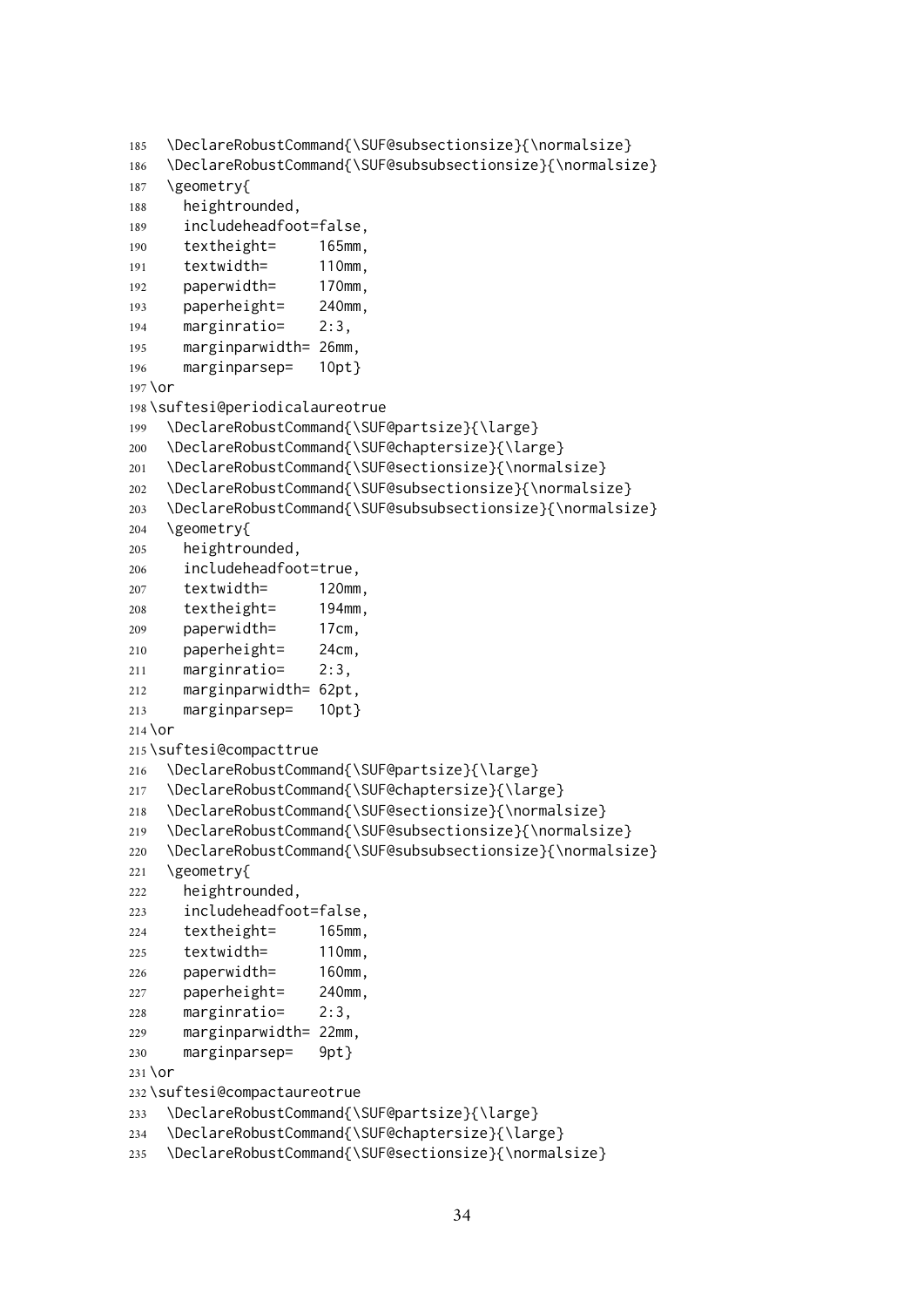```
236 \DeclareRobustCommand{\SUF@subsectionsize}{\normalsize}
237 \DeclareRobustCommand{\SUF@subsubsectionsize}{\normalsize}
238 \geometry{
239 heightrounded,
240 includeheadfoot=false,
241 textheight= 191mm,
242 textwidth= 118mm,
243 paperwidth= 160mm,
244 paperheight= 240mm,
245 marginratio= 2:3,
246 marginparwidth= 19mm,
247 marginparsep= 9pt}
248 \or
249 \suftesi@supercompacttrue
250 \DeclareRobustCommand{\SUF@partsize}{\large}
251 \DeclareRobustCommand{\SUF@chaptersize}{\large}
252 \DeclareRobustCommand{\SUF@sectionsize}{\normalsize}
253 \DeclareRobustCommand{\SUF@subsectionsize}{\normalsize}
254 \DeclareRobustCommand{\SUF@subsubsectionsize}{\normalsize}
255 \geometry{
256 heightrounded,
257 includeheadfoot=false,
258 textheight= 150mm,
259 textwidth= 100mm,
260 paperwidth= 140mm,
261 paperheight= 210mm,
262 marginratio= 2:3,
263 marginparwidth= 18mm,
264 marginparsep= 8pt}
265 \or
266 \suftesi@supercompactaureotrue
267 \DeclareRobustCommand{\SUF@partsize}{\large}
268 \DeclareRobustCommand{\SUF@chaptersize}{\large}
269 \DeclareRobustCommand{\SUF@sectionsize}{\normalsize}
270 \DeclareRobustCommand{\SUF@subsectionsize}{\normalsize}
271 \DeclareRobustCommand{\SUF@subsubsectionsize}{\normalsize}
272 \geometry{
273 heightrounded,
274 includeheadfoot=false,
275 textheight= 175mm,
276 textwidth= 108mm,
277 paperwidth= 140mm,
278 paperheight= 210mm,
279 marginratio= 1:1,
280 marginparwidth= 11mm,
281 marginparsep= 7pt}
282 \or
283 \suftesi@pocketatrue
284 \DeclareRobustCommand{\SUF@partsize}{\large}
285 \DeclareRobustCommand{\SUF@chaptersize}{\large}
```

```
286 \DeclareRobustCommand{\SUF@sectionsize}{\normalsize}
```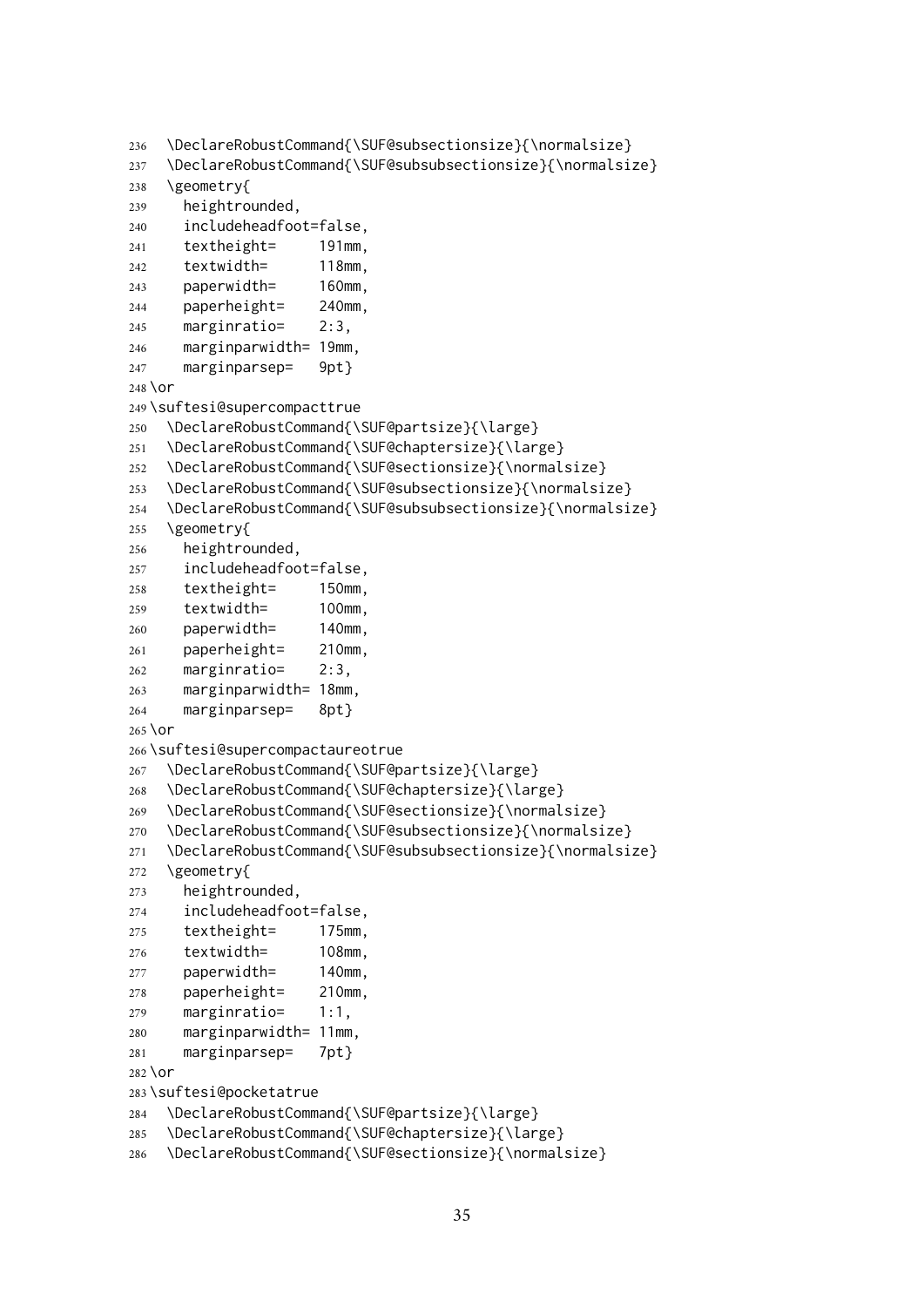```
287 \DeclareRobustCommand{\SUF@subsectionsize}{\normalsize}
288 \DeclareRobustCommand{\SUF@subsubsectionsize}{\normalsize}
289 \geometry{
290 heightrounded,
291 includeheadfoot=false,
292 textheight= 153mm,
293 textwidth= 102mm,
294 paperwidth= 135mm,
295 paperheight= 208mm,
296 hmarginratio= 1:1,
297 vmarginratio= 2:3,
298 marginparwidth= 12mm,
299 marginparsep= 7pt}
300 \or
301 \suftesi@pocketbtrue
302 \DeclareRobustCommand{\SUF@partsize}{\large}
303 \DeclareRobustCommand{\SUF@chaptersize}{\large}
304 \DeclareRobustCommand{\SUF@sectionsize}{\normalsize}
305 \DeclareRobustCommand{\SUF@subsectionsize}{\normalsize}
306 \DeclareRobustCommand{\SUF@subsubsectionsize}{\normalsize}
307 \geometry{
308 heightrounded,
309 includeheadfoot=false,
310 textheight= 165mm,
311 textwidth= 99mm,
312 paperwidth= 140mm,
313 paperheight= 210mm,
314 hmarginratio= 1:1,
315 vmarginratio= 2:3,
316 marginparwidth= 15mm,
317 marginparsep= 7pt}
318 \or
319 \suftesi@pocketctrue
320 \DeclareRobustCommand{\SUF@partsize}{\large}
321 \DeclareRobustCommand{\SUF@chaptersize}{\large}
322 \DeclareRobustCommand{\SUF@sectionsize}{\normalsize}
323 \DeclareRobustCommand{\SUF@subsectionsize}{\normalsize}
324 \DeclareRobustCommand{\SUF@subsubsectionsize}{\normalsize}
325 \geometry{
326 heightrounded,
327 includeheadfoot=false,
328 textheight= 150mm,
329 textwidth= 90mm,
330 paperwidth= 116mm,
331 paperheight= 193mm,
332 hmarginratio= 1:1,
333 vmarginratio= 2:3,
334 marginparwidth= 8mm,
335 marginparsep= 7pt}
336 \fi}
```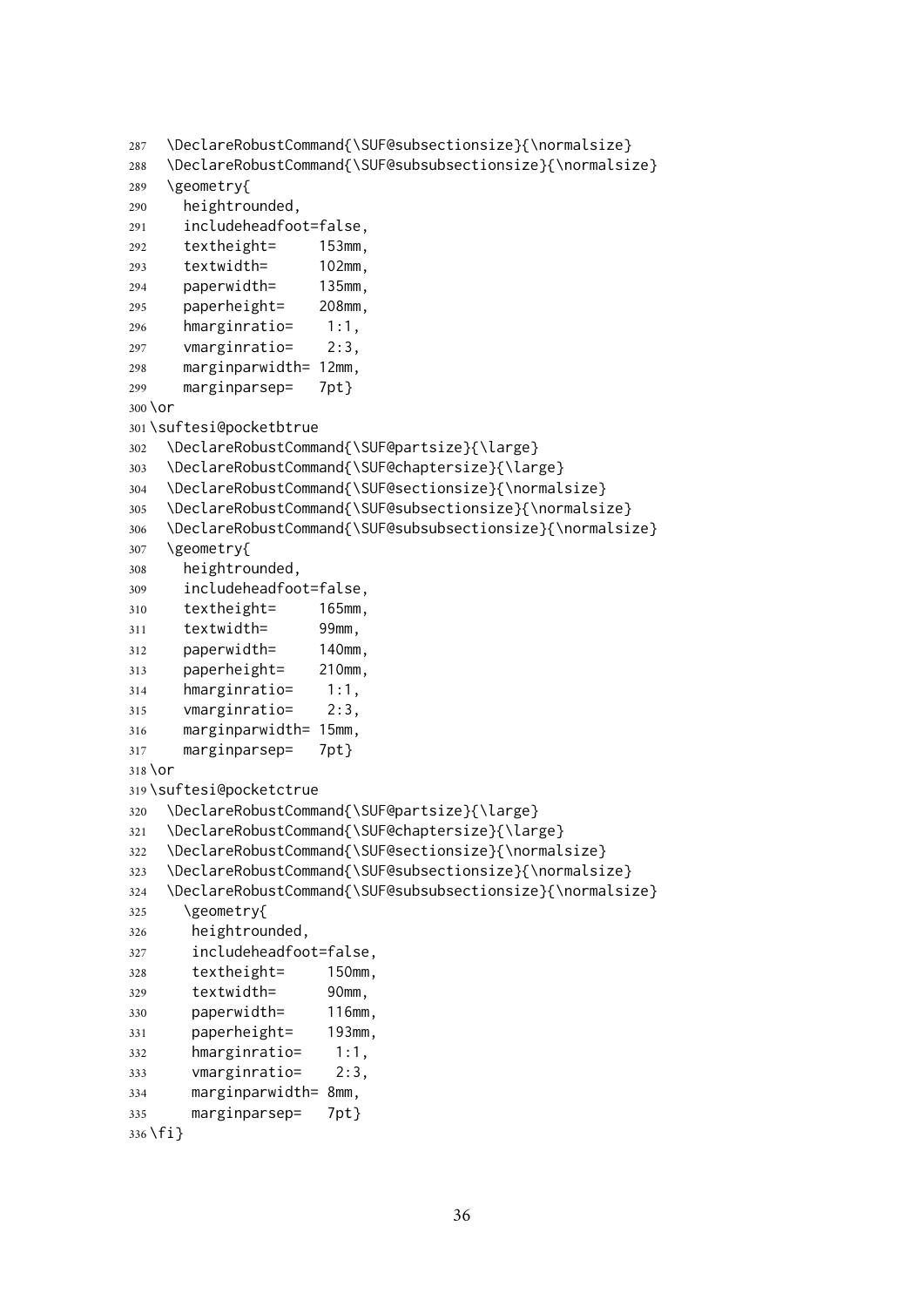## 5.1.4 Sections style

```
337 \define@choicekey{}{partstyle}[\suftesi@val\suftesi@nr]
338 {left,center,right,parleft,parcenter,parright}[left]{%
339 \ifcase\suftesi@nr\relax
340 \def\SUF@PART@align{\filright}
341 \or
342 \def\SUF@PART@align{\filcenter}
343 \or
344 \def\SUF@PART@align{\filleft}
345 \or
346 \def\SUF@PART@align{\filright}
347 \suftesi@numparparttrue
348 \or
349 \def\SUF@PART@align{\filcenter}
350 \suftesi@numparparttrue
351 \text{hr}352 \def\SUF@PART@align{\filleft}
353 \suftesi@numparparttrue
354 \fi}
355 \define@choicekey{}{chapstyle}[\suftesi@val\suftesi@nr]
356 {left,center,right,parleft,parcenter,parright}[left]{%
357 \ifcase\suftesi@nr\relax
358 \def\SUF@CHAP@align{\filright}
359 \or
360 \def\SUF@CHAP@align{\filcenter}
361 \or
362 \def\SUF@CHAP@align{\filleft}
363 \or
364 \def\SUF@CHAP@align{\filright}
365 \suftesi@numparchaptrue
366 \or
367 \def\SUF@CHAP@align{\filcenter}
368 \suftesi@numparchaptrue
369 \or
370 \def\SUF@CHAP@align{\filleft}
371 \suftesi@numparchaptrue
372 \fi}
373 \define@choicekey{}{secstyle}[\suftesi@val\suftesi@nr]
374 {left,center,right,parleft,parcenter,parright}[left]{%
375 \ifcase\suftesi@nr\relax
376 \def\SUF@SEC@align{\filright}
377 \or
378 \def\SUF@SEC@align{\filcenter}
379 \or
380 \def\SUF@SEC@align{\filleft}
381 \or
382 \def\SUF@SEC@align{\filright}
383 \suftesi@numparsectrue
384 \or
385 \def\SUF@SEC@align{\filcenter}
386 \suftesi@numparsectrue
```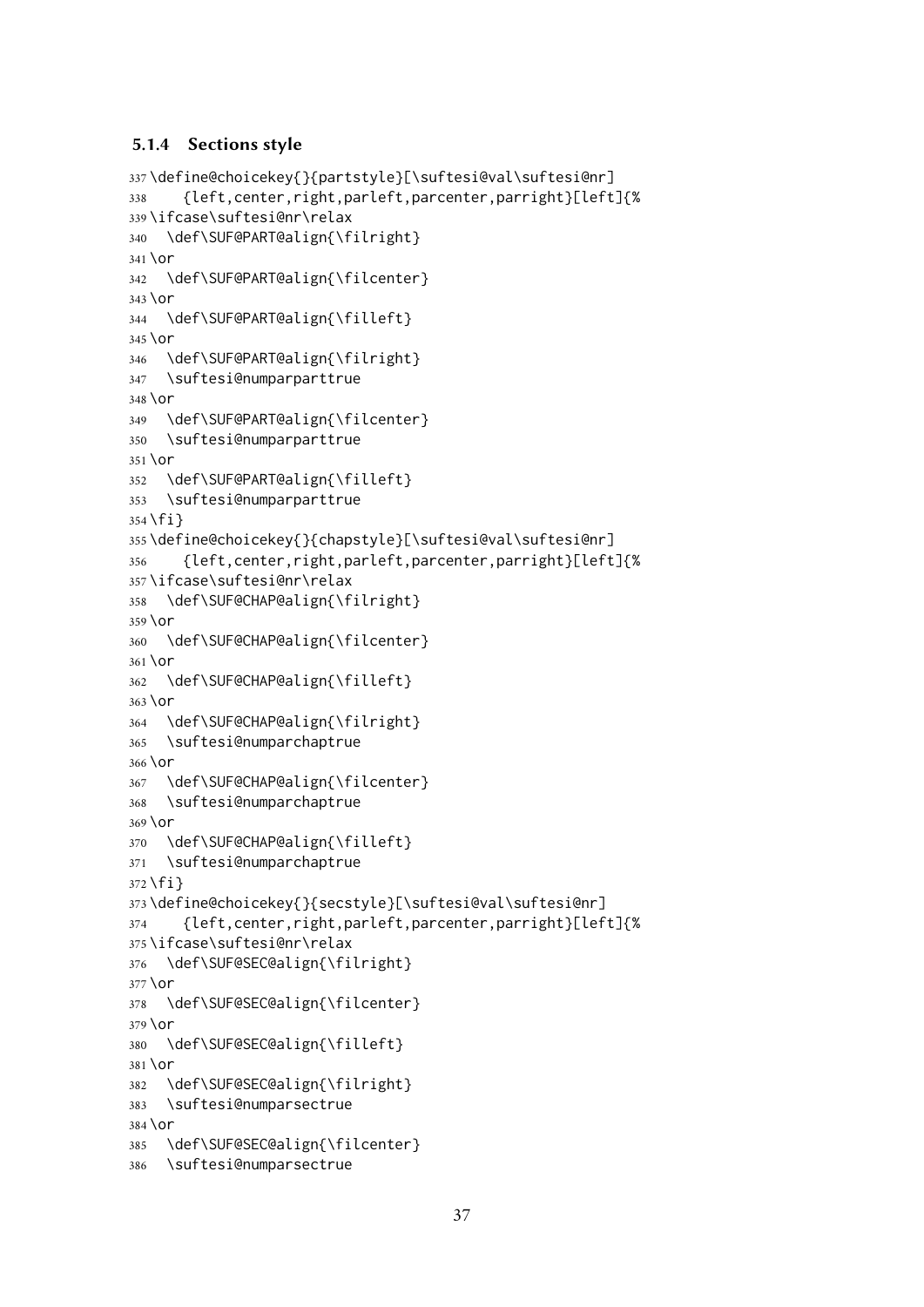```
387 \or
388 \def\SUF@SEC@align{\filleft}
389 \suftesi@numparsectrue
390 \fi}
391 \define@choicekey{}{subsecstyle}[\suftesi@val\suftesi@nr]
392 {left,center,right,parleft,parcenter,parright}[left]{%
393 \ifcase\suftesi@nr\relax
394 \def\SUF@SUBSEC@align{\filright}
395 \or
396 \def\SUF@SUBSEC@align{\filcenter}
397 \or
398 \def\SUF@SUBSEC@align{\filleft}
399 \or
400 \def\SUF@SUBSEC@align{\filright}
401 \suftesi@numparsubsectrue
402 \or
403 \def\SUF@SUBSEC@align{\filcenter}
404 \suftesi@numparsubsectrue
405 \or
406 \def\SUF@SUBSEC@align{\filleft}
407 \suftesi@numparsubsectrue
408 \fi}
409 \define@choicekey{}{subsubsecstyle}[\suftesi@val\suftesi@nr]
410 {left,center,right,parleft,parcenter,parright}[left]{%
411 \ifcase\suftesi@nr\relax
412 \def\SUF@SUBSUBSEC@align{\filright}
413 \or
414 \def\SUF@SUBSUBSEC@align{\filcenter}
415 \or
416 \def\SUF@SUBSUBSEC@align{\filleft}
417 \or
418 \def\SUF@SUBSUBSEC@align{\filright}
419 \suftesi@numparsubsubsectrue
420 \or
421 \def\SUF@SUBSUBSEC@align{\filcenter}
422 \suftesi@numparsubsubsectrue
423 \or
424 \def\SUF@SUBSUBSEC@align{\filleft}
425 \suftesi@numparsubsubsectrue
426 \fi}
```
## 5.1.5 Sections font

```
427 \define@choicekey{}{partfont}[\suftesi@val\suftesi@nr]
428 {roman,italic,smallcaps}[roman]{%
429 \ifcase\suftesi@nr\relax
430 \def\SUF@PART@font{\relax}
431 \or
432 \def\SUF@PART@font{\itshape}
433 \or
434 \def\SUF@PART@font{\expandafter\SUF@titlesmallcaps}
435 \fi}
```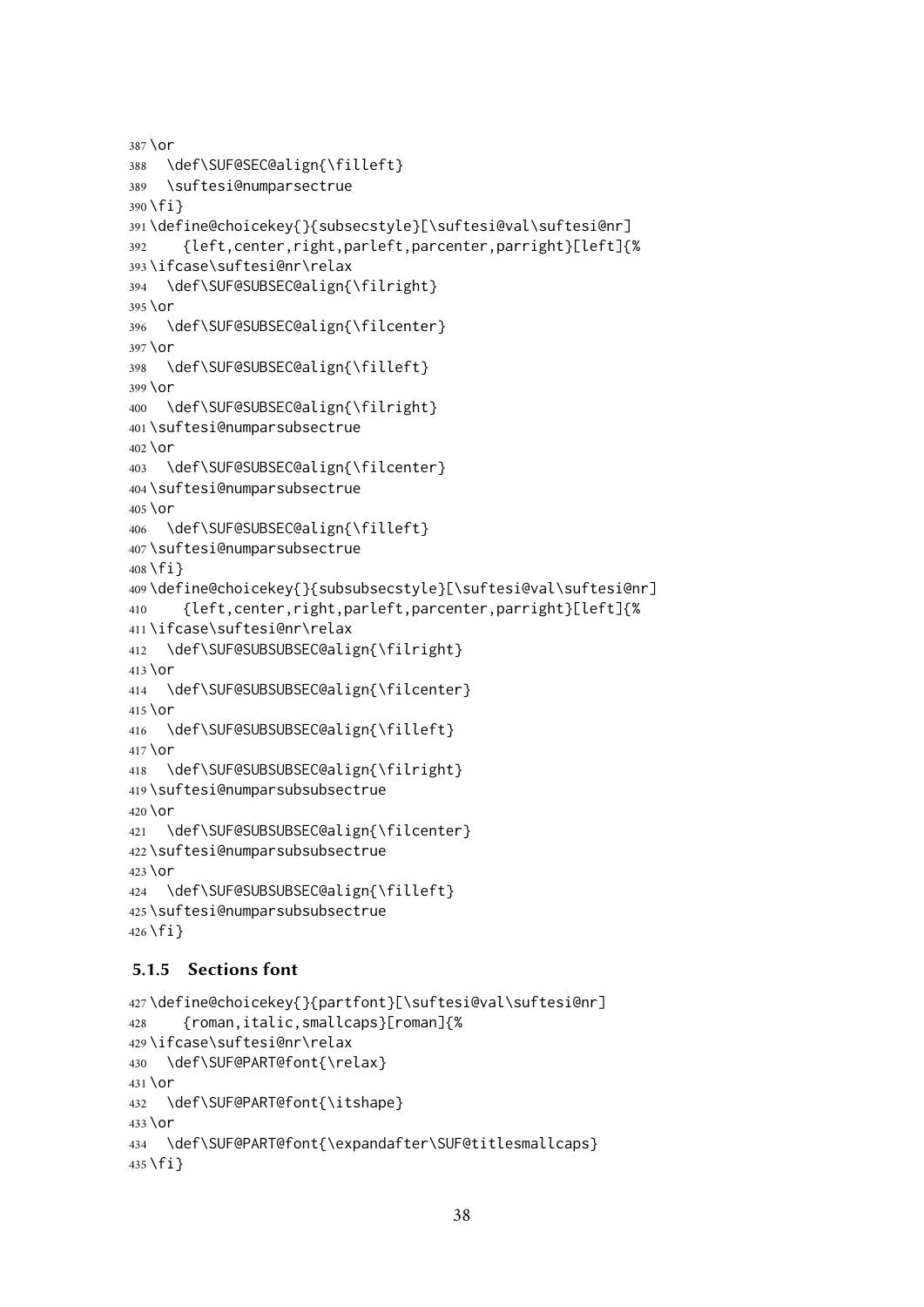```
436 \define@choicekey{}{chapfont}[\suftesi@val\suftesi@nr]
437 {roman,italic,smallcaps}[roman]{%
438 \ifcase\suftesi@nr\relax
439 \def\SUF@CHAP@font{\relax}
440 \or
441 \def\SUF@CHAP@font{\itshape}
442 \or
443 \def\SUF@CHAP@font{\expandafter\SUF@titlesmallcaps}
444 \text{fi}445 \define@choicekey{}{secfont}[\suftesi@val\suftesi@nr]
446 {roman,italic,smallcaps}[italic]{%
447 \ifcase\suftesi@nr\relax
448 \def\SUF@SEC@font{\relax}
449 \or
450 \def\SUF@SEC@font{\itshape}
451 \or
452 \def\SUF@SEC@font{\expandafter\SUF@titlesmallcaps}
453 \fi}
454 \define@choicekey{}{subsecfont}[\suftesi@val\suftesi@nr]
455 {roman,italic,smallcaps}[roman]{%
456 \ifcase\suftesi@nr\relax
457 \def\SUF@SUBSEC@font{\relax}
458 \text{lor}459 \def\SUF@SUBSEC@font{\itshape}
460 \or
461 \def\SUF@SUBSEC@font{\expandafter\SUF@titlesmallcaps}
462 \fi}
463 \define@choicekey{}{subsubsecfont}[\suftesi@val\suftesi@nr]
464 {roman,italic,smallcaps}[roman]{%
465 \ifcase\suftesi@nr\relax
466 \def\SUF@SUBSUBSEC@font{\relax}
467 \or
468 \def\SUF@SUBSUBSEC@font{\itshape}
469 \or
470 \def\SUF@SUBSUBSEC@font{\expandafter\SUF@titlesmallcaps}
471 \fi}
472 \define@choicekey{}{parfont}[\suftesi@val\suftesi@nr]
473 {roman,italic,smallcaps}[roman]{%
474 \ifcase\suftesi@nr\relax
475 \def\SUF@PAR@font{\relax}
476 \or
477 \def\SUF@PAR@font{\itshape}
478 \or
479 \def\SUF@PAR@font{\expandafter\SUF@titlesmallcaps}
480 \fi}
481 \define@choicekey{}{subparfont}[\suftesi@val\suftesi@nr]
482 {roman,italic,smallcaps}[roman]{%
483 \ifcase\suftesi@nr\relax
484 \def\SUF@SUBPAR@font{\relax}
485 \or
486 \def\SUF@SUBPAR@font{\itshape}
```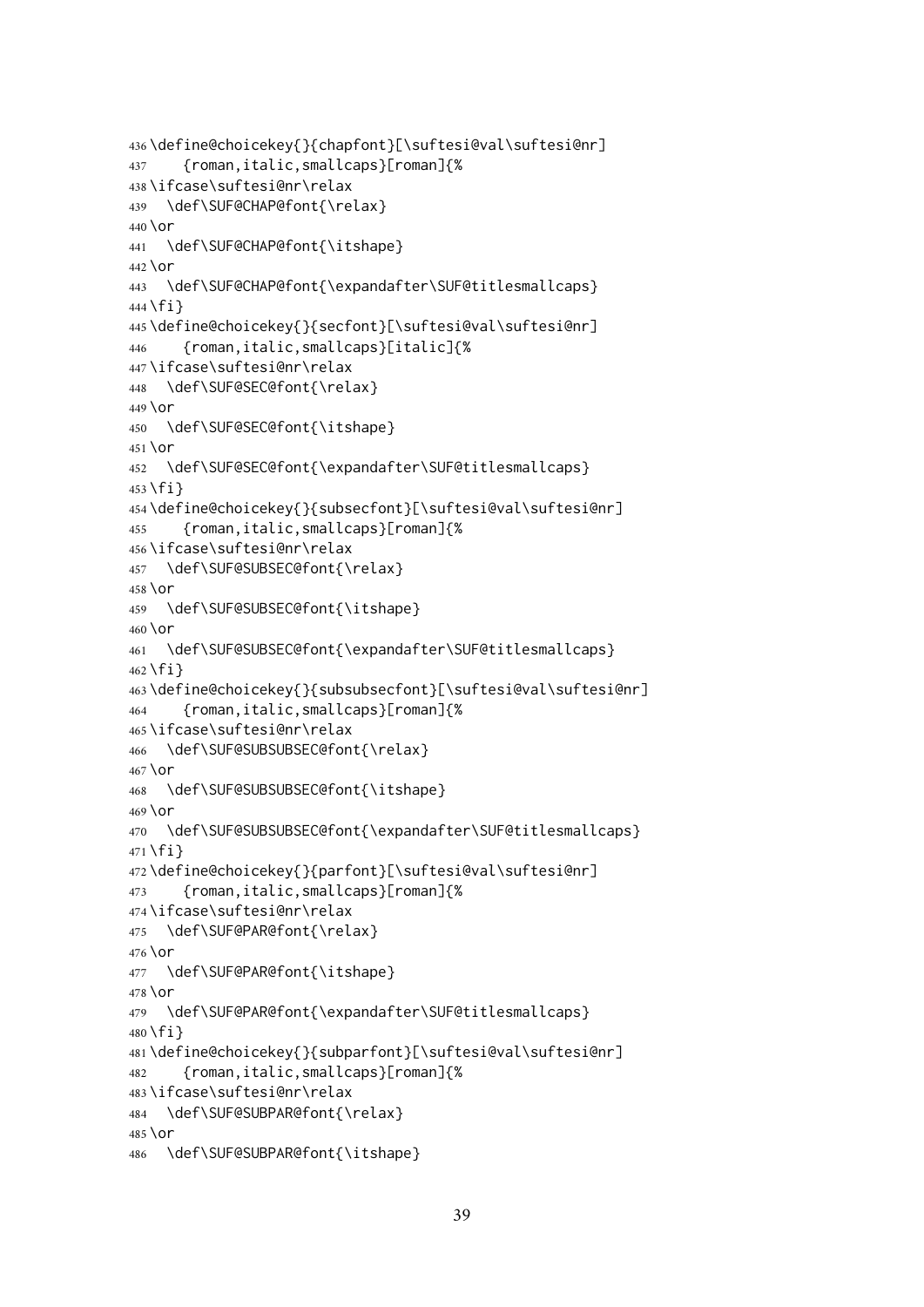\or \def\SUF@SUBPAR@font{\expandafter\SUF@titlesmallcaps} \fi}

## 5.1.6 Sections number

## Part number style

```
490 \define@choicekey{}{partnumstyle}[\suftesi@val\suftesi@nr]
491 {arabic,roman,Roman,dotarabic,dotroman,dotRoman}[arabic]{%
492 \ifcase\suftesi@nr\relax
493 \def\SUF@thepart{\arabic{part}}
494 \def\SUF@dotpart{}
495 \or
496 \def\SUF@thepart{\textsc{\roman{part}}}
497 \def\SUF@dotpart{}
498 \or
499 \def\SUF@thepart{\Roman{part}}
500 \def\SUF@dotpart{}
501 \or
502 \def\SUF@thepart{\arabic{part}}
503 \def\SUF@dotpart{.}
504 \or
505 \def\SUF@thepart{\textsc{\roman{part}}}
506 \def\SUF@dotpart{.}
507 \or
508 \def\SUF@thepart{\Roman{part}}
509 \def\SUF@dotpart{.}
510 \fi}
```
# Chapter number style

```
511 \define@choicekey{}{chapnumstyle}[\suftesi@val\suftesi@nr]
512 {arabic,roman,Roman,dotarabic,dotroman,dotRoman}[arabic]{%
513 \ifcase\suftesi@nr\relax
514 \def\SUF@thechapter{\arabic{chapter}}
515 \def\SUF@HEAD@thechapter{\arabic{chapter}}
516 \def\SUF@dotchap{}
517 \def\SUF@CHAP@contentslabel{\thecontentslabel}
518 \or
519 \def\SUF@thechapter{\textsc{\roman{chapter}}}
520 \def\SUF@HEAD@thechapter{\textsc{\roman{chapter}}}
521 \def\SUF@dotchap{}
522 \def\SUF@CHAP@contentslabel{\textsc{\@roman{\thecontentslabel}}}
523 \or
524 \def\SUF@thechapter{\Roman{chapter}}
525 \def\SUF@HEAD@thechapter{\Roman{chapter}}
526 \def\SUF@dotchap{}
527 \def\SUF@CHAP@contentslabel{\@Roman{\thecontentslabel}}
528 \or
529 \def\SUF@thechapter{\arabic{chapter}}
530 \def\SUF@HEAD@thechapter{\arabic{chapter}}
```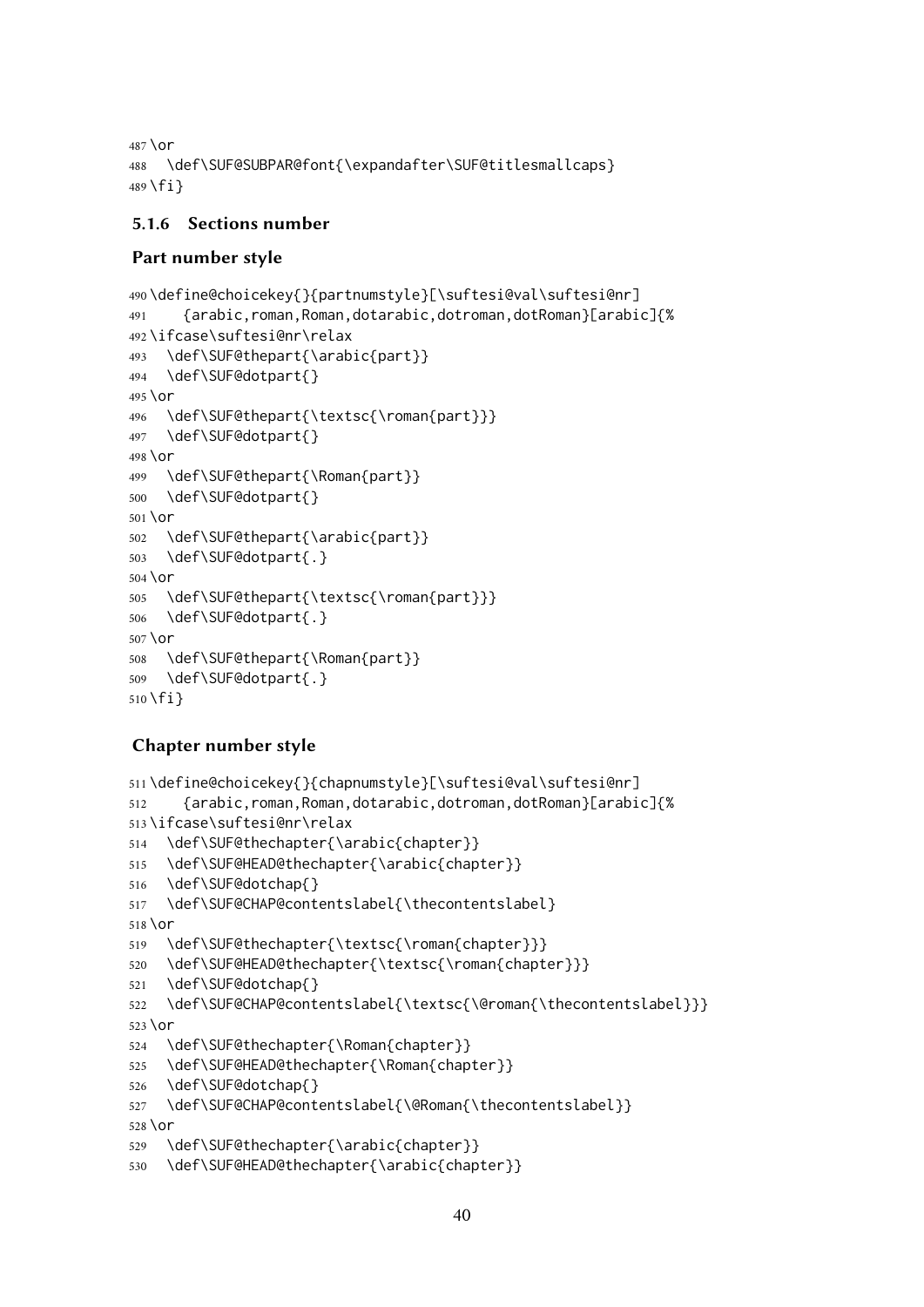```
531 \def\SUF@dotchap{.}
532 \def\SUF@CHAP@contentslabel{\thecontentslabel}
533 \or
534 \def\SUF@thechapter{\textsc{\roman{chapter}}}
535 \def\SUF@HEAD@thechapter{\textsc{\roman{chapter}}}
536 \def\SUF@dotchap{.}
537 \def\SUF@CHAP@contentslabel{\textsc{\@roman{\thecontentslabel}}}
538 \or
539 \def\SUF@thechapter{\Roman{chapter}}
540 \def\SUF@HEAD@thechapter{\Roman{chapter}}
541 \def\SUF@dotchap{.}
542 \def\SUF@CHAP@contentslabel{\@Roman{\thecontentslabel}}
```

```
543 \fi}
```
#### Section number style

```
544 \define@choicekey{}{secnumstyle}[\suftesi@val\suftesi@nr]
545 {arabic,roman,Roman,dotarabic,dotroman,dotRoman}[arabic]{%
546 \ifcase\suftesi@nr\relax
547 \def\SUF@thesection{\SUF@chapswitch\arabic{section}}
548 \def\SUF@HEAD@thesection{\arabic{section}}
549 \def\SUF@dotsec{}
550 \def\SUF@SEC@contentslabel{\thecontentslabel}
551 \or
552 \def\SUF@thesection{\textsc{\SUF@chapswitch\roman{section}}}
553 \def\SUF@HEAD@thesection{\textsc{\roman{section}}}
554 \def\SUF@dotsec{}
555 \def\SUF@SEC@contentslabel{\textsc{\@roman{\thecontentslabel}}}
556 \or
557 \def\SUF@thesection{\SUF@chapswitch\Roman{section}}
558 \def\SUF@HEAD@thesection{\Roman{section}}
559 \def\SUF@dotsec{}
560 \def\SUF@SEC@contentslabel{\@Roman{\thecontentslabel}}
561 \or
562 \def\SUF@thesection{\SUF@chapswitch\arabic{section}}
563 \def\SUF@HEAD@thesection{\arabic{section}}
564 \def\SUF@dotsec{.}
565 \def\SUF@SEC@contentslabel{\thecontentslabel}
566 \or
567 \def\SUF@thesection{\SUF@chapswitch\textsc{\roman{section}}}
568 \def\SUF@HEAD@thesection{\textsc{\roman{section}}}
569 \def\SUF@dotsec{.}
570 \def\SUF@SEC@contentslabel{\textsc{\@roman{\thecontentslabel}}}
571 \or
572 \def\SUF@thesection{\SUF@chapswitch\Roman{section}}
573 \def\SUF@HEAD@thesection{\Roman{section}}
574 \def\SUF@dotsec{.}
575 \def\SUF@SEC@contentslabel{\@Roman{\thecontentslabel}}
```

```
576 \fi}
```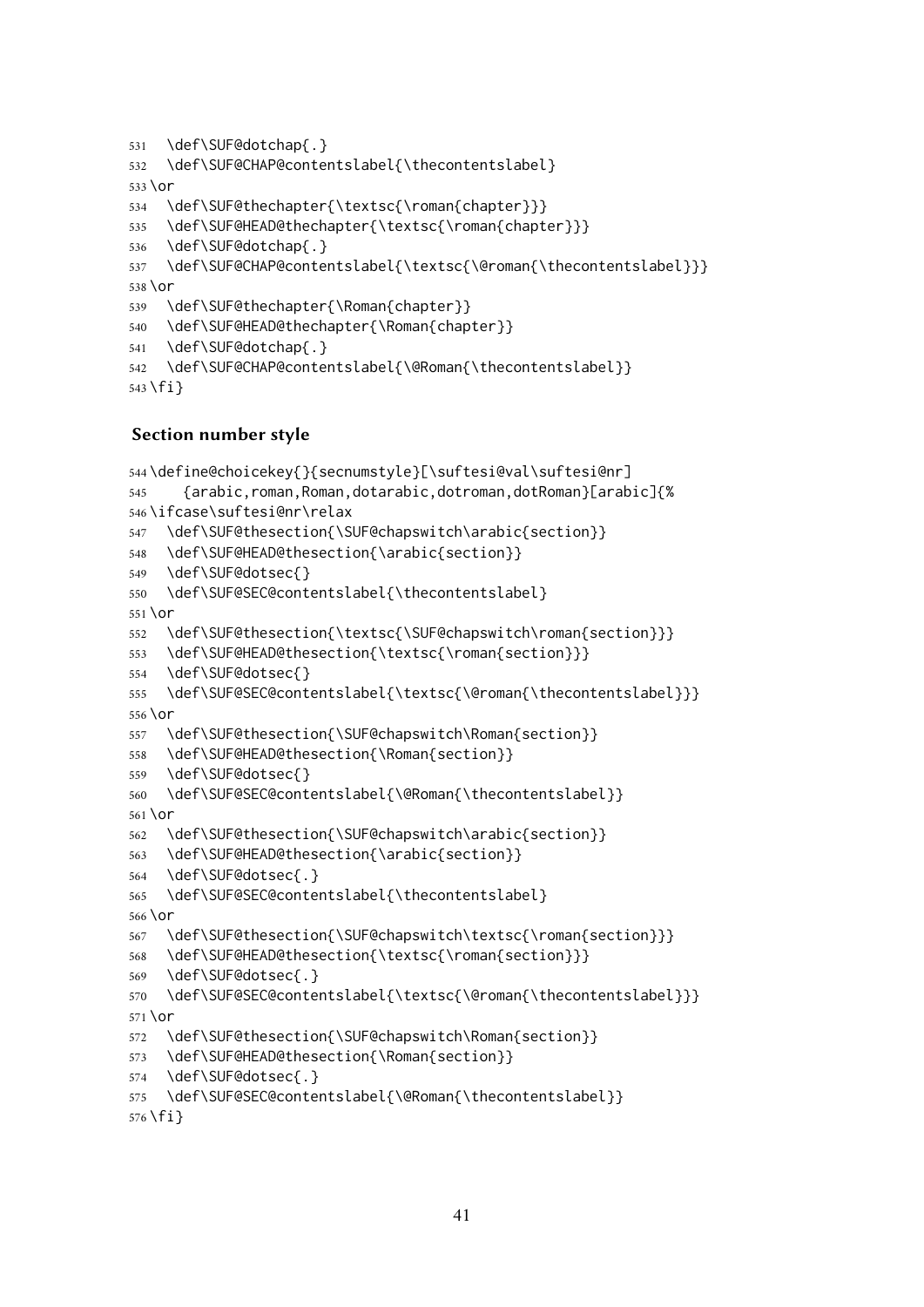# Subsection number style

```
577 \define@choicekey{}{subsecnumstyle}[\suftesi@val\suftesi@nr]
578 {arabic,roman,Roman,dotarabic,dotroman,dotRoman}[arabic]{%
579 \ifcase\suftesi@nr\relax
580 \def\SUF@thesubsection{\SUF@thesection.\arabic{subsection}}
581 \def\SUF@dotsubsec{}
582 \def\SUF@SUBSEC@contentslabel{\thecontentslabel}
583 \or
584 \def\SUF@thesubsection{\SUF@thesection.\textsc{\roman{subsection}}}
585 \def\SUF@dotsubsec{}
586 \def\SUF@SUBSEC@contentslabel{\textsc{\@roman{\thecontentslabel}}}
587 \or
588 \def\SUF@thesubsection{\SUF@thesection.\Roman{subsection}}
589 \def\SUF@dotsubsec{}
590 \def\SUF@SUBSEC@contentslabel{\@Roman{\thecontentslabel}}
591 \text{hr}592 \def\SUF@thesubsection{\SUF@thesection.\arabic{subsection}}
593 \def\SUF@dotsubsec{.}
594 \def\SUF@SUBSEC@contentslabel{\thecontentslabel}
595 \or
596 \def\SUF@thesubsection{\SUF@thesection.\textsc{\roman{subsection}}}
597 \def\SUF@dotsubsec{.}
598 \def\SUF@SUBSEC@contentslabel{\textsc{\@roman{\thecontentslabel}}}
599 \or
600 \def\SUF@thesubsection{\SUF@thesection.\Roman{subsection}}
601 \def\SUF@dotsubsec{.}
602 \def\SUF@SUBSEC@contentslabel{\@Roman{\thecontentslabel}}
603 \fi}
```
# Sub-subsection number style

```
604 \define@choicekey{}{subsubsecnumstyle}[\suftesi@val\suftesi@nr]
605 {arabic,roman,Roman,dotarabic,dotroman,dotRoman}[arabic]{%
606 \ifcase\suftesi@nr\relax
607 \def\SUF@thesubsubsection{\SUF@thesubsection.\arabic{subsubsection}}
608 \def\SUF@dotsubsubsec{}
609 \def\SUF@SUBSUBSEC@contentslabel{\thecontentslabel}
610 \or
611 \def\SUF@thesubsubsection{\SUF@thesubsection.\textsc{\roman{subsubsection}}}
612 \def\SUF@dotsubsubsec{}
613 \def\SUF@SUBSUBSEC@contentslabel{\textsc{\@roman{\thecontentslabel}}}
614 \or
615 \def\SUF@thesubsubsection{\SUF@thesubsection.\Roman{subsubsection}}
616 \def\SUF@dotsubsubsec{}
617 \def\SUF@SUBSUBSEC@contentslabel{\@Roman{\thecontentslabel}}
618 \or
619 \def\SUF@thesubsubsection{\SUF@thesubsection.\arabic{subsubsection}}
620 \def\SUF@dotsubsubsec{.}
621 \def\SUF@SUBSUBSEC@contentslabel{\thecontentslabel}
622 \text{hr}623 \def\SUF@thesubsubsection{\SUF@thesubsection.\textsc{\roman{subsubsection}}}
```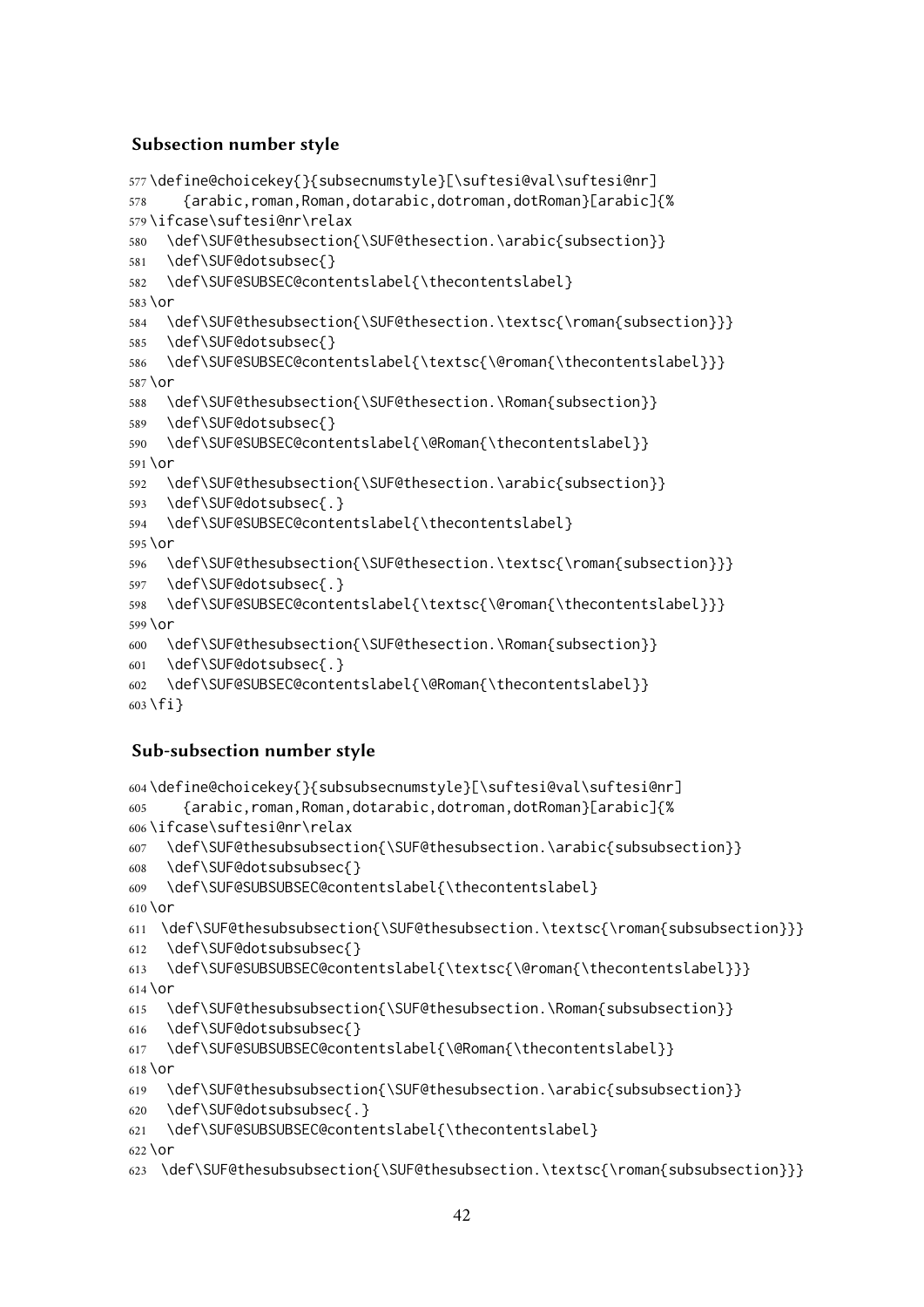```
624 \def\SUF@dotsubsubsec{.}
625 \def\SUF@SUBSUBSEC@contentslabel{\textsc{\@roman{\thecontentslabel}}}
626 \or
627 \def\SUF@thesubsubsection{\SUF@thesubsection.\Roman{subsubsection}}
628 \def\SUF@dotsubsubsec{.}
629 \def\SUF@SUBSUBSEC@contentslabel{\@Roman{\thecontentslabel}}
630 \fi}
```
## 5.1.7 Table of contents

#### Table of contents style

```
631 \define@choicekey{}{tocstyle}[\suftesi@val\suftesi@nr]
632 {standard,dotted,ragged,leftpage}[standard]{%
633 \ifcase\suftesi@nr\relax
634 \def\SUF@titlerule{\titlerule*{}}
635 \def\SUF@chaptitlerule{\titlerule*{}}
636 \or
637 \suftesi@dottedtoctrue
638 \def\SUF@titlerule{\titlerule*{\footnotesize .\ }}
639 \def\SUF@chaptitlerule{\titlerule*{}}
640 \or
641 \suftesi@raggedtoctrue
642 \def\SUF@titlerule{\hspace{1em}}
643 \def\SUF@chaptitlerule{\hspace{1em}}
644 \or
645 \suftesi@pagelefttoctrue
646 \fi}
647 \define@choicekey{}{compacttoc}[\suftesi@val\suftesi@nr]
648 {sec,subsec,subsubsec,par,subpar}[sec]{%
649 \ifcase\suftesi@nr\relax
650 \suftesi@ctocsectrue
651 \suftesi@ctocsubsectrue
652 \suftesi@ctocsubsubsectrue
653 \suftesi@ctocpartrue
654 \suftesi@ctocsubpartrue
655 \def\SUF@sscorrect{\hskip.5em}
656 \def\SUF@ssscorrect{\hskip.5em}
657 \def\SUF@pcorrect{\hskip.5em}
658 \def\SUF@pcorrect{\hskip.5em}
659 \or
660 \suftesi@ctocsubsectrue
661 \suftesi@ctocsubsubsectrue
662 \suftesi@ctocpartrue
663 \suftesi@ctocsubpartrue
664 \def\SUF@sscorrect{\relax}
665 \def\SUF@ssscorrect{\hskip.5em}
666 \def\SUF@pcorrect{\hskip.5em}
667 \def\SUF@pcorrect{\hskip.5em}
668 \or
669 \suftesi@ctocsubsubsectrue
670 \suftesi@ctocpartrue
```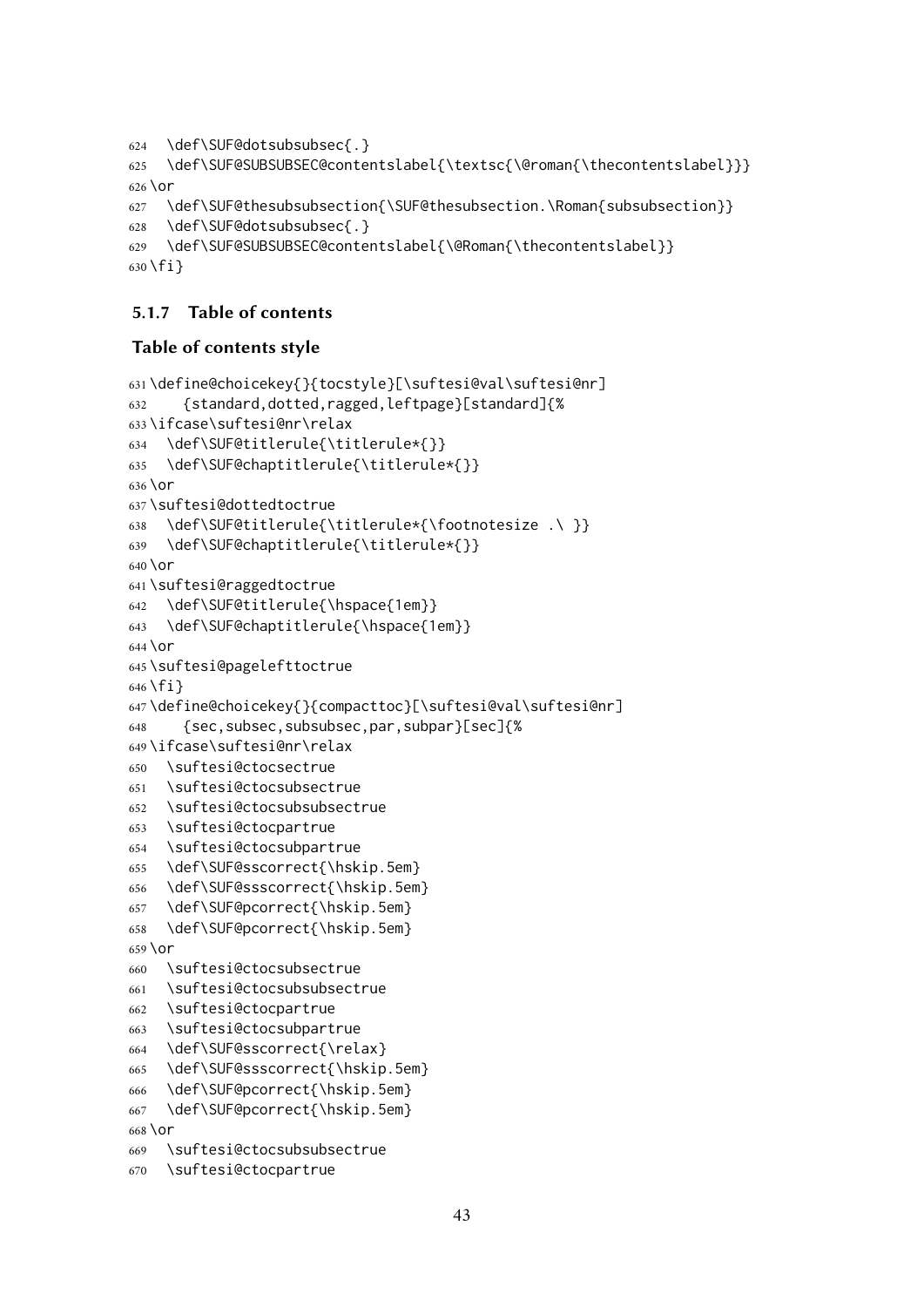```
671 \suftesi@ctocsubpartrue
672 \def\SUF@sscorrect{\relax}
673 \def\SUF@ssscorrect{\relax}
674 \def\SUF@pcorrect{\hskip.5em}
675 \def\SUF@pcorrect{\hskip.5em}
676 \or
677 \suftesi@ctocpartrue
678 \suftesi@ctocsubpartrue
679 \def\SUF@sscorrect{\relax}
680 \def\SUF@ssscorrect{\relax}
681 \def\SUF@pcorrect{\relax}
682 \def\SUF@pcorrect{\hskip.5em}
683 \or
684 \suftesi@ctocsubpartrue
685 \def\SUF@sscorrect{\relax}
686 \def\SUF@ssscorrect{\relax}
687 \def\SUF@pcorrect{\relax}
688 \def\SUF@pcorrect{\relax}
689 \fi}
690 \define@choicekey{}{twocolcontents}[\suftesi@val\suftesi@nr]
691 {toc,lof,lot,toclof,toclot,loflot,all}[all]{%
692 \ifcase\suftesi@nr\relax
693 \suftesi@twocolumntoctrue
694 \setkeys{}{tocstyle=ragged}
695 \or
696 \suftesi@twocolumnloftrue
697 \setkeys{}{tocstyle=ragged}
698 \or
699 \suftesi@twocolumnlottrue
700 \setkeys{}{tocstyle=ragged}
701 \or
702 \suftesi@twocolumntoctrue
703 \suftesi@twocolumnloftrue
704 \setkeys{}{tocstyle=ragged}
705 \or
706 \suftesi@twocolumntoctrue
707 \suftesi@twocolumnlottrue
708 \setkeys{}{tocstyle=ragged}
709 \or
710 \suftesi@twocolumnloftrue
711 \suftesi@twocolumnlottrue
712 \setkeys{}{tocstyle=ragged}
713 \or
714 \suftesi@twocolumntoctrue
715 \suftesi@twocolumnloftrue
716 \suftesi@twocolumnlottrue
717 \setkeys{}{tocstyle=ragged}
718 \fi}
```

```
719 \define@boolkey{}[SUF@]{partialtoc}[true]{}
```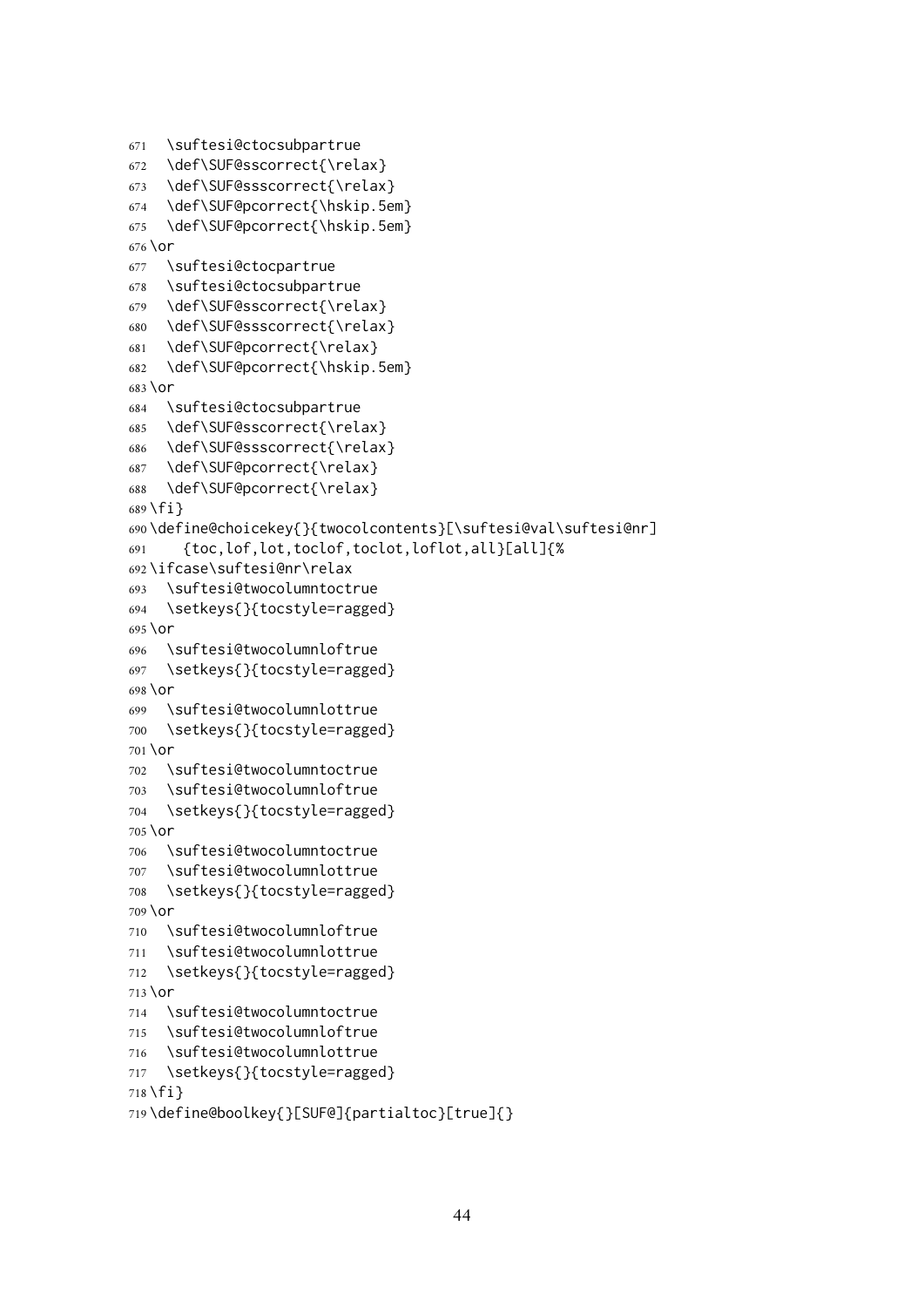## Table of contents font

```
720 \define@choicekey{}{tocpartfont}[\suftesi@val\suftesi@nr]
721 {roman,italic,smallcaps}[roman]{%
722 \ifcase\suftesi@nr\relax
723 \def\SUF@tocPART@font{\relax}
724 \or
725 \def\SUF@tocPART@font{\itshape}
726 \or
727 \def\SUF@tocPART@font{\expandafter\SUF@TOCtitlesmallcaps}
728 \fi}
729 \define@choicekey{}{tocchapfont}[\suftesi@val\suftesi@nr]
730 {roman,italic,smallcaps}[roman]{%
731 \ifcase\suftesi@nr\relax
732 \def\SUF@tocCHAP@font{\relax}
733 \or
734 \def\SUF@tocCHAP@font{\itshape}
735 \or
736 \def\SUF@tocCHAP@font{\expandafter\SUF@TOCtitlesmallcaps}
737 \fi}
738 \define@choicekey{}{tocsecfont}[\suftesi@val\suftesi@nr]
739 {roman,italic,smallcaps}[italic]{%
740 \ifcase\suftesi@nr\relax
741 \def\SUF@tocSEC@font{\relax}
742 \or
743 \def\SUF@tocSEC@font{\itshape}
744 \or
745 \def\SUF@tocSEC@font{\expandafter\SUF@TOCtitlesmallcaps}
746 \fi}
747 \define@choicekey{}{tocsubsecfont}[\suftesi@val\suftesi@nr]
748 {roman,italic,smallcaps}[roman]{%
749 \ifcase\suftesi@nr\relax
750 \def\SUF@tocSUBSEC@font{\relax}
751 \or
752 \def\SUF@tocSUBSEC@font{\itshape}
753 \or
754 \def\SUF@tocSUBSEC@font{\expandafter\SUF@TOCtitlesmallcaps}
755 \fi}
756\define@choicekey{}{tocsubsubsecfont}[\suftesi@val\suftesi@nr]
757 {roman,italic,smallcaps}[roman]{%
758 \ifcase\suftesi@nr\relax
759 \def\SUF@tocSUBSUBSEC@font{\relax}
760 \or
761 \def\SUF@tocSUBSUBSEC@font{\itshape}
762 \or
763 \def\SUF@tocSUBSUBSEC@font{\expandafter\SUF@TOCtitlesmallcaps}
764 \fi}
765 \define@choicekey{}{tocparfont}[\suftesi@val\suftesi@nr]
766 {roman,italic,smallcaps}[roman]{%
767 \ifcase\suftesi@nr\relax
768 \def\SUF@tocPAR@font{\relax}
769 \or
```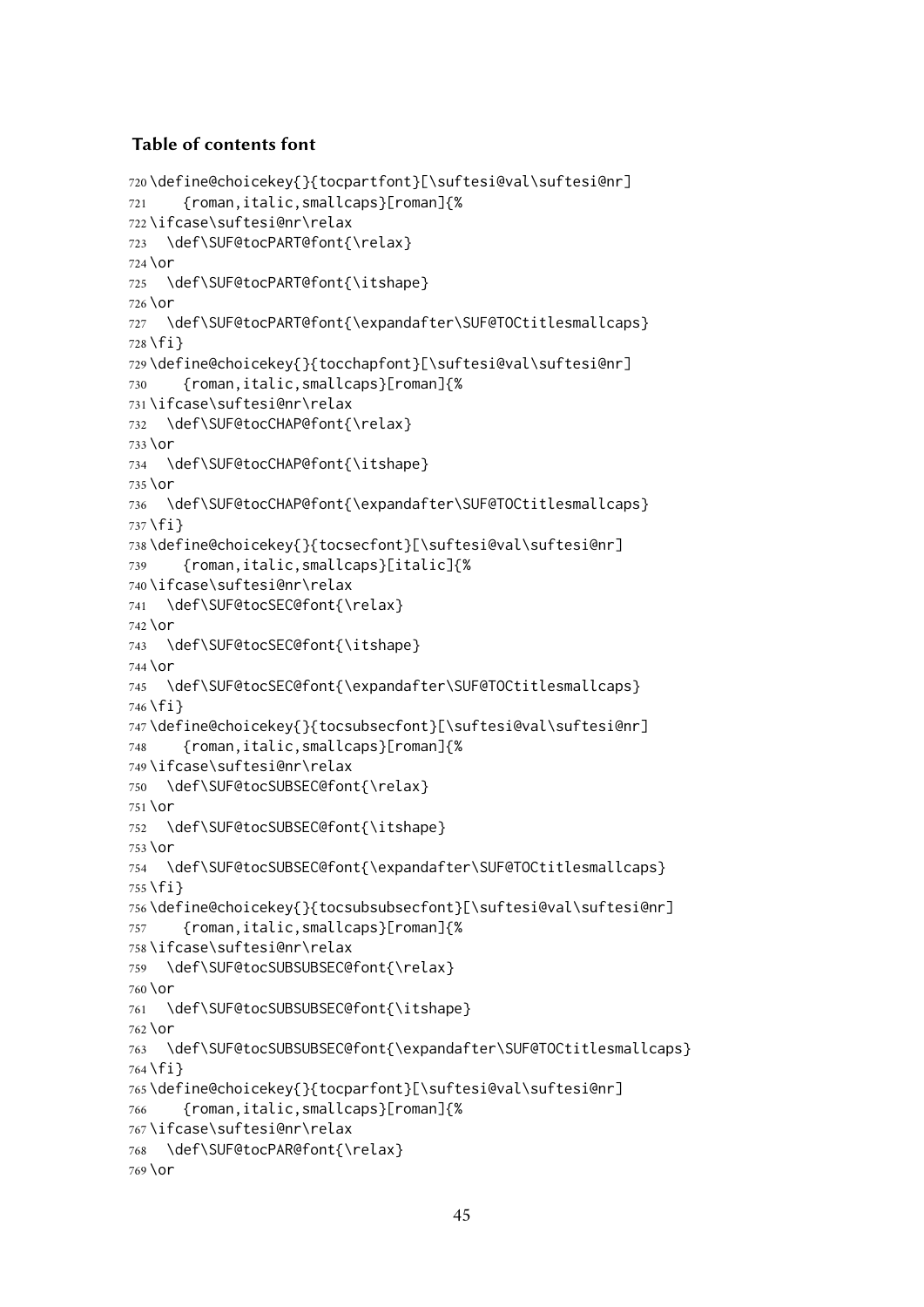```
770 \def\SUF@tocPAR@font{\itshape}
771 \or
772 \def\SUF@tocPAR@font{\expandafter\SUF@TOCtitlesmallcaps}
773 \fi}
774 \define@choicekey{}{tocsubparfont}[\suftesi@val\suftesi@nr]
775 {roman,italic,smallcaps}[roman]{%
776 \ifcase\suftesi@nr\relax
777 \def\SUF@tocSUBPAR@font{\relax}
778 \or
779 \def\SUF@tocSUBPAR@font{\itshape}
780 \or
781 \def\SUF@tocSUBPAR@font{\expandafter\SUF@TOCtitlesmallcaps}
782 \fi}
```
#### 5.1.8 Headers

#### Header style

```
783 \define@choicekey{}{headerstyle}[\suftesi@val\suftesi@nr]
784 {inner,center,plain,authortitleinner,authortitlecenter}[inner]{%
785 \ifcase\suftesi@nr\relax
786 \def\SUF@rightmark{\SUF@Rheadstyle{\rightmark}}
787 \def\SUF@leftmark{\SUF@Lheadstyle{\SUF@leftrightmark}}
788 \or
789 \suftesi@centerheadertrue
790 \def\SUF@rightmark{\SUF@Rheadstyle{\rightmark}}
791 \def\SUF@leftmark{\SUF@Lheadstyle{\SUF@leftrightmark}}
792 \or
793 \suftesi@sufplaintrue
794 \or
795 \suftesi@authortitletrue
796 \def\SUF@rightmark{\let\thanks\@gobble\SUF@Rheadstyle{\@headtitle}}
797 \def\SUF@leftmark{\let\thanks\@gobble\SUF@Lheadstyle{\@author}}
798 \or
799 \suftesi@authortitletrue
800 \def\SUF@rightmark{\let\thanks\@gobble\SUF@Rheadstyle{\@headtitle}}
801 \def\SUF@leftmark{\let\thanks\@gobble\SUF@Lheadstyle{\@author}}
802 \suftesi@centerheadertrue
803 \fi}
```
### Header font

```
804 \define@choicekey{}{headerfont}[\suftesi@val\suftesi@nr]
805 {roman,italic,smallcaps}[roman]{%
806 \ifcase\suftesi@nr\relax
807 \def\SUF@Rheadstyle{}
808 \def\SUF@Lheadstyle{}
809 \def\SUF@thepage{\thepage}
810 \or
811 \def\SUF@Rheadstyle{\itshape}
812 \def\SUF@Lheadstyle{\itshape}
```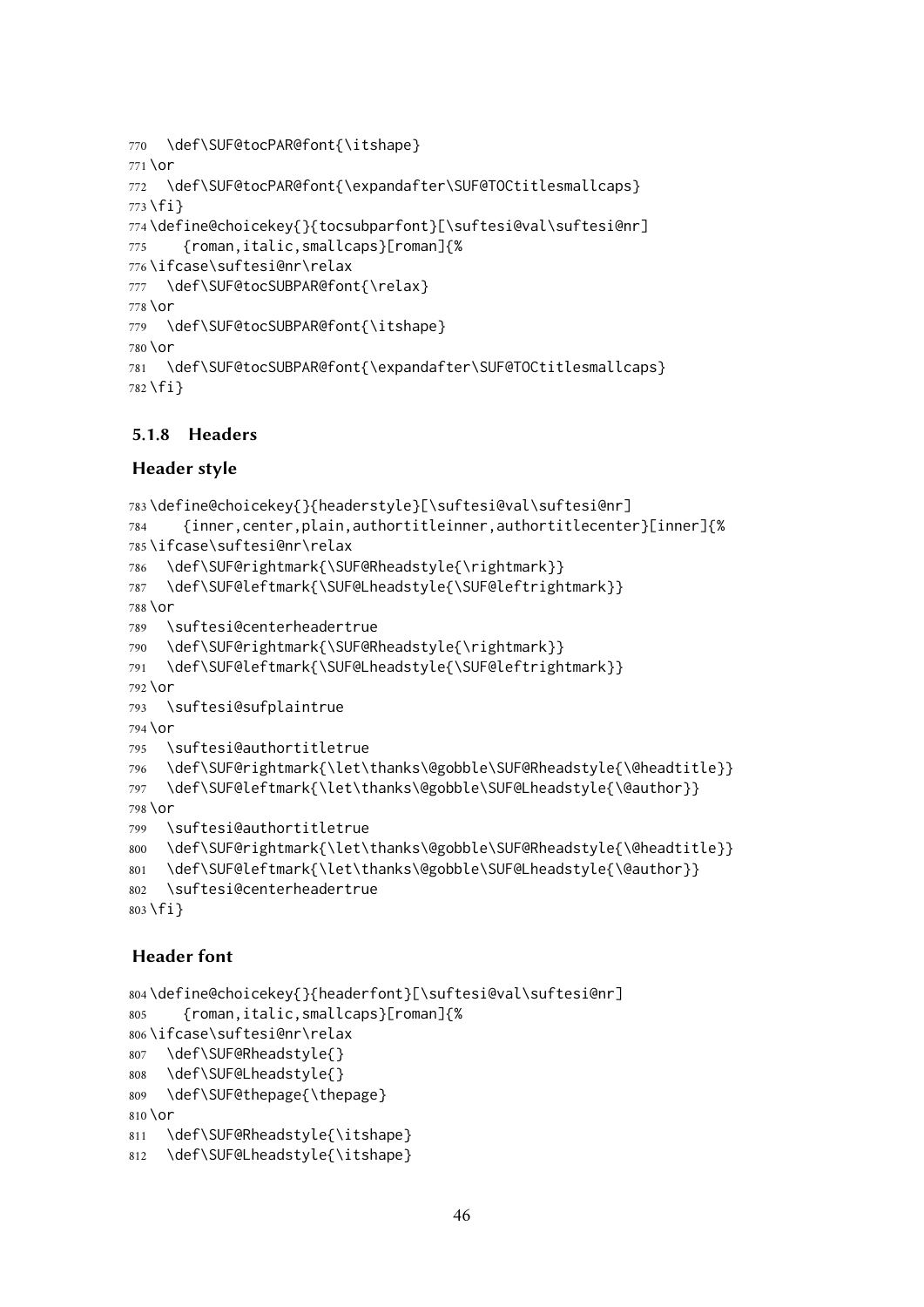```
813 \def\SUF@thepage{\thepage}
814 \or
815 \def\SUF@Rheadstyle{\SUF@headersmallcaps}
816 \def\SUF@Lheadstyle{\SUF@headersmallcaps}
817 \def\SUF@thepage{\SUF@headersmallcaps{\thepage}}
818 \fi}
```
#### 5.1.9 Text elements

#### Lists

```
819 \RequirePackage[inline]{enumitem}
820 \setlist[itemize,1]{label=\color{sufgray}\textbullet}
821 \setlist{itemsep=.5ex,parsep=0pt,listparindent=\parindent}
822 \setlist[description]{font=\normalfont\itshape}
823 \define@choicekey{}{liststyle}[\suftesi@val\suftesi@nr]
824 {bulged,aligned,indented}[bulged]{%
825 \ifcase\suftesi@nr\relax
826 \setlist[enumerate,1]{leftmargin=0pt,label=\arabic*.}
827 \setlist[enumerate,2]{leftmargin= 1.3\parindent,label=\alph*.}
828 \setlist[enumerate,3]{leftmargin= 1.3\parindent,label=\roman*.}
829 \setlist[itemize,1]{leftmargin=0pt}
830 \setlist[itemize,2]{leftmargin=1.3\parindent}
831 \setlist[itemize,3]{leftmargin=1.3\parindent}
832 \or
833 \setlist[enumerate,1]{leftmargin=1\parindent,label=\arabic*.}
834 \setlist[enumerate,2]{leftmargin= 1.5\parindent,label=\alph*.}
835 \setlist[enumerate,3]{leftmargin= 1.5\parindent,label=\roman*.}
836 \setlist[itemize,1]{leftmargin=1\parindent}
837 \setlist[itemize,2]{leftmargin=1.5\parindent}
838 \setlist[itemize,3]{leftmargin=1.5\parindent}
839 \or
840 \setlist[enumerate,1]{leftmargin=2\parindent,label=\arabic*.}
841 \setlist[enumerate,2]{leftmargin= 2.5\parindent,label=\alph*.}
842 \setlist[enumerate,3]{leftmargin= 2.5\parindent,label=\roman*.}
843 \setlist[itemize,1]{leftmargin=2\parindent}
844 \setlist[itemize,2]{leftmargin=2.5\parindent}
845 \setlist[itemize,3]{leftmargin=2.5\parindent}
846 \fi}
```
#### **Quotations**

```
847 \define@choicekey{}{quotestyle}[\suftesi@val\suftesi@nr]
848 {center,right,justify}[center]{%
849 \ifcase\suftesi@nr\relax
850 \def\SUF@quote@style{\leftmargin=\parindent \rightmargin=\parindent}
851 \or
852 \def\SUF@quote@style{\leftmargin=\parindent}
853 \or
854 \def\SUF@quote@style{\leftmargin=0pt}
855 \fi}
```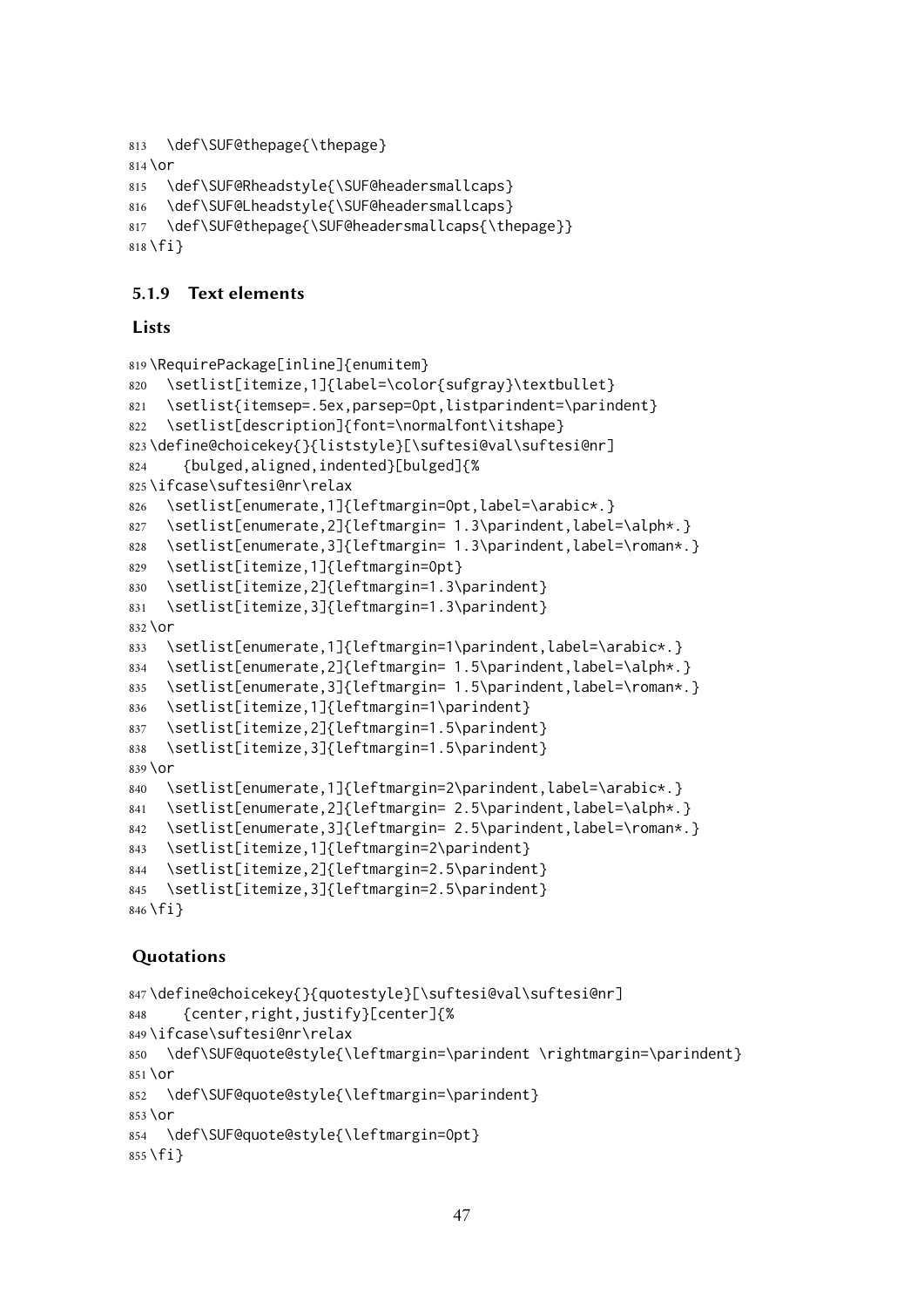```
856 \define@key{}{quotesize}[footnotesize]{
857 \def\SUF@quotation@size{\csname #1\endcsname}}
```
#### Footnotes

```
858 \define@choicekey{}{footnotestyle}[\suftesi@val\suftesi@nr]
859 {bulged,hung,dotted,superscript}[bulged]{%
860 \ifcase\suftesi@nr\relax
861 \renewcommand\@makefntext{%
862 \hskip-2.5em\makebox[2em][r]{\@thefnmark}\hskip.5em}
863 \or
864 \renewcommand\@makefntext{%
865 \leftskip=1em\hskip-1.5em%
866 \makebox[1em][r]{\@thefnmark}\hskip.5em}
867 \or
868 \renewcommand\@makefntext{%
869 \@thefnmark.\hskip.5em}
870 \or
871 \renewcommand\@makefntext{%
872 \textsuperscript{\@thefnmark}\hskip.3em}
873 \fi}
874 \define@boolkey{}[SUF@]{fewfootnotes}[true]{}
```
### Captions

```
875 \RequirePackage{caption}
876 \captionsetup{labelsep=period,font=small,textformat=period}
877 \define@choicekey{}{captionstyle}[\suftesi@val\suftesi@nr]
878 {standard,sanserif,italic,smallcaps}[standard]{%
879 \ifcase\suftesi@nr\relax
880 \or
881 \captionsetup{font+=sf}
882 \or
883 \captionsetup{font+=it}
884 \or
885 \captionsetup{labelfont=sc}
886 \fi}
```
### Pre-defined styles

```
887 \define@choicekey{}{style}[\suftesi@val\suftesi@nr]
888 {roman1,roman2,roman3,roman4,roman5,roman6,
889 italic1,italic2,italic3,italic4,italic5,italic6,
890 italic7,italic8,italic9,italic10,italic11,italic12,
891 smallcaps1,smallcaps2,smallcaps3,smallcaps4,smallcaps5,smallcaps6,
892 smallcaps7,smallcaps8,smallcaps9,smallcaps10,smallcaps11,smallcaps12,
893 FSPLa,FSPLb,FSPLc}
894 [roman1]{%
895 \ifcase\suftesi@nr\relax
```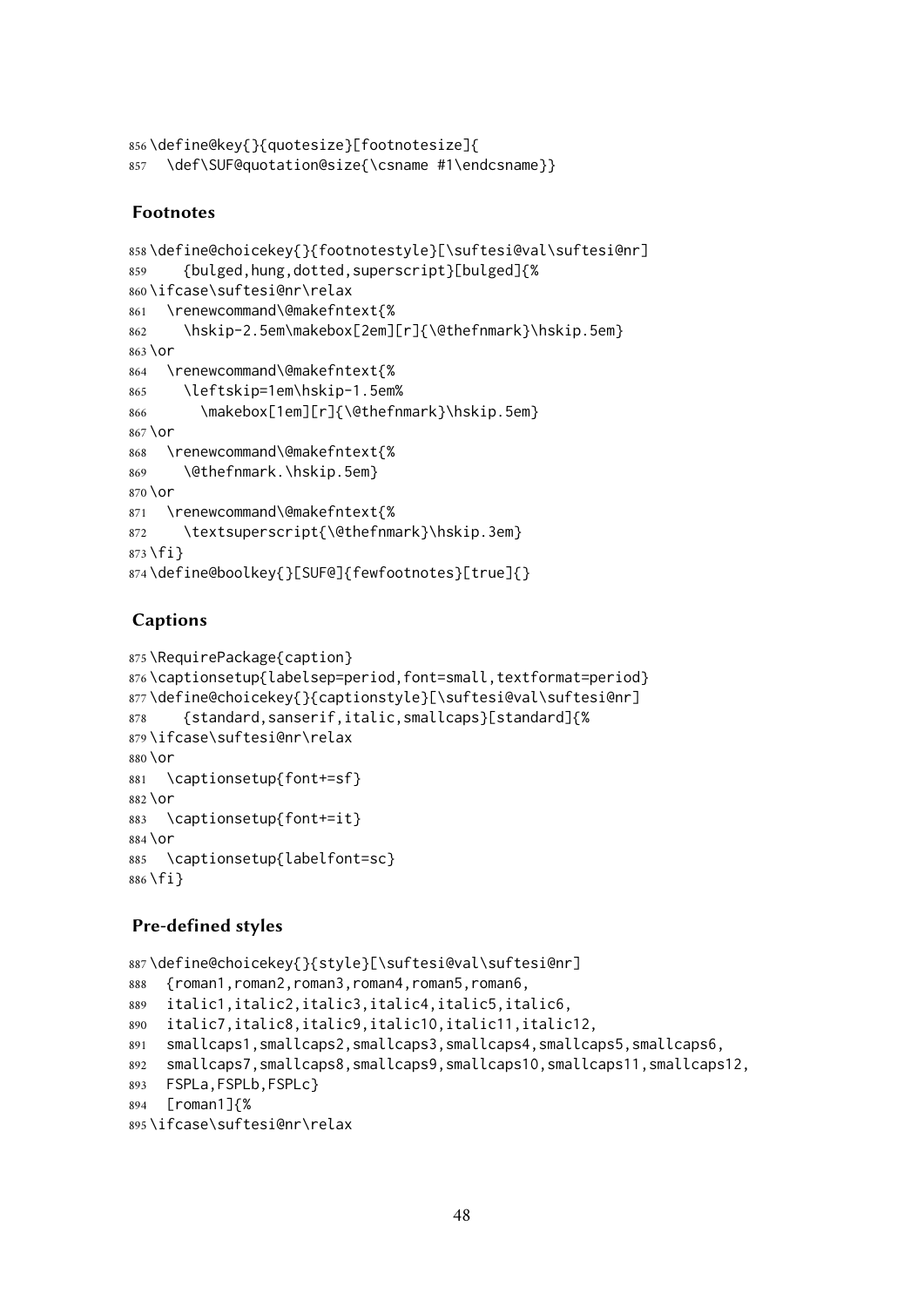### The 'roman' styles

```
896 \setkeys{}{chapstyle=left}
897 \or
898 \setkeys{}{chapstyle=center}
899 \or
900 \setkeys{}{chapstyle=right}
901 \or
902 \setkeys{}{chapstyle=parleft}
903 \or
904 \setkeys{}{chapstyle=parcenter}
905 \or
906 \setkeys{}{chapstyle=parright}
907 \or
```
### The 'italic' styles

```
908 \setkeys{}{
909 chapstyle=left,
910 chapfont=italic,
911 tocchapfont=italic,
912 headerfont=italic}
913 \text{lor}914 \setkeys{}{
915 chapstyle=center,
916 chapfont=italic,
917 tocchapfont=italic,
918 headerfont=italic}
919 \or
920 \setkeys{}{
921 chapstyle=right,
922 chapfont=italic,
923 tocchapfont=italic,
924 headerfont=italic}
925 \text{lor}926 \setkeys{}{
927 chapstyle=parleft,
928 chapfont=italic,
929 tocchapfont=italic,
930 headerfont=italic}
931 \or
932 \setkeys{}{
933 chapstyle=parcenter,
934 chapfont=italic,
935 tocchapfont=italic,
936 headerfont=italic}
937 \or
938 \setkeys{}{
939 chapstyle=parright,
940 chapfont=italic,
941 tocchapfont=italic,
942 headerfont=italic}
```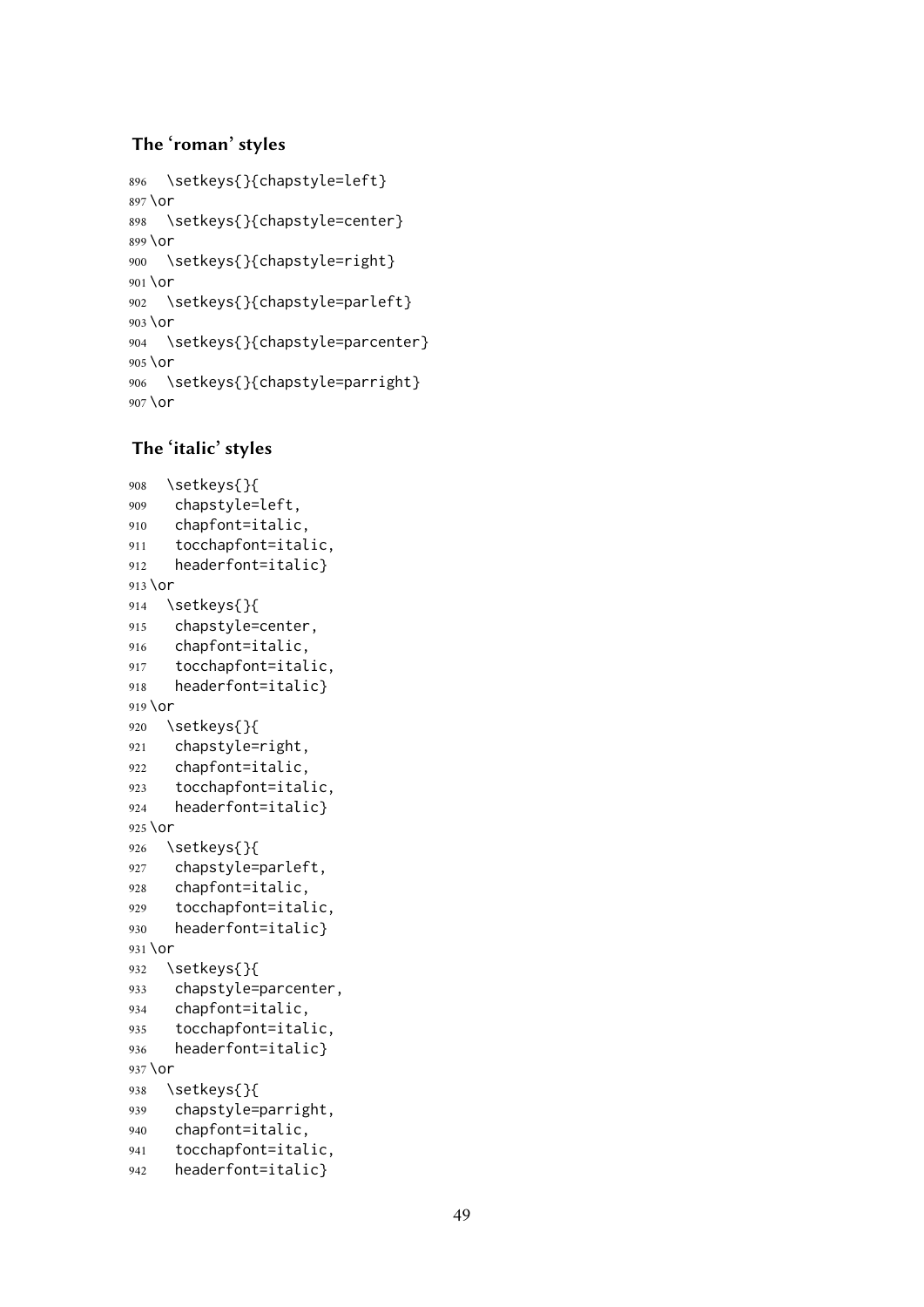```
943 \or
944 \setkeys{}{
945 chapstyle=left,
946 chapfont=italic,
947 tocchapfont=italic,
948 secfont=smallcaps,
949 headerfont=italic}
950 \or
951 \setkeys{}{
952 chapstyle=center,
953 chapfont=italic,
954 tocchapfont=italic,
955 secfont=smallcaps,
956 headerfont=italic}
957 \or
958 \setkeys{}{
959 chapstyle=right,
960 chapfont=italic,
961 tocchapfont=italic,
962 secfont=smallcaps,
963 headerfont=italic}
964 \or
965 \setkeys{}{
966 chapstyle=parleft,
967 chapfont=italic,
968 tocchapfont=italic,
969 secfont=smallcaps,
970 headerfont=italic}
971 \or
972 \setkeys{}{
973 chapstyle=parcenter,
974 chapfont=italic,
975 tocchapfont=italic,
976 secfont=smallcaps,
977 headerfont=italic}
978 \or
979 \setkeys{}{
980 chapstyle=parright,
981 chapfont=italic,
982 tocchapfont=italic,
983 secfont=smallcaps,
984 headerfont=italic}
```

```
985 \or
```
#### The 'smallcaps' styles

```
986 \setkeys{}{
987 chapstyle=left,
988 chapfont=smallcaps,
989 tocchapfont=smallcaps,
990 headerfont=smallcaps}
```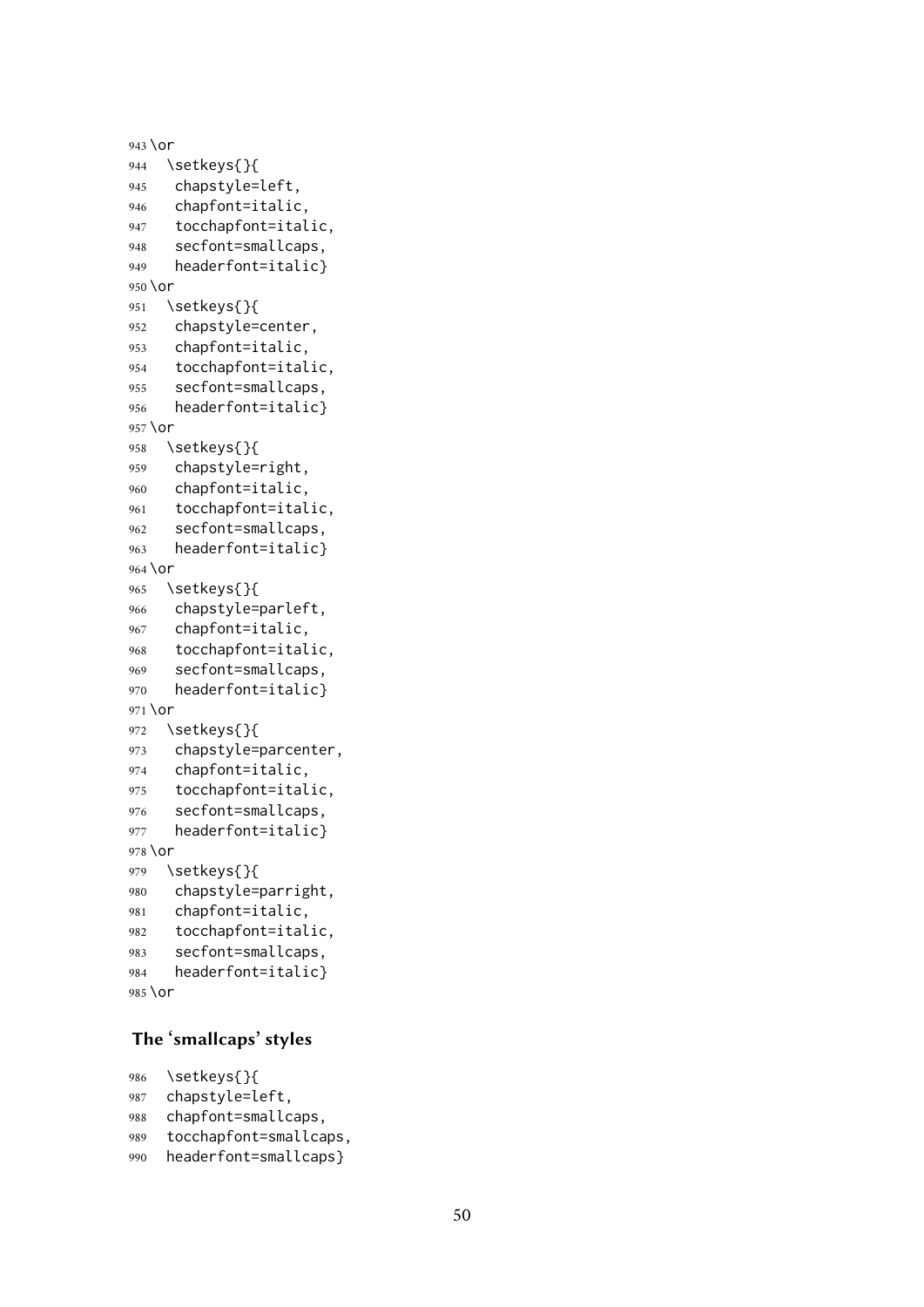```
991 \or
992 \setkeys{}{
993 chapstyle=center,
994 chapfont=smallcaps,
995 tocchapfont=smallcaps,
996 headerfont=smallcaps}
997 \or
998 \setkeys{}{
999 chapstyle=right,
1000 chapfont=smallcaps,
1001 tocchapfont=smallcaps,
1002 headerfont=smallcaps}
1003 \or
1004 \setkeys{}{
1005 chapstyle=parleft,
1006 chapfont=smallcaps,
1007 tocchapfont=smallcaps,
1008 headerfont=smallcaps}
1009 \or
1010 \setkeys{}{
1011 chapstyle=parcenter,
1012 chapfont=smallcaps,
1013 tocchapfont=smallcaps,
1014 headerfont=smallcaps}
1015 \or
1016 \setkeys{}{
1017 chapstyle=parright,
1018 chapfont=smallcaps,
1019 tocchapfont=smallcaps,
1020 headerfont=smallcaps}
1021 \or
1022 \setkeys{}{
1023 chapstyle=left,
1024 chapfont=smallcaps,
1025 tocchapfont=smallcaps,
1026 secfont=smallcaps,
1027 headerfont=smallcaps}
1028 \or
1029 \setkeys{}{
1030 chapstyle=center,
1031 chapfont=smallcaps,
1032 tocchapfont=smallcaps,
1033 secfont=smallcaps,
1034 headerfont=smallcaps}
1035 \or
1036 \setkeys{}{
1037 chapstyle=right,
1038 chapfont=smallcaps,
1039 tocchapfont=smallcaps,
1040 secfont=smallcaps,
1041 headerfont=smallcaps}
```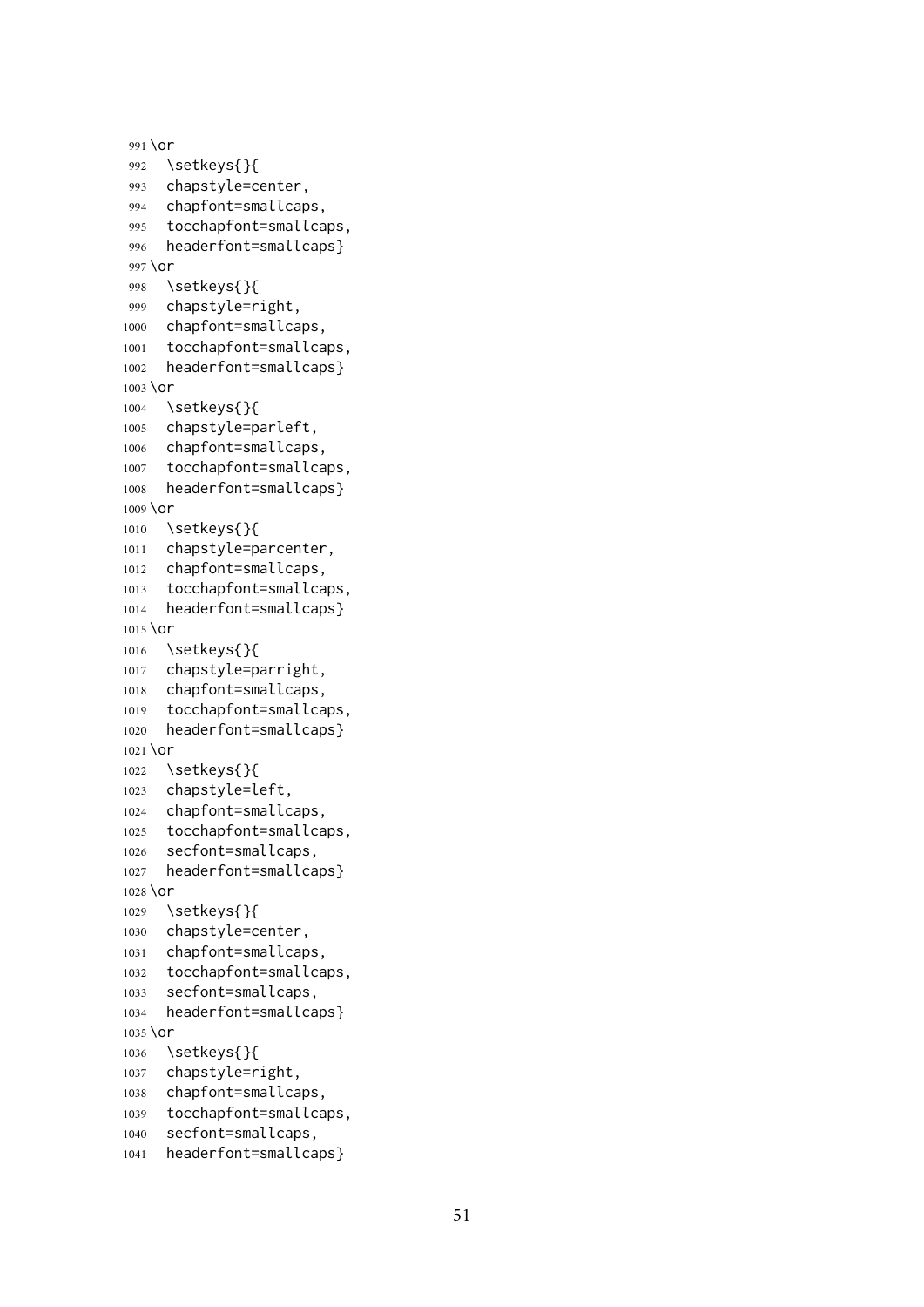```
1042 \or
1043 \setkeys{}{
1044 chapstyle=parleft,
1045 chapfont=smallcaps,
1046 tocchapfont=smallcaps,
1047 secfont=smallcaps,
1048 headerfont=smallcaps}
1049 \or
1050 \setkeys{}{
1051 chapstyle=parcenter,
1052 chapfont=smallcaps,
1053 tocchapfont=smallcaps,
1054 secfont=smallcaps,
1055 headerfont=smallcaps}
1056 \or
1057 \setkeys{}{
1058 chapstyle=parright,
1059 chapfont=smallcaps,
1060 tocchapfont=smallcaps,
1061 secfont=smallcaps,
1062 headerfont=smallcaps}
1063 \or
```
#### The **FSPL** styles

```
1064 \suftesi@periodicalaureotrue
1065 \suftesi@FSPLtrue
1066 \setkeys{}{%
1067 pagelayout=periodicalaureo,
1068 style=roman5,
1069 chapnumstyle=roman,
1070 headerstyle=inner,
1071 footnotestyle=hung,
1072 liststyle=indented,
1073 tocstyle=leftpage}
1074 \disable@keys{}
1075 {structure,documentstructure,pagelayout,partfont,chapfont,secfont,%
1076 subsecfont,subsubsecfont,partstyle,chapstyle,secstyle,%
1077 subsecstyle,subsubsecstyle,partnumstyle,chapnumstyle,%
1078 secnumstyle,tocstyle,headerstyle,headerfont,quotestyle,%
1079 quotesize,footnotestyle,liststyle,captionstyle}
1080 \or
1081 \suftesi@periodicalaureotrue
1082 \suftesi@FSPLtrue
1083 \setkeys{}{%
1084 pagelayout=periodicalaureo,
1085 style=italic5,
1086 chapnumstyle=roman,
1087 headerstyle=inner,
1088 headerfont=italic,
```

```
1089 footnotestyle=hung,
```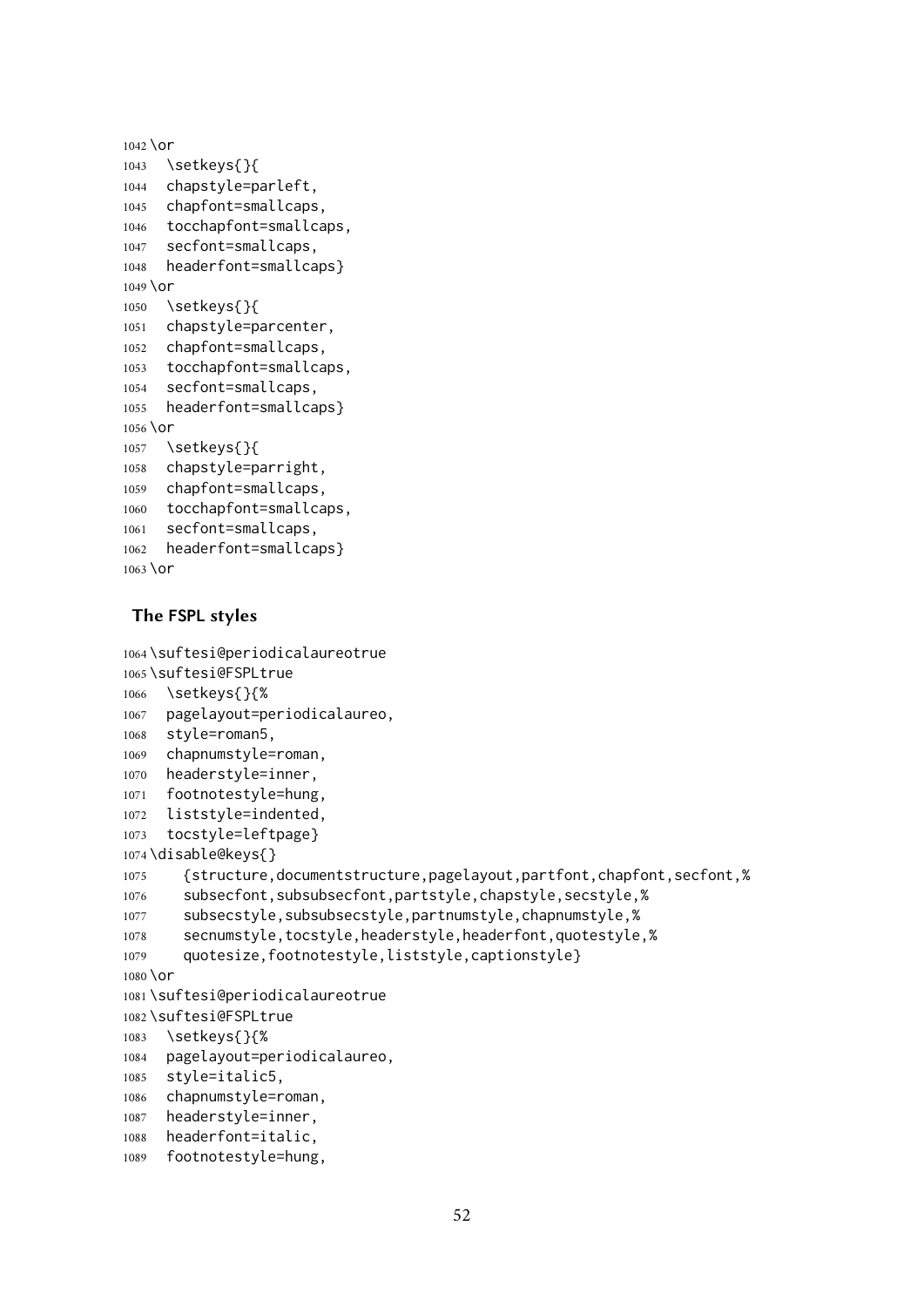```
1090 liststyle=indented,
1091 tocstyle=leftpage}
1092 \disable@keys{}
1093 {structure,documentstructure,pagelayout,partfont,chapfont,secfont,%
1094 subsecfont,subsubsecfont,partstyle,chapstyle,secstyle,%
1095 subsecstyle,subsubsecstyle,partnumstyle,chapnumstyle,%
1096 secnumstyle,tocstyle,headerstyle,headerfont,quotestyle,%
1097 quotesize,footnotestyle,liststyle,captionstyle}
1098 \or
1099 \suftesi@periodicalaureotrue
1100 \suftesi@FSPLtrue
1101 \setkeys{}{%
1102 pagelayout=periodicalaureo,
1103 style=smallcaps5,
1104 chapnumstyle=roman,
1105 headerstyle=inner,
1106 headerfont=smallcaps,
1107 secfont=smallcaps,
1108 footnotestyle=hung,
1109 liststyle=indented,
1110 tocstyle=leftpage}
1111 \disable@keys{}
1112 {structure,documentstructure,pagelayout,partfont,chapfont,secfont,%
1113 subsecfont,subsubsecfont,partstyle,chapstyle,secstyle,%
1114 subsecstyle,subsubsecstyle,partnumstyle,chapnumstyle,%
1115 secnumstyle,tocstyle,headerstyle,headerfont,quotestyle,%
1116 quotesize,footnotestyle,liststyle,captionstyle}
1117 \fi}
```
#### Options for the **collection** document structure

```
1118 \define@choicekey{}{authortitlealign}[\suftesi@val\suftesi@nr]
1119 {left,center,right}[left]{%
1120 \ifcase\suftesi@nr\relax
1121 \def\SUF@authortitle@align{\filright}
1122 \or
1123 \def\SUF@authortitle@align{\filcenter}
1124 \or
1125 \def\SUF@authortitle@align{\filleft}
1126 \fi}
1127 \define@choicekey{}{reverseauthortitle}[\suftesi@val\suftesi@nr]
1128 {true,false}[true]{%
1129 \ifcase\suftesi@nr\relax
1130 \def\SUF@first{\SUF@authorstyle\SUF@authorfont\@author}
1131 \def\SUF@second{\SUF@titlestyle\SUF@titlefont\@title}
1132 \or
1133 \def\SUF@first{\SUF@titlestyle\SUF@titlefont\@title}
1134 \def\SUF@second{\SUF@authorstyle\SUF@authorfont\@author}
1135 \text{Vrelax}1136 \fi}
1137 \define@choicekey{}{maketitlestyle}[\suftesi@val\suftesi@nr]
```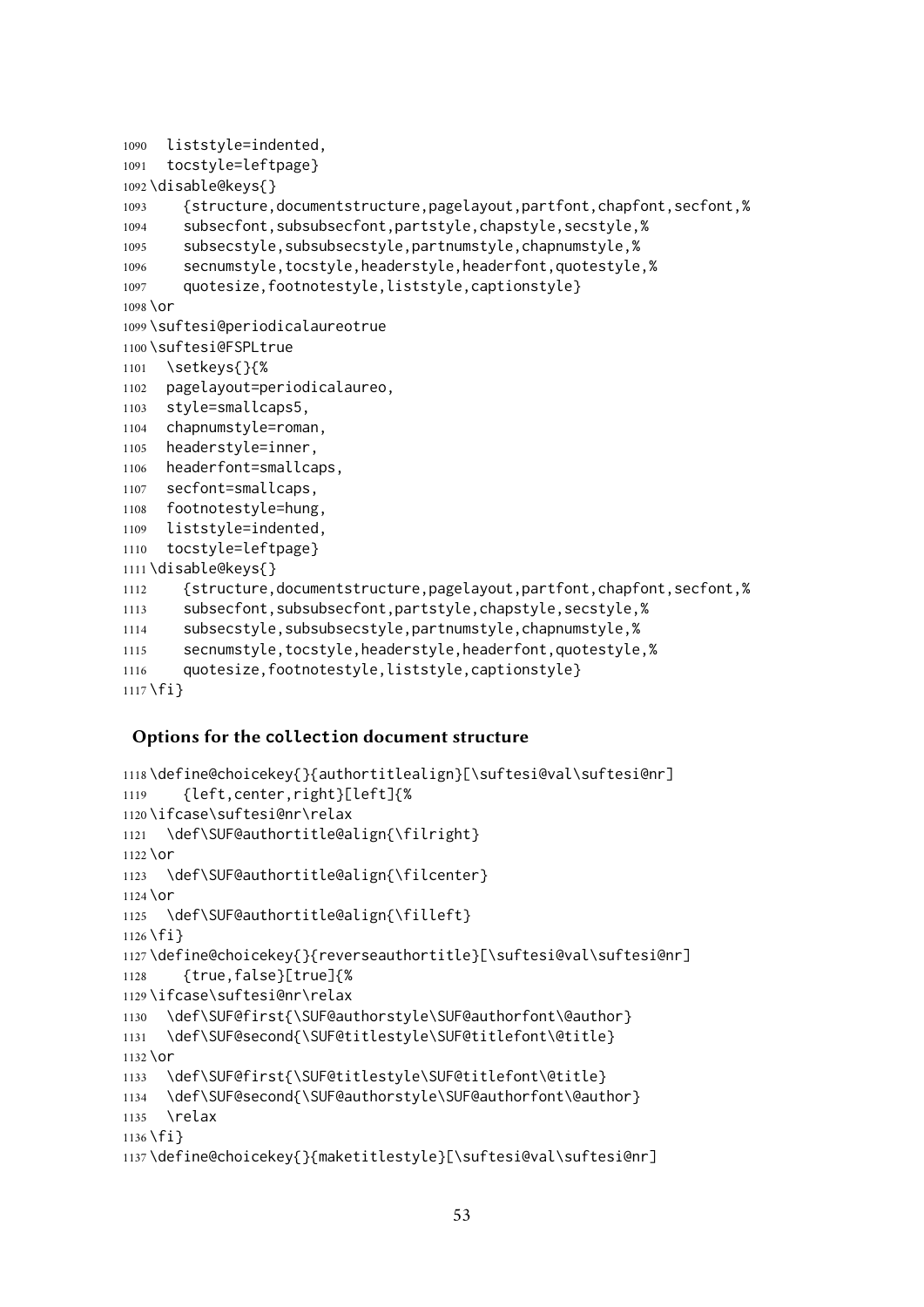```
1138 {suftesi,standard}[suftesi]{%
1139 \ifcase\suftesi@nr\relax
1140 \def\SUF@titlestyle{\SUF@chaptersize\color{sufred}\sffamily}
1141 \def\SUF@authorstyle{\small}
1142 \def\SUF@datefont{\small}
1143 \or
1144 \def\SUF@titlestyle{\LARGE}
1145 \def\SUF@authorstyle{\large}
1146 \def\SUF@datefont{\small}
1147 \fi }
1148 \define@choicekey{}{titlefont}[\suftesi@val\suftesi@nr]
1149 {roman,italic,smallcaps}[suftesi]{%
1150 \ifcase\suftesi@nr\relax
1151 \def\SUF@titlefont{\relax}
1152 \or
1153 \def\SUF@titlefont{\itshape}
1154 \or
1155 \def\SUF@titlefont{\expandafter\SUF@titlesmallcaps}
1156 \fi}
1157 \define@choicekey{}{authorfont}[\suftesi@val\suftesi@nr]
1158 {roman,italic,smallcaps}[suftesi]{%
1159 \ifcase\suftesi@nr\relax
1160 \def\SUF@authorfont{\relax}
1161 \or
1162 \def\SUF@authorfont{\itshape}
1163 \or
1164 \def\SUF@authorfont{\expandafter\SUF@titlesmallcaps}
1165 \fi}
1166 \define@choicekey{}{datefont}[\suftesi@val\suftesi@nr]
1167 {roman,italic,smallcaps}[roman]{%
1168 \ifcase\suftesi@nr\relax
1169 \def\SUF@datefont{\relax}
1170 \or
1171 \def\SUF@datefont{\itshape}
1172 \or
1173 \def\SUF@datefont{\expandafter\SUF@titlesmallcaps}
1174 \fi}
1175 \define@choicekey{}{toctitlefont}[\suftesi@val\suftesi@nr]
1176 {roman,italic,smallcaps}[italic]{%
1177 \ifcase\suftesi@nr\relax
1178 \def\SUF@tocTIT@font{\relax}
1179 \or
1180 \def\SUF@tocTIT@font{\itshape}
1181 \or
1182 \def\SUF@tocTIT@font{\expandafter\SUF@TOCtitlesmallcaps}
1183 \fi}
1184 \define@choicekey{}{tocauthorfont}[\suftesi@val\suftesi@nr]
1185 {roman,italic,smallcaps}[roman]{%
1186 \ifcase\suftesi@nr\relax
1187 \def\SUF@tocAUT@font{\relax}
1188 \or
```

```
54
```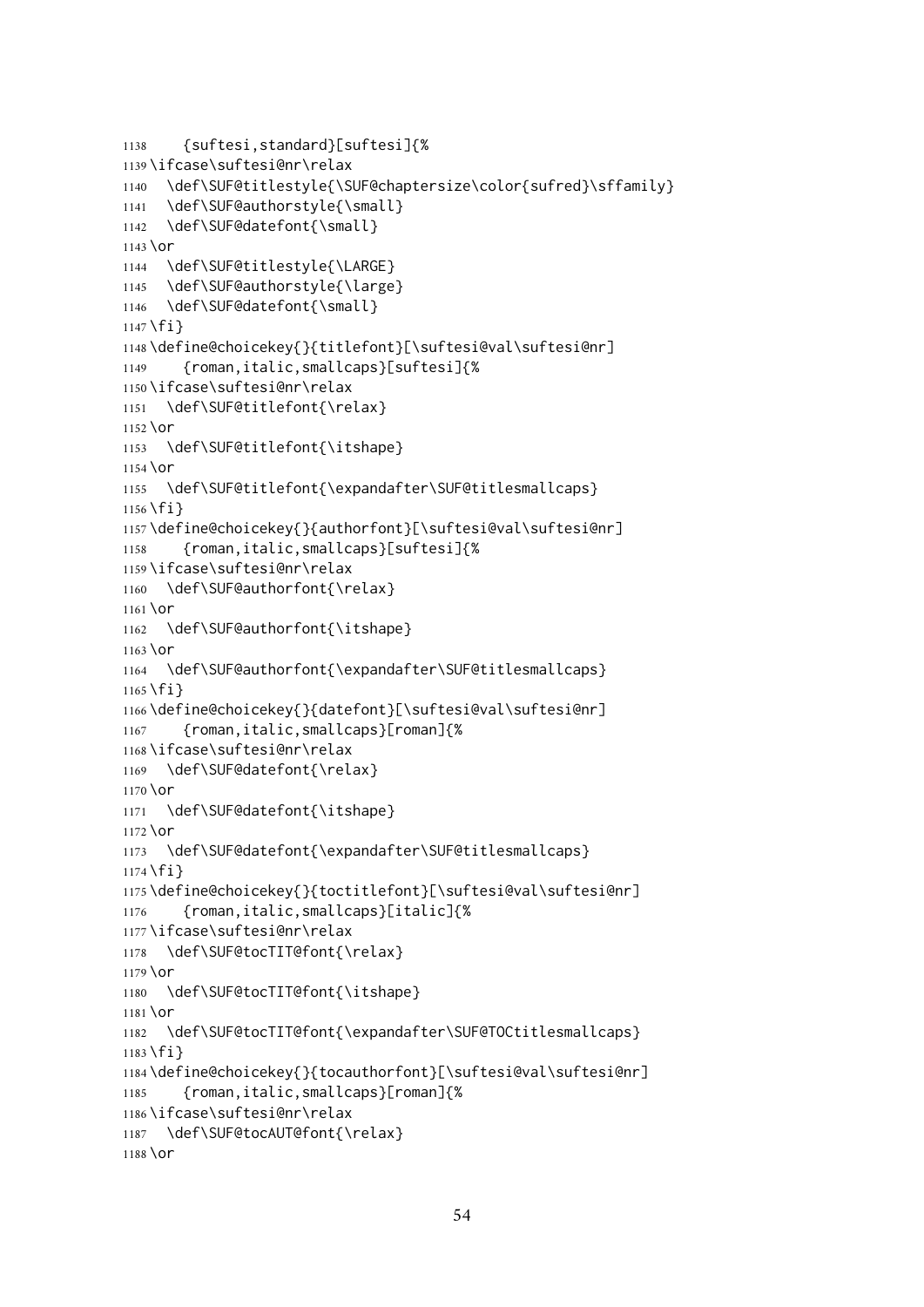```
1189 \def\SUF@tocAUT@font{\itshape}
1190 \or
1191 \def\SUF@tocAUT@font{\expandafter\SUF@TOCtitlesmallcaps}
1192 \fi}
```
#### 5.1.10 Deprecated options

```
1193 \define@choicekey{}{documentstructure}[\suftesi@val\suftesi@nr]
1194 {book,article,collection}[book]{%
1195 \ClassWarningNoLine{suftesi}{%
1196 'documentstructure' option is deprecated.\MessageBreak
1197 Use 'structure' option instead}
1198 \ifcase\suftesi@nr\relax
1199 \setkeys{}{structure=book}
1200 \text{lor}1201 \setkeys{}{structure=article}
1202 \or
1203 \setkeys{}{structure=collection}
1204 \fi }
1205 \define@choicekey{}{crop}[\suftesi@val\suftesi@nr]
1206 {true,false}[true]{%
1207 \ClassWarningNoLine{suftesi}{%
1208 'crop' option is deprecated.\MessageBreak
1209 Use 'version' option instead}
1210 \ifcase\suftesi@nr\relax
1211 \setkeys{}{version=draft}
1212 \or
1213 \setkeys{}{version=screen}
1214 \fi}
1215 \define@choicekey{}{papertitlestyle}[\suftesi@val\suftesi@nr]
1216 {left,center,right}[left]{%
1217 \ClassWarningNoLine{suftesi}{%
1218 'papertitlestyle' option is deprecated.\MessageBreak
1219 Use 'authortitlealign' option instead}
1220 \ifcase\suftesi@nr\relax
1221 \def\SUF@authortitle@align{\filright}
1222 \or
1223 \def\SUF@authortitle@align{\filcenter}
1224 \or
1225 \def\SUF@authortitle@align{\filleft}
1226 \fi}
1227 \define@choicekey{}{revauthortitle}[\suftesi@val\suftesi@nr]
1228 {true,false}[true]{%
1229 \ClassWarningNoLine{suftesi}{%
1230 'revauthortitle' option is deprecated.\MessageBreak
1231 Use 'reverseauthortitle' option instead}
1232 \ifcase\suftesi@nr\relax
1233 \def\SUF@first{\SUF@authorstyle\SUF@authorfont\@author}
1234 \def\SUF@second{\SUF@titlestyle\SUF@titlefont\@title}
1235 \or
1236 \def\SUF@first{\SUF@titlestyle\SUF@titlefont\@title}
```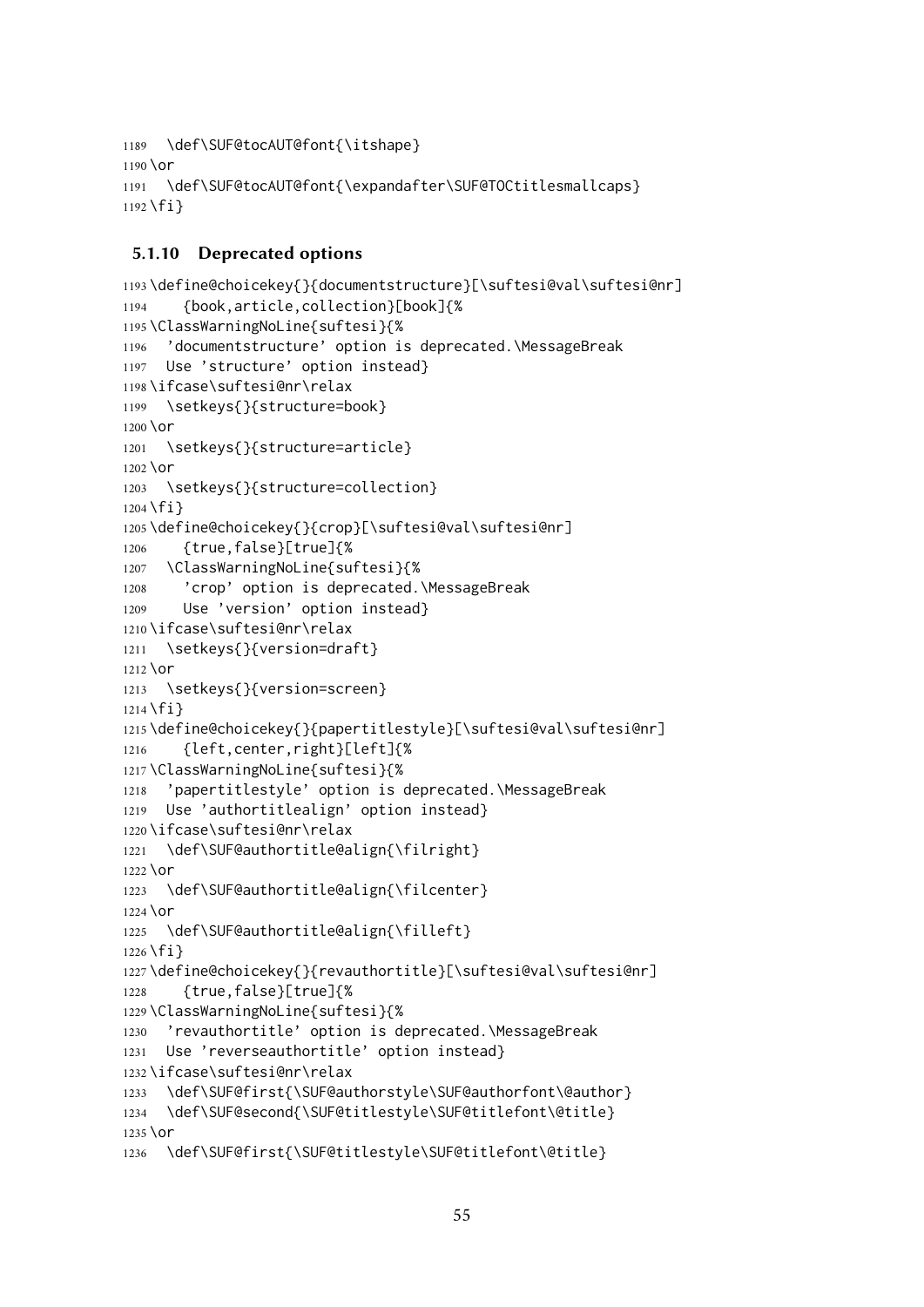```
1237 \def\SUF@second{\SUF@authorstyle\SUF@authorfont\@author}
1238 \relax
1239 \fi}
```
## 5.1.11 Options processing

```
1240 \ExecuteOptionsX<>{
1241 structure=book,
1242 pagelayout=standard,
1243 headerstyle=inner,
1244 headerfont=roman,
1245 defaultfont=cochineal,
1246 greekfont=none,
1247 mathfont=minimal,
1248 smallcapsstyle=low,
1249 liststyle=bulged,
1250 footnotestyle=bulged,
1251 quotesize=footnotesize,
1252 quotestyle=center,
1253 captionstyle=standard,
1254 marginpar=true,
1255 tocstyle=standard,
1256 partstyle=left,
1257 chapstyle=left,
1258 secstyle=left,
1259 subsecstyle=left,
1260 subsubsecstyle=left,
1261 partnumstyle=Roman,
1262 chapnumstyle=arabic,
1263 secnumstyle=arabic,
1264 subsecnumstyle=arabic,
1265 subsubsecnumstyle=arabic,
1266 partfont=roman,
1267 chapfont=roman,
1268 secfont=italic,
1269 subsecfont=roman,
1270 subsubsecfont=roman,
1271 parfont=italic,
1272 subparfont=roman,
1273 tocpartfont=roman,
1274 tocchapfont=roman,
1275 tocsecfont=roman,
1276 tocsubsecfont=roman,
1277 tocsubsubsecfont=roman,
1278 tocparfont=roman,
1279 tocsubparfont=roman,
1280 maketitlestyle=suftesi,
1281 titlefont=roman,
1282 authorfont=roman,
1283 datefont=roman,
1284 toctitlefont=italic,
1285 tocauthorfont=roman,
```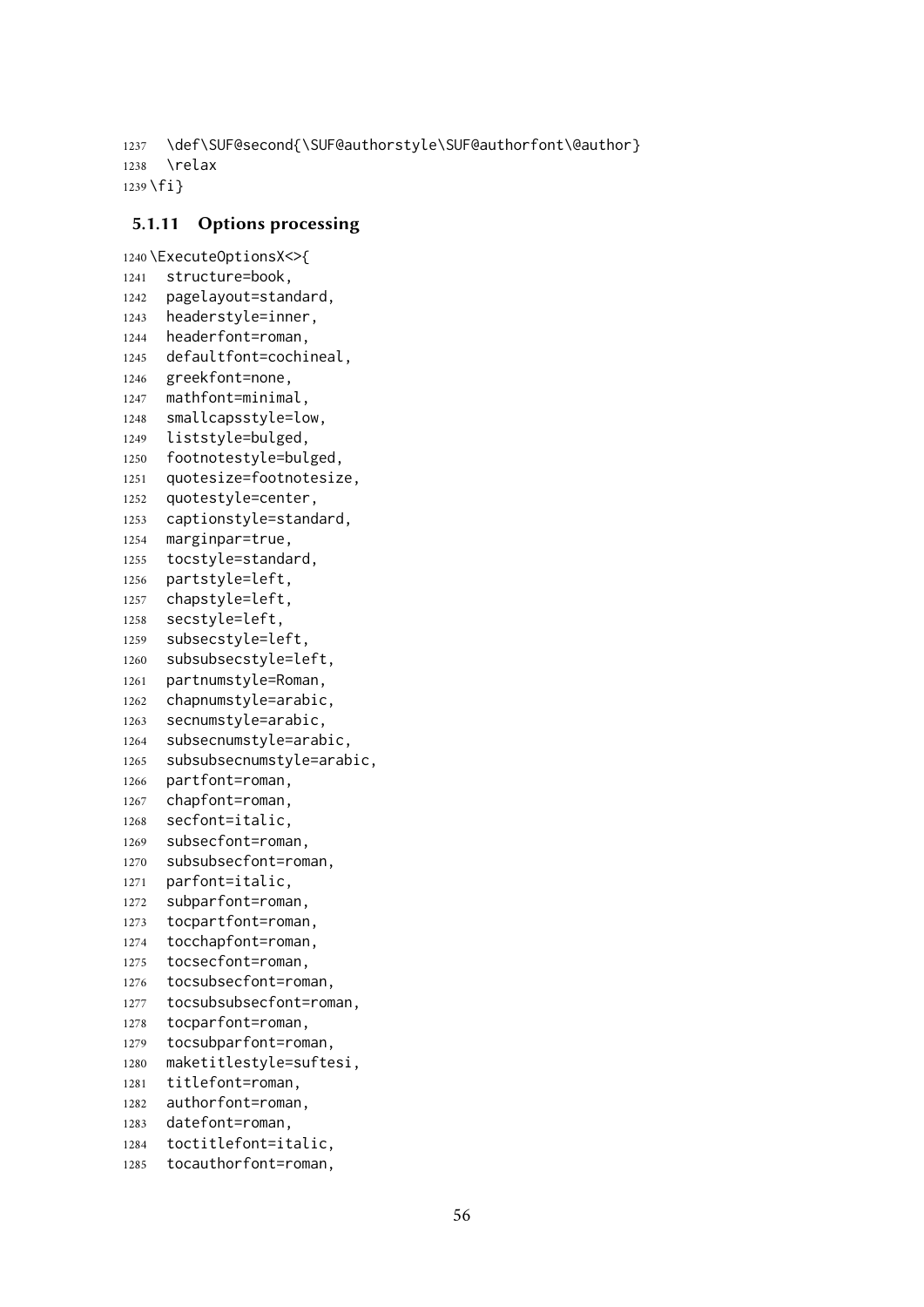```
1286 reverseauthortitle=false,
1287 authortitlealign=left}
```
A trick to delete the class options from \XKV@classoptionslist, in order to avoid incompatibility with packages using options defined by suftesi too. Thanks to Enrico Gregorio! (In previous versions this command was placed after the option processing. Move it back if needed.)

```
1288 \def\XKV@classoptionslist{}
1289 \ProcessOptionsX<>\relax
```
# 5.2 Basic packages

```
1290 \RequirePackage{multicol}
1291 \RequirePackage{emptypage}
1292 \RequirePackage{microtype}
1293 \RequirePackage{color}
1294 \definecolor{sufred}{rgb}{0.5,0,0}
1295 \definecolor{sufgray}{rgb}{0.5,0.5,0.5}
1296 \RequirePackage{iftex}
1297 \ifLuaTeX
1298 \RequirePackage{luatex85}
1299 \fi
```
The etoolbox package is required to use \AtEndPreamble (see [62\)](#page-57-0).

\RequirePackage{etoolbox}

The FSPL style requires a verbose colophon which uses specific icons:

```
1301 \ifsuftesi@FSPL
1302 \RequirePackage{cclicenses}
1303 \fi
```
If version=screen or version=cscreen the crop package is not loaded. This can create problems if the \crop command has been used in the document, for example to remove the crop marks from a certain page onwards (with  $\c{c}$ ). For this reason, the  $\c{c}$ command is defined (in practice it is rendered ineffective) so as not to produce errors if it had been used within the document.

```
1304 \ifsuftesi@screen
1305 \newcommand*\crop[1][]{}
1306 \ifsuftesi@screencentered
1307 \geometry{hmarginratio=1:1}
1308 \fi
1309 \else
1310 \RequirePackage[a4,cam,center]{crop}
1311 \fi
```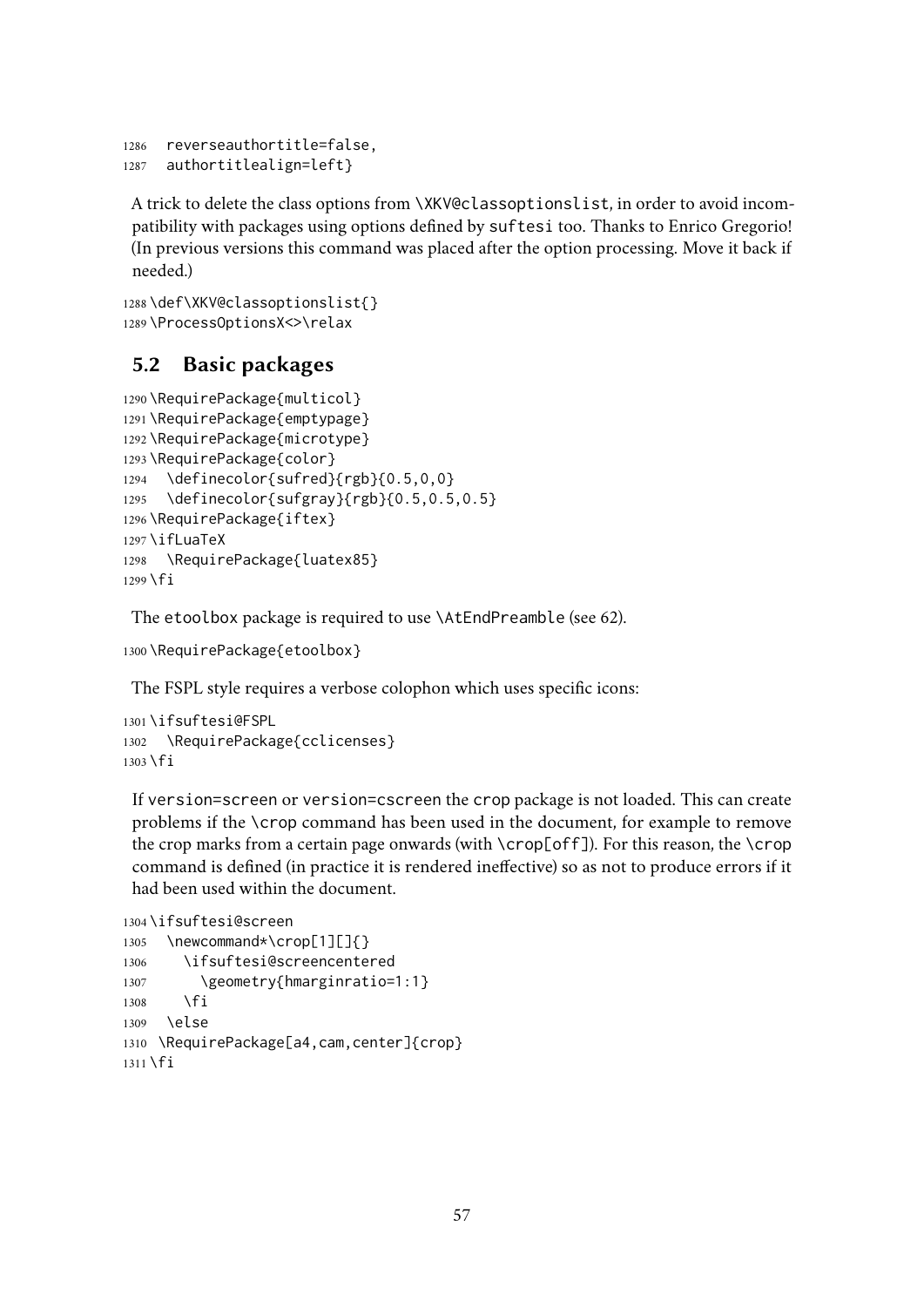# <span id="page-57-0"></span>5.3 Fonts

If you use  $\chi$   $\beta$ F<sub>E</sub>X or Lua $\beta$ F<sub>E</sub>X no default font is loaded. Anyway the <code>fontspec</code> package is required because some commands of the class are base on it. If fontspec is not loaded, a class error will be issued.

```
1312 \unless\ifPDFTeX
1313 \AtBeginDocument{%
1314 \@ifpackageloaded{fontspec}
1315 {\relax}
1316 {\ClassError{suftesi}
1317 {***********************************\MessageBreak
1318 * For using suftesi with XeLaTeX\MessageBreak
1319 * load either 'fontspec' or 'mathspec'\MessageBreak
1320 * For using suftesi with LuaLaTeX\MessageBreak
1321 * load 'fontspec' \MessageBreak
1322 ************************************}
1323 {***********************************\MessageBreak
1324 * For using suftesi with XeLaTeX\MessageBreak
1325 * load either 'fontspec' or 'mathspec'\MessageBreak
1326 * For using suftesi with LuaLaTeX\MessageBreak
1327 * load 'fontspec' \MessageBreak
1328 ************************************}}}
1329 \else
1330 \RequirePackage[LGR,T1]{fontenc}
1331 \RequirePackage{substitutefont}
1332 \AtBeginDocument{\fontencoding{T1}\selectfont}
```
Now we load the macros for the defaultfont option. The greek fonts by the Greek Font Society are available only with palatino, libertine and cochineal options. A warning appears if the cbgreek option is unused.

```
1333 \ifsuftesi@nofont
1334 \ifsuftesi@greekfont
1335 \ClassWarningNoLine{suftesi}{%
1336 Unused 'greekfont' option}%
1337 \suftesi@greekfontfalse
1338 \else\suftesi@greekfontfalse\fi
1339 \else
1340 \ifsuftesi@lmodern
1341 \RequirePackage{lmodern}
1342 \ifsuftesi@greekfont
1343 \ClassWarningNoLine{suftesi}{%
1344 Unused 'greekfont' option}%
1345 \suftesi@greekfontfalse
1346 \else\suftesi@greekfontfalse\fi
1347 \else
```
Previous versions of the class were based on Palatino (mathpazo), Iwona and Bera Mono. Now this combination is provided only for backward compatibility.

\ifsuftesi@mathpazo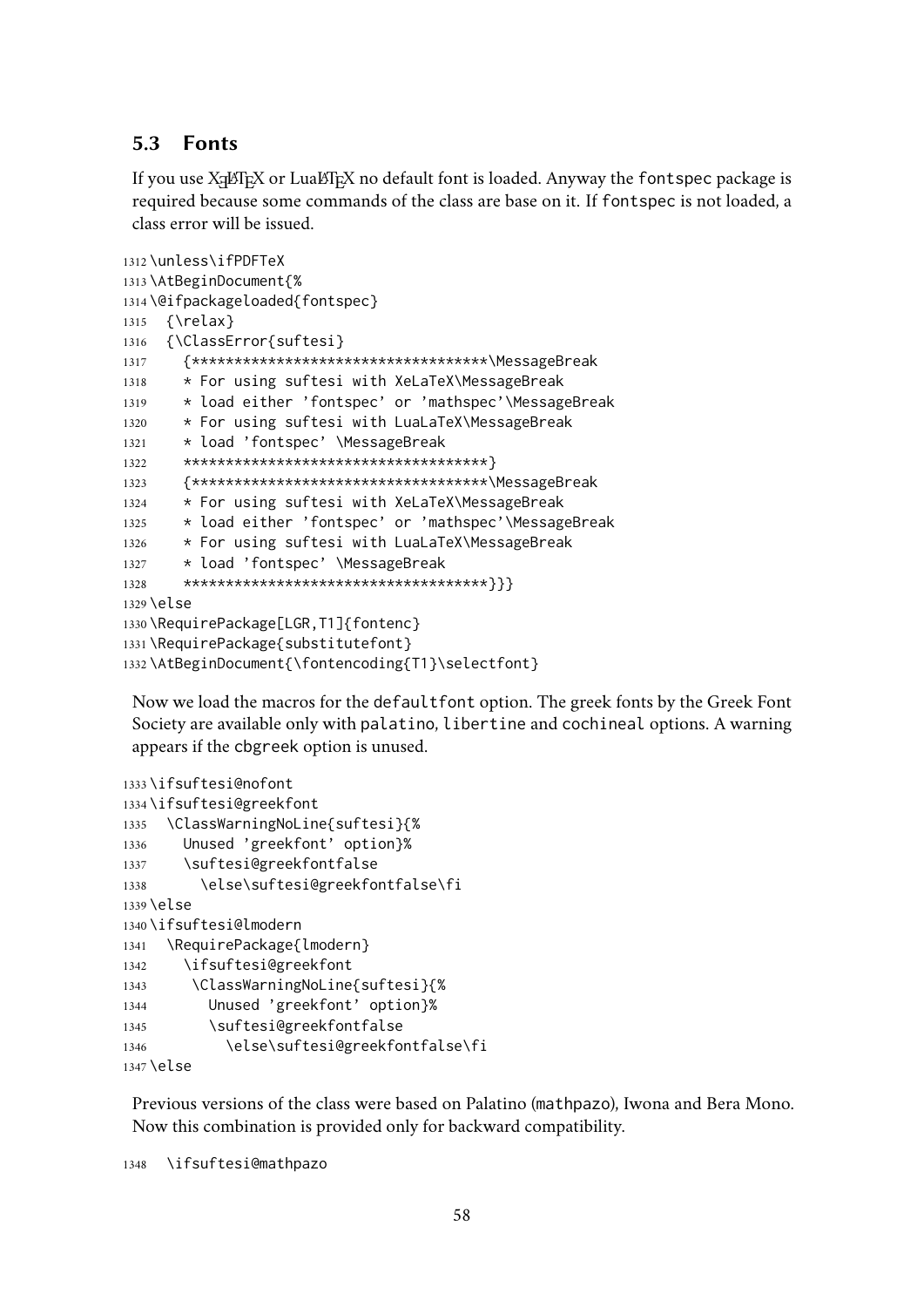```
1349 \RequirePackage[osf,sc]{mathpazo}
1350 \RequirePackage[scaled=0.8]{beramono}
1351 \renewcommand{\sfdefault}{iwona}
1352 \ifsuftesi@greekfont
1353 \ifsuftesi@bodoni
1354 \gdef\SUFfntscale{0.96}
1355 \else
1356 \ifsuftesi@artemisia
1357 \gdef\SUFfntscale{0.97}
1358 \else
1359 \ifsuftesi@porson
1360 \gdef\SUFfntscale{1.17}
1361 \else
1362 \ifsuftesi@cbgreek
1363 \def\lmfntscale{1.06}
1364 \else
1365 \fi
1366 \fi
1367 \fi
1368 \fi
1369 \else
1370 \ClassWarningNoLine{suftesi}{\MessageBreak
1371 If you need the Greek font remember\MessageBreak
1372 to set one of the following options:\MessageBreak
1373 greekfont=artemisia,\MessageBreak
1374 greekfont=porson,\MessageBreak
1375 greekfont=cbgreek}
1376 \fi
1377 \else
1378 \ifsuftesi@palatino
1379 \RequirePackage[full]{textcomp}
1380 \RequirePackage{newpxtext}
1381 \RequirePackage[scaled=1.06]{biolinum}
1382 \RequirePackage[varqu,varl]{inconsolata}
1383 \ifsuftesi@mathextended
1384 \RequirePackage{amsthm}
1385 \RequirePackage[bigdelims, vvarbb]{newpxmath}
1386 \RequirePackage[cal=boondoxo]{mathalpha}
1387 \else
1388 \ifsuftesi@mathminimal
1389 \RequirePackage[bigdelims, vvarbb]{newpxmath}
1390 \else
1391 \fi
1392 \fi
1393 \useosf
1394 \useproportional
1395 \ifsuftesi@greekfont
1396 \ifsuftesi@bodoni
1397 \gdef\SUFfntscale{0.96}
1398 \else
1399 \ifsuftesi@artemisia
```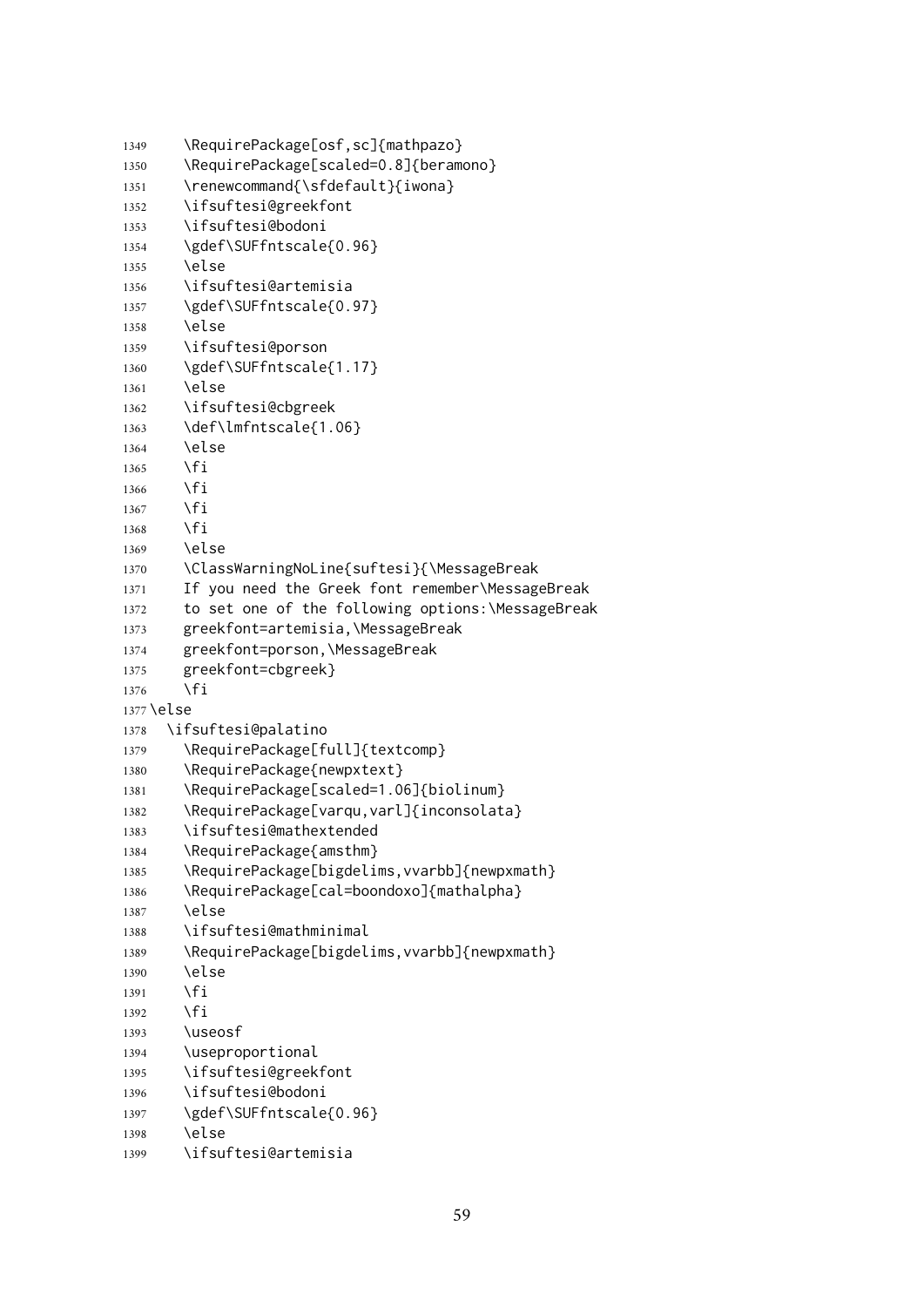```
1400 \gdef\SUFfntscale{0.97}
1401 \else
1402 \ifsuftesi@porson
1403 \gdef\SUFfntscale{1.17}
1404 \else
1405 \ifsuftesi@cbgreek
1406 \def\lmfntscale{1.06}
1407 \else
1408 \fi
1409 \fi
1410 \fi
1411 \fi
1412 \else
1413 \ClassWarningNoLine{suftesi}{\MessageBreak
1414 If you need the Greek font remember\MessageBreak
1415 to set one of the following options:\MessageBreak
1416 greekfont=artemisia,\MessageBreak
1417 greekfont=porson,\MessageBreak
1418 greekfont=cbgreek}
1419 \fi
1420 \else
1421 \ifsuftesi@libertine
1422 \RequirePackage{textcomp}
1423 \RequirePackage[sb]{libertine}
1424 \RequirePackage[varqu,varl,scaled=0.94]{inconsolata}
1425 \ifsuftesi@mathextended
1426 \RequirePackage{amsthm}
1427 \RequirePackage{libertinust1math}
1428 \RequirePackage[cal=stix,scr=boondoxo,bb=boondox]{mathalpha}
1429 \else
1430 \ifsuftesi@mathminimal
1431 \RequirePackage{libertinust1math}
1432 \else
1433 \fi
1434 \fi
1435 \useosf
1436 \ifsuftesi@bodoni
1437 \gdef\SUFfntscale{0.9}
1438 \else
1439 \ifsuftesi@artemisia
1440 \gdef\SUFfntscale{0.91}
1441 \else
1442 \ifsuftesi@porson
1443 \gdef\SUFfntscale{1.1}
1444 \else
1445 \fi
1446 \fi
1447 \fi
1448 \else
1449 \ifsuftesi@cochineal
1450 \RequirePackage{textcomp}
```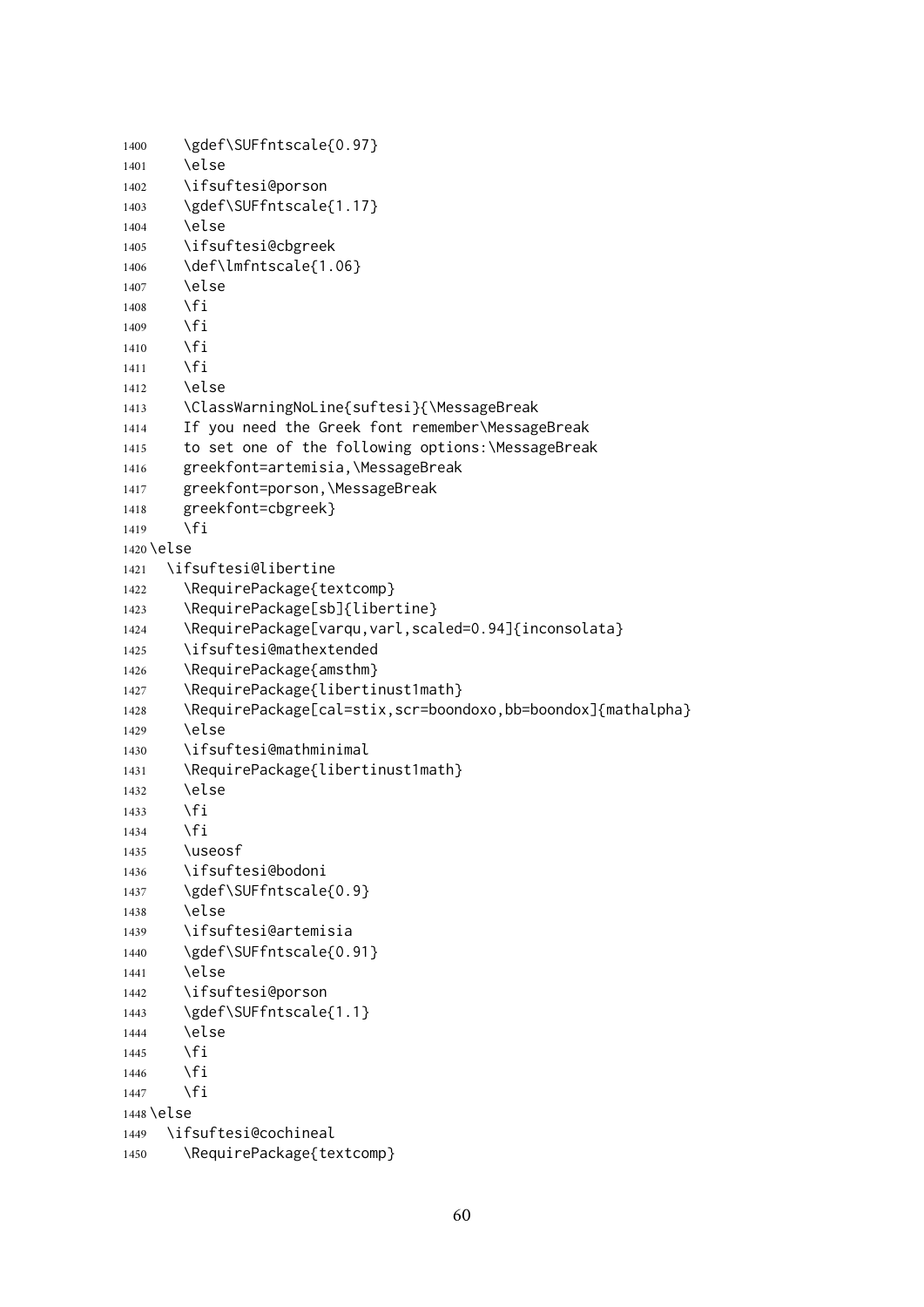```
1451 \RequirePackage{cochineal}
1452 \RequirePackage[varqu,varl,var0]{inconsolata}
1453 \RequirePackage{biolinum}
1454 \ifsuftesi@mathextended
1455 \RequirePackage{amsthm}
1456 \RequirePackage[cochineal,bigdelims,cmintegrals,vvarbb]{newtxmath}
1457 \RequirePackage[cal=boondoxo]{mathalpha}
1458 \else
1459 \ifsuftesi@mathminimal
1460 \RequirePackage[cochineal,bigdelims,cmintegrals,vvarbb]{newtxmath}
1461 \else
1462 \fi
1463 \fi
1464 \useosf
1465 \useproportional
1466 \ifsuftesi@bodoni
1467 \gdef\SUFfntscale{0.9}
1468 \else
1469 \ifsuftesi@artemisia
1470 \gdef\SUFfntscale{0.905}
1471 \else
1472 \ifsuftesi@porson
1473 \gdef\SUFfntscale{1.1}
1474 \else
1475 \fi
1476 \fi
1477 \fi
1478 \else
1479 \fi
1480 \fi
1481 \fi
1482 \fi
1483 \fi
1484 \fi
1485 \fi
1486 \unless\ifPDFTeX\else
1487 \ifsuftesi@greekfont
1488 \ifsuftesi@artemisia
1489 \def\SUF@greekfamily{artemisia}
1490 \else
1491 \ifsuftesi@porson
1492 \def\SUF@greekfamily{porson}
1493 \else
1494 \ifsuftesi@bodoni
1495 \def\SUF@greekfamily{bodoni}
1496 \else
1497 \ifsuftesi@cbgreek
1498 \def\SUF@greekfamily{lmr}
1499 \else
1500 \quad \text{If}
```

```
1501 \fi
```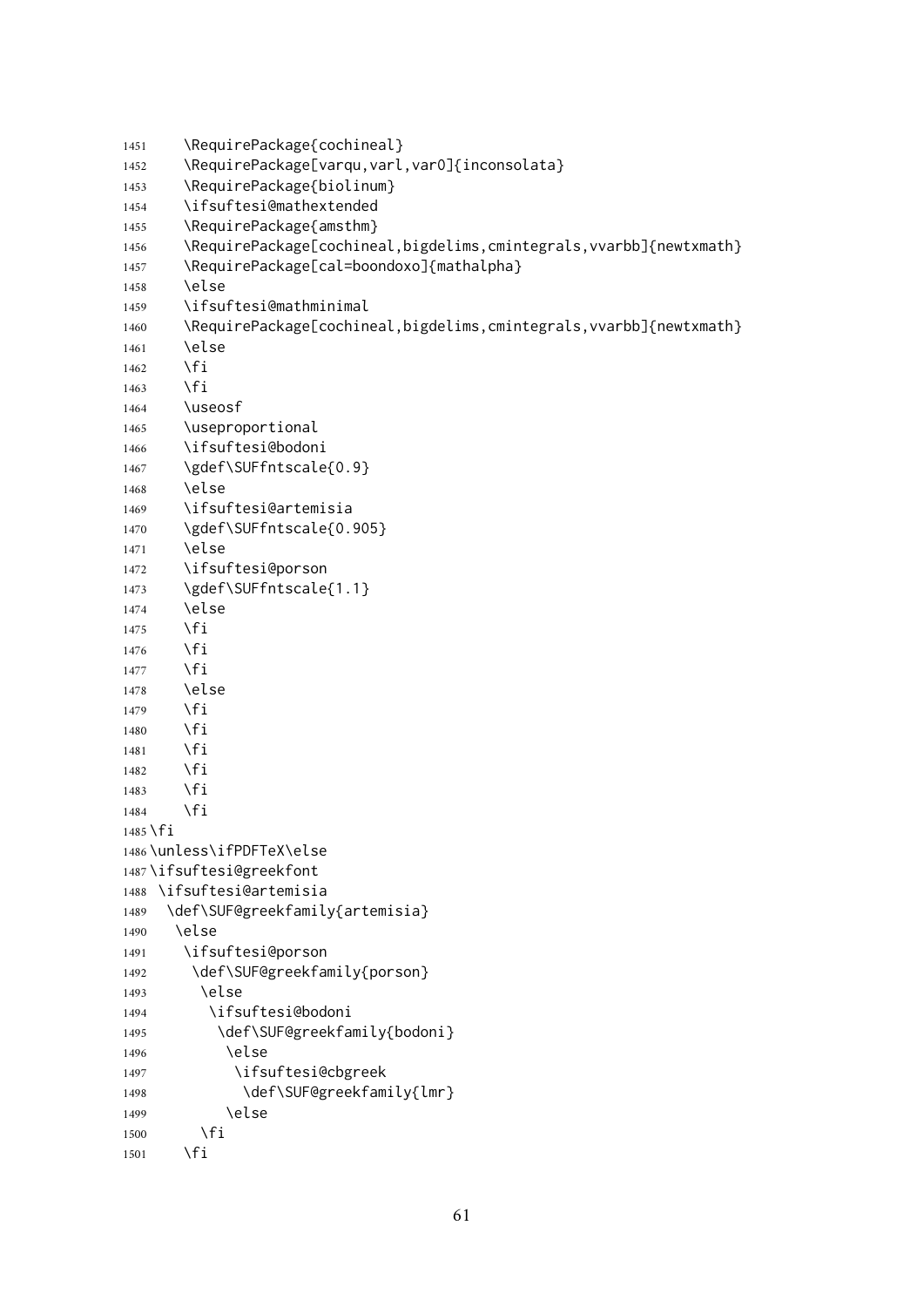```
1502 \fi
1503 \fi
```
The following macro was created by Claudio Beccari. Some time later, Massimiliano Dominici suggested the use of \AtEndPreamble instead of \AtBeginDocument, to make the otherlanguage environment work.

```
1504 \AtEndPreamble{
1505 \substitutefont{LGR}{\rmdefault}{\SUF@greekfamily}
1506 \DeclareRobustCommand{\greektext}{%
1507 \usefont{LGR}{\SUF@greekfamily}{\f@series}{\f@shape}
1508 \def\encodingdefault{LGR}}
1509 \DeclareTextFontCommand{\textgreek}{\greektext}}
1510 \ifsuftesi@cbgreek
1511 \else
```
We redefine the font definitions of the GFS fonts in order to scale the fonts according to the roman default. The first code for the Porson font (suftesi <v.2.4) has been written by Enrico Gregorio. Claudio Beccari successively added the code to improve the scale factor when using this greek font in combination with Palatino.

```
1512 \DeclareFontFamily{LGR}{bodoni}{}
1513 \DeclareFontShape{LGR}{bodoni}{m}{n}{<-> s * [\SUFfntscale] gbodonirg6a}{}
1514 \DeclareFontShape{LGR}{bodoni}{m}{it}{<-> s * [\SUFfntscale] gbodonii6a}{}
1515 \DeclareFontShape{LGR}{bodoni}{b}{n}{<-> s * [\SUFfntscale] gbodonib6a}{}
1516 \DeclareFontShape{LGR}{bodoni}{b}{it}{<-> s * [\SUFfntscale] gbodonibi6a}{}
1517 \DeclareFontShape{LGR}{bodoni}{m}{sl}{<-> s * [\SUFfntscale] gbodonio6a}{}
1518 \DeclareFontShape{LGR}{bodoni}{b}{sl}{<-> s * [\SUFfntscale] gbodonibo6a}{}
1519 \DeclareFontShape{LGR}{bodoni}{m}{sc}{<-> s * [\SUFfntscale] gbodonisc6a}{}
1520 \DeclareFontShape{LGR}{bodoni}{m}{sco}{<-> s * [\SUFfntscale] gbodonisco6a}{}
1521
1522 \DeclareFontShape{LGR}{bodoni}{bx}{n}{<-> s * [\SUFfntscale] gbodonib6a}{}
1523 \DeclareFontShape{LGR}{bodoni}{bx}{it}{<-> s * [\SUFfntscale] gbodonibi6a}{}
1524 \DeclareFontShape{LGR}{bodoni}{bx}{sl}{<-> s * [\SUFfntscale] gbodonibo6a}{}
1525
1526 \DeclareFontFamily{LGR}{artemisia}{}
1527 \DeclareFontShape{LGR}{artemisia}{m}{n}{<-> s * [\SUFfntscale] gartemisiarg6a}{}
1528 \DeclareFontShape{LGR}{artemisia}{m}{it}{<-> s * [\SUFfntscale] gartemisiai6a}{}
1529 \DeclareFontShape{LGR}{artemisia}{b}{n}{<-> s * [\SUFfntscale] gartemisiab6a}{}
1530 \DeclareFontShape{LGR}{artemisia}{b}{it}{<-> s * [\SUFfntscale] gartemisiabi6a}{}
1531 \DeclareFontShape{LGR}{artemisia}{m}{sl}{<-> s * [\SUFfntscale] gartemisiao6a}{}
1532 \DeclareFontShape{LGR}{artemisia}{b}{sl}{<-> s * [\SUFfntscale] gartemisiabo6a}{}
1533 \DeclareFontShape{LGR}{artemisia}{m}{sc}{<-> s * [\SUFfntscale] gartemisiasc6a}{}
1534 \DeclareFontShape{LGR}{artemisia}{m}{sco}{<-> s * [\SUFfntscale] gartemisiasco6a}{}
1535
1536 \DeclareFontShape{LGR}{artemisia}{bx}{n}{<-> s * [\SUFfntscale] gartemisiab6a}{}
1537 \DeclareFontShape{LGR}{artemisia}{bx}{it}{<-> s * [\SUFfntscale] gartemisiabi6a}{}
1538 \DeclareFontShape{LGR}{artemisia}{bx}{sl}{<-> s * [\SUFfntscale] gartemisiabo6a}{}
1539
1540 \DeclareFontFamily{LGR}{porson}{}
1541 \DeclareFontShape{LGR}{porson}{m}{n}{<-> s * [\SUFfntscale] gporsonrg6a}{}
1542 \DeclareFontShape{LGR}{porson}{m}{it}{<-> s * [\SUFfntscale] gporsonrg6a}{}
```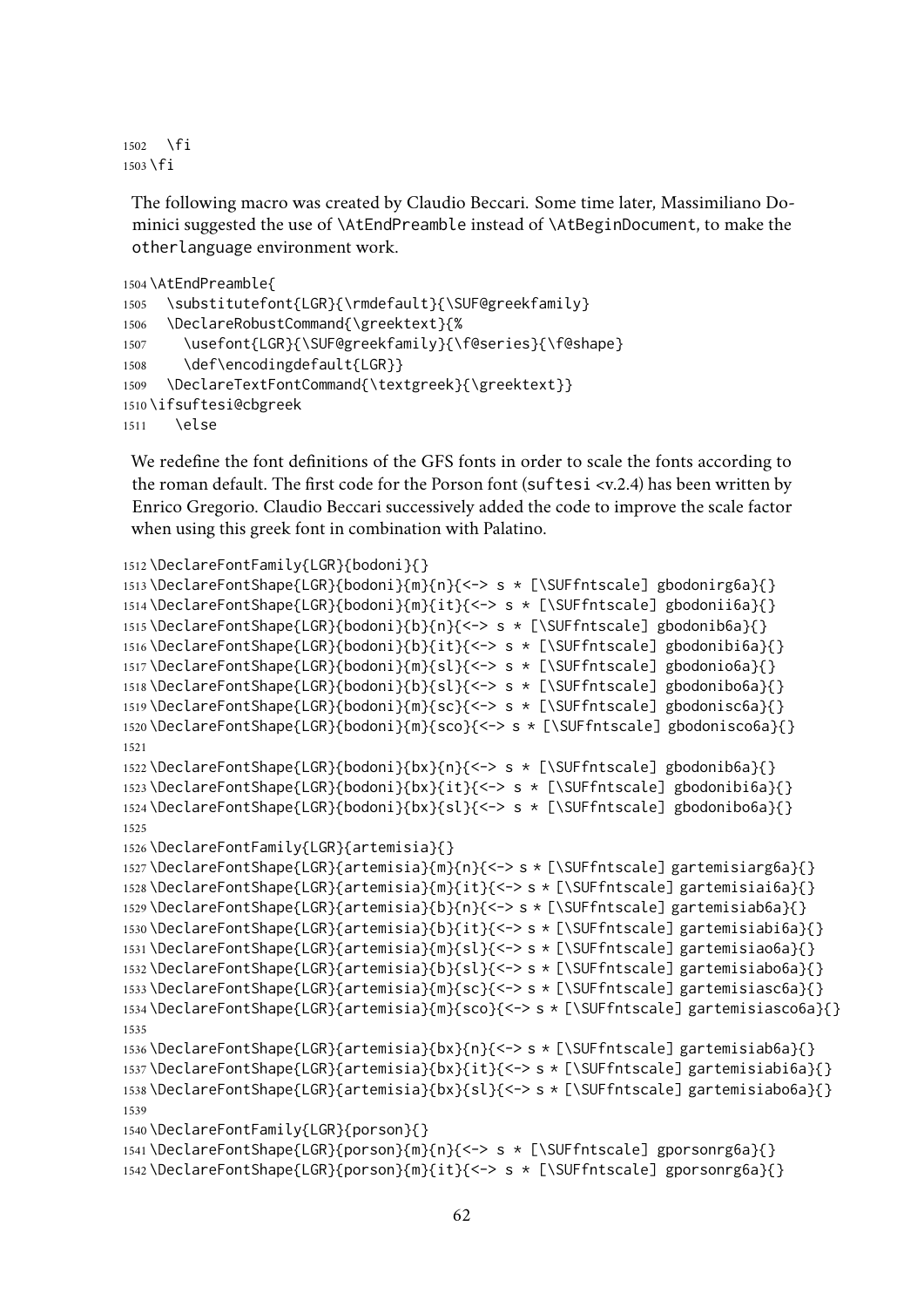```
1543 \DeclareFontShape{LGR}{porson}{b}{n}{<-> s * [\SUFfntscale] gporsonrg6a}{}
1544 \DeclareFontShape{LGR}{porson}{b}{it}{<-> s * [\SUFfntscale] gporsonrg6a}{}
1545 \DeclareFontShape{LGR}{porson}{m}{sl}{<-> s * [\SUFfntscale] gporsonrg6a}{}
1546 \DeclareFontShape{LGR}{porson}{b}{sl}{<-> s * [\SUFfntscale] gporsonrg6a}{}
1547 \DeclareFontShape{LGR}{porson}{m}{sc}{<-> s * [\SUFfntscale] gporsonrg6a}{}
1548
1549 \DeclareFontShape{LGR}{porson}{bx}{n}{<-> s * [\SUFfntscale] gporsonrg6a}{}
1550 \DeclareFontShape{LGR}{porson}{bx}{it}{<-> s * [\SUFfntscale] gporsonrg6a}{}
1551 \DeclareFontShape{LGR}{porson}{bx}{sl}{<-> s * [\SUFfntscale] gporsonrg6a}{}
1552 \fi
1553 \else
1554 \fi
```

```
1555 \fi
```
# 5.4 Sectioning

```
1556 \RequirePackage[newparttoc]{titlesec}
```

```
1557 \newlength{\sectionsep}
```

```
1558 \setlength{\sectionsep}{\dimexpr(\baselineskip) plus 1pt minus 1pt}
1559 \unless\ifPDFTeX
```

```
1560 \DeclareRobustCommand{\SUF@TOCtitlesmallcaps}[1]{%
```

```
1561 \addfontfeature{LetterSpace=10}\scshape\SUF@TOCMakeLowercase{#1}}
```

```
1562 \DeclareRobustCommand{\SUF@titlesmallcaps}[1]{%
```

```
1563 \addfontfeature{LetterSpace=10}\scshape\SUF@MakeLowercase{#1}}
```

```
1564 \DeclareRobustCommand{\SUF@headersmallcaps}[1]{%
```

```
1565 \addfontfeature{LetterSpace=10}\scshape\SUF@MakeLowercase{#1}}
1566 \else
```

```
1567 \DeclareRobustCommand{\SUF@TOCtitlesmallcaps}[1]{%
```

```
1568 \scshape\SUF@TOCMakeLowercase{\textls*{#1}}}%
```

```
1569 \DeclareRobustCommand{\SUF@titlesmallcaps}[1]{%
```

```
1570 \scshape\SUF@MakeLowercase{\textls*{#1}}}%
```

```
1571 \DeclareRobustCommand{\SUF@headersmallcaps}[1]{%
```

```
1572 \scshape\SUF@MakeLowercase{\textls*{#1}}}%
```

```
1573 \fi
```
# 5.4.1 Default styles

```
1574 \newlength\SUF@chapbeforesep
1575 \def\SUF@default@CHAPTER{
1576 \ifsuftesi@numparchap
1577 \titleformat{\chapter}[display]
1578 {\startchappartialtoc\SUF@chaptersize\SUF@CHAP@align}
1579 {\SUF@thechapter\SUF@dotchap}
1580 {2ex}
1581 {\SUF@CHAP@font}
1582 \else
1583 \titleformat{\chapter}[hang]
1584 {\startchappartialtoc\SUF@chaptersize\SUF@CHAP@align}
1585 {\SUF@thechapter\SUF@dotchap}
1586 {3em}
1587 {\SUF@CHAP@font}
```

```
1588 \fi
```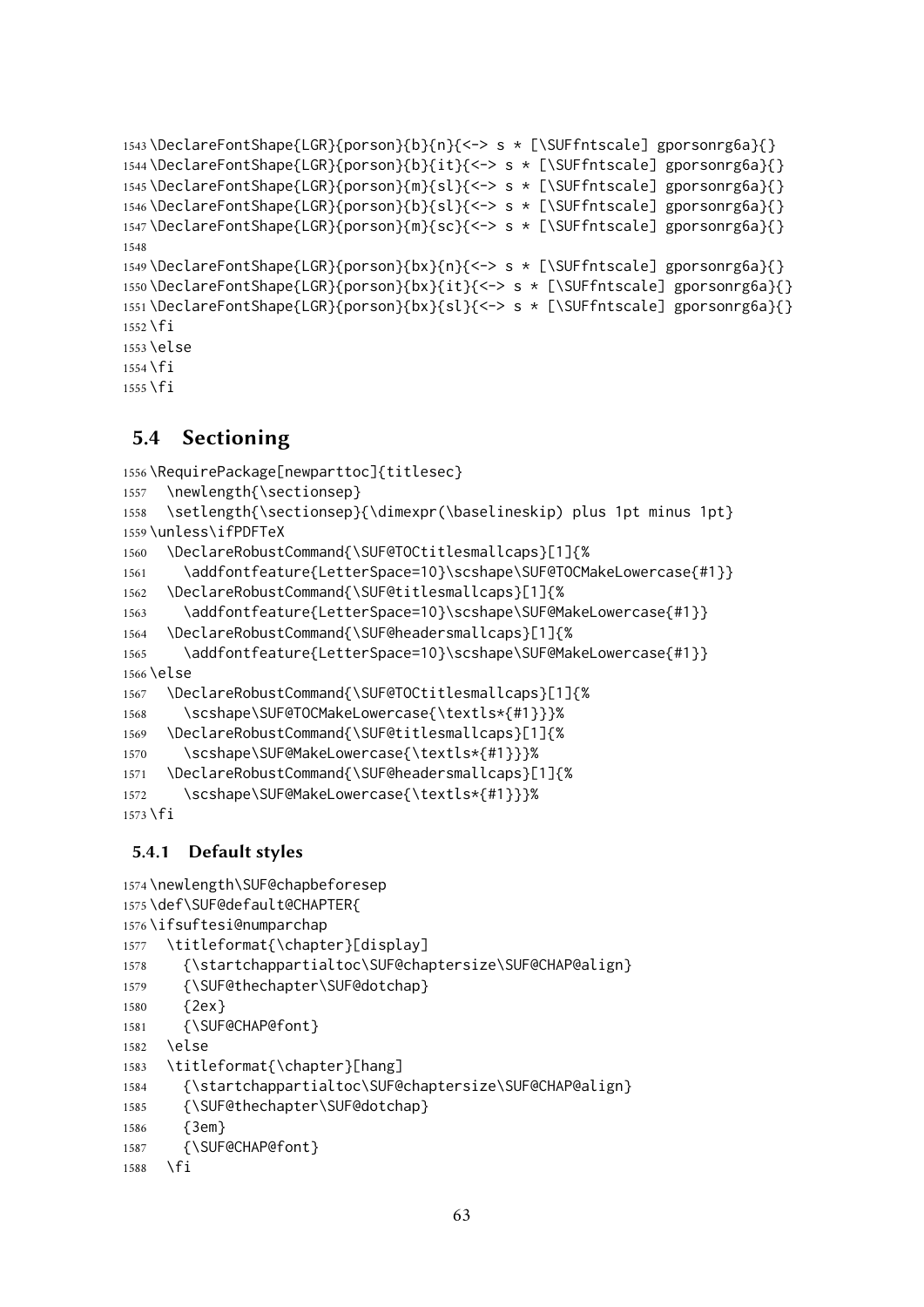```
1589 \ifsuftesi@numparchap
1590 \setlength{\SUF@chapbeforesep}{-6ex}
1591 \else
1592 \setlength{\SUF@chapbeforesep}{0pt}
1593 \fi}
1594 \def\SUF@default@SECTIONS{
1595 \ifsuftesi@numparsec
1596 \titleformat{\section}[display]
1597 {\startsecpartialtoc\SUF@sectionsize\SUF@SEC@align}
1598 {\SUF@thesection\SUF@dotsec}
1599 {0ex}
1600 {\SUF@SEC@font}
1601 \titlespacing*{\section}{0em}{\sectionsep}{\sectionsep}[0em]
1602 \else
1603 \titleformat{\section}[hang]
1604 {\startsecpartialtoc\SUF@sectionsize\SUF@SEC@align}
1605 {\SUF@thesection\SUF@dotsec}
1606 {1em}
1607 {\SUF@SEC@font}
1608 \titlespacing*{\section}{0ex}{\sectionsep}{\sectionsep}[0ex]
1609 \fi
1610 \ifsuftesi@numparsubsec
1611 \titleformat{\subsection}[display]
1612 {\SUF@subsectionsize\SUF@SUBSEC@align}
1613 {\textnormal\SUF@thesubsection\SUF@dotsubsec}
1614 {0ex}
1615 {\SUF@SUBSEC@font}
1616 \titlespacing*{\subsection}{0em}{\sectionsep}{\sectionsep}[0em]
1617 \else
1618 \titleformat{\subsection}[hang]
1619 {\SUF@subsectionsize\SUF@SUBSEC@align}
1620 {\textnormal\SUF@thesubsection\SUF@dotsubsec}
1621 {1em}
1622 {\SUF@SUBSEC@font}
1623 \titlespacing*{\subsection}{\parindent}{\sectionsep}{\sectionsep}[0ex]
1624 \fi
1625 \ifsuftesi@numparsubsubsec
1626 \titleformat{\subsubsection}[display]
1627 {\SUF@subsectionsize\SUF@SUBSUBSEC@align}
1628 {\textnormal\SUF@thesubsubsection\SUF@dotsubsubsec}
1629 {0ex}
1630 {\SUF@SUBSUBSEC@font}
1631 \titlespacing*{\subsubsection}{0em}{\sectionsep}{\sectionsep}[0em]
1632 \else
1633 \titleformat{\subsubsection}[hang]
1634 {\SUF@subsectionsize\SUF@SUBSUBSEC@align}
1635 {\textnormal\SUF@thesubsubsection\SUF@dotsubsubsec}
1636 {1em}
1637 {\SUF@SUBSUBSEC@font}
1638 \titlespacing*{\subsubsection}{\parindent}{\sectionsep}{\sectionsep}[0ex]
1639 \fi}
```

```
64
```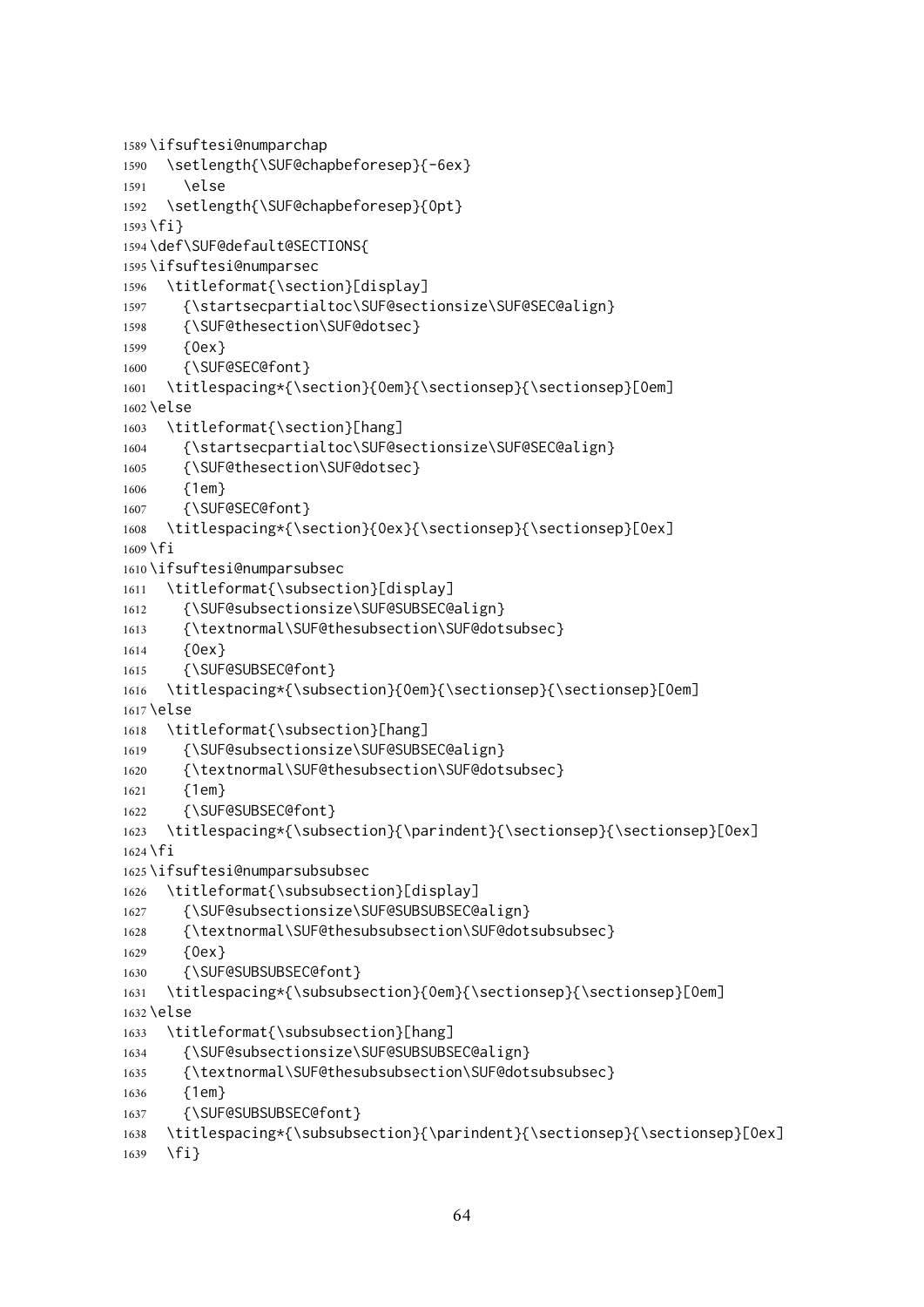```
1640 \SUF@default@CHAPTER
1641 \SUF@default@SECTIONS
```
#### 5.4.2 Sections spacing

```
1642 \ifsuftesi@periodical
1643 \titlespacing*{\chapter}{0em}{\SUF@chapbeforesep}{18ex}
1644 \titlespacing*{name=\chapter,numberless}{0em}{0pt}{18ex}
1645 \else
1646 \ifsuftesi@periodicalaureo
1647 \titlespacing*{\chapter}{0em}{\SUF@chapbeforesep}{18ex}
1648 \titlespacing*{name=\chapter,numberless}{0em}{0pt}{18ex}
1649 \else
1650 \ifsuftesi@compact
1651 \titlespacing*{\chapter}{0em}{\SUF@chapbeforesep}{18ex}
1652 \titlespacing*{name=\chapter,numberless}{0em}{0pt}{18ex}
1653 \else
1654 \ifsuftesi@compactaureo
1655 \titlespacing*{\chapter}{0em}{\SUF@chapbeforesep}{18ex}
1656 \titlespacing*{name=\chapter,numberless}{0em}{0pt}{18ex}
1657 \else
1658 \ifsuftesi@supercompact
1659 \titlespacing*{\chapter}{0em}{\SUF@chapbeforesep}{18ex}
1660 \titlespacing*{name=\chapter,numberless}{0em}{0pt}{18ex}
1661 \else
1662 \ifsuftesi@supercompactaureo
1663 \titlespacing*{\chapter}{0em}{\SUF@chapbeforesep}{18ex}
1664 \titlespacing*{name=\chapter,numberless}{0em}{0pt}{18ex}
1665 \else
1666 \ifsuftesi@pocketa
1667 \titlespacing*{\chapter}{0em}{\SUF@chapbeforesep}{18ex}
1668 \titlespacing*{name=\chapter,numberless}{0em}{0pt}{18ex}
1669 \else
1670 \ifsuftesi@pocketb
1671 \titlespacing*{\chapter}{0em}{\SUF@chapbeforesep}{18ex}
1672 \titlespacing*{name=\chapter,numberless}{0em}{0pt}{18ex}
1673 \else
1674 \ifsuftesi@pocketc
1675 \titlespacing*{\chapter}{0em}{\SUF@chapbeforesep}{18ex}
1676 \titlespacing*{name=\chapter,numberless}{0em}{0pt}{18ex}
1677 \else
1678 \titlespacing*{\chapter}{0em}{%
1679 \dimexpr(6ex+\SUF@chapbeforesep)}{18ex}
1680 \titlespacing*{name=\chapter,numberless}{0em}{6ex}{18ex}
1681 \fi
1682 \fi
1683 \fi
1684 \fi
1685 \fi
1686 \fi
1687 \fi
1688 \fi
```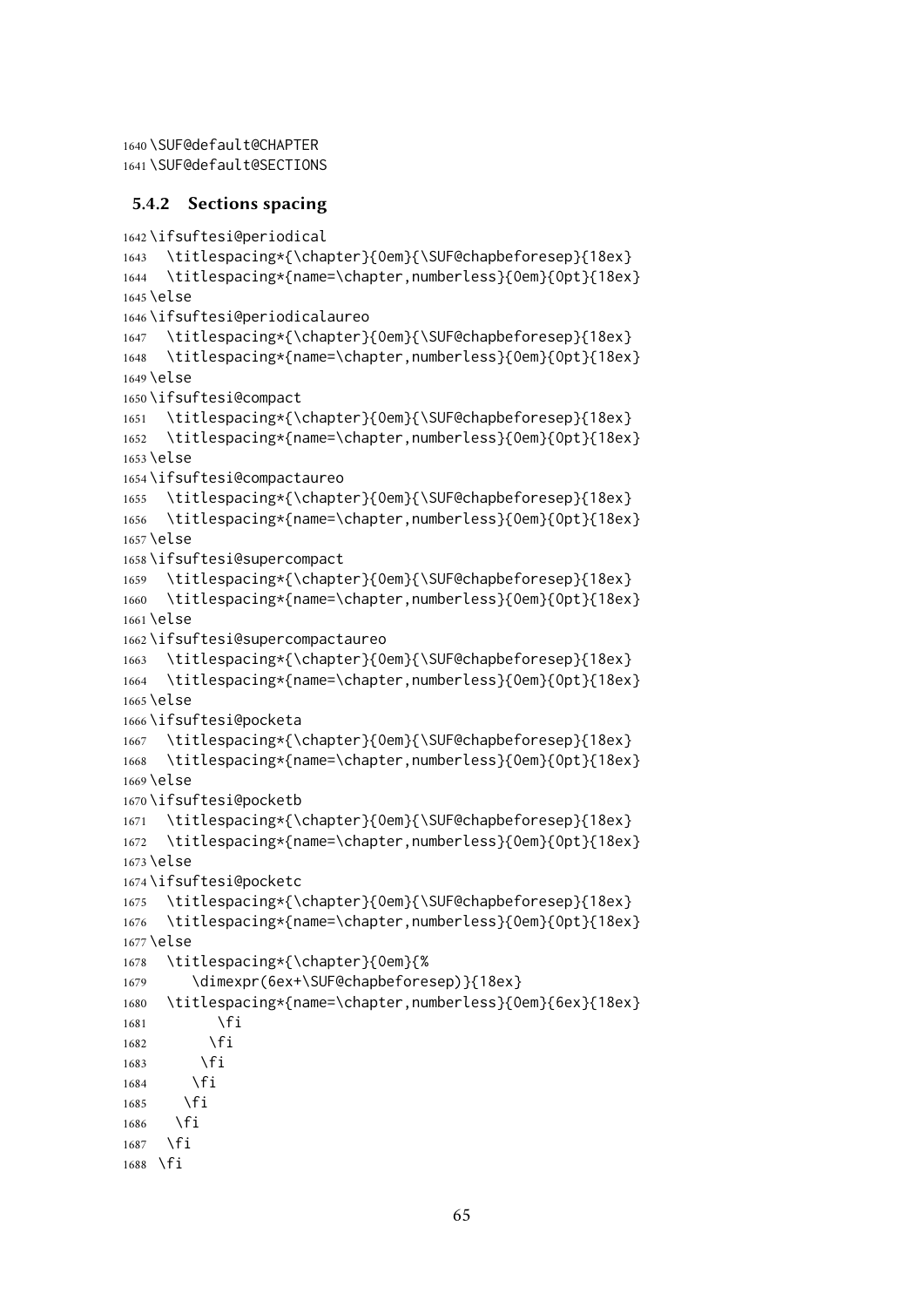```
1689 \fi
```
Some redefinitions for article mode:

```
1690 \ifsuftesi@article
1691 \def\chapter#1{\ClassError{suftesi}
1692 {\noexpand\chapter level is undefined
1693 using 'structure=article'}
1694 {\noexpand\chapter level is undefined
1695 using 'structure=article'}}
1696 \setcounter{tocdepth}{3}
1697 \setcounter{secnumdepth}{3}
1698 \renewcommand\thesection{%
1699 \@arabic\c@section}
1700 \renewcommand\thesubsection{%
1701 \thesection.\@arabic\c@subsection}
1702 \renewcommand\thesubsubsection{%
1703 \thesubsection.\@arabic\c@subsubsection}
1704 \renewcommand\theparagraph{%
1705 \thesubsubsection.\@arabic\c@paragraph}
1706 \renewcommand\thesubparagraph{%
1707 \theparagraph.\@arabic\c@subparagraph}
```
# The **\part** command

```
1708 \renewcommand\part{%
1709 \ifSUF@partpage
1710 \if@openright
1711 \cleardoublepage
1712 \else
1713 \clearpage
1714 \fi
1715 \thispagestyle{plain}%
1716 \fi
1717 \if@twocolumn
1718 \onecolumn
1719 \@tempswatrue
1720 \else
1721 \@tempswafalse
1722 \quad \text{If } i1723 \ifSUF@partpage
1724 \null\vfil
1725 \fi
1726 \secdef\@part\@spart}
1727 \fi
1728 \def\@part[#1]#2{%
1729 \ifnum \c@secnumdepth >-2\relax
1730 \refstepcounter{part}%
1731 \addcontentsline{toc}{part}{\normalfont\normalsize
1732 \SUF@tocpartname\hskip.5em{\SUF@tocPARTnum@font\SUF@thepart}%
1733 \SUF@dotpart\hspace{1em}\SUF@tocPART@font#1}%
1734 \else
```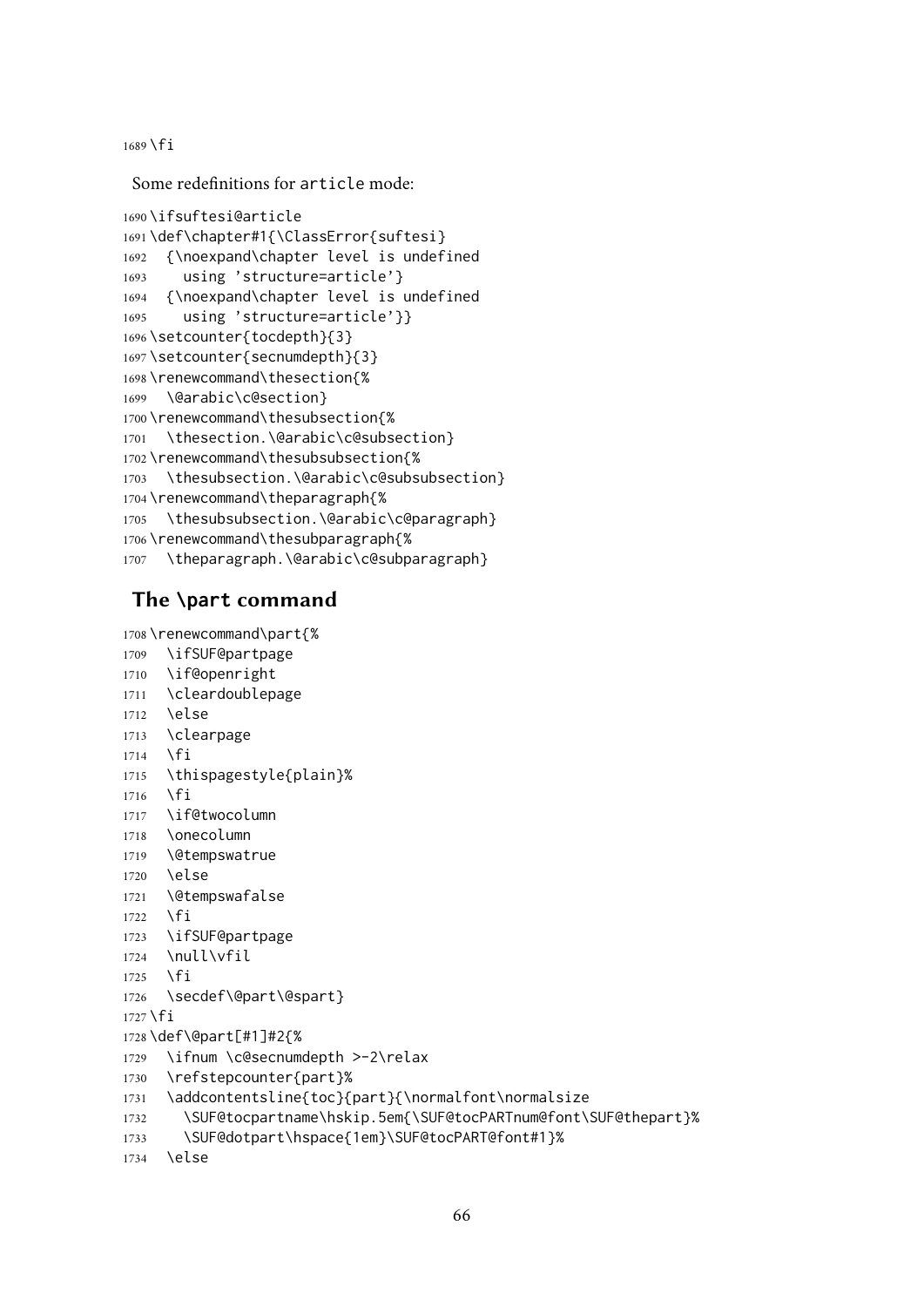```
1735 \addcontentsline{toc}{part}{\normalfont\normalsize
1736 \SUF@tocPART@font#1}%
1737 \fi
1738 \markboth{}{}%
1739 {\SUF@PART@align\SUF@partsize
1740 \interlinepenalty \@M
1741 \ifnum \c@secnumdepth >-2\relax
1742 \addvspace{4ex}
1743 \noindent\partname\hskip.5em{\SUF@PART@font\SUF@thepart}\SUF@dotpart
1744 \ifsuftesi@numparpart
1745 \par
1746 \vskip2ex
1747 \else
1748 \hspace{1em}
1749 \fi
1750 \noindent\SUF@PART@font#2\par}%
1751 \@endpart }
1752 \def\@spart#1{%
1753 {\SUF@PART@align\SUF@partsize
1754 \interlinepenalty \@M
1755 \addvspace{4ex}
1756 \noindent\SUF@PART@font#1\par}%
1757 \@endpart}
1758 \ifsuftesi@article
1759 \def\@endpart{%
1760 \ifSUF@partpage
1761 \vfil\newpage
1762 \if@twoside
1763 \if@openright
1764 \null
1765 \thispagestyle{empty}%
1766 \newpage
1767 \fi
1768 \fi
1769 \fi
1770 \if@tempswa
1771 \twocolumn
1772 \fi}
1773 \else
1774 \def\@endpart{\vfil\newpage
1775 \if@twoside
1776 \if@openright
1777 \null
1778 \thispagestyle{empty}%
1779 \newpage
1780 \fi
1781 \fi
1782 \if@tempswa
1783 \twocolumn
1784 \fi}
1785 \fi
```

```
67
```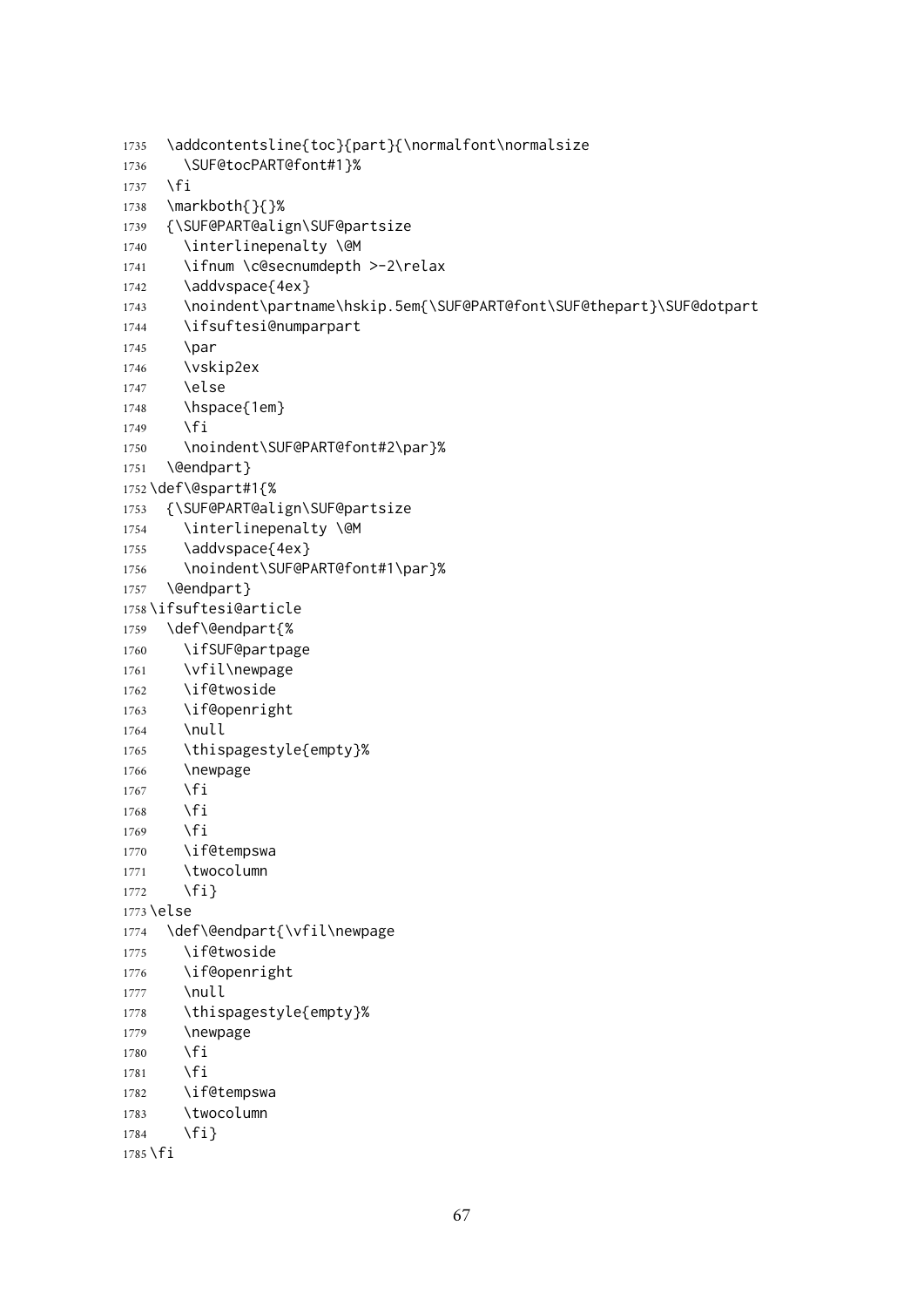Other sublevels:

```
1786 \titleformat{\paragraph}[runin]
1787 {}
1788 {\theparagraph}
1789 {.5em}
1790 {\SUF@PAR@font}
1791 [{.}\hspace*{1em}]
1792 \titlespacing*{\paragraph}{\parindent}{.5\sectionsep}{.5\sectionsep}
1793 \titleformat{\subparagraph}[runin]
1794 {}
1795 {\thesubparagraph}
1796 {.5em}
1797 {\SUF@SUBPAR@font}
1798 [{.}\hspace*{1em}]
1799 \titlespacing*{\subparagraph}{\parindent}{.5\sectionsep}{.5\sectionsep}
```
The biblatex package uses the book class definitions of bibliography and list of shorthands, so we must redefine them according to the styles of suftesi, which does not use uppercase letters in the headings.

```
1800 \ifsuftesi@article
1801 \AtBeginDocument{%
1802 \@ifpackageloaded{biblatex}{%
1803 \defbibheading{bibliography}[\refname]{%
1804 \section*{#1}%
1805 \@mkboth{#1}{#1}}
1806 \defbibheading{biblist}[\biblistname]{%
1807 \section*{#1}%
1808 \@mkboth{#1}{#1}}
1809 \defbibheading{bibintoc}[\refname]{%
1810 \section*{#1}%
1811 \addcontentsline{toc}{section}{#1}%
1812 \@mkboth{#1}{#1}}
1813 \defbibheading{biblistintoc}[\biblistname]{%
1814 \section*{#1}%
1815 \addcontentsline{toc}{section}{#1}%
1816 \@mkboth{#1}{#1}}
1817 \defbibheading{bibnumbered}[\refname]{%
1818 \section{#1}}
1819 \defbibheading{biblistnumbered}[\biblistname]{%
1820 \section{#1}}
1821 \defbibheading{subbibliography}[\refname]{%
1822 \subsection*{#1}}
1823 \defbibheading{subbibintoc}[\refname]{%
1824 \subsection*{#1}%
1825 \addcontentsline{toc}{subsection}{#1}}
1826 \defbibheading{subbibnumbered}[\refname]{%
1827 \subsection{#1}}}
1828 {\relax}}
1829 \else
1830 \AtBeginDocument{%
```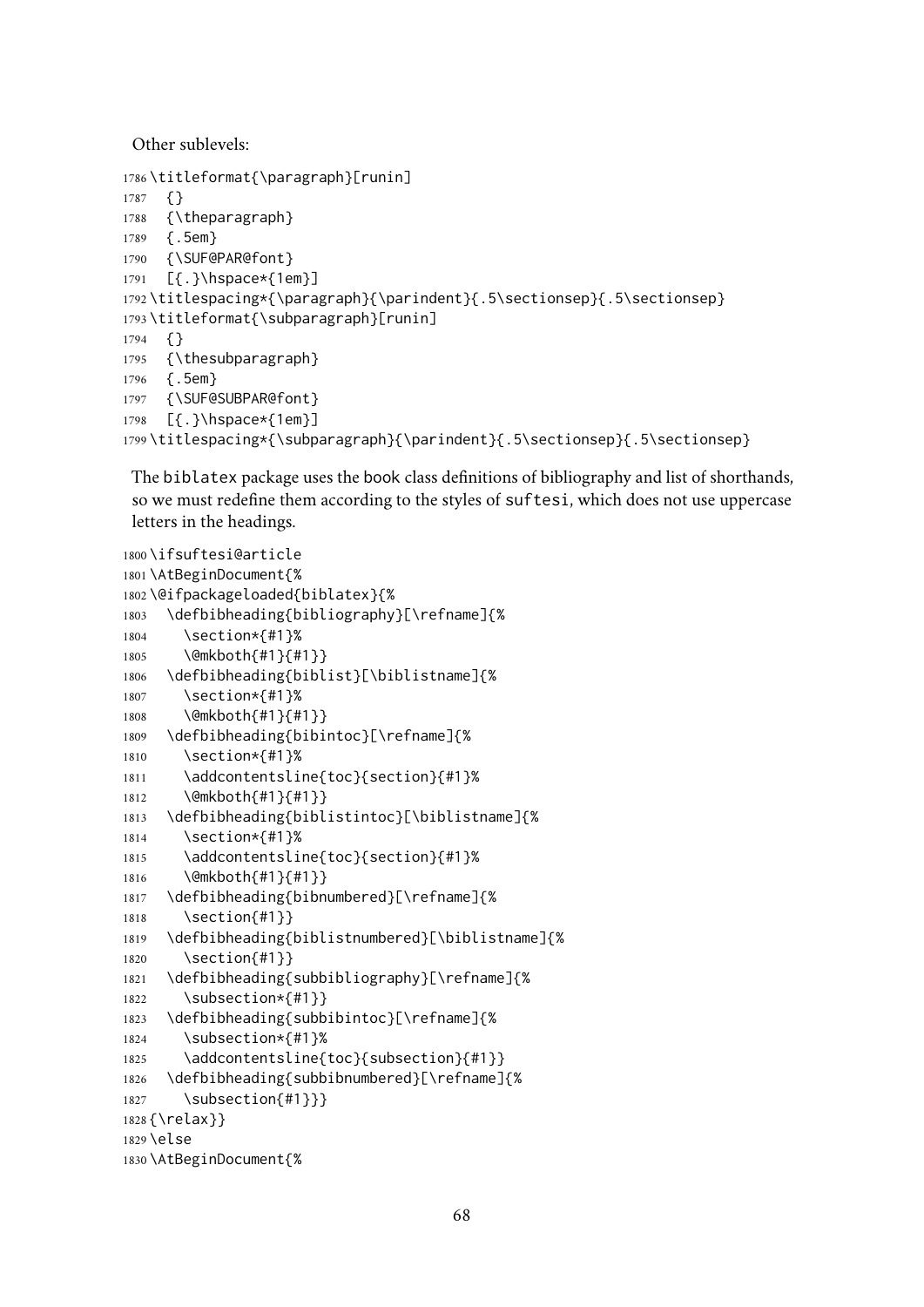```
1831 \@ifpackageloaded{biblatex}{%
1832 \defbibheading{bibliography}[\bibname]{%
1833 \chapter*{#1}%
1834 \@mkboth{#1}{#1}}
1835 \defbibheading{biblist}[\biblistname]{%
1836 \chapter*{#1}%
1837 \@mkboth{#1}{#1}}
1838 \defbibheading{bibintoc}[\bibname]{%
1839 \chapter*{#1}%
1840 \addcontentsline{toc}{chapter}{#1}%
1841 \@mkboth{#1}{#1}}
1842 \defbibheading{biblistintoc}[\biblistname]{%
1843 \chapter*{#1}%
1844 \addcontentsline{toc}{chapter}{#1}%
1845 \@mkboth{#1}{#1}}
1846 \defbibheading{bibnumbered}[\bibname]{%
1847 \chapter{#1}}
1848 \defbibheading{biblistnumbered}[\biblistname]{%
1849 \chapter{#1}}
1850 \defbibheading{subbibliography}[\refname]{%
1851 \section*{#1}%
1852 \if@twoside\markright{#1}\fi}
1853 \defbibheading{subbibintoc}[\refname]{%
1854 \section*{#1}%
1855 \addcontentsline{toc}{section}{#1}%
1856 \if@twoside\markright{#1}\fi}
1857 \defbibheading{subbibnumbered}[\refname]{%
1858 \section{#1}}}
1859 {\relax}}
1860 \fi
```
# 5.4.3 Abstract

```
1861 \ifsuftesi@collection
1862 \newenvironment{abstract}{%
1863 \if@twocolumn
1864 \section*{\abstractname}%
1865 \else
1866 \small
1867 \begin{center}%
1868 {\abstractname\vspace{-.5em}\vspace{\z@}}%
1869 \end{center}%
1870 \quotation
1871 \fi}
1872 {\if@twocolumn\else\endquotation\fi\vspace{6ex}}
1873 \else
1874 \ifSUF@titlepage
1875 \newenvironment{abstract}{%
1876 \titlepage
1877 \null\vfil
1878 \@beginparpenalty\@lowpenalty
1879 \begin{center}%
```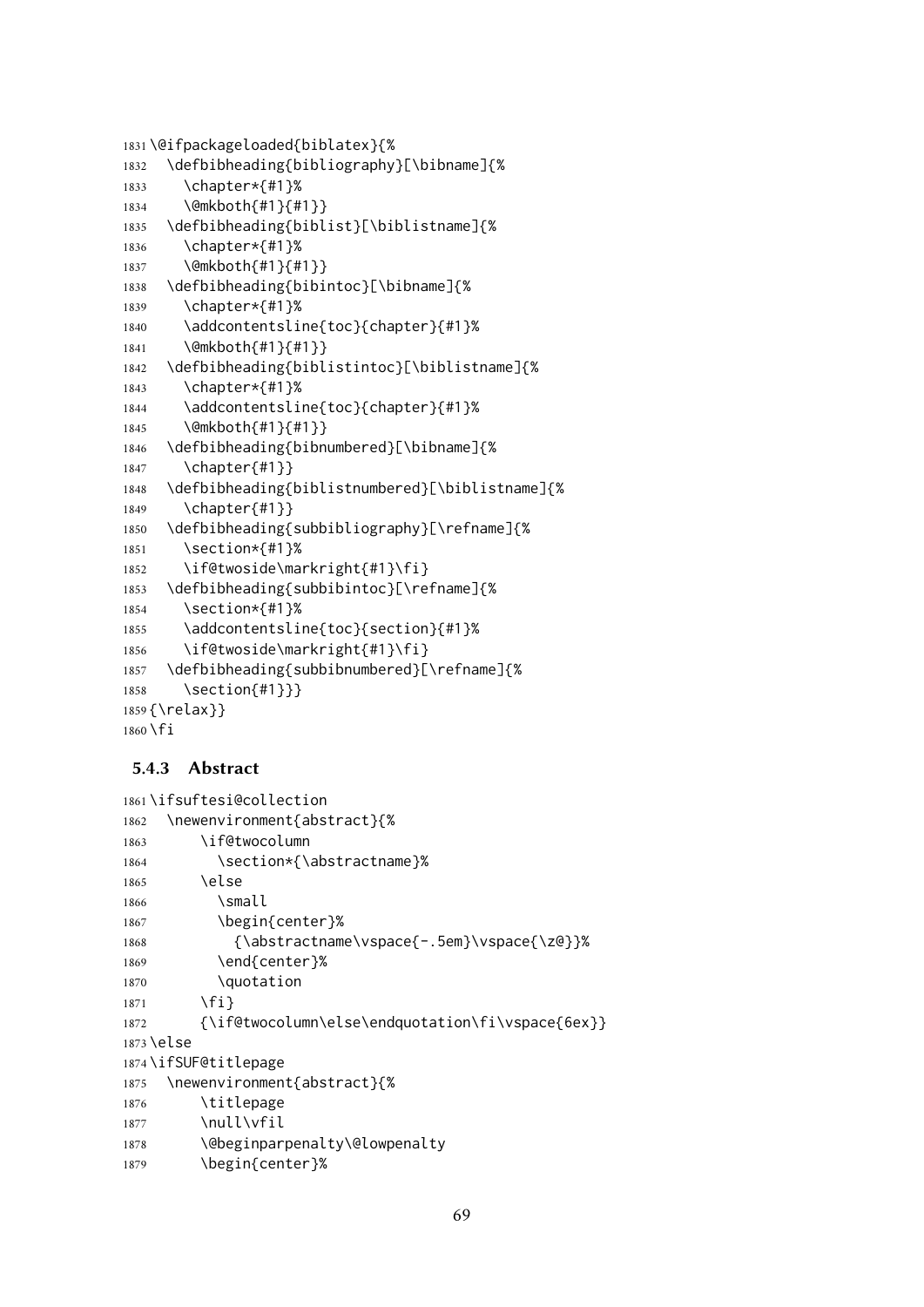```
1880 \abstractname
1881 \@endparpenalty\@M
1882 \end{center}}%
1883 {\par\vfil\null\endtitlepage}
1884 \else
1885 \newenvironment{abstract}{%
1886 \if@twocolumn
1887 \section*{\abstractname}%
1888 \else
1889 \small
1890 \begin{center}%
1891 {\abstractname\vspace{-.5em}\vspace{\z@}}%
1892 \end{center}%
1893 \quotation
1894 \fi}
1895 {\if@twocolumn\else\endquotation\fi}
1896 \fi
1897 \fi
1898 \newcommand\abstractname{Abstract}
```
#### 5.4.4 Appendices

```
1899 \RequirePackage{appendix}
1900 \noappendicestocpagenum
1901 % Bug using defaultfont=none,libertine,standard,compatibility
1902 % \AtBeginEnvironment{appendices}{\appendix\mainmatter}
1903 \def\appendicesname{%
1904 \ClassError{suftesi}%
1905 {Command \noexpand\appendicesname undefined\MessageBreak
1906 Redefine the \noexpand\appendixpagename command instead.
1907 See the 'appendix' package documentation.\MessageBreak
1908 \noexpand\renewcommand{\noexpand\appendixpagename{newname}}}
1909 {Command \noexpand\appendicesname undefined\MessageBreak
1910 Redefine the \noexpand\appendixpagename command instead.
1911 See the 'appendix' package documentation.\MessageBreak
1912 \noexpand\renewcommand{\noexpand\appendixpagename{newname}}}}
1913 \renewcommand{\@chap@pppage}{%
1914 \clear@ppage
1915 \thispagestyle{plain}%
1916 \if@twocolumn\onecolumn\@tempswatrue\else\@tempswafalse\fi
1917 \null\vfil
1918 \markboth{}{}%
1919 {\centering
1920 \interlinepenalty \@M
1921 \normalfont
1922 \SUF@chaptersize
1923 \SUF@CHAP@font\expandafter\appendixpagename\par}%
1924 \if@dotoc@pp
1925 \addappheadtotoc
1926 \fi
1927 \vfil\newpage
1928 \if@twoside
```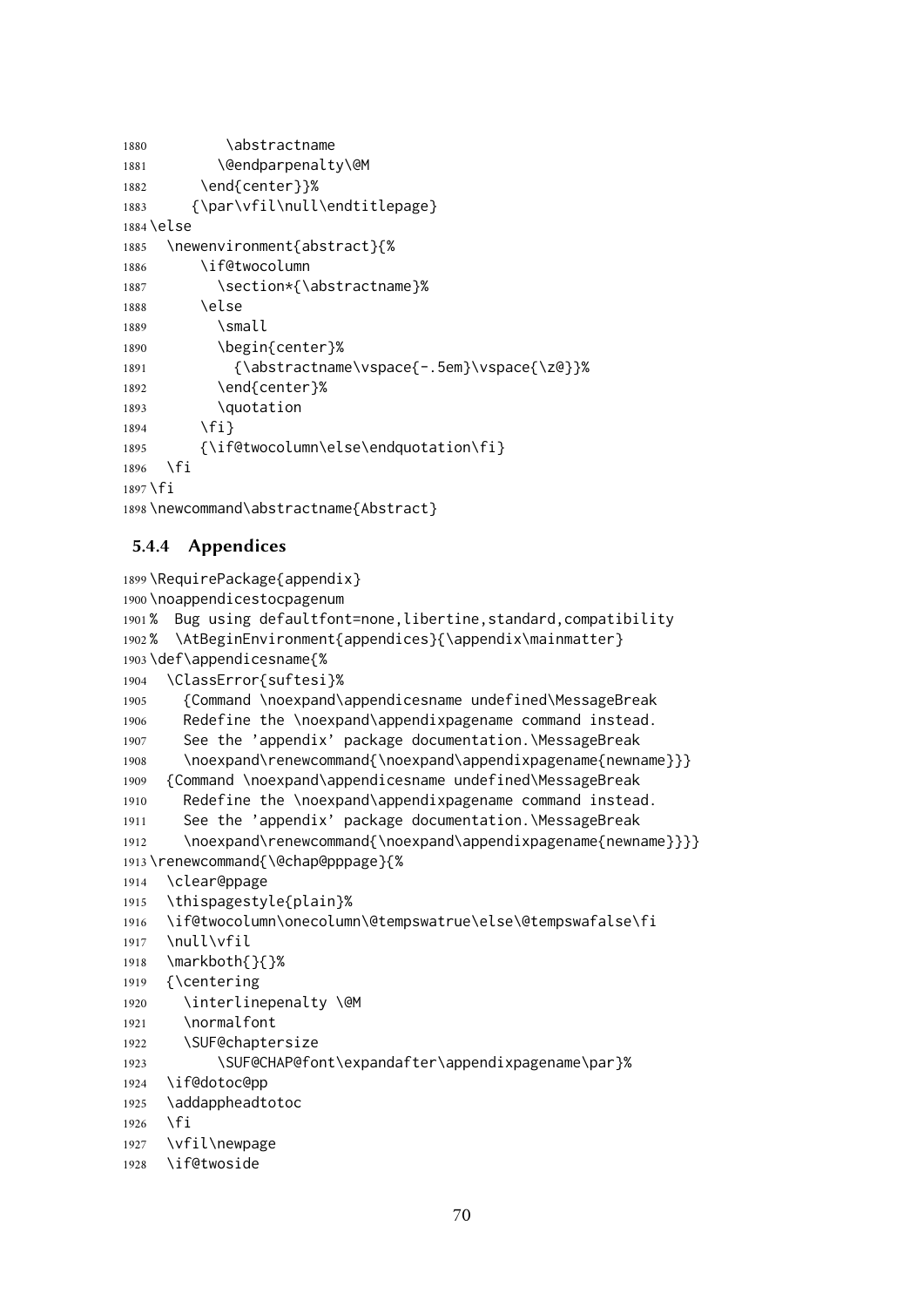```
1929 \if@openright
1930 \null
1931 \thispagestyle{empty}%
1932 \newpage
1933 \fi
1934 \fi
1935 \if@tempswa
1936 \twocolumn
1937 \fi}
1938 \renewcommand{\@sec@pppage}{%
1939 \par
1940 \addvspace{4ex}%
1941 \@afterindentfalse
1942 {\parindent \z@ \raggedright
1943 \interlinepenalty \@M
1944 \normalfont
1945 \SUF@chaptersize
1946 \SUF@CHAP@font\expandafter\appendixpagename%
1947 \markboth{}{}\par}%
1948 \if@dotoc@pp
1949 \addappheadtotoc
1950 \fi
1951 \nobreak
1952 \vskip 3ex
1953 \@afterheading}
```
Within the appendices the chapter and section labels are literal. Using the chapnumstyle=Roman or chapnumstyle=roman options, this label is passed as an argument to \@Roman or \@roman, which however accepts only integers. For this reason we must redefine all the occurrences of \titlecontents in order to have \thecontentslabel in place of \SUF@CHAP@contentslabel or \SUF@SEC@contentslabel.

```
1954 \def\suf@appendixtoc{%
1955 \ifsuftesi@pagelefttoc
1956 \titlecontents{chapter}
1957 [\SUF@tochang@chap]
1958 {\addvspace{2ex}}
1959 {\hskip-\SUF@tochang@chap%
1960 \makebox[1em][l]{\thecontentspage}%
1961 \hskip\SUF@addto@tochang@chap%
1962 \makebox[\SUF@label@chap][l]{%
1963 \thecontentslabel}\hspace*{1em}%
1964 \SUF@tocCHAP@font}
1965 {\hskip-\SUF@tochang@chap%
1966 \makebox[1em][l]{\thecontentspage}%
1967 \hskip\SUF@addto@tochang@chap\SUF@tocCHAP@font}
1968 {}
1969 [\addvspace{1ex}]
1970 \ifsuftesi@ctocsec
1971 \titlecontents*{section}[\SUF@tochang@chap]{}{%
1972 \thecontentslabel\adjtoclabelsep\SUF@tocSEC@font}{\SUF@tocSEC@font}{,
```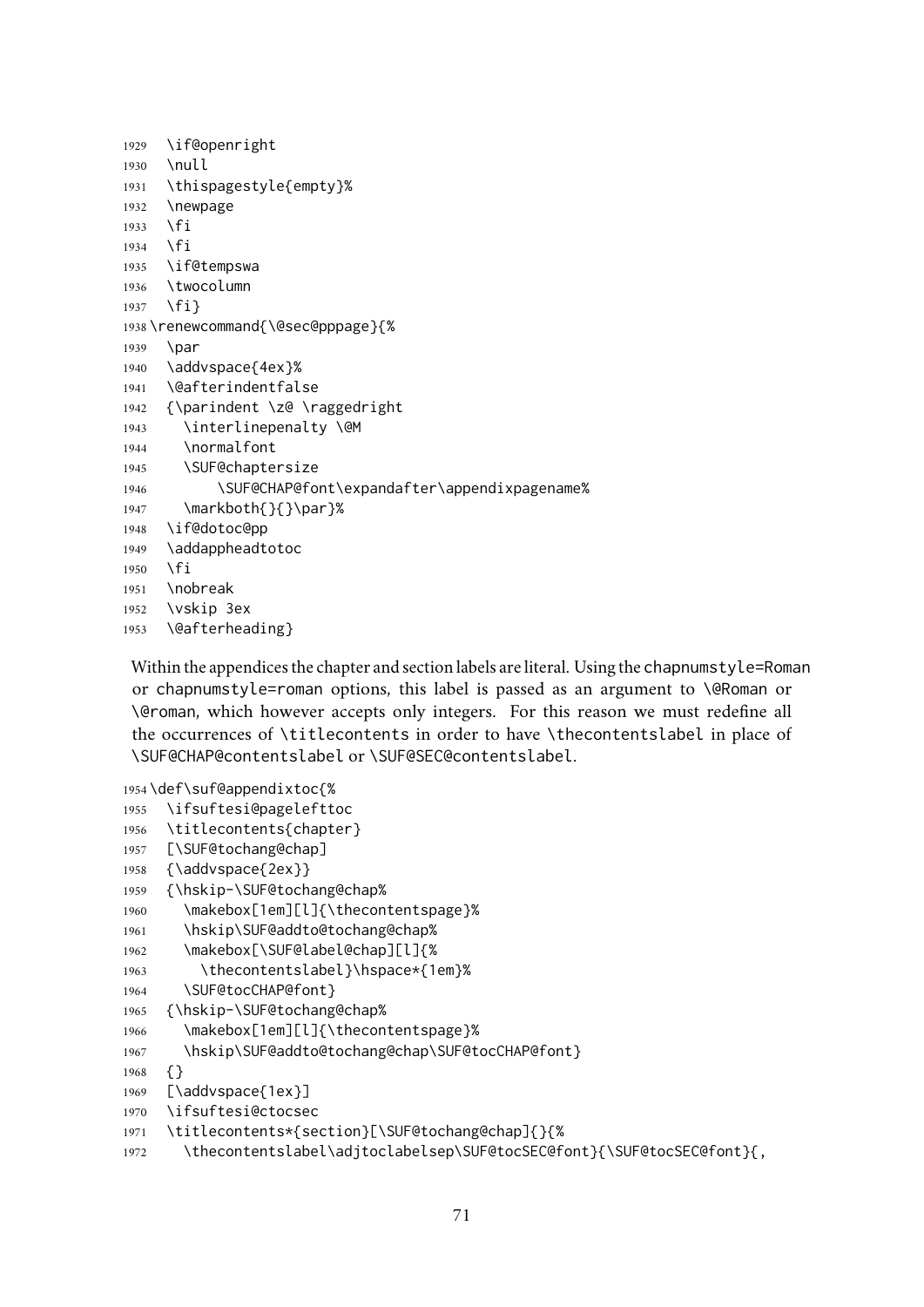```
1973 \thecontentspage.}[][\adjtocpagesep][]
1974 \else
1975 \titlecontents{section}
1976 [\SUF@tochang@sec]
1977 {}
1978 {\hskip-\SUF@tochang@sec%
1979 \makebox[1em][l]{\thecontentspage}\hskip\SUF@addto@tochang@sec%
1980 % \makebox[\SUF@label@sec][l]{%
1981 % \ifsuftesi@article\SUF@toclabelnum%
1982 % \else\fi\thecontentslabel}\hspace*{1em}%
1983 \makebox[\SUF@label@sec][l]{\thecontentslabel}\hspace*{1em}%
1984 \SUF@tocSEC@font}
1985 {\hskip-\SUF@tochang@sec%
1986 \makebox[1em][l]{\thecontentspage}\hskip\SUF@addto@tochang@sec%
1987 \SUF@tocSEC@font }
1988 {}
1989 \fi
1990 \else
1991 \titlecontents{chapter}
1992 [\SUF@tocindent@chap]
1993 {\addvspace{2ex}}
1994 {\hskip-\SUF@tocindent@chap%
1995 \makebox[\SUF@label@chap][l]{\thecontentslabel}%
1996 \hspace*{1em}%
1997 \SUF@tocCHAP@font}
1998 {\hskip-\SUF@tocindent@chap%
1999 \SUF@tocCHAP@font }
2000 {\SUF@chaptitlerule\contentspage}
2001 [\addvspace{1ex}]
2002 \ifsuftesi@ctocsec
2003 \titlecontents*{section}[\SUF@tocindent@chap]{}{%
2004 \thecontentslabel\adjtoclabelsep\SUF@tocSEC@font}{\SUF@tocSEC@font}{,
2005 \thecontentspage.}[][\adjtocpagesep][]
2006 \else
2007 \titlecontents{section}
2008 [\SUF@tocindent@sec]
2009 {}
2010 {\hskip-\dimexpr(\SUF@label@sec+1em)%
2011 % \makebox[\SUF@label@sec][l]{%
2012 % \ifsuftesi@article\SUF@toclabelnum%
2013 % \else\fi\thecontentslabel}\hspace*{1em}%
2014 \makebox[\SUF@label@sec][l]{\thecontentslabel}\hspace*{1em}%
2015 \SUF@tocSEC@font}
2016 {\hskip-\dimexpr(\SUF@label@sec+1em)%
2017 \SUF@tocSEC@font}
2018 {\ifsuftesi@article\SUF@chaptitlerule%
2019 \else\SUF@titlerule\fi\contentspage}
2020 \fi}
2021 \ifsuftesi@article
2022 \renewcommand\appendix{\par
2023 \suf@appendixtoc%
```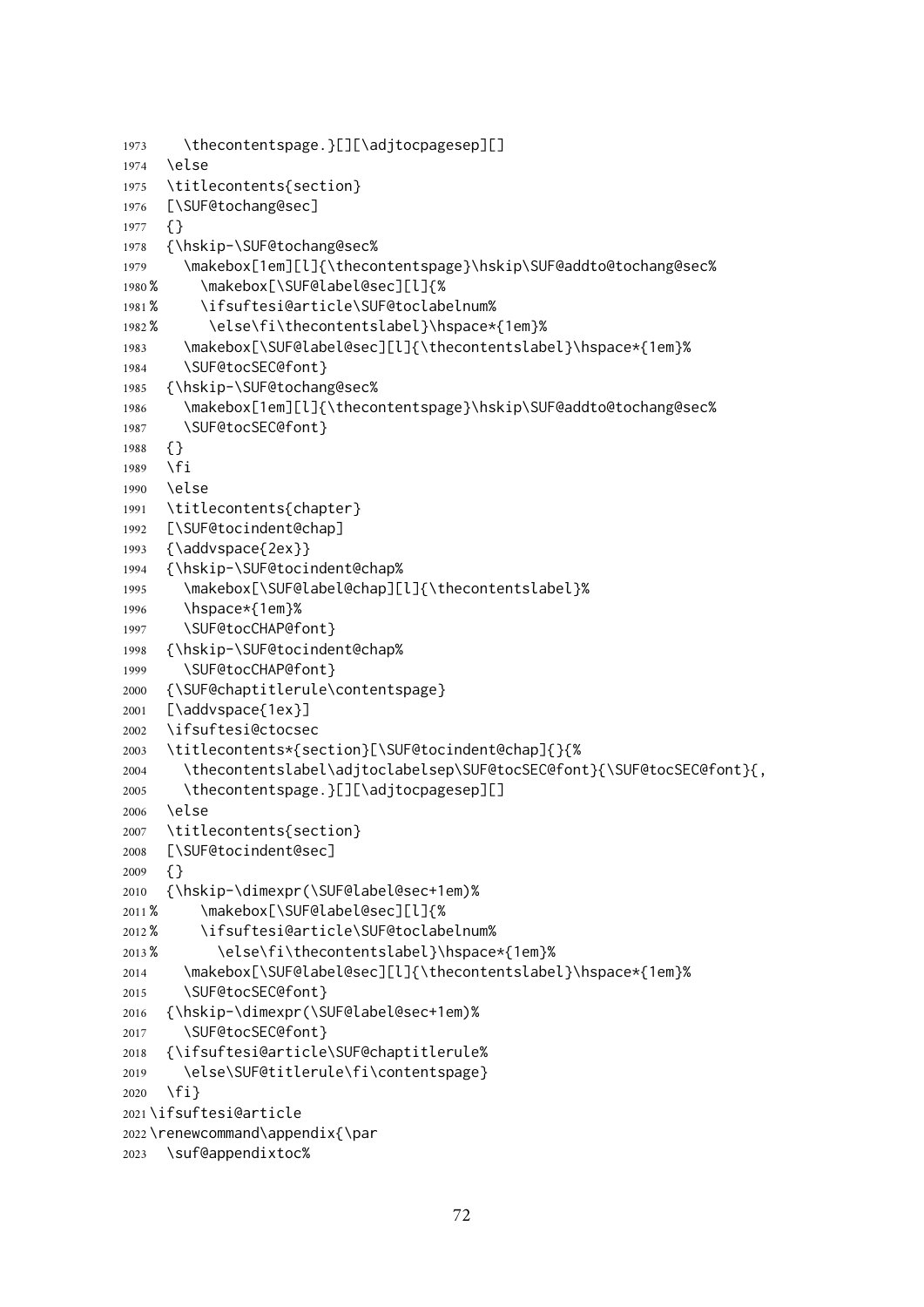```
2024 \setcounter{section}{0}%
2025 \setcounter{subsection}{0}%
2026 \gdef\SUF@thesection{\@Alph\c@section}%
2027 \gdef\SUF@HEAD@thesection{\@Alph\c@section}%
2028 \renewcommand{\thesection}{\@Alph\c@section}}
2029 \else
2030 \renewcommand\appendix{\par
2031 \suf@appendixtoc%
2032 \setcounter{chapter}{0}%
2033 \setcounter{section}{0}%
2034 \gdef\@chapapp{\appendixname}%
2035 \gdef\SUF@thechapter{\@Alph\c@chapter}%
2036 \gdef\SUF@HEAD@thechapter{\@Alph\c@chapter}%
```

```
2037 \renewcommand{\thechapter}{\@Alph\c@chapter}}
```
\fi

### 5.4.5 Index

```
2039 \renewenvironment{theindex}
2040 {\if@twocolumn
```

```
2041 \@restonecolfalse
2042 \else
2043 \@restonecoltrue
2044 \fi
2045 \ifsuftesi@article
2046 \twocolumn[\section*{\indexname}]%
2047 \else
2048 \twocolumn[\@makeschapterhead{\indexname}]%
2049 \fi
2050 \@mkboth{\indexname}{\indexname}%
2051 \thispagestyle{plain}%
2052 \raggedright%
2053 \parindent\z@
2054 \parskip\z@ \@plus .3\p@\relax
2055 \columnseprule \z@
2056 \columnsep 35\p@
2057 \let\item\@idxitem}
2058 {\if@restonecol\onecolumn\else\clearpage\fi}
```
## 5.5 Contents lists

```
2059 \RequirePackage{titletoc}
```
All the lengths depend on \SUF@label@chap so we define this first. The \toclabelwidth lengtth is provided to adjust the label width in the table of contents.

```
2060 \newlength\SUF@label@chap
2061 \setlength\SUF@label@chap{.5em}
2062 \newcommand*{\toclabelwidth}[2]{%
2063 \AtBeginDocument{
2064 \addtolength{\csname SUF@label@#1\endcsname}{#2}%
2065 \addtolength{\csname SUF@tocindent@#1\endcsname}{#2}}}
```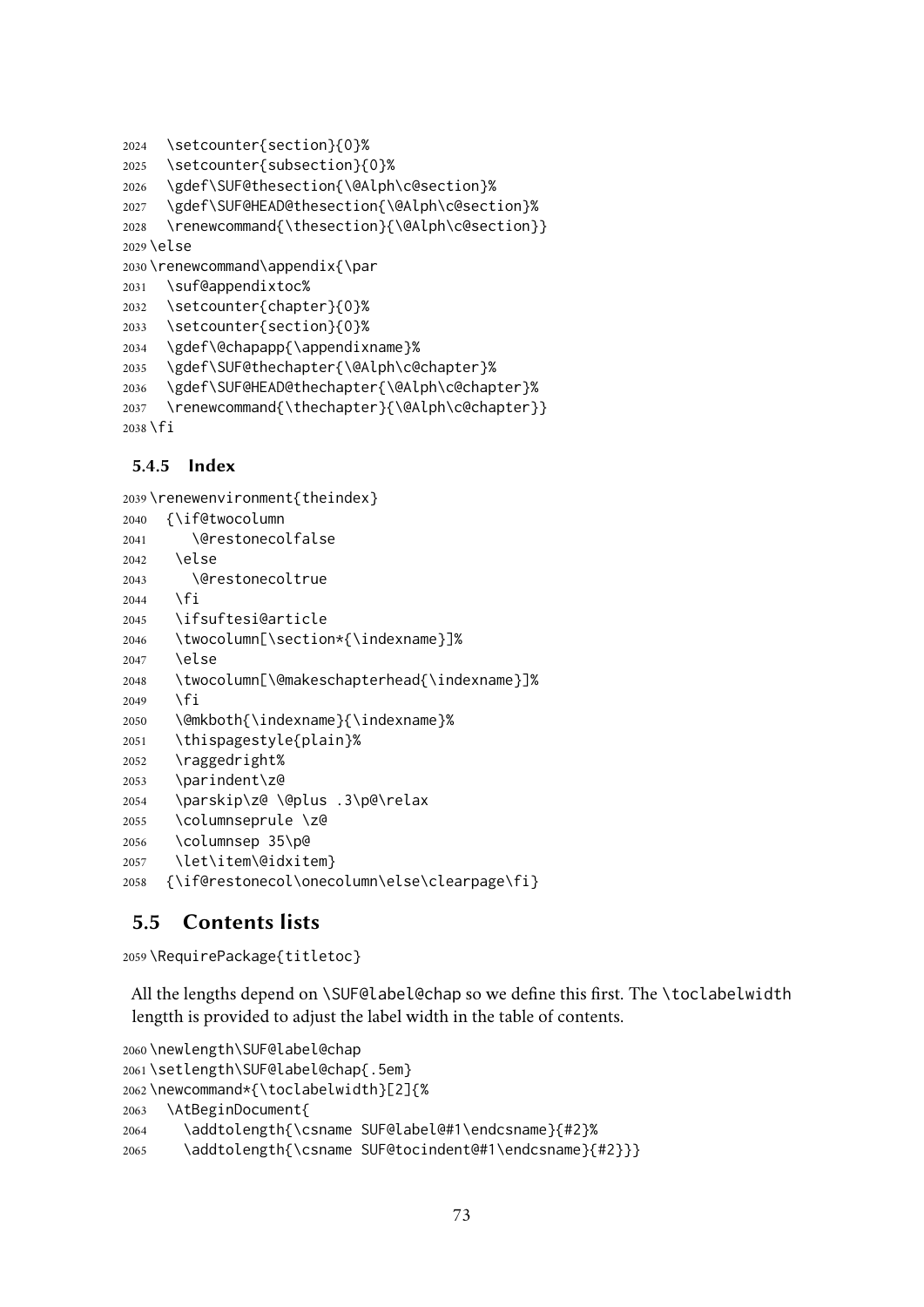These commands control the space before and after the label of the sections in the table of contents, using the compactfont option.

```
2066 \newcommand{\adjtoclabelsep}{\hskip.2em plus 1pt minus 1pt}
2067 \newcommand{\adjtocpagesep}{\hskip.5em plus 2pt minus 1pt}
```
A class error if the obsolete \toclabelspace is used:

```
2068 \newcommand{\toclabelspace}{%
```

```
2069 \ClassError{suftesi}
2070 {\MessageBreak
2071 \noexpand\toclabelspace is not more defined\MessageBreak
2072 Use \noexpand\toclabelwidth instead.\MessageBreak
2073 See package documentation for details}
2074 {\MessageBreak
2075 \noexpand\toclabelspace is not more defined\MessageBreak
2076 Use \noexpand\toclabelwidth instead.\MessageBreak
2077 See package documentation for details}}
```
This macro controls the space between page number and chapter label using the toc=pageleft option:

```
2078 \newlength{\SUF@tochang}
2079 \setlength{\SUF@tochang}{3em}
2080 \AtBeginDocument{%
2081 \newlength\SUF@label@part
2082 \newlength\SUF@label@sec
2083 \newlength\SUF@label@subsec
2084 \newlength\SUF@label@subsubsec
2085 \newlength\SUF@label@par
2086 \newlength\SUF@label@subpar
2087 \newlength\SUF@label@fig
2088 \newlength\SUF@label@tab
2089 \setlength\SUF@label@part
2090 {\SUF@label@chap}
2091 \setlength\SUF@label@sec
2092 {\dimexpr(\SUF@label@chap+.5em)}
2093 \setlength\SUF@label@subsec
2094 {\dimexpr(\SUF@label@sec+.5em)}
2095 \setlength\SUF@label@subsubsec
2096 {\dimexpr(\SUF@label@subsec+.5em)}
2097 \setlength\SUF@label@par
2098 {\dimexpr(\SUF@label@subsubsec+.5em)}
2099 \setlength\SUF@label@subpar
2100 {\dimexpr(\SUF@label@par+.5em)}
2101 \setlength\SUF@label@fig
2102 {\SUF@label@sec}
2103 \setlength\SUF@label@tab
2104 {\SUF@label@sec}}
```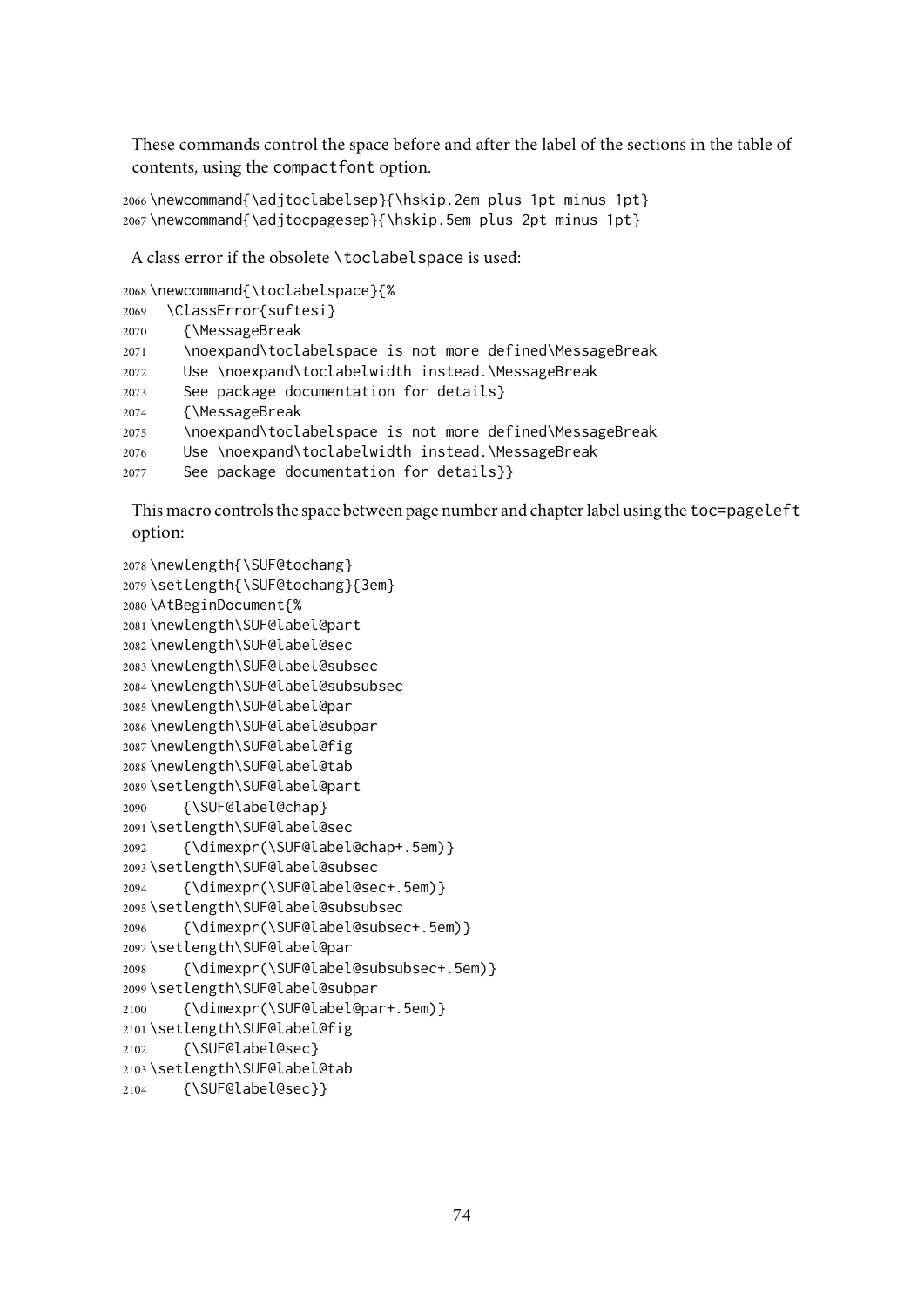Part etry The style of the part ToC entry the same in all ToC types, i.e. aligned to the left and without page indication. The font options act only on the title, which is always printed in Roman shape, and not on the label. As is the case for the other sectioning commands.

```
2105 %\titlecontents{part}
2106 % [0em]
2107% {\addvspace{3ex}}
2108 % {\partname\hspace*{.5em}\makebox[\SUF@label@part][l]{%
2109 % \SUF@PART@contentslabel}\hspace*{1em}\SUF@tocPART@font}
2110 % {\SUF@tocPART@font}
2111 % {}
2112 % [\addvspace{1ex}]
```
The 'left' ToC With this option, page numbers are placed to the left of the respective entry. Therefore we set the space provided for the page number on the right to zero, using the \contentsmargin command. In this way the right margin of the index is correctly aligned.

```
2113 \ifsuftesi@pagelefttoc
2114 \contentsmargin{0pt}
2115 \AtBeginDocument{%
2116 \newlength\SUF@tochang@chap
2117 \newlength\SUF@tochang@sec
2118 \newlength\SUF@tochang@subsec
2119 \newlength\SUF@tochang@subsubsec
2120 \newlength\SUF@tochang@par
2121 \newlength\SUF@tochang@subpar
2122 \newlength\SUF@tochang@fig
2123 \newlength\SUF@tochang@tab
2124 \newlength\SUF@addto@tochang@chap
2125 \newlength\SUF@addto@tochang@sec
2126 \newlength\SUF@addto@tochang@subsec
2127 \newlength\SUF@addto@tochang@subsubsec
2128 \newlength\SUF@addto@tochang@par
2129 \newlength\SUF@addto@tochang@subpar
2130 \newlength\SUF@addto@tochang@fig
2131 \newlength\SUF@addto@tochang@tab
2132 \setlength\SUF@tochang@chap
2133 {\dimexpr(1em+\SUF@tochang+\SUF@label@chap+1em)}
2134 \setlength\SUF@tochang@sec
2135 {\dimexpr(\SUF@tochang@chap+\SUF@label@sec+1em)}
2136 \setlength\SUF@tochang@subsec
2137 {\dimexpr(\SUF@tochang@sec+\SUF@label@subsec+1em)}
2138 \setlength\SUF@tochang@subsubsec
2139 {\dimexpr(\SUF@tochang@subsec+\SUF@label@subsubsec+1em)}
2140 \setlength\SUF@tochang@par
2141 {\dimexpr(\SUF@tochang@subsubsec+\SUF@label@par+1em)}
2142 \setlength\SUF@tochang@subpar
2143 {\dimexpr(\SUF@tochang@par+\SUF@label@subpar+1em)}
2144 \setlength\SUF@tochang@fig
2145 {\SUF@tochang@chap}
2146 \setlength\SUF@tochang@tab
```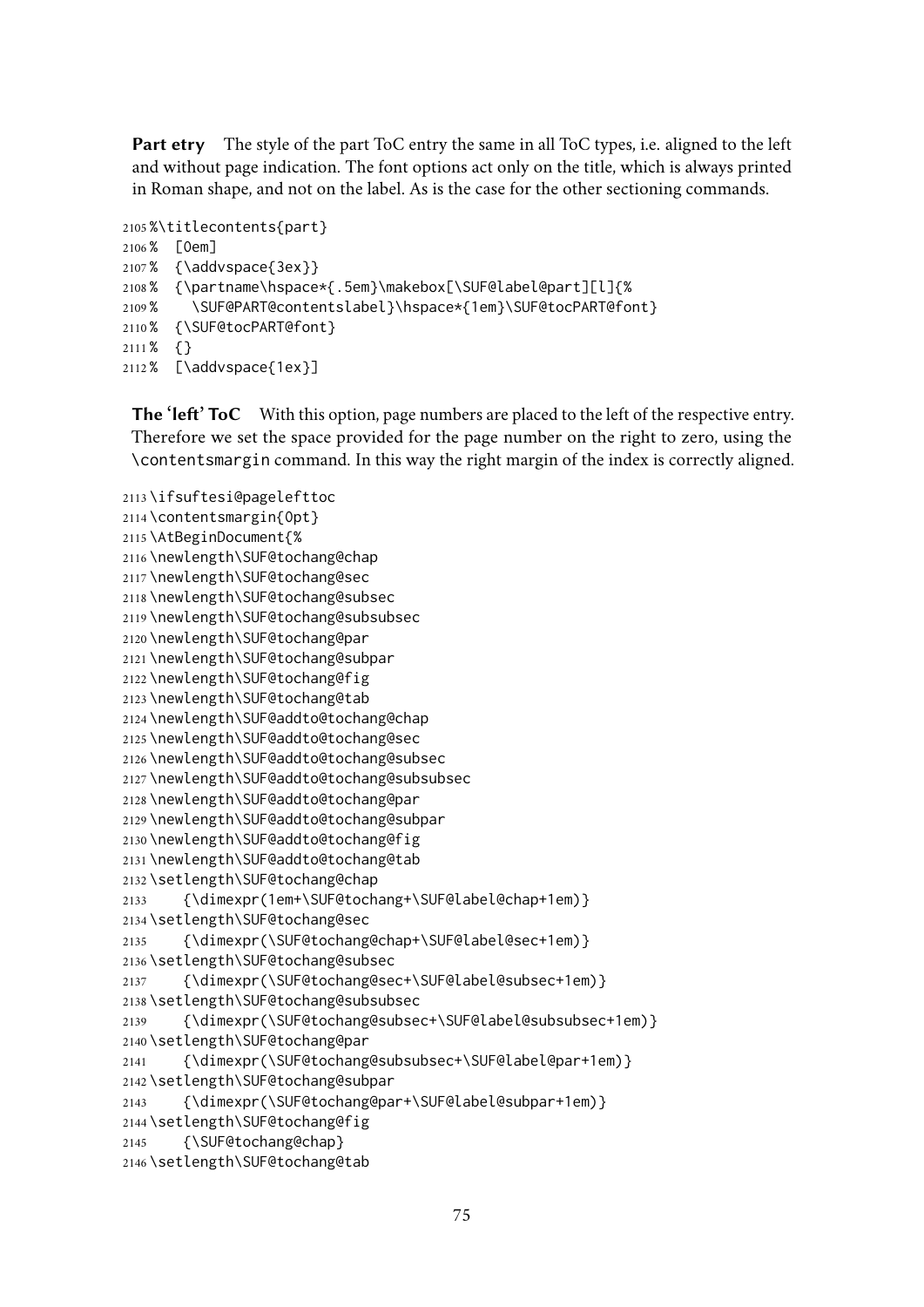{\SUF@tochang@chap}

```
2148 \setlength\SUF@addto@tochang@chap
```
{\SUF@tochang}

```
2150 \setlength\SUF@addto@tochang@sec
```

```
2151 {\dimexpr(\SUF@addto@tochang@chap+\SUF@label@sec+.5em)}
```
\setlength\SUF@addto@tochang@subsec

```
2153 {\dimexpr(\SUF@addto@tochang@sec+\SUF@label@subsec+.5em)}
```
\setlength\SUF@addto@tochang@subsubsec

```
2155 {\dimexpr(\SUF@addto@tochang@subsec+\SUF@label@subsubsec+.5em)}
```
\setlength\SUF@addto@tochang@par

```
2157 {\dimexpr(\SUF@addto@tochang@subsubsec+\SUF@label@par+.5em)}
```
\setlength\SUF@addto@tochang@subpar

```
2159 {\dimexpr(\SUF@addto@tochang@par+\SUF@label@subpar+.5em)}
```
\setlength\SUF@addto@tochang@fig

```
2161 {\dimexpr(\SUF@addto@tochang@chap-\SUF@label@sec+\SUF@label@chap)}
```
\setlength\SUF@addto@tochang@tab

```
2163 {\dimexpr(\SUF@addto@tochang@chap-\SUF@label@sec+\SUF@label@chap)}}
```
# ToC entries

```
2164 \titlecontents{chapter}
2165 [\SUF@tochang@chap]
2166 {\addvspace{2ex}}
2167 {\hskip-\SUF@tochang@chap%
```

```
2168 \makebox[1em][l]{\thecontentspage}%
```

```
2169 \hskip\SUF@addto@tochang@chap%
```

```
2170 \makebox[\SUF@label@chap][l]{%
```
- \SUF@CHAP@contentslabel}\hspace\*{1em}%
- 2172 \SUF@tocCHAP@font }
- {\hskip-\SUF@tochang@chap%
- \makebox[1em][l]{\thecontentspage}%
- 2175 \hskip\SUF@addto@tochang@chap\SUF@tocCHAP@font}
- {}
- [\addvspace{1ex}]
- \ifsuftesi@ctocsec
- \titlecontents\*{section}[\SUF@tochang@chap]{}{%
- \SUF@SEC@contentslabel\adjtoclabelsep\SUF@tocSEC@font}{\SUF@tocSEC@font}{,
- \thecontentspage.}[][\adjtocpagesep][]
- \else
- \titlecontents{section}
- [\SUF@tochang@sec]
- {}
- {\hskip-\SUF@tochang@sec%
- 2187 \makebox[1em][l]{\thecontentspage}\hskip\SUF@addto@tochang@sec%
- % \makebox[\SUF@label@sec][l]{%
- % \ifsuftesi@article\SUF@toclabelnum%
- % \else\fi\thecontentslabel}\hspace\*{1em}%
- \makebox[\SUF@label@sec][l]{\SUF@SEC@contentslabel}\hspace\*{1em}%
- 2192 \SUF@tocSEC@font }
- {\hskip-\SUF@tochang@sec%
- \makebox[1em][l]{\thecontentspage}\hskip\SUF@addto@tochang@sec%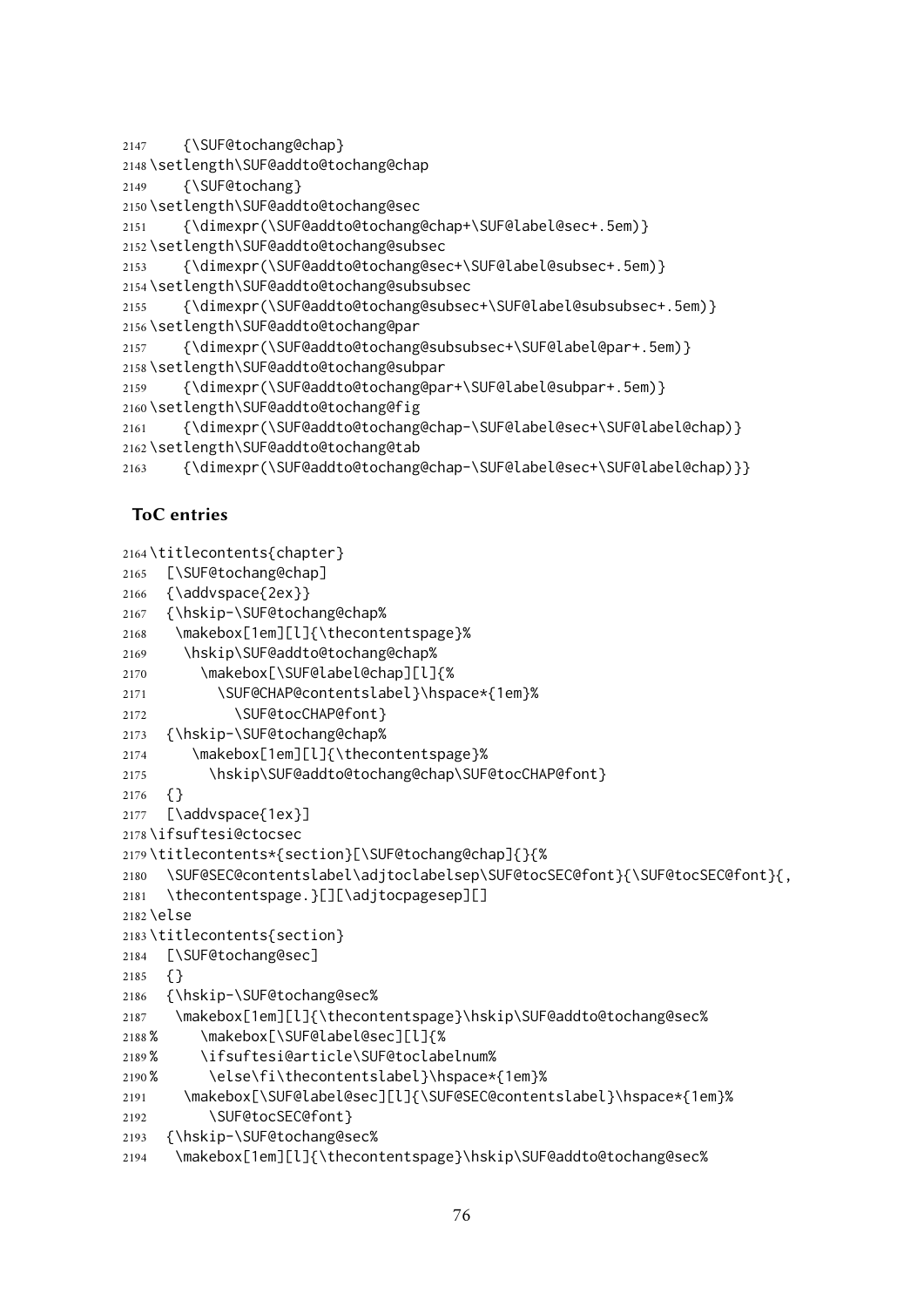```
2195 \SUF@tocSEC@font }
2196 {}
2197 \fi
2198 \ifsuftesi@ctocsubsec
2199 \titlecontents*{subsection}[\SUF@tochang@sec]{\SUF@sscorrect}{%
2200 \SUF@SUBSEC@contentslabel\adjtoclabelsep\SUF@tocSUBSEC@font}{\SUF@tocSUBSEC@font}{,
2201 \thecontentspage.}[][\adjtocpagesep][]
2202 \else
2203 \titlecontents{subsection}
2204 [\SUF@tochang@subsec]
2205 \quad \{ \}2206 {\hskip-\SUF@tochang@subsec%
2207 \makebox[1em][l]{\thecontentspage}\hskip\SUF@addto@tochang@subsec%
2208 \makebox[\SUF@label@subsec][l]{\SUF@SUBSEC@contentslabel}\hspace*{1em}%
2209 \SUF@tocSUBSEC@font }
2210 {\hskip-\SUF@tochang@subsec%
2211 \makebox[1em][l]{\thecontentspage}\hskip\SUF@addto@tochang@subsec%
2212 \SUF@tocSUBSEC@font }
2213 {}
2214 \fi
2215 \ifsuftesi@ctocsubsubsec
2216 \titlecontents*{subsubsection}[\SUF@tochang@subsec]{\SUF@ssscorrect}{%
2217 \SUF@SUBSUBSEC@contentslabel\adjtoclabelsep%
2218 \SUF@tocSUBSUBSEC@font}{\SUF@tocSUBSUBSEC@font}{,
2219 \thecontentspage.}[][\adjtocpagesep][]
2220 \else
2221 \titlecontents{subsubsection}
2222 [\SUF@tochang@subsubsec]
2223 {}
2224 {\hskip-\SUF@tochang@subsubsec%
2225 \makebox[1em][l]{\thecontentspage}\hskip\SUF@addto@tochang@subsubsec%
2226 \makebox[\SUF@label@subsubsec][l]{\SUF@SUBSUBSEC@contentslabel}\hspace*{1em}%
2227 \SUF@tocSUBSUBSEC@font }
2228 {\hskip-\SUF@tochang@subsubsec%
2229 \makebox[1em][l]{\thecontentspage}\hskip\SUF@addto@tochang@subsubsec%
2230 \SUF@tocSUBSUBSEC@font }
2231 {}
2232 \fi
2233 \ifsuftesi@ctocpar
2234 \titlecontents*{paragraph}[\SUF@tochang@subsubsec]{\SUF@pcorrect}{%
2235 \SUF@PAR@contentslabel\adjtoclabelsep%
2236 \SUF@tocPAR@font}{\SUF@tocPAR@font}{,
2237 \thecontentspage.}[][\adjtocpagesep][]
2238 \else
2239 \titlecontents{paragraph}
2240 [\SUF@tochang@par]
2241 {}
2242 {\hskip-\SUF@tochang@par%
2243 \makebox[1em][l]{\thecontentspage}\hskip\SUF@addto@tochang@par%
2244 \makebox[\SUF@label@par][l]{\thecontentslabel}\hspace*{1em}%
2245 \SUF@tocPAR@font}
```

```
77
```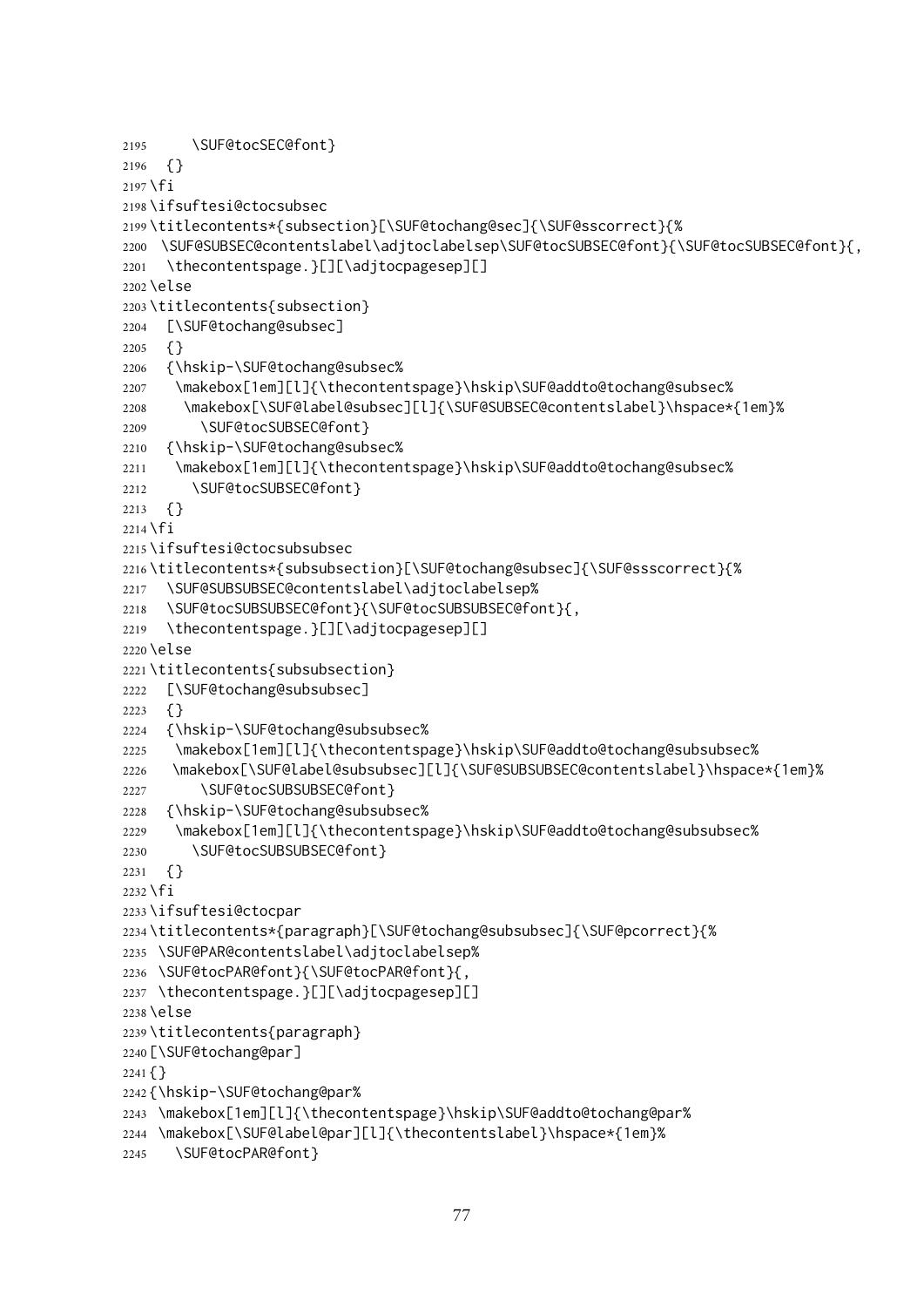```
2246 {\hskip-\SUF@tochang@par%
2247 \makebox[1em][l]{\thecontentspage}\hskip\SUF@addto@tochang@par%
2248 \SUF@tocPAR@font}
2249 {}
2250 \text{ } \forall \text{fi}2251 \ifsuftesi@ctocsubpar
2252 \titlecontents*{subparagraph}[\SUF@tochang@par]{\SUF@pcorrect}{%
2253 \SUF@SUBPAR@contentslabel\adjtoclabelsep%
2254 \SUF@tocSUBPAR@font}{\SUF@tocSUBPAR@font}{,
2255 \thecontentspage.}[][\adjtocpagesep][]
2256 \else
2257 \titlecontents{subparagraph}
2258 [\SUF@tochang@subpar]
2259 {}
2260 {\hskip-\SUF@tochang@subpar%
2261 \makebox[1em][l]{\thecontentspage}\hskip\SUF@addto@tochang@subpar%
2262 \makebox[\SUF@label@subpar][l]{\thecontentslabel}\hspace*{1em}%
2263 \SUF@tocSUBPAR@font }
2264 {\hskip-\SUF@tochang@subpar%
2265 \makebox[1em][l]{\thecontentspage}\hskip\SUF@addto@tochang@subpar%
2266 \SUF@tocSUBPAR@font }
2267 {}
2268 \fi
2269 \titlecontents{figure}
2270 [\SUF@tochang@fig]
2271 \quad \{ \}2272 {\hskip-\SUF@tochang@fig%
2273 \makebox[1em][l]{\thecontentspage}\hskip\SUF@addto@tochang@fig%
2274 \makebox[\SUF@label@tab][l]{\thecontentslabel}\hspace*{1em}}
2275 {}
2276 {}
2277 \titlecontents{table}
2278 [\SUF@tochang@tab]
2279 {}
2280 {\hskip-\SUF@tochang@tab%
2281 \makebox[1em][l]{\thecontentspage}\hskip\SUF@addto@tochang@tab%
2282 \makebox[\SUF@label@tab][l]{\thecontentslabel}\hspace*{1em}}
2283 {}
2284 {}
2285 \else
```
# Default ToC

```
2286 \AtBeginDocument{%
2287 \newlength\SUF@tocindent@chap
2288 \newlength\SUF@tocindent@sec
2289 \newlength\SUF@tocindent@subsec
2290 \newlength\SUF@tocindent@subsubsec
2291 \newlength\SUF@tocindent@par
2292 \newlength\SUF@tocindent@subpar
2293 \newlength\SUF@tocindent@fig
```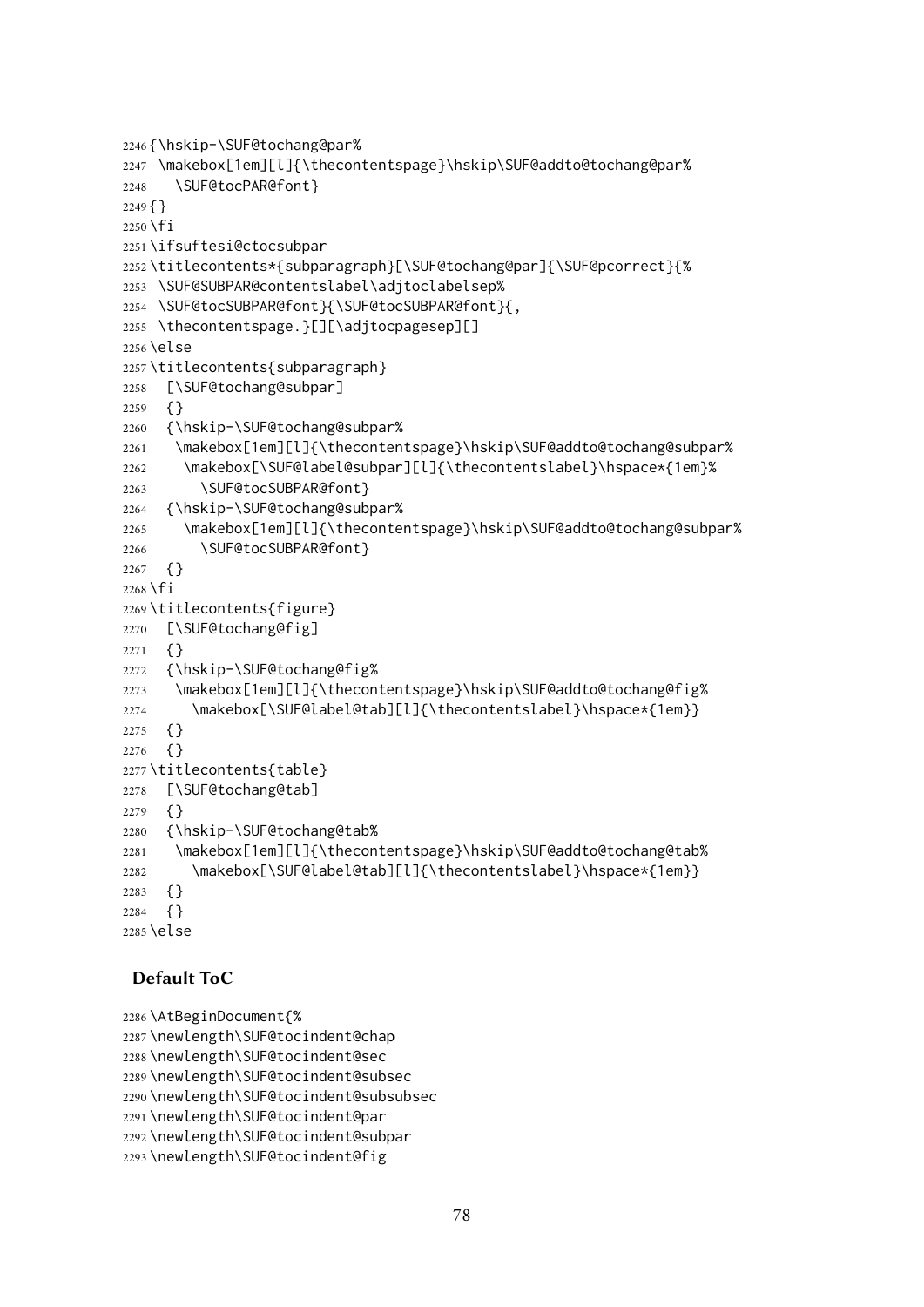```
2294 \newlength\SUF@tocindent@tab
2295 \ifsuftesi@article
2296 \setlength\SUF@tocindent@sec
2297 {\dimexpr(\SUF@label@chap+1.5em)}
2298 \setlength\SUF@tocindent@subsec
2299 {\dimexpr(\SUF@tocindent@sec+\SUF@label@subsec+1em)}
2300 \setlength\SUF@tocindent@subsubsec
2301 {\dimexpr(\SUF@tocindent@subsec+\SUF@label@subsubsec+1em)}
2302 \setlength\SUF@tocindent@par
2303 {\dimexpr(\SUF@tocindent@subsubsec+\SUF@label@par+1em)}
2304 \setlength\SUF@tocindent@subpar
2305 {\dimexpr(\SUF@tocindent@par+\SUF@label@subpar+1em)}
2306 \setlength\SUF@tocindent@fig
2307 {\dimexpr(\SUF@label@chap+1.5em)}
2308 \setlength\SUF@tocindent@tab
2309 {\dimexpr(\SUF@label@chap+1.5em)}
2310 \else
2311 \setlength\SUF@tocindent@chap
2312 {\dimexpr(\SUF@label@chap+1em)}
2313 \setlength\SUF@tocindent@sec
2314 {\dimexpr(\SUF@tocindent@chap+\SUF@label@sec+1em)}
2315 \setlength\SUF@tocindent@subsec
2316 {\dimexpr(\SUF@tocindent@sec+\SUF@label@subsec+1em)}
2317 \setlength\SUF@tocindent@subsubsec
2318 {\dimexpr(\SUF@tocindent@subsec+\SUF@label@subsubsec+1em)}
2319 \setlength\SUF@tocindent@par
2320 {\dimexpr(\SUF@tocindent@subsubsec+\SUF@label@par+1em)}
2321 \setlength\SUF@tocindent@subpar
2322 {\dimexpr(\SUF@tocindent@par+\SUF@label@subpar+1em)}
2323 \setlength\SUF@tocindent@fig
2324 {\dimexpr(\SUF@tocindent@chap+\SUF@label@sec-\SUF@label@chap)}
2325 \setlength\SUF@tocindent@tab
2326 {\dimexpr(\SUF@tocindent@chap+\SUF@label@sec-\SUF@label@chap)}
2327 \fi}
```
### ToC entries

```
2328 \titlecontents{chapter}
```
- [\SUF@tocindent@chap]
- $2330 \quad {\addvspace{2ex}}$
- {\hskip-\SUF@tocindent@chap%
- \makebox[\SUF@label@chap][l]{\SUF@CHAP@contentslabel}%
- \hspace\*{1em}%
- 2334 \SUF@tocCHAP@font}
- {\hskip-\SUF@tocindent@chap%
- 2336 \SUF@tocCHAP@font }
- {\SUF@chaptitlerule\contentspage}
- [\addvspace{1ex}]
- \ifsuftesi@ctocsec
- \titlecontents\*{section}[\SUF@tocindent@chap]{}{%
- \SUF@SEC@contentslabel\adjtoclabelsep\SUF@tocSEC@font}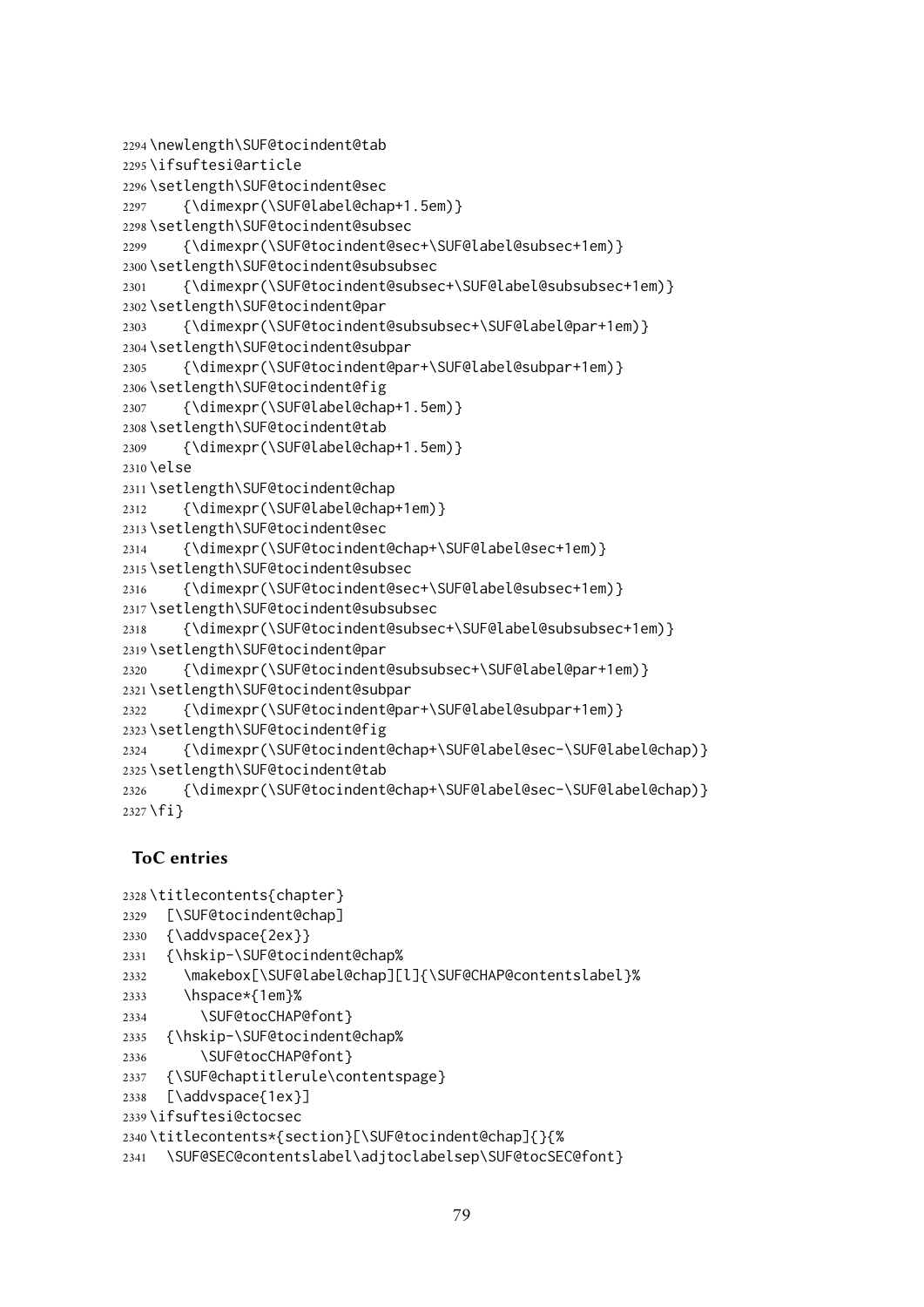```
2342 {\SUF@tocSEC@font}{, \thecontentspage.}[][\adjtocpagesep][]
2343 \else
2344 \titlecontents{section}
2345 [\SUF@tocindent@sec]
2346 {}
2347 {\hskip-\dimexpr(\SUF@label@sec+1em)%
2348 % \makebox[\SUF@label@sec][l]{%
2349 % \ifsuftesi@article\SUF@toclabelnum%
2350 % \else\fi\thecontentslabel}\hspace*{1em}%
2351 \makebox[\SUF@label@sec][l]{\SUF@SEC@contentslabel}\hspace*{1em}%
2352 \SUF@tocSEC@font }
2353 {\hskip-\dimexpr(\SUF@label@sec+1em)%
2354 \SUF@tocSEC@font}
2355 {\ifsuftesi@article\SUF@chaptitlerule%
2356 \else\SUF@titlerule\fi\contentspage}
2357 \fi
2358 \ifsuftesi@ctocsubsec
2359 \titlecontents*{subsection}[\SUF@tocindent@sec]{\SUF@sscorrect}{%
2360 \SUF@SUBSEC@contentslabel\adjtoclabelsep\SUF@tocSUBSEC@font}
2361 {\SUF@tocSUBSEC@font}{, \thecontentspage.}[][\adjtocpagesep][]
2362 \else
2363 \titlecontents{subsection}
2364 [\SUF@tocindent@subsec]
2365 {}
2366 {\hskip-\dimexpr(\SUF@label@subsec+1em)%
2367 \makebox[\SUF@label@subsec][l]{\SUF@SUBSEC@contentslabel}\hspace*{1em}%
2368 \SUF@tocSUBSEC@font }
2369 {\hskip-\dimexpr(\SUF@label@subsec+1em)%
2370 \SUF@tocSUBSEC@font}
2371 {\SUF@titlerule\contentspage}
2372 \fi
2373 \ifsuftesi@ctocsubsubsec
2374 \titlecontents*{subsubsection}[\SUF@tocindent@subsec]{\SUF@ssscorrect}{%
2375 \SUF@SUBSUBSEC@contentslabel\adjtoclabelsep%
2376 \SUF@tocSUBSUBSEC@font}{\SUF@tocSUBSUBSEC@font}{,
2377 \thecontentspage.}[][\adjtocpagesep][]
2378 \else
2379 \titlecontents{subsubsection}
2380 [\SUF@tocindent@subsubsec]
2381 {}
2382 {\hskip-\dimexpr(\SUF@label@subsubsec+1em)%
2383 \makebox[\SUF@label@subsubsec][l]{\SUF@SUBSUBSEC@contentslabel}\hspace*{1em}%
2384 \SUF@tocSUBSUBSEC@font }
2385 {\hskip-\dimexpr(\SUF@label@subsubsec+1em)%
2386 \SUF@tocSUBSUBSEC@font}
2387 {\SUF@titlerule\contentspage}
2388 \fi
2389 \ifsuftesi@ctocpar
2390 \titlecontents*{paragraph}[\SUF@tocindent@subsubsec]{\SUF@pcorrect}{%
2391 \SUF@PAR@contentslabel\adjtoclabelsep%
2392 \SUF@tocPAR@font}{\SUF@tocPAR@font}{,
```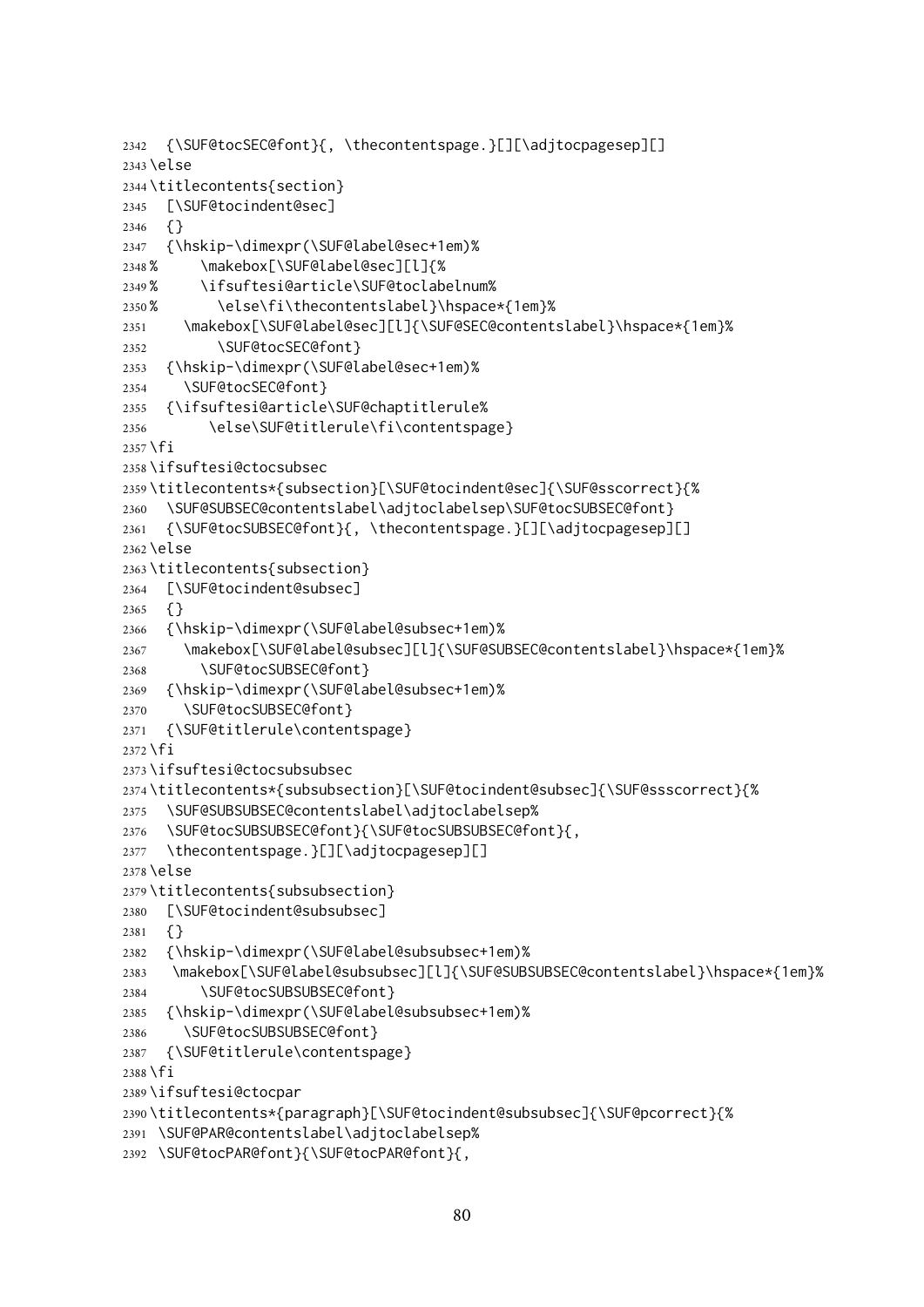```
2393 \thecontentspage.}[][\adjtocpagesep][]
2394 \else
2395 \titlecontents{paragraph}
2396 [\SUF@tocindent@par]
2397 {}
2398 {\hskip-\dimexpr(\SUF@label@par+1em)%
2399 \makebox[\SUF@label@par][l]{\thecontentslabel}\hspace*{1em}%
2400 \SUF@tocPAR@font}
2401 {\hskip-\dimexpr(\SUF@label@par+1em)%
2402 \SUF@tocPAR@font}
2403 {\SUF@titlerule\contentspage}
2404 \fi
2405 \ifsuftesi@ctocsubpar
2406 \titlecontents*{subparagraph}[\SUF@tocindent@par]{\SUF@pcorrect}{%
2407 \SUF@SUBPAR@contentslabel\adjtoclabelsep%
2408 \SUF@tocSUBPAR@font}{\SUF@tocSUBPAR@font}{,
2409 \thecontentspage.}[][\adjtocpagesep][]
2410 \else
2411 \titlecontents{subparagraph}
2412 [\SUF@tocindent@subpar]
2413 {}
2414 {\hskip-\dimexpr(\SUF@label@subpar+1em)%
2415 \makebox[\SUF@label@subpar][l]{\thecontentslabel}\hspace*{1em}%
2416 \SUF@tocSUBPAR@font }
2417 {\hskip-\dimexpr(\SUF@label@subpar+1em)%
2418 \SUF@tocSUBPAR@font }
2419 {\SUF@titlerule\contentspage}
2420 \fi
2421 \titlecontents{figure}
2422 [\SUF@tocindent@fig]
2423 {}
2424 {\hskip-\SUF@tocindent@fig%
2425 \makebox[\SUF@label@fig][l]{\thecontentslabel}\hspace*{1em}}
2426 {}
2427 {\SUF@titlerule\contentspage}
2428 \titlecontents{table}
2429 [\SUF@tocindent@tab]
2430 {}
2431 {\hskip-\SUF@tocindent@tab%
2432 \makebox[\SUF@label@tab][l]{\thecontentslabel}\hspace*{1em}}
2433 {}
2434 {\SUF@titlerule\contentspage}
2435 \text{ t}
```
### partial ToC

```
2436 \ifSUF@partialtoc
2437 \titlecontents*{partialtocsection}[0cm]{}{%
2438 \@partialtocseclabel\adjtoclabelsep\@partialtocsecfont}
2439 {\@partialtocsecfont}{, \thecontentspage.}[][\adjtocpagesep][]
2440 \ifsuftesi@article
```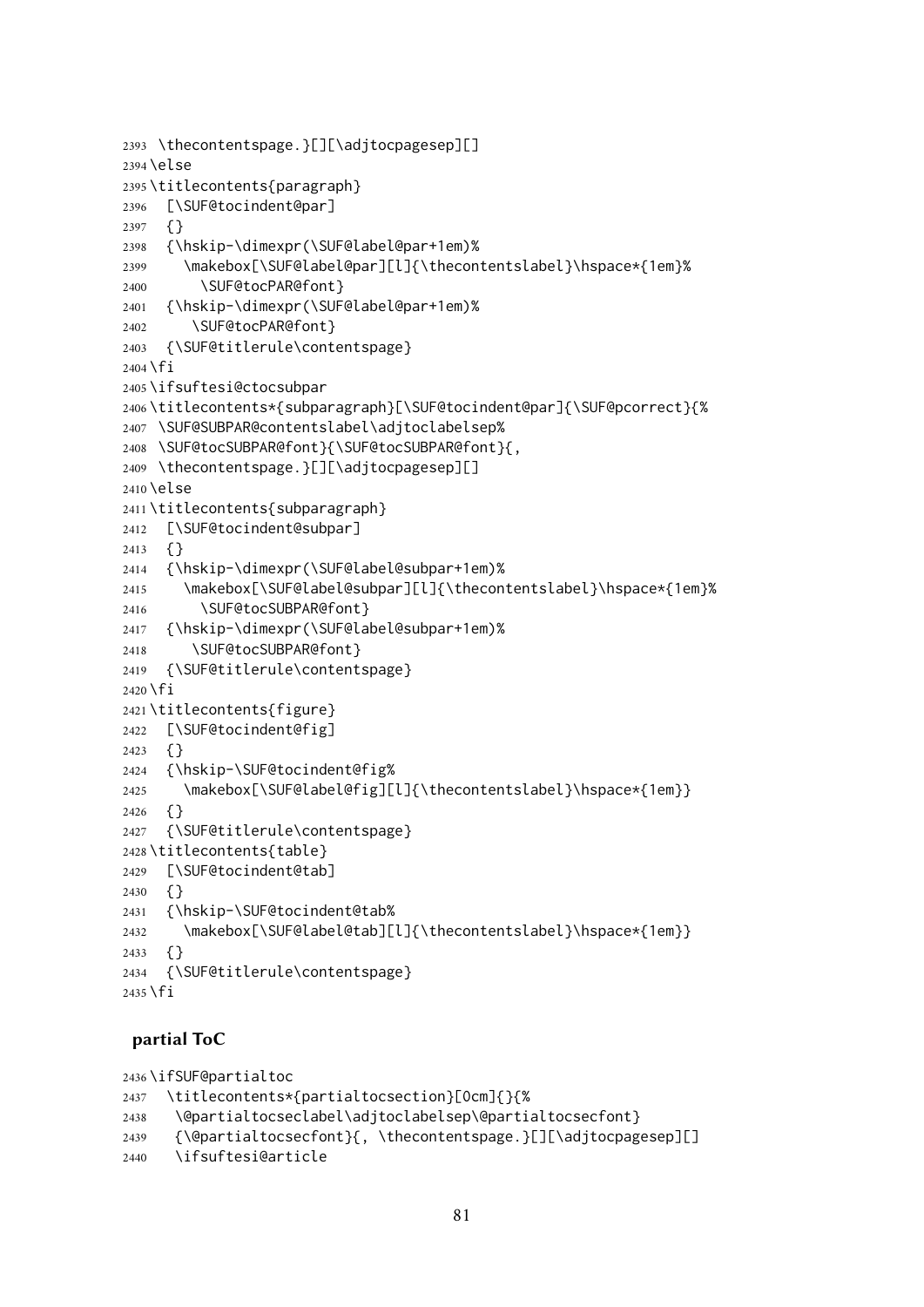```
2441 \titlecontents*{partialtocsubsection}[0cm]{}{%
2442 \@partialtocsubseclabel\adjtoclabelsep\@partialtocsubsecfont}
2443 {\@partialtocsubsecfont}{, \thecontentspage.}[][\adjtocpagesep][]
2444 \else
2445 \titlecontents*{partialtocsubsection}[0cm]{\hskip.5em}{%
2446 \@partialtocsubseclabel\adjtoclabelsep\@partialtocsubsecfont}
2447 {\@partialtocsubsecfont}{, \thecontentspage.}[][\adjtocpagesep][]
2448 \fi
2449 \titlecontents*{partialtocsubsubsection}[0cm]{\hskip.5em}{%
2450 \@partialtocsubsubseclabel\adjtoclabelsep\@partialtocsubsubsecfont}
2451 {\@partialtocsubsubsecfont}{, \thecontentspage.}[][\adjtocpagesep][]
2452 \titlecontents*{partialtocparagraph}[0cm]{\hskip.5em}{%
2453 \@partialtocparlabelfont\adjtoclabelsep\@partialtocparfont}
2454 {\@partialtocparfont}{, \thecontentspage.}[][\adjtocpagesep][]
2455 \titlecontents*{partialtocsubparagraph}[0cm]{\hskip.5em}{%
2456 \@partialtocsubparlabelfont\adjtoclabelsep\@partialtocsubparfont}
2457 {\@partialtocsubparfont}{, \thecontentspage.}[][\adjtocpagesep][]
2458 \ifsuftesi@article
2459 \let\startsecpartialtoc\startcontents
2460 \let\startchappartialtoc\relax
2461 \else
2462 \let\startchappartialtoc\startcontents
2463 \let\startsecpartialtoc\relax
2464 \fi
2465 \newcommand{\printpartialtoc}{%
2466 \setcounter{tocdepth}{5}
2467 \contentsmargin{0cm}
2468 \@partialtocsize
2469 \@partialtocbeforespace
2470 \@partialtocbeforecode\par
2471 \ifsuftesi@article
2472 \printcontents{partialtoc}{2}{}
2473 \else
2474 \printcontents{partialtoc}{1}{}
2475 \fi
2476 \par\@partialtocaftercode
2477 \@partialtocafterspace
2478 }
2479 \else
2480 \let\startchappartialtoc\relax
2481 \let\startsecpartialtoc\relax
2482 \def\printpartialtoc{%
2483 \ClassWarningNoLine{suftesi}%
2484 {To activate \string\printpartialtoc\MessageBreak
2485 load the 'partialtoc' option}}
```
### \fi

### The ToC, LoF and LoT in the **article** structure

```
2487 \ifsuftesi@article
2488 \renewcommand\tableofcontents{%
```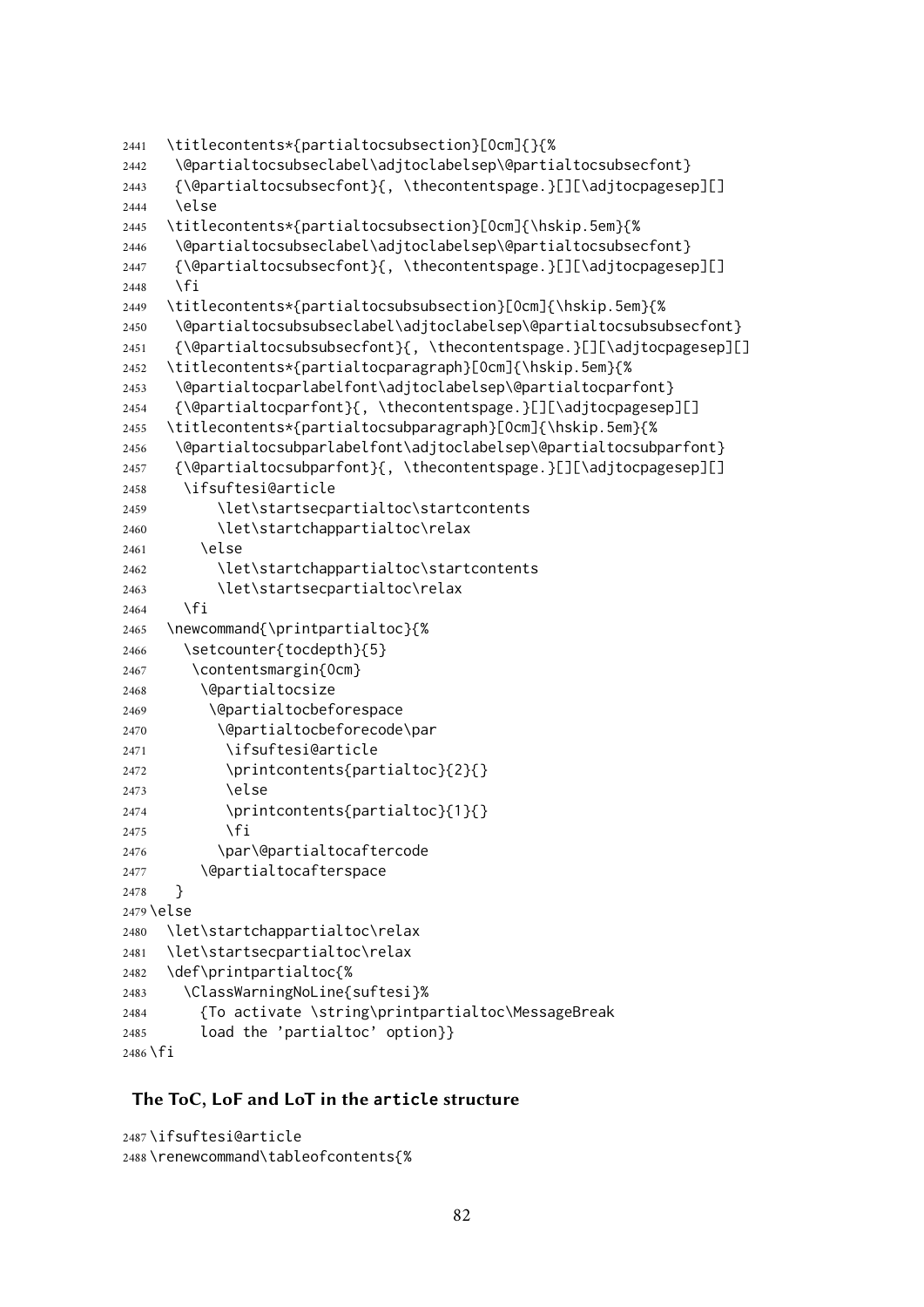```
2489 \vspace{2ex}%
2490 \section*{\contentsname}%
2491 \@mkboth{\contentsname}{\contentsname}%
2492 \thispagestyle{empty}
2493 \ifsuftesi@twocolumntoc
2494 \begin{multicols}{2}
2495 \\departtoc{toc}%
2496 \end{multicols}
2497 \else
2498 \@starttoc{toc}%
2499 \fi
2500 \vspace{2ex}%
2501 }
2502 \renewcommand\listoffigures{%
2503 \vspace{2ex}%
2504 \section*{\listfigurename}%
2505 \@mkboth{\listfigurename}{\listfigurename}%
2506 \thispagestyle{empty}
2507 \ifsuftesi@twocolumnlof
2508 \begin{multicols}{2}
2509 \@starttoc{lof}%
2510 \end{multicols}
2511 \else
2512 \@starttoc{lof}%
2513 \fi
2514 \vspace{2ex}%
2515 }
2516 \renewcommand\listoftables{%
2517 \vspace{2ex}%
2518 \section*{\listtablename}%
2519 \@mkboth{\listtablename}{\listtablename}%
2520 \thispagestyle{empty}
2521 \ifsuftesi@twocolumnlot
2522 \begin{multicols}{2}
2523 \@starttoc{lot}%
2524 \end{multicols}
2525 \else
2526 \@starttoc{lot}%
2527 \fi
2528 \vspace{2ex}%
2529 }
2530 \else
```
### The ToC, LoF and LoT in the **book** structure

```
2531 \renewcommand\tableofcontents{%
2532 \if@twocolumn
2533 \@restonecoltrue\onecolumn
2534 \else
2535 \@restonecolfalse
2536 \fi
```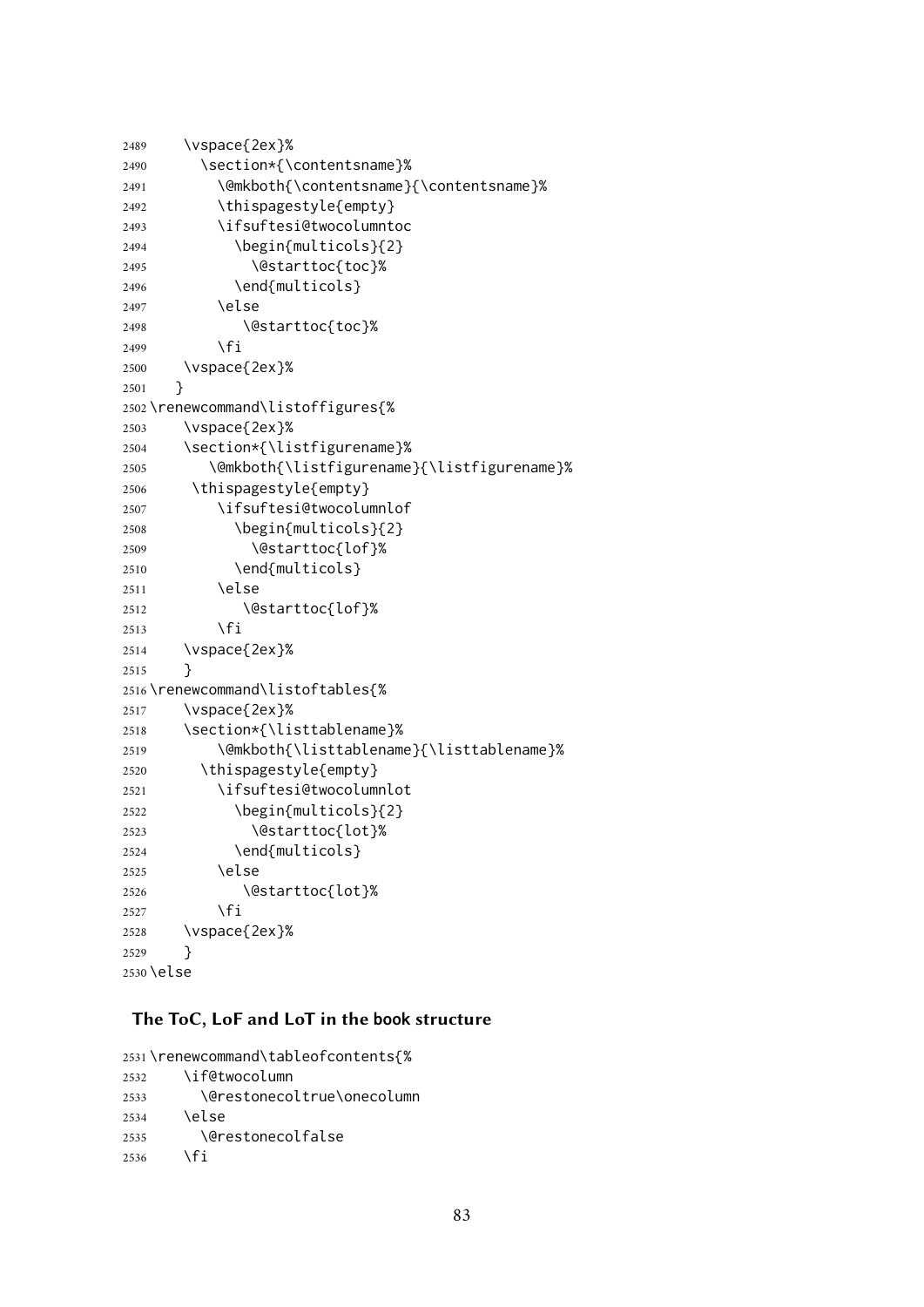```
2537 \chapter*{\contentsname}%
2538 \@mkboth{%
2539 \contentsname}
2540 {\contentsname}%
2541 \thispagestyle{empty}
2542 \ifsuftesi@twocolumntoc
2543 \begin{multicols}{2}
2544 \@starttoc{toc}%
2545 \end{multicols}
2546 \else
2547 \@starttoc{toc}%
2548 \fi
2549 \if@restonecol\twocolumn\fi
2550 }
2551 \renewcommand\listoffigures{%
2552 \if@twocolumn
2553 \@restonecoltrue\onecolumn
2554 \else
2555 \@restonecolfalse
2556 \fi
2557 \chapter*{\listfigurename}%
2558 \@mkboth{\listfigurename}%
2559 {\listfigurename}%
2560 \thispagestyle{empty}
2561 \ifsuftesi@twocolumnlof
2562 \begin{multicols}{2}
2563 \@starttoc{lof}%
2564 \end{multicols}
2565 \else
2566 \@starttoc{lof}%
2567 \fi
2568 \if@restonecol\twocolumn\fi
2569 }
2570 \renewcommand\listoftables{%
2571 \if@twocolumn
2572 \@restonecoltrue\onecolumn
2573 \else
2574 \@restonecolfalse
2575 \fi
2576 \chapter*{\listtablename}%
2577 \@mkboth{%
2578 \listtablename}%
2579 {\listtablename}%
2580 \thispagestyle{empty}
2581 \ifsuftesi@twocolumnlot
2582 \begin{multicols}{2}
2583 \@starttoc{lot}%
2584 \end{multicols}
2585 \else
2586 \@starttoc{lot}%
2587 \fi
```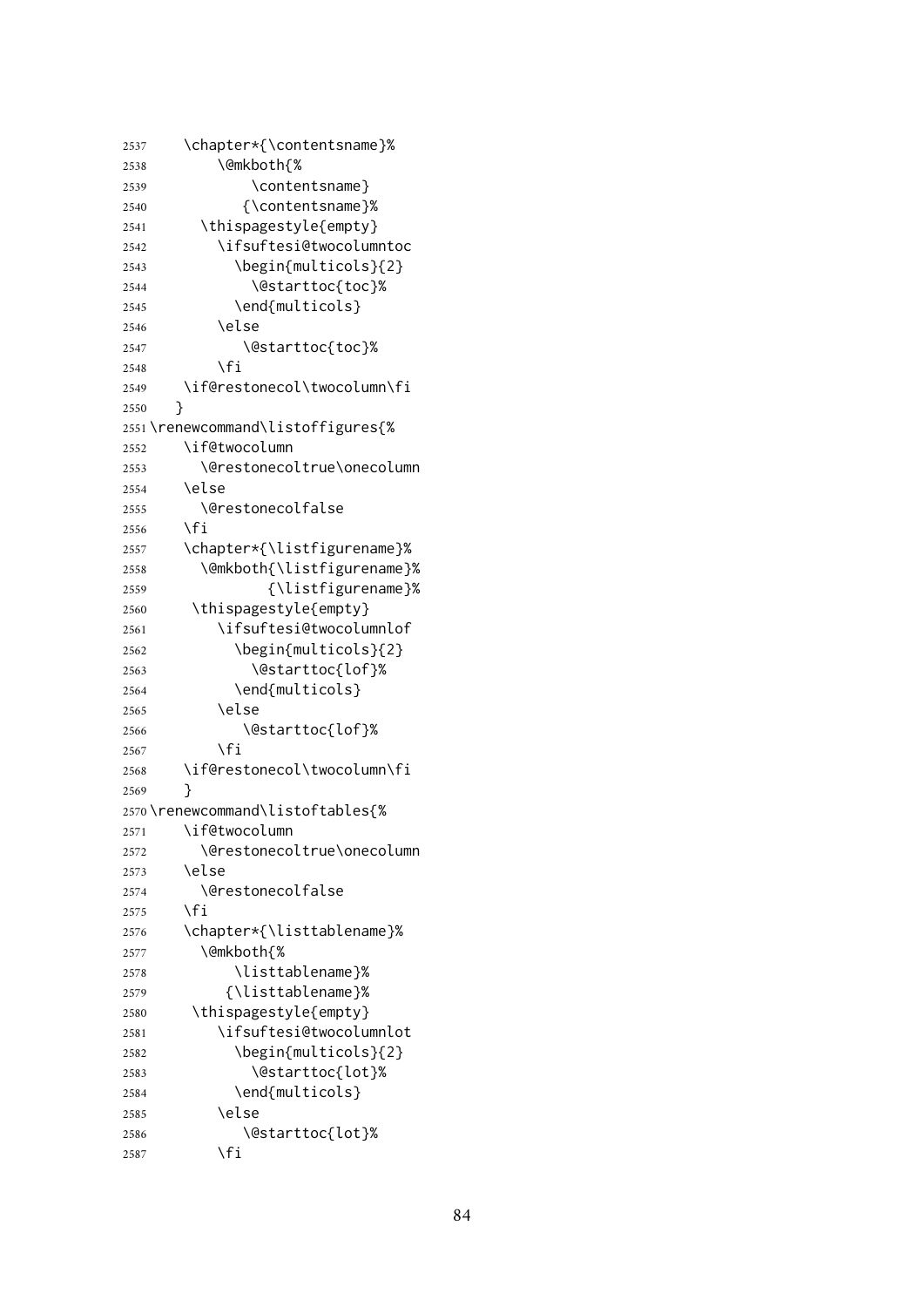\if@restonecol\twocolumn\fi } \fi

### 5.6 Customizing entries

### 5.6.1 The partial ToC

```
2591 \newcommand{\partialtocsize}[1]{%
2592 \def\@partialtocsize{#1}}
2593 \newcommand{\partialtocsecfont}[1]{%
2594 \def\@partialtocsecfont{#1}}
2595 \newcommand{\partialtocsubsecfont}[1]{%
2596 \def\@partialtocsubsecfont{#1}}
2597 \newcommand{\partialtocsubsubsecfont}[1]{%
2598 \def\@partialtocsubsubsecfont{#1}}
2599 \newcommand{\partialtocparfont}[1]{%
2600 \def\@partialtocparfont{#1}}
2601 \newcommand{\partialtocsubparfont}[1]{%
2602 \def\@partialtocsubparfont{#1}}
2603 \newcommand{\partialtocseclabel}[1]{%
2604 \def\@partialtocseclabel{\begingroup#1\thecontentslabel~\endgroup}}
2605 \newcommand{\partialtocsubseclabel}[1]{%
2606 \def\@partialtocsubseclabel{\begingroup#1\thecontentslabel~\endgroup}}
2607 \newcommand{\partialtocsubsubseclabel}[1]{%
2608 \def\@partialtocsubsubseclabel{\begingroup#1\thecontentslabel~\endgroup}}
2609 \newcommand{\partialtocparlabelfont}[1]{%
2610 \def\@partialtocparlabelfont{\begingroup#1\thecontentslabel~\endgroup}}
2611 \newcommand{\partialtocsubparlabelfont}[1]{%
2612 \def\@partialtocsubparlabelfont{\begingroup#1\thecontentslabel~\endgroup}}
2613 \newcommand{\partialtocbeforespace}[1]{%
2614 \def\@partialtocbeforespace{\vspace*{#1}}}
2615 \newcommand{\partialtocafterspace}[1]{%
2616 \def\@partialtocafterspace{\vspace*{#1}}}
2617 \newcommand{\partialtocbeforecode}[1]{%
2618 \def\@partialtocbeforecode{#1}}
2619 \newcommand{\partialtocaftercode}[1]{%
2620 \def\@partialtocaftercode{#1}}
2621 \partialtocsize{\footnotesize}
2622 \partialtocsecfont{\itshape}
2623 \partialtocsubsecfont{}
2624 \partialtocsubsubsecfont{}
2625 \partialtocparfont{}
2626 \partialtocsubparfont{}
2627 \partialtocseclabel{}
2628 \partialtocsubseclabel{}
2629 \partialtocsubsubseclabel{}
2630 \partialtocparlabelfont{}
2631 \partialtocsubparlabelfont{}
2632 \partialtocbeforespace{0pt}
2633 \partialtocafterspace{2\baselineskip}
2634 \partialtocbeforecode{}
```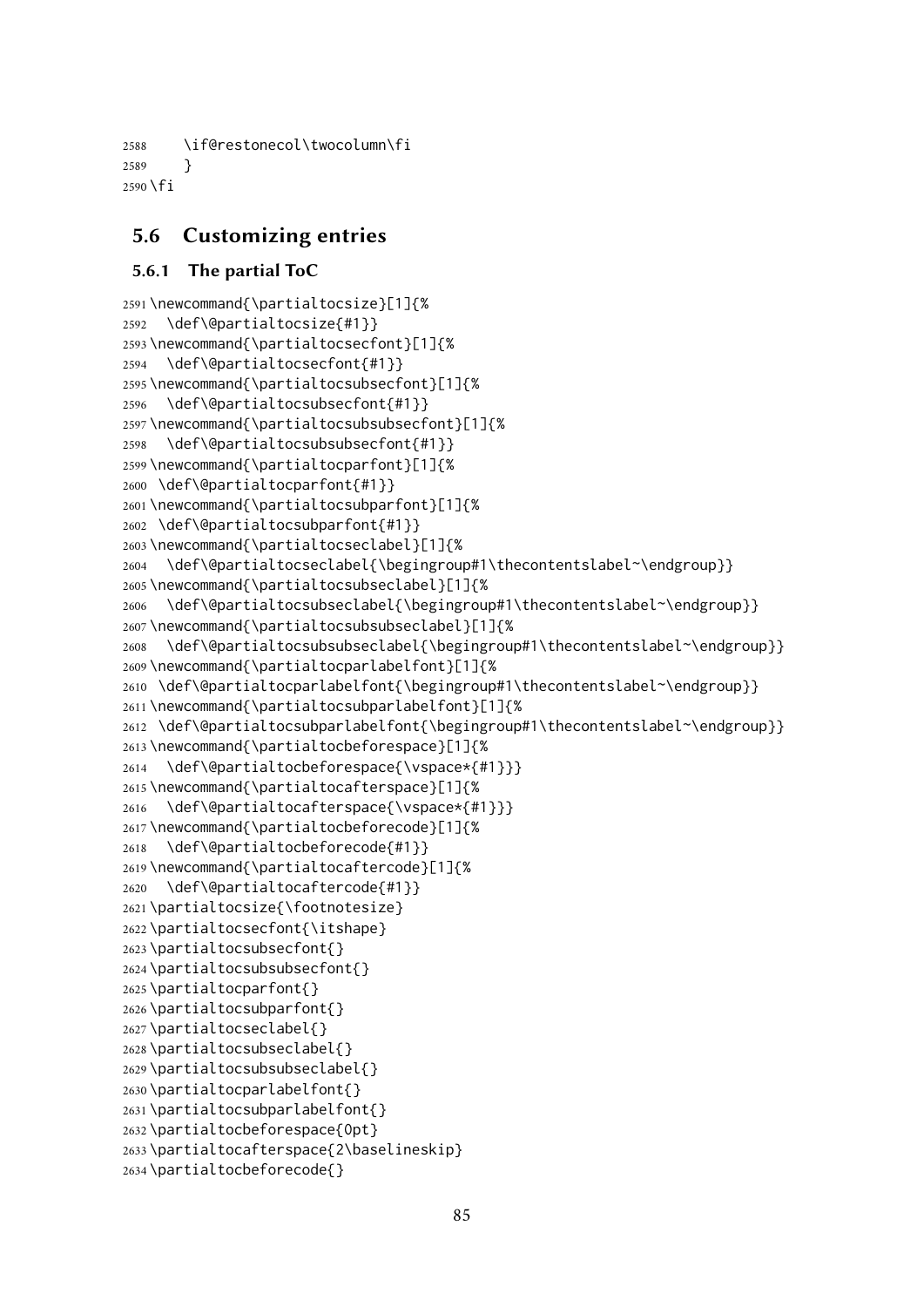\partialtocaftercode{}

### 5.6.2 Sections font

```
2636 \newcommand{\partfont}[1]{\def\SUF@PART@font{#1}}
2637 \newcommand{\chapfont}[1]{\def\SUF@CHAP@font{#1}}
2638 \newcommand{\secfont}[1]{\def\SUF@SEC@font{#1}}
2639 \newcommand{\subsecfont}[1]{\def\SUF@SUBSEC@font{#1}}
2640 \newcommand{\subsubsecfont}[1]{\def\SUF@SUBSUBSEC@font{#1}}
2641 \newcommand{\partnumfont}[1]{\def\SUF@PART@font{#1}}\partnumfont{}
2642 \newcommand{\chapnumfont}[1]{\def\SUF@thechapter{#1}}
2643 \newcommand{\secnumfont}[1]{\def\SUF@thesection{#1}}
2644 \newcommand{\subsecnumfont}[1]{\def\SUF@thesubsection{#1}}
2645 \newcommand{\subsubsecnumfont}[1]{\def\SUF@thesubsubsection{#1}}
2646 \newcommand{\titlefont}[1]{\def\SUF@titlestyle{#1}\let\SUF@titlefont\relax}
2647 \newcommand{\authorfont}[1]{\def\SUF@authorstyle{#1}\let\SUF@authorfont\relax}
2648 \newcommand{\datefont}[1]{\def\SUF@datefont{#1}}
```
## 5.6.3 Sections font in ToC

```
2649 \newcommand{\tocpartname}[1]{\def\SUF@tocpartname{#1}}
2650 \tocpartname{\partname}
2651 \newcommand{\tocpartfont}[1]{\def\SUF@tocPART@font{#1}}
2652 \newcommand{\tocchapfont}[1]{\def\SUF@tocCHAP@font{#1}}
2653 \newcommand{\tocsecfont}[1]{\def\SUF@tocSEC@font{#1}}
2654 \newcommand{\tocsubsecfont}[1]{\def\SUF@tocSUBSEC@font{#1}}
2655 \newcommand{\tocsubsubsecfont}[1]{\def\SUF@tocSUBSUBSEC@font{#1}}
2656 \newcommand{\tocparfont}[1]{\def\SUF@tocPAR@font{#1}}
2657 \newcommand{\tocsubparfont}[1]{\def\SUF@tocSUBPAR@font{#1}}
2658 \newcommand{\tocpartnumfont}[1]{\def\SUF@tocPARTnum@font{#1}}\tocpartnumfont{}
2659 \newcommand{\tocchapnumfont}[1]{%
2660 \def\SUF@CHAP@contentslabel{\begingroup#1\thecontentslabel\endgroup}}
2661 \newcommand{\tocsecnumfont}[1]{%
2662 \def\SUF@SEC@contentslabel{\begingroup#1\thecontentslabel\endgroup}}
2663 \newcommand{\tocsubsecnumfont}[1]{%
2664 \def\SUF@SUBSEC@contentslabel{\begingroup#1\thecontentslabel\endgroup}}
2665 \newcommand{\tocsubsubsecnumfont}[1]{%
2666 \def\SUF@SUBSUBSEC@contentslabel{\begingroup#1\thecontentslabel\endgroup}}
2667 \newcommand{\tocparnumfont}[1]{%
2668 \def\SUF@PAR@contentslabel{\begingroup#1\thecontentslabel\endgroup}}
2669 \newcommand{\tocsubparnumfont}[1]{%
2670 \def\SUF@SUBPAR@contentslabel{\begingroup#1\thecontentslabel\endgroup}}
2671 \tocparnumfont{}
```
### \tocsubparnumfont{}

### 5.6.4 Breaking titles

Two commands for manual breaks active, respectively, only in the table of contents and in the body text. The solution was initially made available by Enrico Gregorio many years ago in one of the first versions of the class (at that time the commands were called \headbreak and \xheadbreak). Later, while I was working on version 3.0, I noticed an alignment problem in the chapter titles when using the chapstyle=left option. So I added the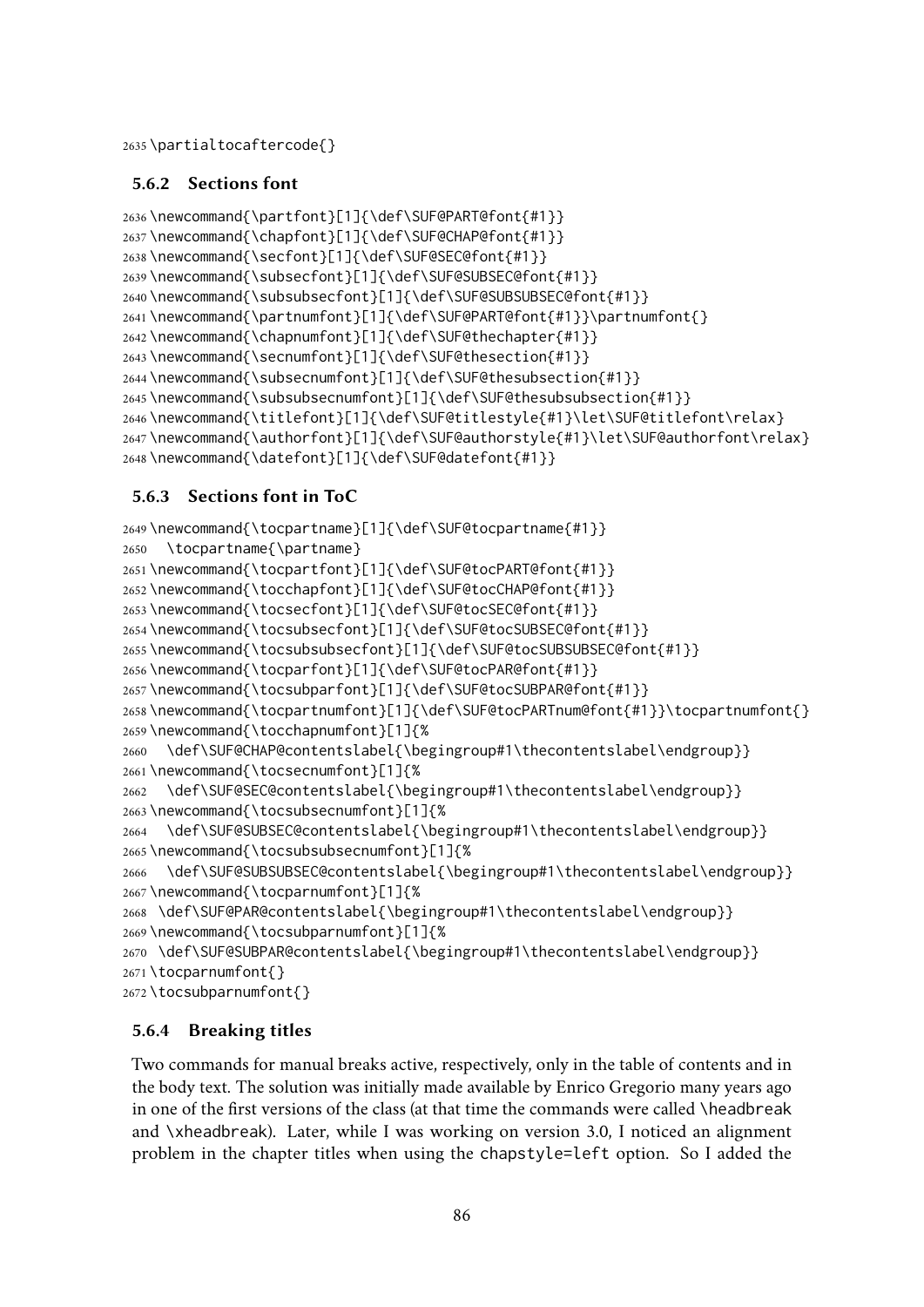\breakinbodyleft command and updated the command names to make them more recognizable. Old names are in any case available for backwards compatibility.

```
2673 \newif\ifbreakintoc\breakintocfalse
2674 \newif\ifbreakinbody\breakinbodytrue
2675 \DeclareRobustCommand{\breakintoc}
2676 {\ifbreakintoc\\\else\fi}
2677 \DeclareRobustCommand{\breakinbody}
2678 {\ifbreakinbody\\\else\fi}
2679 \DeclareRobustCommand{\breakinbodyleft}
2680 {\ifbreakinbody\newline\else\fi}
2681 \let\origtableofcontents\tableofcontents
2682 \renewcommand{\tableofcontents}{%
2683 \begingroup
2684 \breakintoctrue\breakinbodyfalse%
2685 \origtableofcontents
2686 \endgroup}
2687 \DeclareRobustCommand{\headbreak}
2688 {\ifbreakintoc\\\else\fi}
2689 \DeclareRobustCommand{\xheadbreak}
2690 {\ifbreakinbody\\\else\fi}
2691 \DeclareRobustCommand{\yheadbreak}
2692 {\ifbreakinbody\newline\else\fi}
```
# 5.7 Headers and footers

```
2693 \RequirePackage{fancyhdr}
2694 \newcommand{\versionstring}[1]{\def\version@string{#1}}
2695 \versionstring{Version of}
2696 \ifSUF@draftdate
2697 \def\SUF@versionof{\footnotesize\texttt{\version@string{} \today}}
2698 \else
2699 \let\SUF@versionof\relax
2700 \fi
```
The **default** headers In previous versions \SUF@HEAD@thechapter and \SUF@HEAD@thesection were preceded by \protect. This caused an error in the headers. Removing \protect may cause other bugs. To be tested.

```
2701 \renewcommand{\chaptermark}[1]{%
2702 \markboth{\chaptertitlename\ \SUF@HEAD@thechapter}{#1}}
2703 \ifsuftesi@article
2704 \renewcommand{\sectionmark}[1]{\markright{\SUF@HEAD@thesection.\ #1}}
2705 \else
2706 \renewcommand{\sectionmark}[1]{}
2707 \fi
```
### Page styles

```
2708 \fancypagestyle{plain}{\fancyhf{}\fancyfoot[RE,LO]{\SUF@versionof}}
2709 \fancypagestyle{empty}{\fancyhf{}\fancyfoot[RE,LO]{\SUF@versionof}}
```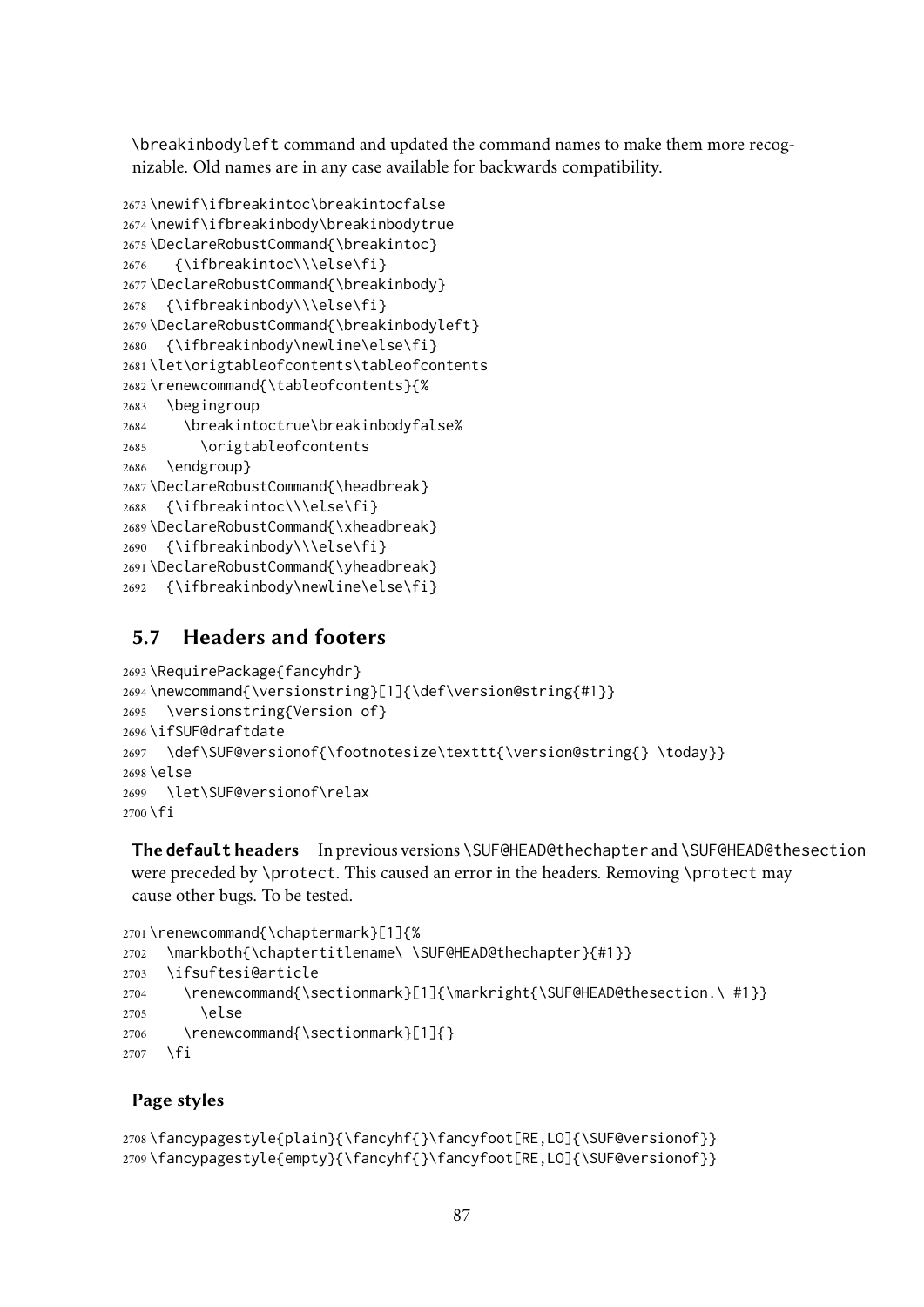```
2710 \fancypagestyle{sufplain}{%
2711 \fancyhf{}%
2712 \fancyfoot[RE,LO]{\SUF@versionof}
2713 \fancyfoot[C]{\footnotesize\SUF@thepage}}
2714 \fancypagestyle{centerheader}{%
2715 \fancyhf{}%
2716 \fancyfoot[RE,LO]{\SUF@versionof}
2717 \fancyhead[CO]{\footnotesize\breakinbodyfalse\SUF@rightmark}
2718 \fancyhead[CE]{\footnotesize\breakinbodyfalse\SUF@mark}
2719 \fancyfoot[C]{\footnotesize\SUF@thepage}}
2720 \fancypagestyle{sufdefault}{%
2721 \fancyhf{}%
2722 \fancyfoot[RE,LO]{\SUF@versionof}
2723 \fancyhead[LE,RO]{\footnotesize\SUF@thepage}
2724 \fancyhead[LO]{\footnotesize\breakinbodyfalse\SUF@rightmark}
2725 \fancyhead[RE]{\footnotesize\breakinbodyfalse\SUF@mark}}
2726 \ifsuftesi@article
2727 \ifsuftesi@authortitle
2728 \def\SUF@mark{\SUF@leftmark}
2729 \else
2730 \def\SUF@mark{\SUF@rightmark}
2731 \text{ }\; \text{Vfi}2732 \else
2733 \def\SUF@mark{\SUF@leftmark}
2734 \fi
2735 \def\SUF@leftrightmark{%
2736 \if@mainmatter\leftmark\else\rightmark\fi}
```
The \geometry command gives the expected result only if used *before* the page style assignment. So this must be declared at the beginning of the document:

```
2737 \AtBeginDocument{%
2738 \renewcommand{\headrulewidth}{0pt}
2739 \renewcommand{\footnoterule}{}
2740 \ifsuftesi@centerheader
2741 \pagestyle{centerheader}
2742 \else
2743 \ifsuftesi@sufplain
2744 \pagestyle{sufplain}
2745 \else
2746 \pagestyle{sufdefault}
2747 \fi
2748 \fi
2749 }
```
### 5.8 Notes and quotations

**Block Quotations** New environments for block quotations according to a popular Italian style. The font size is the same of the footnotes and the margins are set to \parindent.

```
2750 \renewenvironment{quotation}
2751 {\list{}{\listparindent\parindent%
```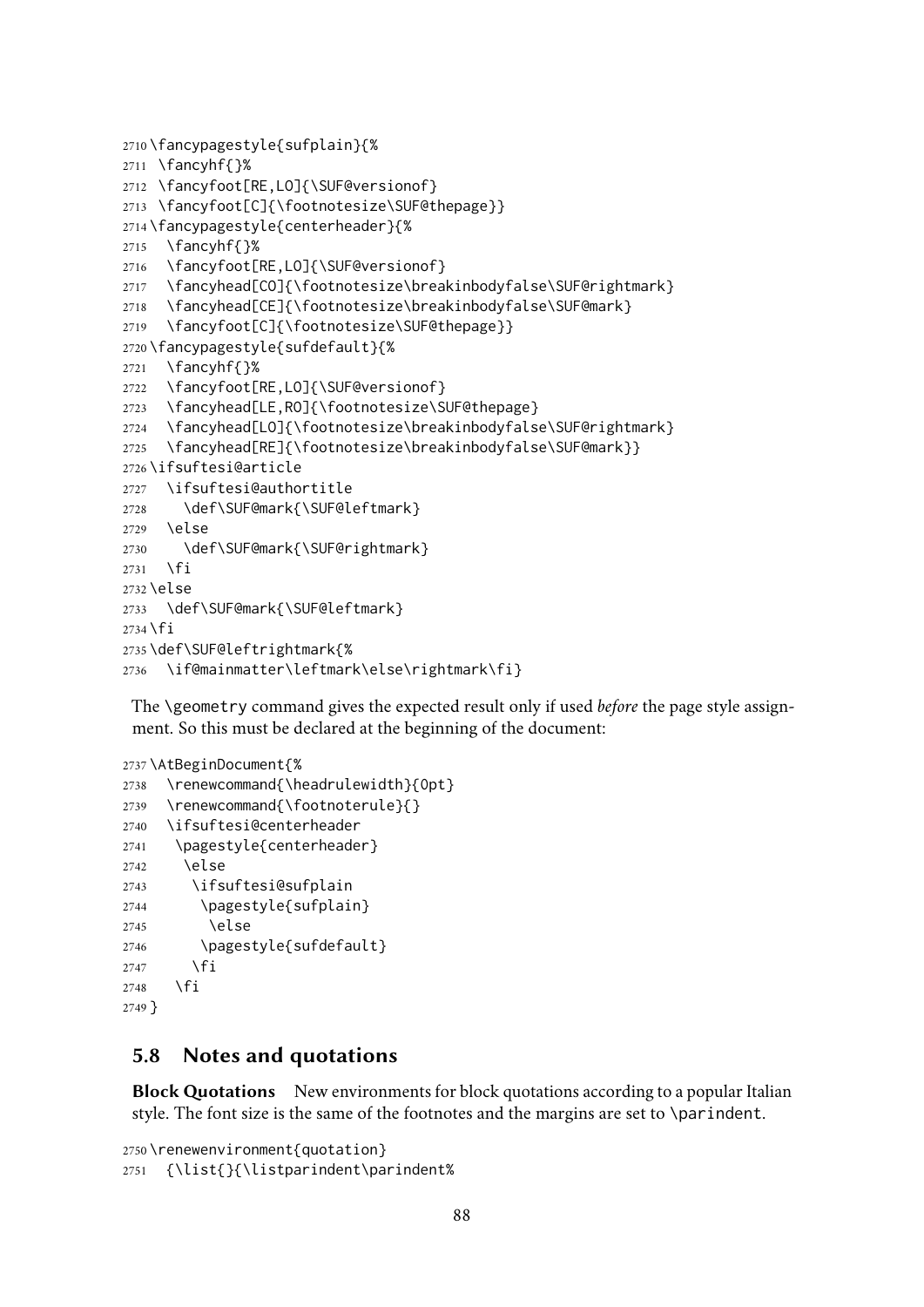```
2752 \itemindent \listparindent
2753 \SUF@quote@style
2754 \parsep \z@ \@plus\p@}%
2755 \item\relax%
2756 \SUF@quotation@size%
2757 \noindent\ignorespaces}
2758 {\endlist}
2759 \renewenvironment{quote}
2760 {\list{}{%
2761 \SUF@quote@style}%
2762 \item\relax%
2763 \SUF@quotation@size}% \ignorespaces?
2764 {\endlist}
2765 \renewenvironment{verse}
2766 {\let\\\@centercr
2767 \list{}{\itemsep \z@
2768 \itemindent -1.5em%
2769 \listparindent\itemindent
2770 \rightmargin \leftmargin
2771 \advance\leftmargin 1.5em}%
2772 \item\relax
2773 \SUF@quotation@size}
2774 {\endlist}
```
The **fewfootnotes** option Enable only with three footnotes per page maximum.

```
2775 \ifSUF@fewfootnotes
2776 \RequirePackage[perpage]{zref}
2777 \zmakeperpage{footnote}
2778 \AtBeginDocument{%
2779 \def\@fnsymbol#1{%
2780 \ifcase#1\or \TextOrMath\textasteriskcentered *\or
2781 \TextOrMath {\textasteriskcentered\textasteriskcentered}{**}\or
2782 \TextOrMath {\textasteriskcentered%
2783 \textasteriskcentered\textasteriskcentered}{***}\or
2784 \protect\ClassWarningNoLine{suftesi}%
2785 {Too many footnotes per page. Compile again or\MessageBreak
2786 remove the class option 'fewfootnote'}
2787 \fi
2788 }%
2789 }
2790 \def\thefootnote{\@fnsymbol\c@footnote}%
2791 \fi
```
The **\xfootnote** command Prints a footnote with discretionary symbol give in the first argument. Since version 1.3.4 \protected@xdef replaces \xdef.

```
2792 \newcommand*\xfootnote[1][*]{%
2793 \protected@xdef\@thefnmark{#1}%
2794 \@footnotemark\@footnotetext}
```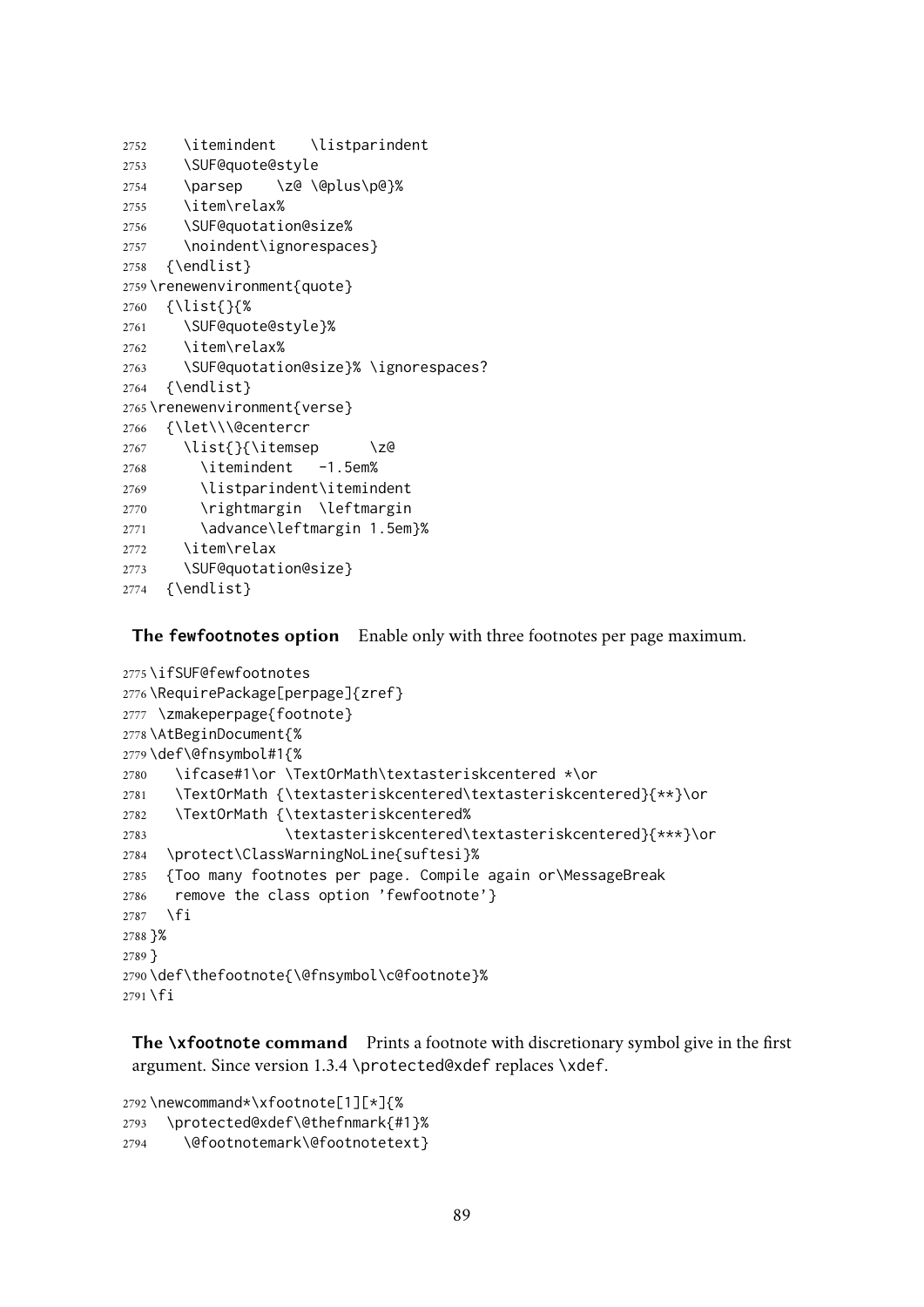Marginal notes The \marginpar command is redefined according to the look of *Classic Thesis* by André [Miede](#page-103-0) [\(2011\)](#page-103-0).

```
2795 \let\oldmarginpar\marginpar
2796 \ifSUF@marginpar
2797 \def\SUF@mpsetup{%
2798 \itshape
2799 \footnotesize%
2800 \parindent=0pt \lineskip=0pt \lineskiplimit=0pt%
2801 \tolerance=2000 \hyphenpenalty=300 \exhyphenpenalty=300%
2802 \doublehyphendemerits=100000%
2803 \finalhyphendemerits=\doublehyphendemerits}
2804 \renewcommand{\marginpar}[1]{\oldmarginpar%
2805 [\SUF@mpsetup\raggedleft\hspace{0pt}{#1}]%
2806 {\SUF@mpsetup\raggedright\hspace{0pt}{#1}}}
2807 \else
2808 \renewcommand\marginpar[2][]{}
2809 \fi
```
Redefine an internal command of the todonotes package in order to use the classspecific marginal notes when this package is loaded. This redefinition simply substitute \oldmarginpar to \marginpar:

```
2810 \AtBeginDocument{%
2811 \@ifpackageloaded{todonotes}{%
2812 \renewcommand{\@todonotes@drawMarginNoteWithLine}{%
2813 \begin{tikzpicture}[remember picture, overlay, baseline=-0.75ex]%
2814 \node [coordinate] (inText) {};%
2815 \end{tikzpicture}%
2816 \oldmarginpar[{% Draw note in left margin
2817 \@todonotes@drawMarginNote%
2818 \@todonotes@drawLineToLeftMargin%
2819 }]{% Draw note in right margin
2820 \@todonotes@drawMarginNote%
2821 \@todonotes@drawLineToRightMargin%
2822 }
2823 }
2824 }
2825 {\relax}}
```
# 5.9 The **collection** structure

```
2826 \ifsuftesi@collection
2827 \newcounter{journalnumber}
2828 \newcounter{journalvolume}
2829 \newcounter{issue}
2830 \newcounter{title}
2831 \setcounter{title}{1}
2832 \newcounter{article}
2833 \setcounter{article}{0}
2834 \setcounter{journalnumber}{0}
2835 \setcounter{tocdepth}{0}
```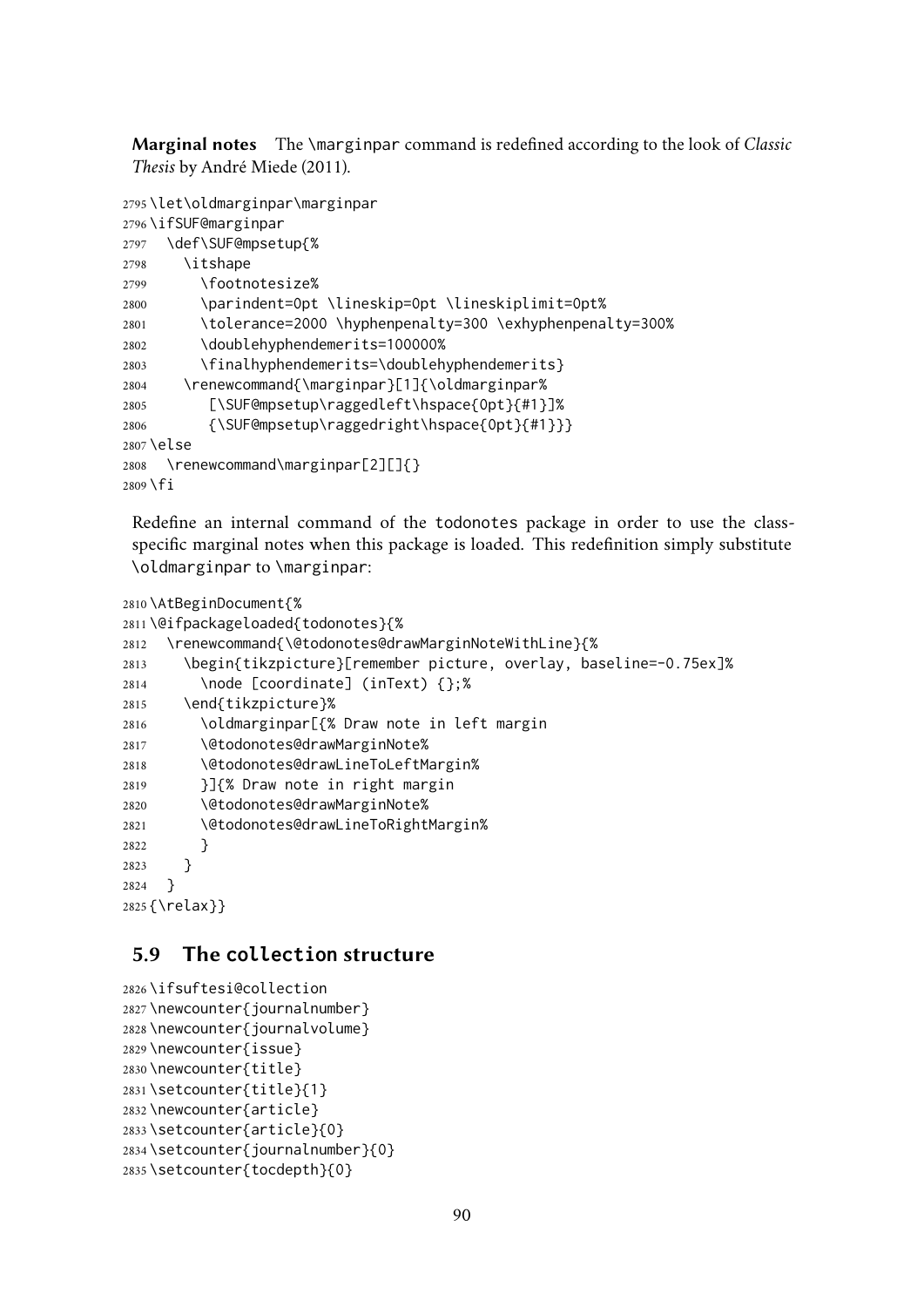```
2836 \def\journalname#1{\gdef\@journalname{#1}}
2837 \def\@journalname{\@latex@warning@no@line{%
2838 No \noexpand\journalname given}}
2839 \def\journalvolume#1{\gdef\@journalvolume{#1}}
2840 \def\@journalvolume{\@latex@warning@no@line{%
2841 No \noexpand\journalvolume given}}
2842\def\journalnumber#1{\gdef\@journalnumber{#1}}
2843 \def\@journalnumber{\@latex@warning@no@line{%
2844 No \noexpand\journalnumber given}}
2845 \def\issue#1{\gdef\@issue{#1}}
2846 \def\@issue{\@latex@warning@no@line{%
2847 No \noexpand\issue given}}
2848 \def\journalyear#1{\gdef\@journalyear{#1}}
2849 \def\@journalyear{\@latex@warning@no@line{%
2850 No \noexpand\journalyear given}}
2851 \def\journalwebsite#1{\gdef\@journalwebsite{\url{#1}}}
2852 \def\@journalwebsite{\@latex@warning@no@line{%
2853 No \noexpand\journalwebsite given}}
2854 \def\thanks#1{\footnotemark\ \protected@xdef\@thanks{%
2855 \@thanks\protect\footnotetext[\the\c@footnote]{#1}}}
2856 \def\fulljournal{\emph{\@journalname} \@journalnumber, %
2857 \@issue{} \@journalyear}
2858 \def\issuename#1{\gdef\@issuename{#1}}
2859 \def\collectiontitle#1{\gdef\@collectiontitle{#1}}
2860 \def\@collectiontitle{\@latex@warning@no@line{%
2861 No \noexpand\collectiontitle given}}
2862 \def\collectioneditor#1{\gdef\@collectioneditor{#1}}
2863 \def\@collectioneditor{\@latex@warning@no@line{%
2864 No \noexpand\collectioneditor given}}
2865 \renewcommand*{\title}[2][]{%
2866 \gdef\@headtitle{#1}\gdef\@title{#2}\markright{#1}}
2867 \edef\title{\noexpand\@dblarg
2868 \expandafter\noexpand\csname\string\title\endcsname}
2869 \def\@headtitle{--missing title--%
2870 \protect\ClassWarningNoLine{suftesi}{%
2871 No \string\title\space given \MessageBreak%
2872 See the class documentation for explanation}}
2873 \def\@title{--missing title--%
2874 \protect\ClassWarningNoLine{suftesi}{%
2875 No \string\title\space given\MessageBreak%
2876 See the class documentation for explanation}}
2877 \def\@author{--missing author--%
2878 \protect\ClassWarningNoLine{suftesi}{%
2879 No \string\author\space given\MessageBreak%
2880 See the class documentation for explanation}}
2881 \newcommand*\l@title[2]{%
2882 \ifnum \c@tocdepth >\m@ne
2883 \addpenalty{-\@highpenalty}%
2884 \vskip 1.0ex \@plus\p@
2885 \begingroup
2886 \parindent \z@ \rightskip \@pnumwidth
```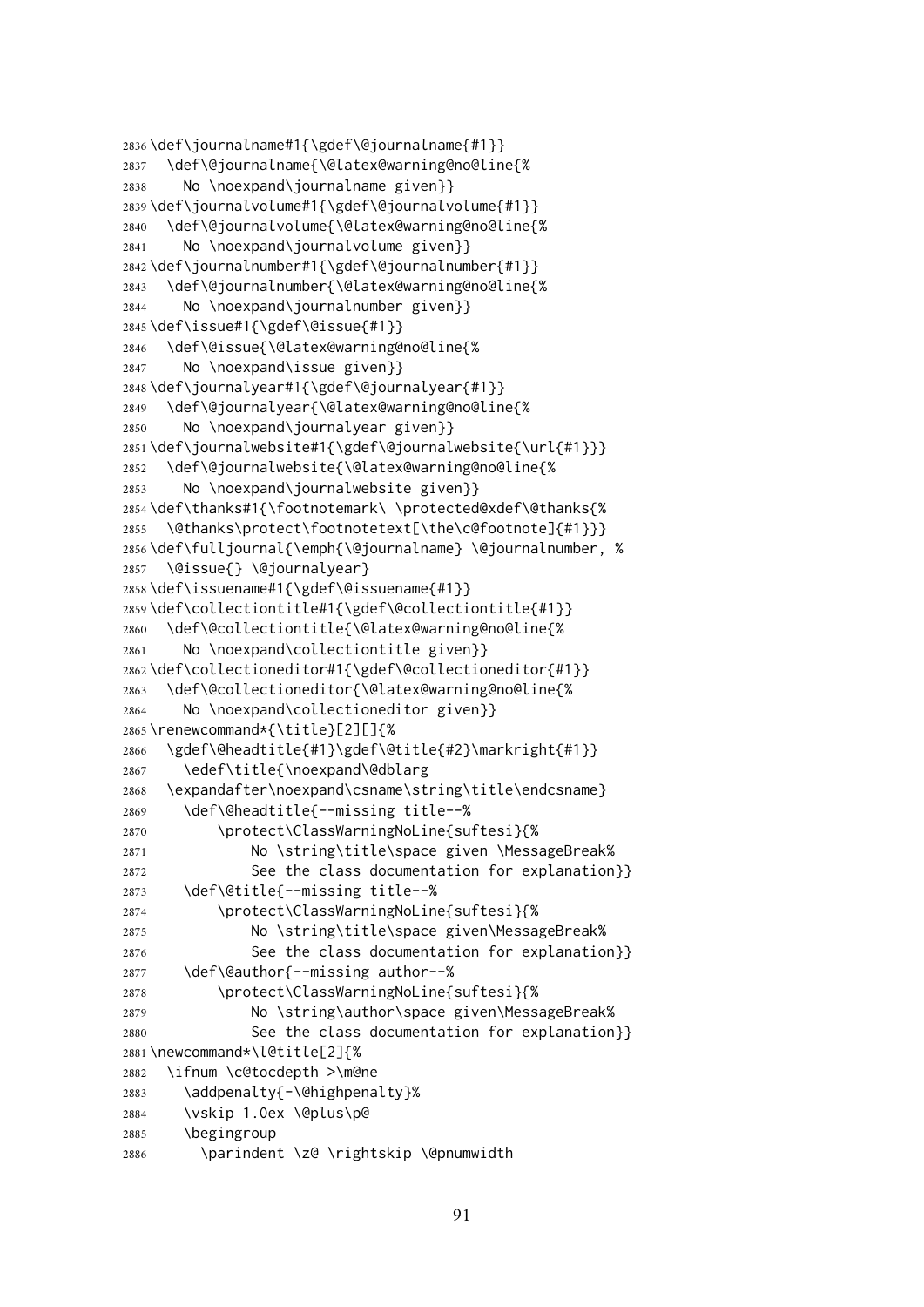```
2887 \parfillskip -\@pnumwidth
2888 \advance\leftskip1em
2889 \hskip -\leftskip
2890 #1\nobreak%
2891 \ifsuftesi@dottedtoc\dotfill%
2892 \nobreak\hb@xt@\@pnumwidth{\hss #2}\par
2893 \else
2894 \ifsuftesi@raggedtoc%
2895 \nobreak\hskip1em #2 \hfill\null\par
2896 \else
2897 \ifsuftesi@pagelefttoc
2898 \ClassError{suftesi}
2899 {\MessageBreak
2900 You can not use tocstyle=leftpage\MessageBreak
2901 with structure=collection}
2902 {You can not use tocstyle=leftpage\MessageBreak
2903 with structure=collection}
2904 \else
2905 \nobreak\hfill #2\par
2906 \fi
2907 \fi
2908 \fi
2909 \penalty\@highpenalty
2910 \endgroup
2911 \fi}
2912 % \newenvironment{article}
2913 % {\begingroup
2914 % \global\let\@thanks\@empty
2915 % \setcounter{footnote}{0}
2916 % \refstepcounter{article}
2917 % \label{begin:\thearticle}
2918 %}
2919 % {\label{end:\thearticle}\endgroup
2920 % }
2921 \newenvironment{article}
2922 {\begingroup
2923 \setcounter{section}{0}
2924 \setcounter{footnote}{0}
2925 \setcounter{figure}{0}
2926 \setcounter{table}{0}}
2927 {\label{end:\thearticle}
2928 \cleardoublepage
2929 \global\let\@thanks\@empty
2930 \endgroup}
2931 \newcommand{\collectiontitlepage}{%
2932 \thispagestyle{empty}%
2933 \begingroup
2934 \centering
2935 \vspace*{\stretch{1}}
2936
2937 {\SUF@chaptersize\@collectiontitle\par}
```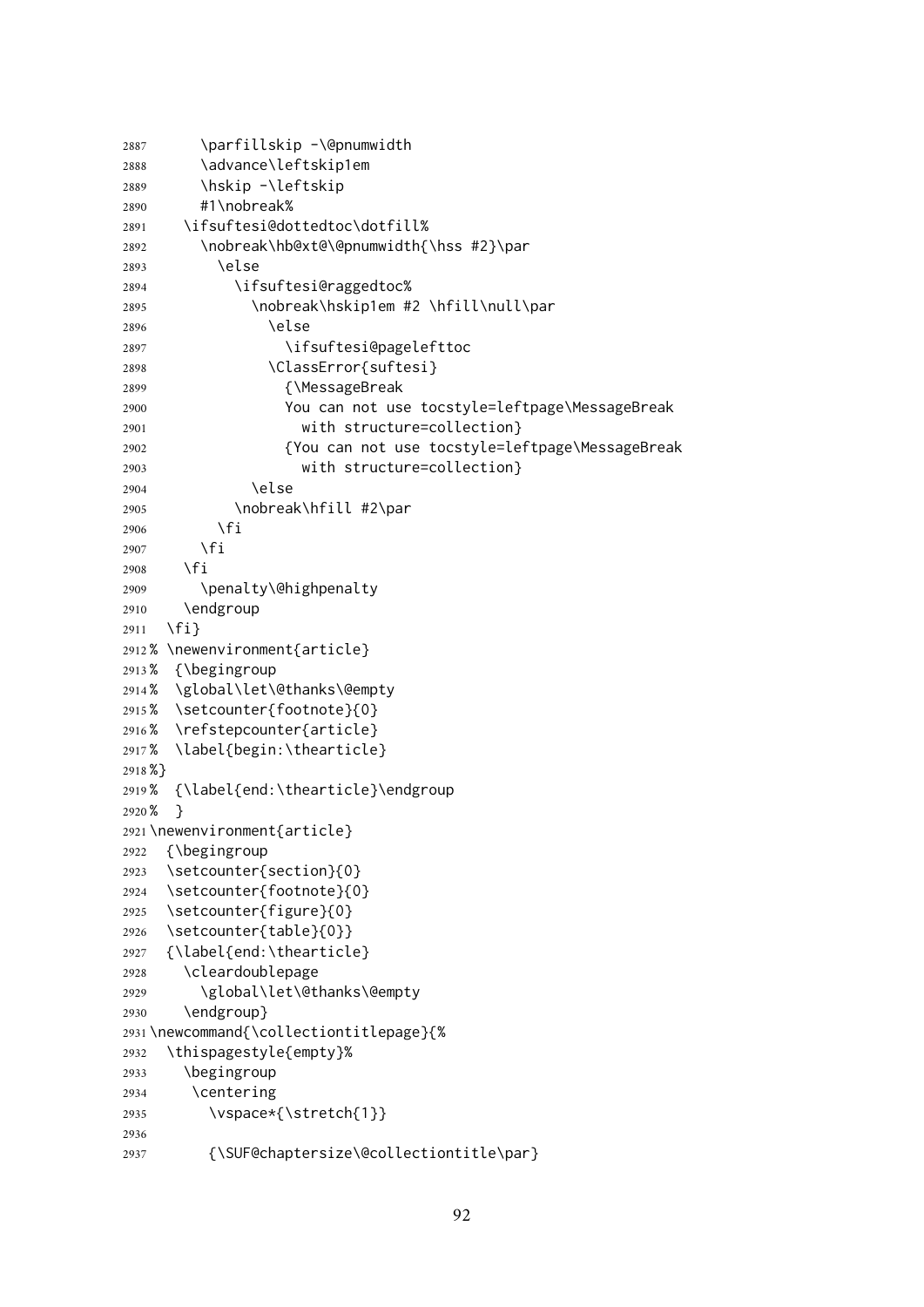```
2938 \vskip5ex
2939
2940 \@collectioneditor
2941 \vspace*{\stretch{3}}
2942
2943 \endgroup
2944 \clearpage}
2945 \def\frontispiece{\collectiontitlepage}
```
In the collection document structure the articles are treated as chapters but you would not need to print in the table of contents all the sections of every article. So first of all we include in the table of contents only the author and the title of each paper. Anyway the sections inside each paper are numbered as in standard articles:

```
2946 \setcounter{tocdepth}{0}
2947 \renewcommand\thesection{%
2948 \@arabic\c@section}
2949 \renewcommand\thesubsection{%
2950 \thesection.\@arabic\c@subsection}
2951 \renewcommand\thesubsubsection{%
2952 \thesubsection.\@arabic\c@subsubsection}
2953 \renewcommand\theparagraph{%
2954 \thesubsubsection.\@arabic\c@paragraph}
2955 \renewcommand\thesubparagraph{%
2956 \theparagraph.\@arabic\c@subparagraph}
2957 \else
2958 \fi
```
# 5.10 Title page

The new \title command has an optional argument which can be used in the headers.

```
2959 \def\isbn#1{\gdef\@isbn{#1}}
2960 \def\@issn{\@latex@warning@no@line{%
2961 No \noexpand\isbn given}}
2962 \def\doi#1{\gdef\@doi{#1}}
2963 \def\@doi{\@latex@warning@no@line{%
2964 No \noexpand\doi given}}
2965 \def\isbn#1{\gdef\@issn{#1}}
2966 \def\@issn{\@latex@warning@no@line{%
2967 No \noexpand\isbn given}}
2968 \renewcommand*{\title}[2][]{\gdef\@headtitle{#1}\gdef\@title{#2}}
2969 \edef\title{\noexpand\@dblarg
2970 \expandafter\noexpand\csname\string\title\endcsname}
2971 \def\@headtitle{--missing title--%
2972 \protect\ClassWarningNoLine{suftesi}{%
2973 No \string\title\space given \MessageBreak%
2974 See the class documentation for explanation}}
2975 \def\@title{--missing title--%
2976 \protect\ClassWarningNoLine{suftesi}{%
2977 No \string\title\space given\MessageBreak%
2978 See the class documentation for explanation}}
```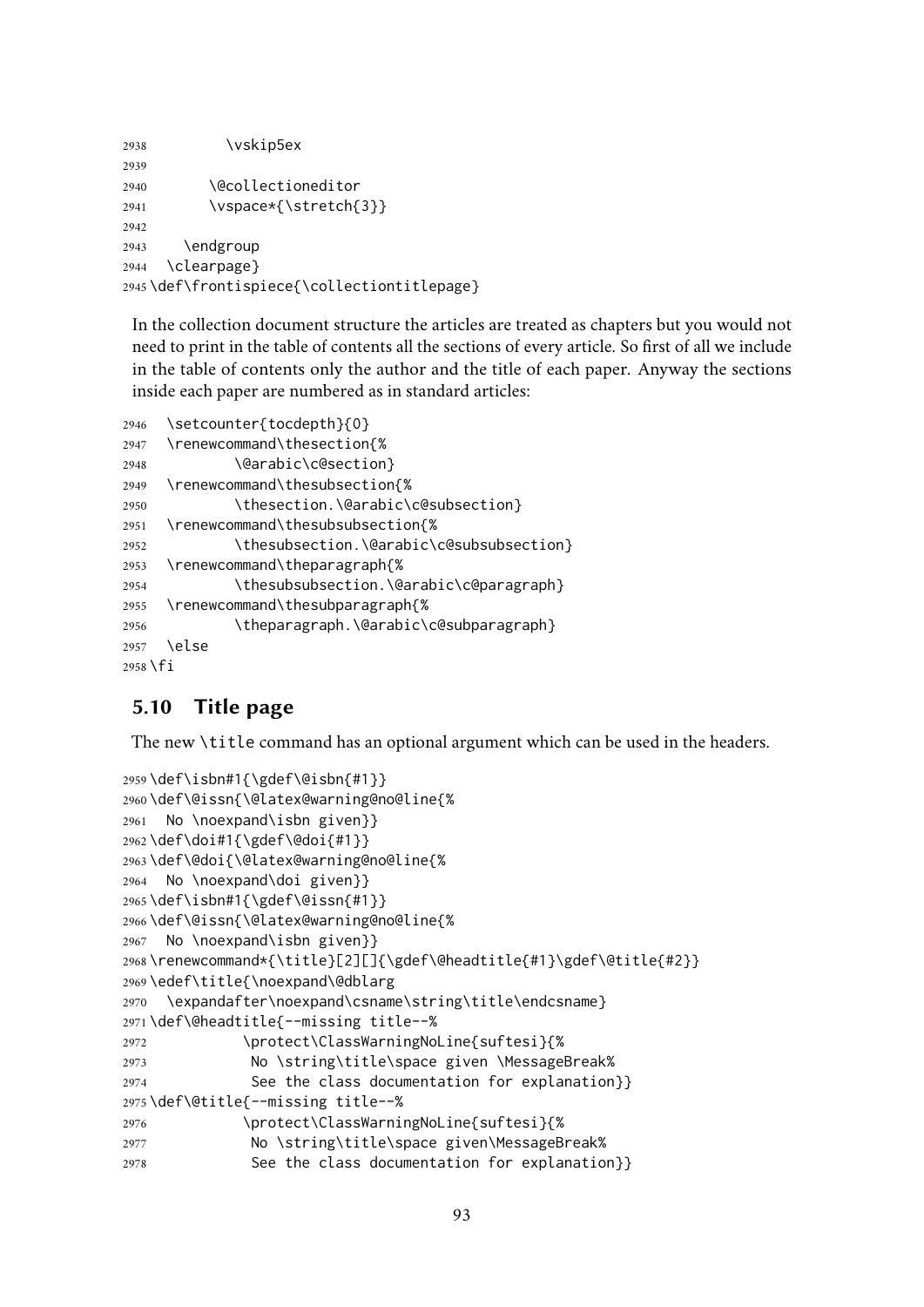```
2979 \def\@author{--missing author--%
2980 \protect\ClassWarningNoLine{suftesi}{%
2981 No \string\author\space given\MessageBreak%
2982 See the class documentation for explanation}}
2983 \ifsuftesi@collection
2984 \renewcommand\maketitle{\par
2985 \begingroup
2986 \renewcommand\thefootnote{\@fnsymbol\c@footnote}%
2987 \def\@makefnmark{\rlap{\@textsuperscript{\normalfont\@thefnmark}}}%
2988 \long\def\@makefntext##1{\parindent 1em\noindent
2989 \hb@xt@1.8em{%
2990 \hss\@textsuperscript{\normalfont\@thefnmark}}##1}%
2991 \if@twocolumn
2992 \ifnum \col@number=\@ne
2993 \@maketitle
2994 \else
2995 \twocolumn[\@maketitle]%
2996 \fi
2997 \else
2998 \newpage
2999 \global\@topnum\z@ % Prevents figures from going at top of page.
3000 \@maketitle
3001 \fi
3002 \thispagestyle{plain}\@thanks%
3003 \endgroup
3004 \setcounter{section}{0}%
3005 % \setcounter{footnote}{0}%
3006 % \global\let\thanks\relax
3007 % \global\let\maketitle\relax
3008 % \global\let\@maketitle\relax
3009 % \global\let\@thanks\@empty
3010 % \global\let\@author\@empty
3011 % \global\let\@date\@empty
3012 % \global\let\@title\@empty
3013 % \global\let\title\relax
3014 % \global\let\author\relax
3015 % \global\let\date\relax
3016 \global\let\and\relax
3017 \let\thanks\@gobble}
3018 \AtBeginDocument{\def\@maketitle{%
3019 \refstepcounter{article}
3020 \SUF@chaptersize
3021 \SUF@authortitle@align
3022 \let\footnote\thanks
3023 \parindent=0pt
3024 {\SUF@second\par}%
3025 \label{begin:\thearticle}
```
Check if you don't use hyperrref provided by Enrico Gregorio ([https://tex.stackexchan](https://tex.stackexchange.com/a/427203/231952)ge. [com/a/427203/231952](https://tex.stackexchange.com/a/427203/231952)):

\@ifundefined{Hy@raisedlink}{\let\texorpdfstring\@firstoftwo}{%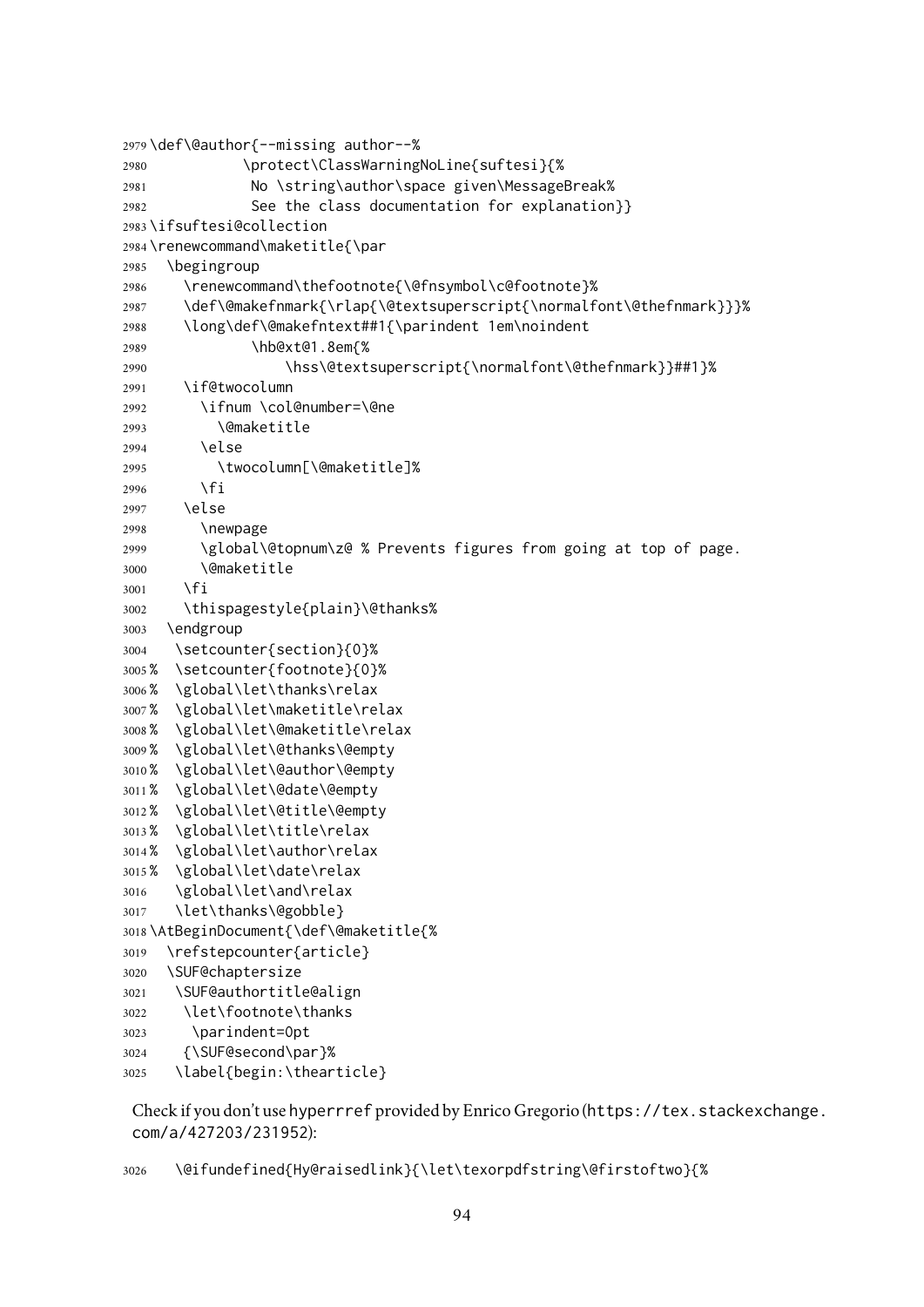```
3027 \xdef\@currentHref{title.\thearticle}%
3028 \Hy@raisedlink{\hyper@anchorstart{\@currentHref}\hyper@anchorend}%
3029 }%
3030 \csname toc@entry@\endcsname
3031 \begingroup%
3032 \let\thanks\@gobble
3033 \addcontentsline{toc}{title}{%
3034 {\SUF@tocAUT@font{\@author}}\texorpdfstring{\newline}{, }%
3035 {\SUF@tocTIT@font{\@headtitle}}}
3036 \endgroup%
3037 \par\nobreak\vspace{2ex}
3038 {\SUF@first\par%
3039 \vskip1.5cm}}%
3040 }
3041 \else
3042 \ifSUF@titlepage
3043 \renewcommand\maketitle{%
3044 \begin{titlepage}
3045 \let\footnotesize\small
3046 \let\footnoterule\relax
3047 \let \footnote \thanks
3048 \renewcommand\thefootnote{\@fnsymbol\c@footnote}%
3049 \null\vfil
3050 \vskip 60\p@
3051 \begin{center}%
3052 {\SUF@first\par}%
3053 \vskip 3em%
3054 {\lineskip .75em%
3055 \SUF@second\par}%
3056 \vskip 1.5em%
3057 {\SUF@datefont\@date\par}%
3058 \end{center}\par
3059 \@thanks
3060 \vfil\null
3061 \end{titlepage}%
3062 \setcounter{footnote}{0}%
3063 \global\let\thanks\relax
3064 \global\let\maketitle\relax
3065 \global\let\@thanks\@empty
3066 \global\let\@date\@empty
3067 \global\let\date\relax
3068 \global\let\and\relax}
3069 \else
3070 \renewcommand\maketitle{\par
3071 \begingroup
3072 \renewcommand\thefootnote{\@fnsymbol\c@footnote}%
3073 \def\@makefnmark{\rlap{\@textsuperscript{\normalfont\@thefnmark}}}%
3074 \long\def\@makefntext##1{\parindent 1em\noindent
3075 \hb@xt@1.8em{%
3076 \hss\@textsuperscript{\normalfont\@thefnmark}}##1}%
3077 \if@twocolumn
```

```
95
```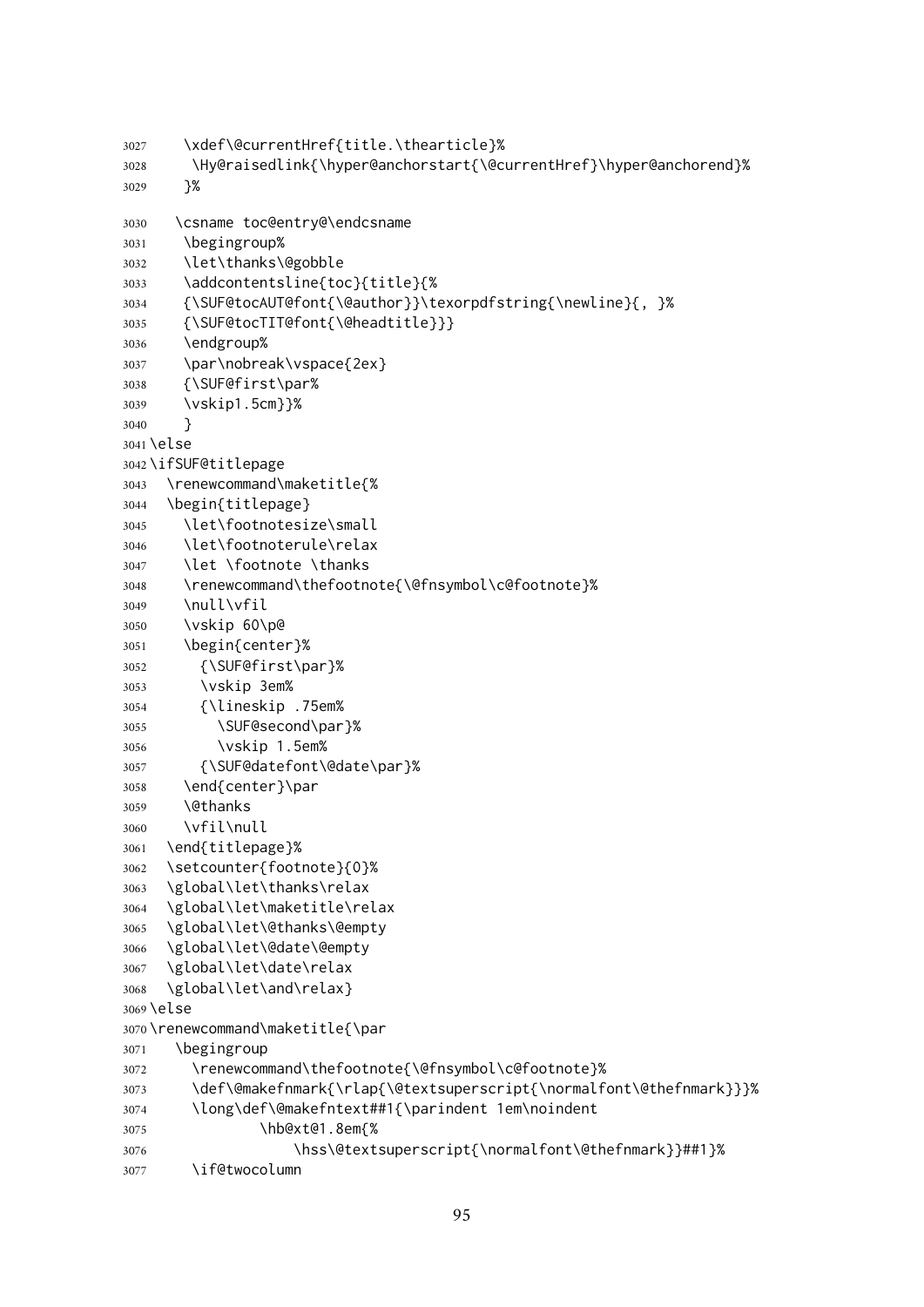```
3078 \ifnum \col@number=\@ne
3079 \@maketitle
3080 \else
3081 \twocolumn[\@maketitle]%
3082 \fi
3083 \else
3084 \newpage
3085 \global\@topnum\z@% Prevents figures from going at top of page.
3086 \@maketitle
3087 \fi
3088 \thispagestyle{plain}\@thanks
3089 \endgroup
3090 \setcounter{footnote}{0}%
3091 \global\let\thanks\relax
3092 \global\let\maketitle\relax
3093 \global\let\@maketitle\relax
3094 \global\let\@thanks\@empty
3095 \global\let\@date\@empty
3096 \global\let\date\relax
3097 \global\let\and\relax}
3098 \def\@maketitle{%
3099 \newpage
3100 \null
3101 \vskip 2em%
3102 \begin{center}%
3103 \let \footnote \thanks
3104 {\SUF@first\par}%
3105 \vskip 1.5em%
3106 {\lineskip .5em%
3107 \SUF@second\par}%
3108 \vskip 1em%
3109 {\SUF@datefont\@date\par}%
3110 \end{center}%
3111 \par
3112 \vskip 1.5em}
3113 \fi
3114 \fi
```
## 5.11 Cover page

```
3115 \newcommand{\Ctitle}[1]{\def\@Ctitle{#1}}
3116 \newcommand{\Csubtitle}[1]{\def\@Csubtitle{#1}}
3117 \newcommand{\Cauthor}[1]{\def\@Cauthor{#1}}
3118 \newcommand{\Ceditor}[1]{\def\@Ceditor{#1}}
3119 \newcommand{\Cfoot}[1]{\def\@Cfoot{#1}}
3120 \newcommand{\Cpagecolor}[1]{\def\@Cpagecolor{#1}}
3121 \newcommand{\Ccirclecolor}[1]{\def\@Ccirclecolor{#1}}
3122 \newcommand{\Ctextcolor}[1]{\def\@Ctextcolor{#1}}
3123 \newcommand{\Cfootcolor}[1]{\def\@Cfootcolor{#1}}
3124 \Cauthor{}
3125 \Ctitle{}
```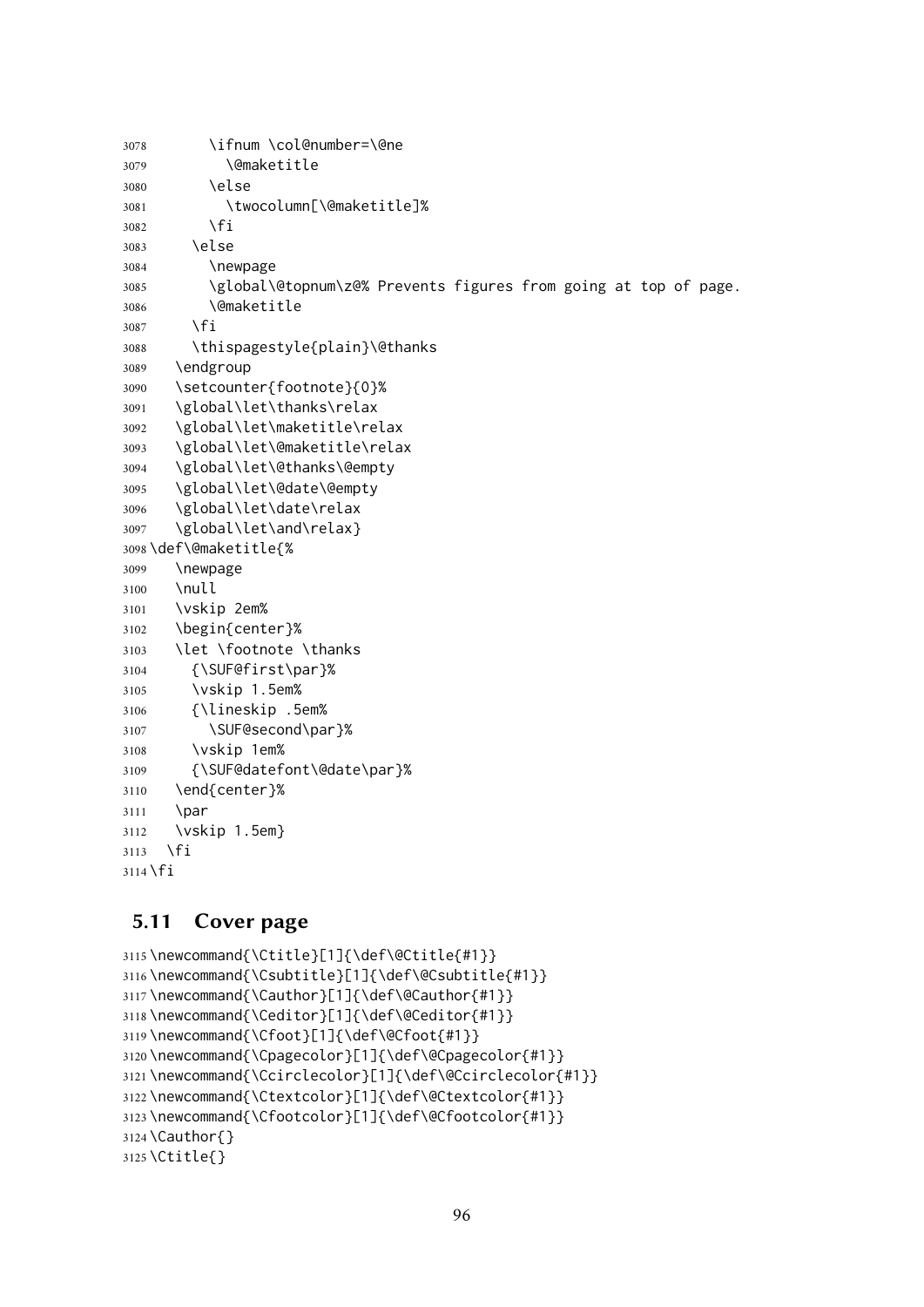```
3126 \Csubtitle{}
3127 \Ceditor{}
3128 \Cfoot{}
3129 \Cpagecolor{gray!30}
3130 \Ctextcolor{white}
3131 \Cfootcolor{black}
3132 \AtBeginDocument{
3133 \@ifpackageloaded{tikz}{%
3134 \newcommand\makecover[1][]{%
3135 \begin{titlepage}
3136 \begin{tikzpicture}[overlay,remember picture]
3137 \draw[draw=none,fill=\@Cpagecolor]
3138 (current page.north west) rectangle (current page.south east);
3139 \node[anchor=center,yshift=.22\paperwidth] at (current page.center) (c) {};
3140 \draw[draw=none,fill=gray,#1]
3141 (c) circle (.38\paperwidth) ;
3142 \node[anchor=center] at (c) (author) {%
3143 \parbox{.7\paperwidth}{%
3144 \centering
3145 \ifx\@Cauthor\@empty
3146 \else
3147 {\scshape\color{\@Ctextcolor}\@Cauthor\\}
3148 \vspace*{\baselineskip}
3149 \fi
3150
3151 \ifx\@Ctitle\@empty
3152 \else
3153 {\Huge\bfseries\color{\@Ctextcolor}\@Ctitle\\[1ex]}
3154 \fi
3155
3156 \ifx\@Csubtitle\@empty
3157 \else
3158 {\smallskip\Large\color{\@Ctextcolor}\@Csubtitle\\}
3159 \fi
3160
3161 \ifx\@Ceditor\@empty
3162 \else
3163 {\vspace*{2\baselineskip}\color{\@Ctextcolor}\@Ceditor\\}
3164 \fi}
3165 };
3166 \ifx\@Cfoot\@empty\else
3167 \node[xshift=.5\paperwidth,yshift=1cm,
3168 align=center,text=\@Cfootcolor,anchor=south]
3169 at (current page.south west) {\@Cfoot};
3170 \fi
3171 \end{tikzpicture}
3172 \end{titlepage}
3173 }
3174 }
3175 {\def\makecover{\ClassError{suftesi}{\MessageBreak%
3176 ***********************************\MessageBreak
```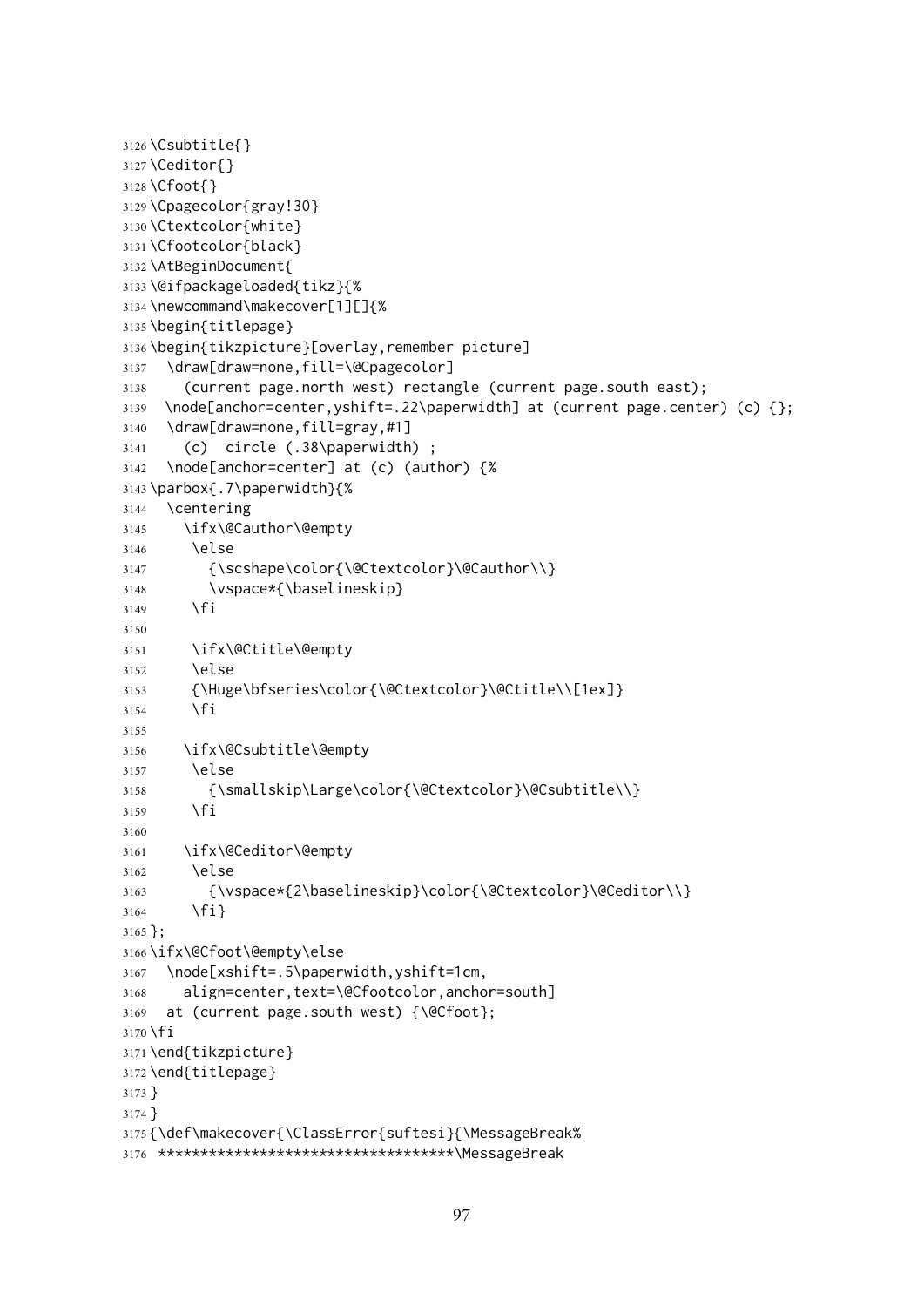```
3177 * To use the \noexpand\makecover command\MessageBreak
3178 * load the 'tikz' package.\MessageBreak
3179 ************************************}{\MessageBreak%
3180 ***********************************\MessageBreak
3181 * To use the \noexpand\makecover command\MessageBreak
3182 * load the 'tikz' package.\MessageBreak
3183 ************************************}}}
3184 }
```
### 5.12 Frontispiece

```
3185 \AtBeginDocument{%
3186 \@ifpackagewith{frontespizio}{suftesi}{%
3187 \ifsuftesi@periodical
3188 \Margini {5.5cm}{7cm}{4.5cm}{0cm}
3189 \else
3190 \ifsuftesi@periodicalaureo
3191 \Margini {5.5cm}{7cm}{4.5cm}{0cm}
3192 \else
3193 \ifsuftesi@compact
3194 \Margini {4.5cm}{7cm}{4.5cm}{0cm}
3195 \else
3196 \ifsuftesi@compactaureo
3197 \Margini {4.5cm}{7cm}{4.5cm}{0cm}
3198 \else
3199 \ifsuftesi@supercompact
3200 \Margini {4.5cm}{10cm}{6cm}{1cm}
3201 \else
3202 \ifsuftesi@supercompactaureo
3203 \Margini {4.5cm}{10cm}{6cm}{1cm}
3204 \else
3205 \ifsuftesi@pocketa
3206 \Margini {4.5cm}{10cm}{6cm}{1cm}
3207 \else
3208 \ifsuftesi@pocketb
3209 \Margini {4.5cm}{10cm}{6cm}{1cm}
3210 \else
3211 \ifsuftesi@pocketc
3212 \Margini {4.5cm}{10cm}{6cm}{1cm}
3213 \else
3214 \fi\fi\fi\fi\fi\fi\fi\fi\fi}
3215 {\@ifpackageloaded{frontespizio}{%
3216 \ifsuftesi@periodical
3217 \Margini {1cm}{7cm}{5cm}{1cm}
3218 \Rientro{1cm}
3219 \else
3220 \ifsuftesi@periodicalaureo
3221 \Margini {1cm}{7cm}{5cm}{1cm}
3222 \Rientro{1cm}
3223 \else
3224 \ifsuftesi@compact
3225 \Margini {1cm}{7cm}{6cm}{1cm}
```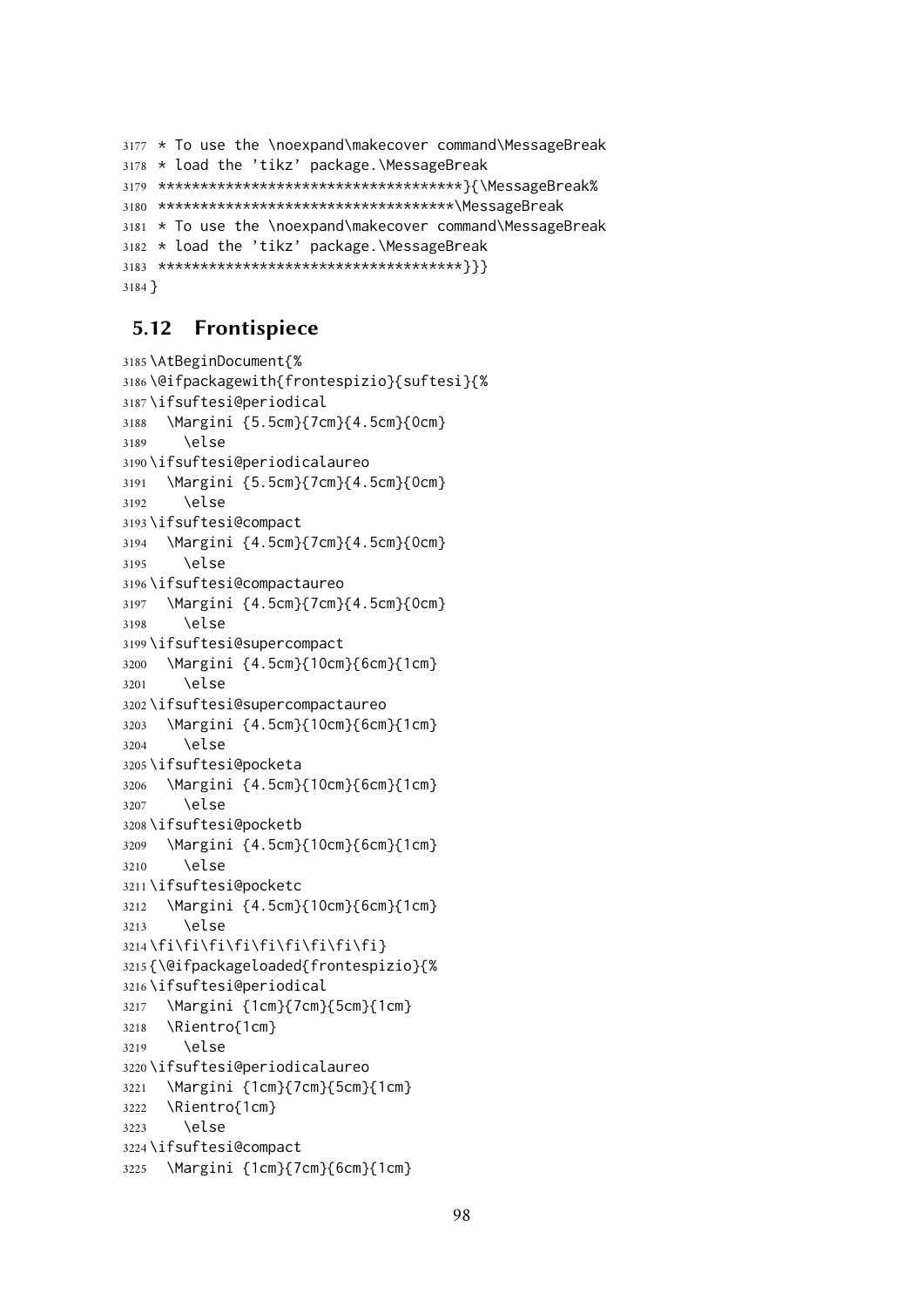```
3226 \Rientro{1cm}
3227 \else
3228 \ifsuftesi@compactaureo
3229 \Margini {1cm}{7cm}{6cm}{1cm}
3230 \Rientro{1cm}
3231 \else
3232 \ifsuftesi@supercompact
3233 \Margini {1cm}{10cm}{8cm}{1cm}
3234 \Rientro{1cm}
3235 \else
3236 \ifsuftesi@supercompactaureo
3237 \Margini {1cm}{10cm}{8cm}{1cm}
3238 \Rientro{1cm}
3239 \else
3240 \ifsuftesi@pocketa
3241 \Margini {1cm}{10cm}{8cm}{1cm}
3242 \Rientro{1cm}
3243 \else
3244 \ifsuftesi@pocketb
3245 \Margini {1cm}{10cm}{8cm}{1cm}
3246 \Rientro{1cm}
3247 \else
3248 \ifsuftesi@pocketc
3249 \Margini {1cm}{10cm}{8cm}{1cm}
3250 \Rientro{1cm}
3251 \else
3252 \fi\fi\fi\fi\fi\fi\fi\fi\fi}
3253 {\relax}}}
```
# 5.13 Colophon

```
3254 \newcommand{\colophon}[3][]{%
3255 \thispagestyle{empty}
3256 \null
3257 \vfill
3258 \def\next{#2}
3259 \ifx\next\@empty\else
3260 \noindent Copyright \copyright{} \the\year~#2\\[1ex]
3261 Tutti i diritti riservati
3262 \fi
3263 \vfill
3264 {\small\noindent Questo lavoro \'e stato composto con \LaTeX{}%
3265 \def\next{#1}
3266 \ifx\next\@empty\else su #1
3267 \fi usando la classe \textsf{suftesi} di
3268 Ivan Valbusa\index{Valbusa, Ivan}. #3\par}
3269 \cleardoublepage}
3270 \newcommand{\bookcolophon}[2]{%
3271 \thispagestyle{empty}
3272 \null
3273 \forallfill
3274 \noindent #1
```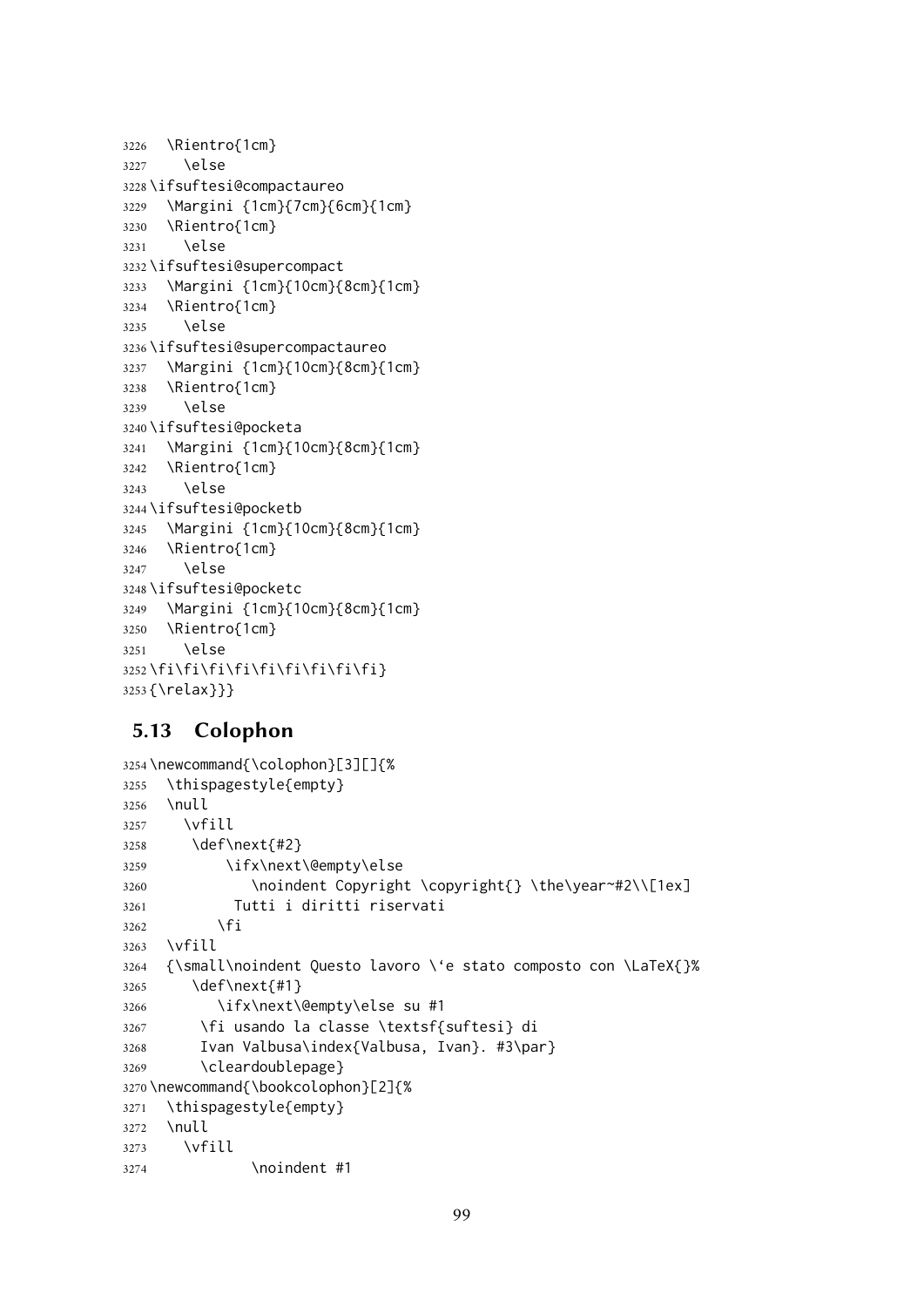```
3275 \vfill
3276 {\small\noindent #2\par}
3277 \cleardoublepage}
3278 \newcommand{\artcolophon}[1]{%
3279 \thispagestyle{empty}
3280 \null
3281 \vfill
3282 {\small\noindent #1\par}}
3283 \newcommand{\finalcolophon}[1]{%
3284 \thispagestyle{empty}
3285 \null\vspace*{\stretch{1}}
3286 \begin{center}
3287 \begin{minipage}{.5\textwidth}
3288 \centering\small #1
3289 \end{minipage}
3290 \end{center}
3291 \vspace*{\stretch{6}}}
```
The **\FSPL** colophon This command is defined only for the style=FSPL\* options.

```
3292 \ifsuftesi@FSPL
3293 \newcommand{\FSPLcolophon}[1][\the\year]{%
3294 \begingroup
3295 \thispagestyle{empty}
3296 \null\vspace{\stretch{1}}
3297 \noindent \hskip-.5em\cc #1 \@author%
3298 \vskip1ex
3299
3300 \small\noindent This work is licensed under the Creative Commons
3301 Attribution-NonCommercial-NoDerivs 3.0 Unported License.
3302 To view a copy of this license,
3303 visit http://creativecom mons.org/licenses/by-nc-nd/3.0/.
3304
3305 \endgroup
3306
3307 \begingroup
3308 \footnotesize
3309
3310 \null\vspace{\stretch{1}}
3311
3312 \noindent Typeset with \LaTeX{} in collaboration with the Joint Project
3313 \emph{Formal Style for PhD Theses with \LaTeX} (University of Verona,
3314 Italy) using the \textsf{suftesi} class by Ivan Valbusa. The text face
3315 is Palatino, designed by Hermann Zapf. The sans serif font is Iwona by
3316 Janusz M.~Nowacki.
3317
3318 \endgroup
3319
3320 \clearpage}
3321 \else
3322 \def\FSPLcolophon{%
3323 \ClassError{suftesi}
```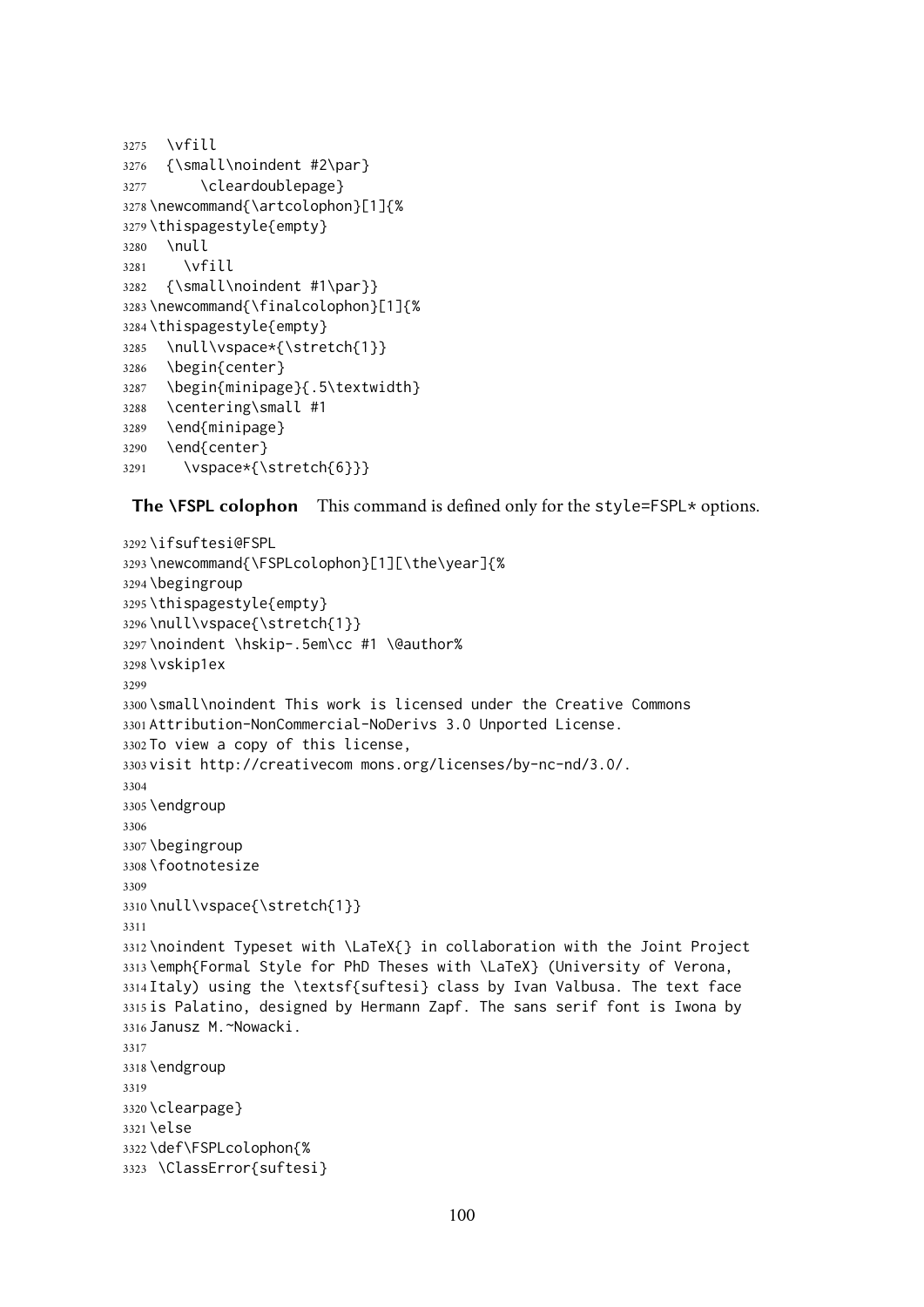```
3324 {\noexpand\FSPLcolophon is defined\MessageBreak
3325 only for the FSPL styles}
3326 {\noexpand\FSPLcolophon is defined\MessageBreak
3327 only for the FSPL styles}}
3328 \fi
```
# 5.14 Backward compatibility

Two environments to manually typeset the bibliography and the list of shorthands. As the class was initially designed primarily for Italian-speaking users, these two environments have an Italian name. Particularly the list of shorthands relies on \losname which defaults to "Sigle" (that means "shorthands"). They are not documented and are made available only for backward compatibility.

```
3329 \newenvironment{bibliografia}{%
```

```
3330 \ifsuftesi@article
3331 \section*{\refname}
3332 \addcontentsline{toc}{section}{\refname}
3333 \else
3334 \chapter{\bibname}%
3335 \fi
3336 \normalfont \list{}{%
3337 \setlength{\itemindent}{-\parindent}
3338 \setlength{\leftmargin}{\parindent}
3339 \setlength{\labelwidth}{0pt}
3340 \setlength{\parsep}{\parskip}
3341 \let\makelabel}}
3342 {\endlist}
3343 \newcommand{\losname}{Sigle}
3344 \newcommand{\itlabel}[1]{\itshape\hbox to 6em{#1}}
3345 \newenvironment{sigle}{%
3346 \chapter{\losname}
3347 \normalfont \list{}{%
3348 \setlength{\labelsep}{0.5em}
3349 \setlength{\itemindent}{0pt}
3350 \setlength{\leftmargin}{6em}
3351 \setlength{\labelwidth}{\leftmargin}
3352 \setlength{\listparindent}{\parindent}
3353 \setlength{\parsep}{\parskip}
3354 \let\makelabel\itlabel}}
3355 {\endlist}
```
A command to print an unnumbered introduction at the beginning of the chapter. The \chapterintroname defaults to "Introduzione" because the class was initially designed primarily for Italian-speaking users.

```
3356 \ifsuftesi@article
3357 \def\chapterintro{%
3358 \ClassError{suftesi}
3359 {Command \noexpand\chapterintro is undefined\MessageBreak
3360 using 'structure=article'}
```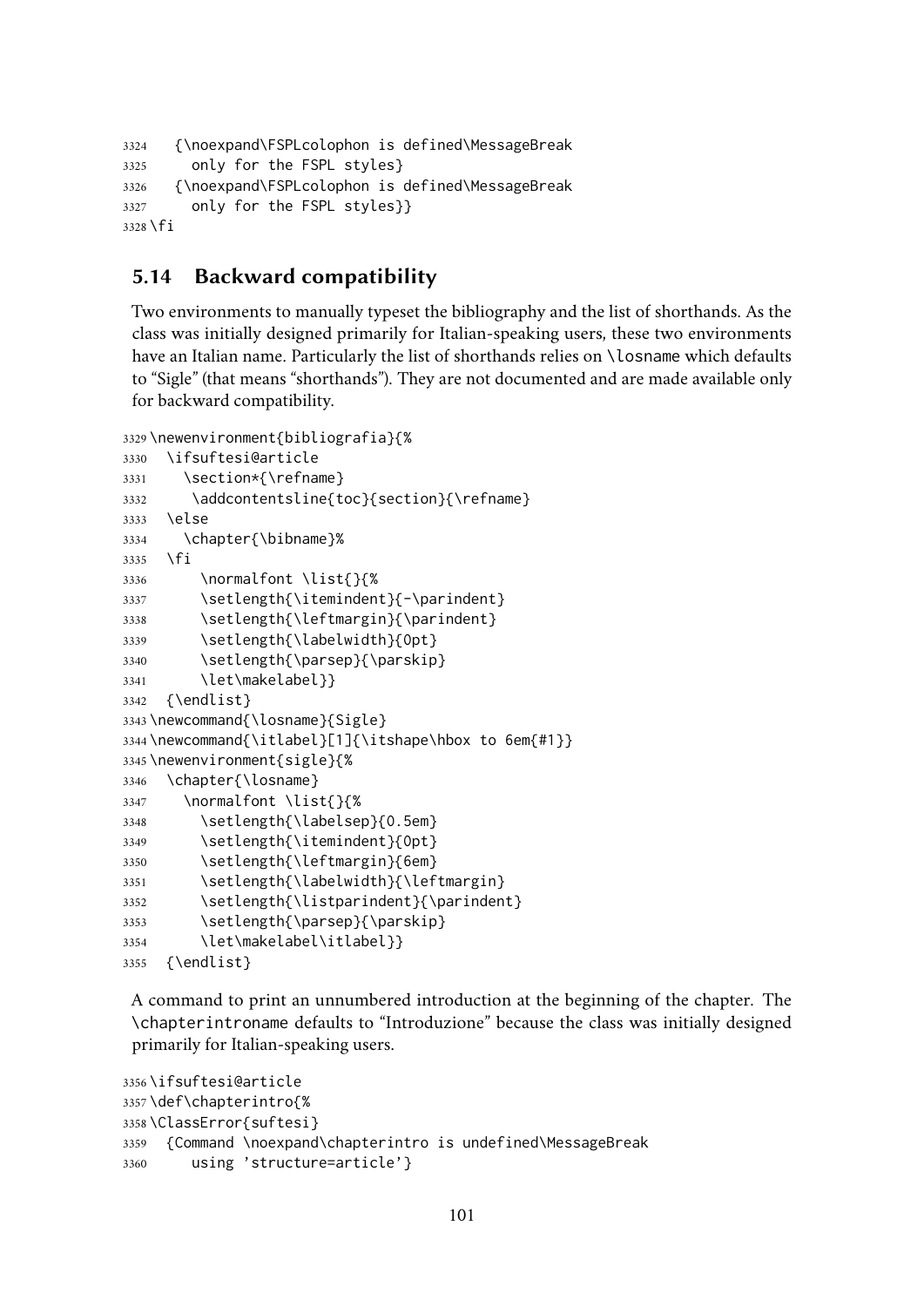```
3361 {Command \noexpand\chapterintro is undefined\MessageBreak
3362 using 'structure=article'}}
3363 \else
3364 \def\chapterintro{\@ifstar{%
3365 \@tempswafalse\@chapterintro}{\@tempswatrue\@chapterintro}}
3366 \def\@chapterintro{\phantomsection
3367 \if@tempswa\section*{\SUF@fchapterintroname}\fi
3368 \addcontentsline{toc}{section}{\SUF@fchapterintroname}}
3369 \newcommand{\chapterintroname}[1]{\def\SUF@fchapterintroname{#1}}
3370 \chapterintroname{Introduzione}
3371 \fi
```
# 5.15 Final settings

```
3372 \ifsuftesi@article
3373 \renewcommand\frontmatter{\ClassError{suftesi}
3374 {Command \noexpand\frontmatter is undefined\MessageBreak
3375 using 'structure=article'}
3376 {Command \noexpand\frontmatter is undefined\MessageBreak
3377 using 'structure=article'}}
3378 \renewcommand\mainmatter{\ClassError{suftesi}
3379 {Command \noexpand\mainmatter is undefined\MessageBreak
3380 using 'structure=article'}
3381 {Command \noexpand\mainmatter is undefined\MessageBreak
3382 using 'structure=article'}}
3383 \renewcommand\backmatter{\ClassError{suftesi}
3384 {Command \noexpand\backmatter is undefined\MessageBreak
3385 using 'structure=article'}
3386 {Command \noexpand\backmatter is undefined\MessageBreak
3387 using 'structure=article'}}
3388 \else
```
Nowadays there is no longer any sense in having a different numbering for the frontmatter pages. For this reason we redefine the \frontmatter command in order to obtain Arabic numerals.

```
3389 \renewcommand\frontmatter{\cleardoublepage\@mainmatterfalse}
3390 \renewcommand\mainmatter{\cleardoublepage\@mainmattertrue}
3391 \fi
```
In a previous version the \hemph command was provided to fix a bug in the hyphenation of some italian expressions like "dell'*encyclopaedia*". Now the bug has been fixed by the fixltxhyph package by Claudio Beccari. The \hemph command is provided only for backward compatibility. Note that the fixltxhyph package must be loaded after babel or polyglossia.

```
3392 \@ifpackageloaded{babel}
3393 {\AtBeginDocument{\RequirePackage{fixltxhyph}}}{}
3394 \@ifpackageloaded{polyglossia}
3395 {\AtBeginDocument{\RequirePackage{fixltxhyph}}}{}
3396 \let\hemph\emph
```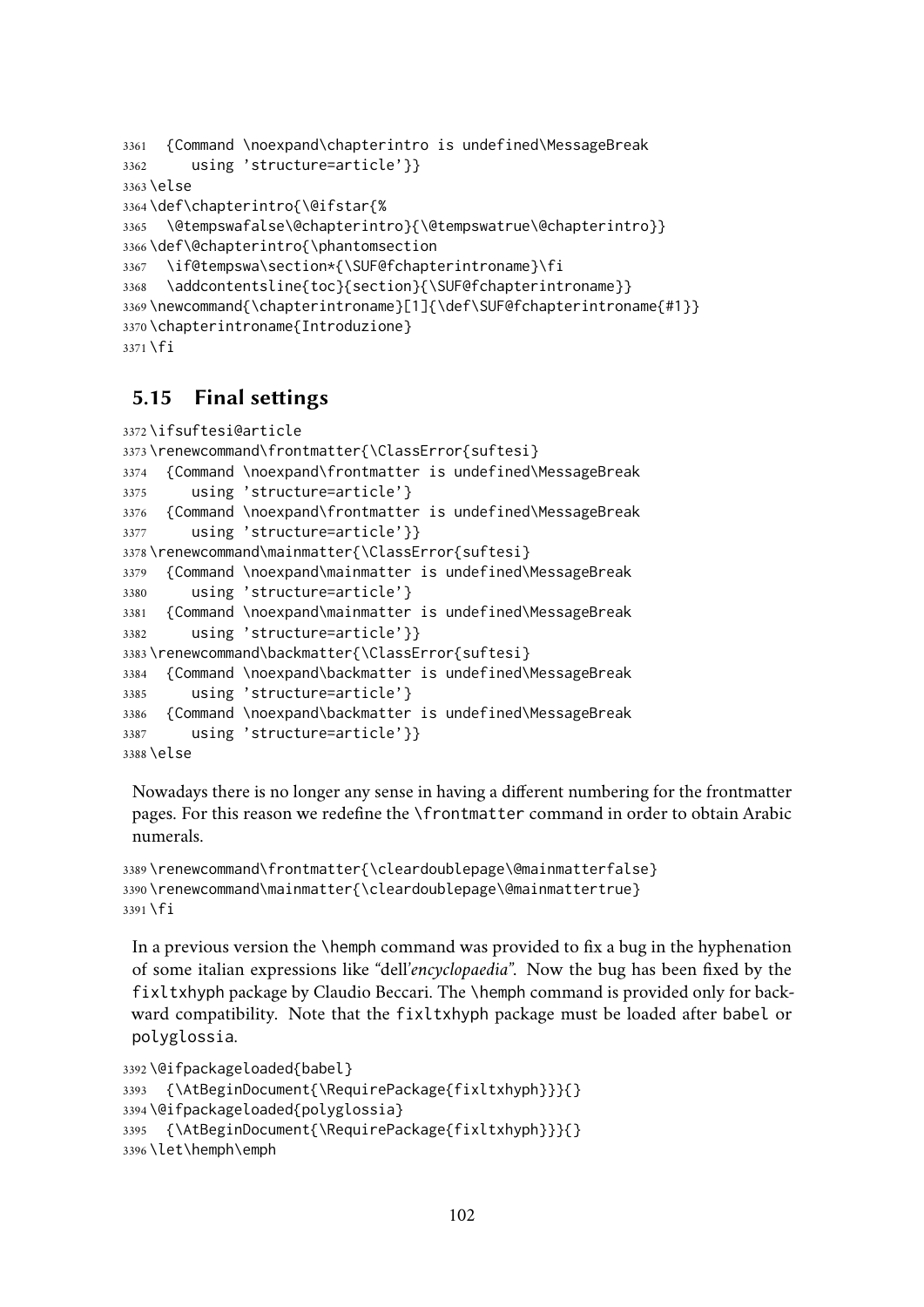The first line of all sections is indented by default using  $X_{\exists}$ EX with Italian as the main language. I think that this is incongruous with the LATEX default. For this reason:

3397 \unless\ifPDFTeX% if xetex or luatex 3398 \let\@afterindenttrue\@afterindentfalse 3399 \fi

Now we switch off extra space after punctuation, in accordance with the habits of European typography, especially the Italian one. The user can restore standard behavior with the \nonfrenchspacing command.

3400 \frenchspacing

# References

This bibliography has been typeset with the biblatex-philosophy package, created by the same author of this class.

- Adriaens, Hendri (2014), *The* xkeyval *package. Extension of the keyval package*, version 2.7a, <http://www.ctan.org/pkg/xkeyval> (visited on 05/24/2020).
- Beccari, Claudio (2011), *The* fixltxhyph *package. Allow hyphenation of partially-emphasised substrings*, version 0.4, <http://www.ctan.org/pkg/fixltxhyph> (visited on 05/24/2020).
- Bezos López, Javier (2019a), *The* enumitem *package. Control layout of itemize, enumerate, description*, version 3.9, [http : / / www . texnia . com / enumitem . html](http://www.texnia.com/enumitem.html) (visited on 05/24/2020).
- (2019b), *The* titlesec *package. Select alternative section titles*, version 2.13, [http://www.](http://www.ctan.org/pkg/titlesec) [ctan.org/pkg/titlesec](http://www.ctan.org/pkg/titlesec) (visited on 05/24/2020).
- (2019c), *The* titletoc *package. Alternative headings for toc/lof/lot*, version 2.13, [http://www.](http://www.ctan.org/pkg/titletoc) [ctan.org/pkg/titletoc](http://www.ctan.org/pkg/titletoc) (visited on 05/24/2020).
- Bringhurst, Robert (1992), *The Elements of Typographic Style*, 4th ed. (version 4.0), Hurtley & Marks Publisher, Vancouver, trans. *Gli elementi dello stile tipografico*, 5th ed., Sylvestre Bonnard, Milano 2009.
- Carlisle, David and The *E*TEX Team (2019), *The color package. Colour control for ETEX documents*, version 1.2a, <http://www.ctan.org/pkg/color> (visited on 05/24/2020).
- Carlisle, David and Hideo Umeki (2020), *The* geometry *package. Flexible and complete interface to document dimensions*, version 5.9, <http://www.ctan.org/pkg/geometry> (visited on 05/24/2020).
- Franz, Melchior (2020), *The* crop *package. Support for cropmarks*, version 1.10.2, [http :](http://www.ctan.org/pkg/crop) [//www.ctan.org/pkg/crop](http://www.ctan.org/pkg/crop) (visited on 05/24/2020).
- Gregorio, Enrico (2009), *Il pacchetto* frontespizio, version 1.1, [http://www.guit.sssup.](http://www.guit.sssup.it/phpbb/index.php) [it/phpbb/index.php](http://www.guit.sssup.it/phpbb/index.php).
- Jackowski, B. and J.M. Nowacki (2009), *The* lm *package. Latin modern fonts in outline formats*, version 2.004, <http://www.ctan.org/pkg/lmodern> (visited on 05/24/2020).
- Khalighi, Vafa and The LATEX Team (2020), *The iftex package. Am I running under pdfTFX, XeTFX or LuaTEX?*, version 1.0d, <http://www.ctan.org/pkg/iftex> (visited on 05/24/2020).
- Lehman, Philipp and Joseph Wright (2020), *The* etoolbox *package. An e-TEXToolbox for Class and Package Authors*, version v2.5k, <http://www.ctan.org/pkg/etoolbox> (visited on 06/06/2021).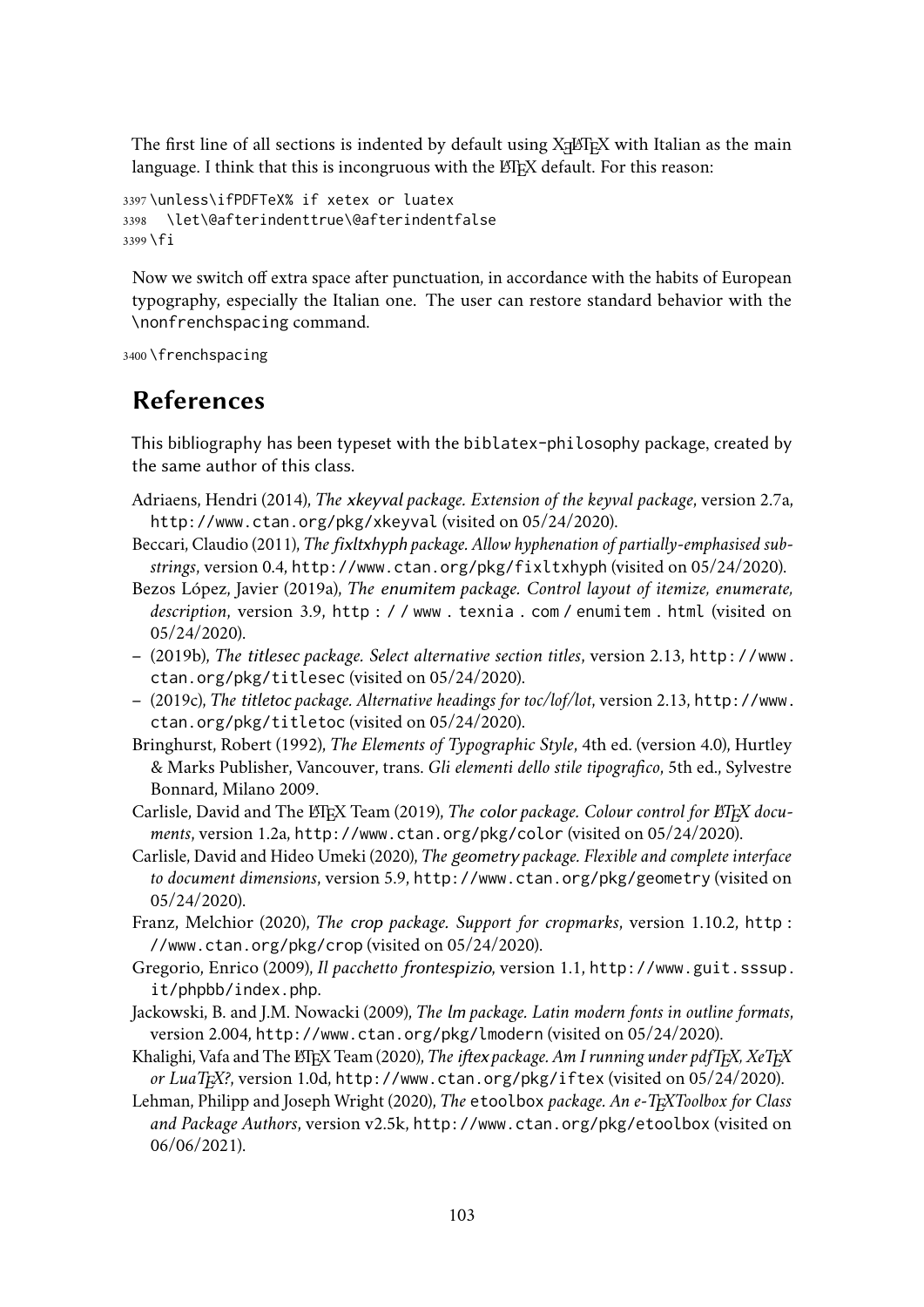- Levien, Raph, Karl Berry, and Michael Sharpe (2019), *The* inconsolata *package. A monospaced font, with support files for use with TEX*, version 1.121, [http : / / levien . com / type /](http://levien.com/type/myfonts/inconsolata.html) [myfonts/inconsolata.html](http://levien.com/type/myfonts/inconsolata.html) (visited on 05/24/2020).
- <span id="page-103-0"></span>Miede, André (2011), *A Classic Thesis style*, [http://mirrors.ctan.org/macros/latex/](http://mirrors.ctan.org/macros/latex/contrib/classicthesis/ClassicThesis.pdf) [contrib/classicthesis/ClassicThesis.pdf](http://mirrors.ctan.org/macros/latex/contrib/classicthesis/ClassicThesis.pdf).
- Milde, Günter (2013), *The* substitutefont *package. Easy font substitution*, version 0.1.4, [http:](http://www.ctan.org/pkg/substitutefont) [//www.ctan.org/pkg/substitutefont](http://www.ctan.org/pkg/substitutefont) (visited on 05/24/2020).
- Mittelbach, Frank and The LATEX Team (2019), *The multicol package. Intermix single and multiple columns*, version 1.8y, [http : / / www . ctan . org / pkg / multicol](http://www.ctan.org/pkg/multicol) (visited on 05/24/2020).
- Morison, Stanley (1936), *First Principles of Typography*, Cambridge University Press, Cambridge; trans. *I principi fondamentali della tipografia*, Fabrizio Serra editore, Pisa-Roma 2008.
- Munari, Bruno (1966), *Arte come mestiere*, Laterza, Roma-Bari.
- Oberdiek, Heiko (2020), *The* zref *package*, version v2.32, [http://www.ctan.org/pkg/](http://www.ctan.org/pkg/zref) [zref](http://www.ctan.org/pkg/zref) (visited on 05/23/2021).
- Pignalberi, Gianluca (2005), *The* cclicenses *package. Typeset Creative Commons licence logos*, version v0.4, <http://www.ctan.org/pkg/cclicenses> (visited on 05/24/2020).
- Puga, Diego (2002), *The* mathpazo *package. Fonts to typeset mathematics to match Palatino*, version 1.003, <http://www.ctan.org/pkg/mathpazo> (visited on 05/24/2020).
- Rahtz, Sebastian (1995), *The* textcomp *package. LATEX support for the Text Companion fonts*, <http://www.ctan.org/pkg/textcomp> (visited on 05/24/2020).
- Robertson, Will and Peter R. Wilson (2020), *The* appendix *package. Extra control of appendices*, version 1.2c, <http://www.ctan.org/pkg/appendix> (visited on 05/24/2020).
- Schlicht, Robert (2019), *The* microtype *package. Subliminal refinements towards typographical perfection*, version 2.7d, [http : / / www . ctan . org / pkg / microtype](http://www.ctan.org/pkg/microtype) (visited on 05/24/2020).
- Schmidt, Walter (2004), *The* bera *package. Bera fonts*, <http://www.ctan.org/pkg/bera> (visited on 05/24/2020).
- Sharpe, Michael (2018), *The libertinust1math package. A Type 1 font and BTEX support for Libertinus Math*, version 1.1.9, <http://www.ctan.org/pkg/libertinust1math> (visited on 05/24/2020).
- (2019), *The* mathalpha *package. General package for loading maths alphabets in LATEX*, version 1.13, <http://www.ctan.org/pkg/mathalpha> (visited on 05/24/2020).
- (2020a), *The* cochineal *package. Cochineal fonts with LATEX support*, version 1.061, [http:](http://www.ctan.org/pkg/cochineal) [//www.ctan.org/pkg/cochineal](http://www.ctan.org/pkg/cochineal) (visited on 05/24/2020).
- (2020b), *The* newpx *package. Alternative uses of the PX fonts, with improved metrics*, version 1.411, <http://www.ctan.org/pkg/newpxmath> (visited on 05/24/2020).
- (2020c), *The* newtx *package. Alternative uses of the TX fonts, with improved metrics*, version 1.627, <http://www.ctan.org/pkg/newtxmath> (visited on 05/24/2020).
- Sommerfeldt, Axel (2020), *The* caption *package. Customising captions in floating environments*, <http://www.ctan.org/pkg/caption> (visited on 05/24/2020).
- Tennent, Bob (2012), *The* biolinum-type1 *package. (pdf)LATEX support for the Biolinum family of fonts*, version 5.3.0, [https : / / www . ctan . org / pkg / biolinum - type1](https://www.ctan.org/pkg/biolinum-type1) (visited on 05/24/2020).
- (2020), *The* libertine *package. Use of Linux Libertine and Biolinum fonts with LATEX*, version 5.3.0, <http://www.ctan.org/pkg/libertine> (visited on 05/24/2020).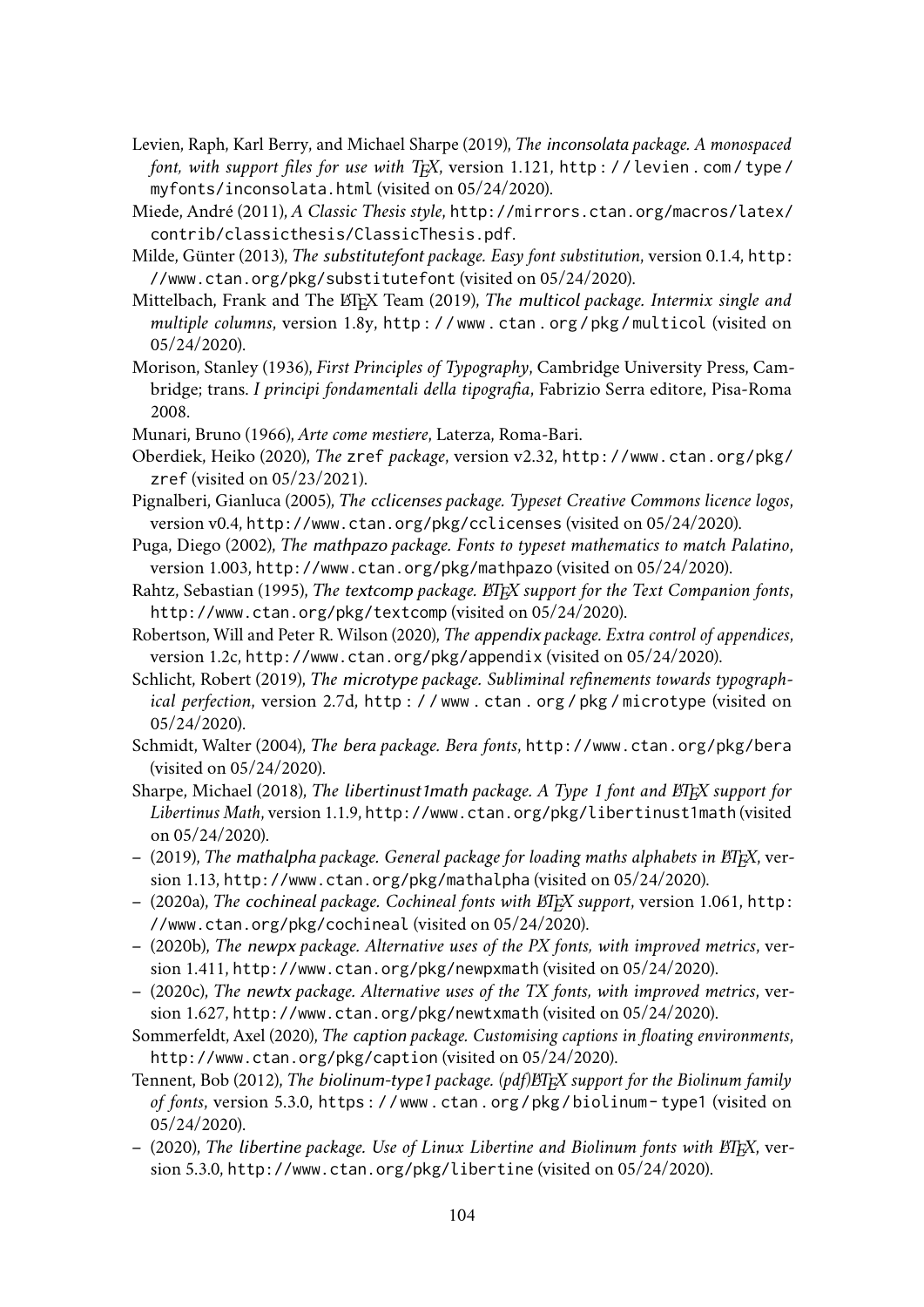- The American Mathematical Society (2020), *The* amsthm *package. Typesetting theorems (AMS style)*, version 2.20.6, [http : / / www . ams . org / tex / amslatex . html](http://www.ams.org/tex/amslatex.html) (visited on 05/24/2020).
- The LATEX Team, David Carlisle, and Joseph Wright (2016), *The* luatex85 *package. pdfTeX aliases for LuaTEX*, version 1.4, [http : / / www . ctan . org / pkg / luatex85](http://www.ctan.org/pkg/luatex85) (visited on 05/24/2020).
- Tómács, Tibor (2018), *The* bookcover *class. Class for book covers and dust jackets*, version v2.3, <http://www.ctan.org/pkg/bookcover> (visited on 06/29/2020).
- Tschichold, Jan (1975), *Ausgewählte Aufsätze über Fragen der Gestalt des Buches und der Typographie*, Birkhäuser Verlag, Basel; trans. *La forma del libro*, Sylvestre Bonnard, Milano 2003.
- Valbusa, Ivan (2012), "La forma del testo umanistico. La classe suftesi", <sup>A</sup>rs*TEXnica*, 14 (Oct. 2012), pp. 15-30, [http : / / www . guitex . org / home / images / ArsTeXnica / AT014 /](http://www.guitex.org/home/images/ArsTeXnica/AT014/valbusa.pdf) [valbusa.pdf](http://www.guitex.org/home/images/ArsTeXnica/AT014/valbusa.pdf).
- (2020), *The* fontsize *package. A small package to set arbitrary sizes for the main font of the document*, version 0.1, <http://www.ctan.org/pkg/fontsize> (visited on 05/24/2020).
- Van Oostrum, Piet (2019), *The* fancyhdr *package. Extensive control of page headers and footers in*  $E/F_X^X2_\epsilon$ , version 3.10, <http://www.ctan.org/pkg/fancyhdr> (visited on 05/24/2020).
- Wette, Karl (2010), *The* emptypage *package. Make empty pages really empty*, version 1.2, <http://www.ctan.org/pkg/emptypage> (visited on 05/24/2020).

 $v \Omega$ 

# Change History

#### v0.5

| General: First public release. The                |
|---------------------------------------------------|
| frontispiece of suftesi is now                    |
| included in the package                           |
| frontespizio. New option                          |
| fullplain Changed option                          |
| sctitles.  1                                      |
| New command chapnumfont 15                        |
| New option elements,                              |
| nomarginpar, nocrop,                              |
| sufelements, compact,                             |
| supercompact<br>- 29                              |
| v0.6                                              |
| General: English documentation.                   |
| Renamed options plain and                         |
| fullplain to centerheadings                       |
| and sufplain. $\ldots \ldots \ldots \ldots$       |
| New command \artcolophon 27                       |
| New command \bookcolophon 26                      |
| New option authortitle $\ldots$ . 29              |
|                                                   |
| v0.6a                                             |
| General: Maintenance release, no                  |
| changes $\ldots \ldots \ldots \ldots \ldots$<br>1 |
|                                                   |

| vv.vv                                                  |
|--------------------------------------------------------|
| General: Improved full compatibility                   |
| with XeLTEX. varioref and                              |
| footmisc packages are no longer                        |
| $loaded \dots$<br>1                                    |
| v0.6c                                                  |
| General: Maintenance release, no                       |
| changes $\ldots \ldots \ldots \ldots$<br>1             |
| v0.7                                                   |
| General: Maintenance release, no                       |
| changes. Provided a thesis template<br>1               |
| v0.8                                                   |
| General: Added macro for using                         |
| frontespizio package with                              |
| compact and supercompact                               |
| options. $\ldots \ldots \ldots \ldots$<br>$\mathbf{I}$ |
| New option periodical $\ldots \ldots$ 29               |
| Renewed \title command  23                             |
| v(0.9)                                                 |
| General: Improved compatibility with                   |
| mathspec<br>.<br>1                                     |
| New option dottedtoc, raggedtoc 29                     |
| $v$ 0.9a                                               |
| General: Added inline option to                        |
| enumitem package. Deleted                              |
|                                                        |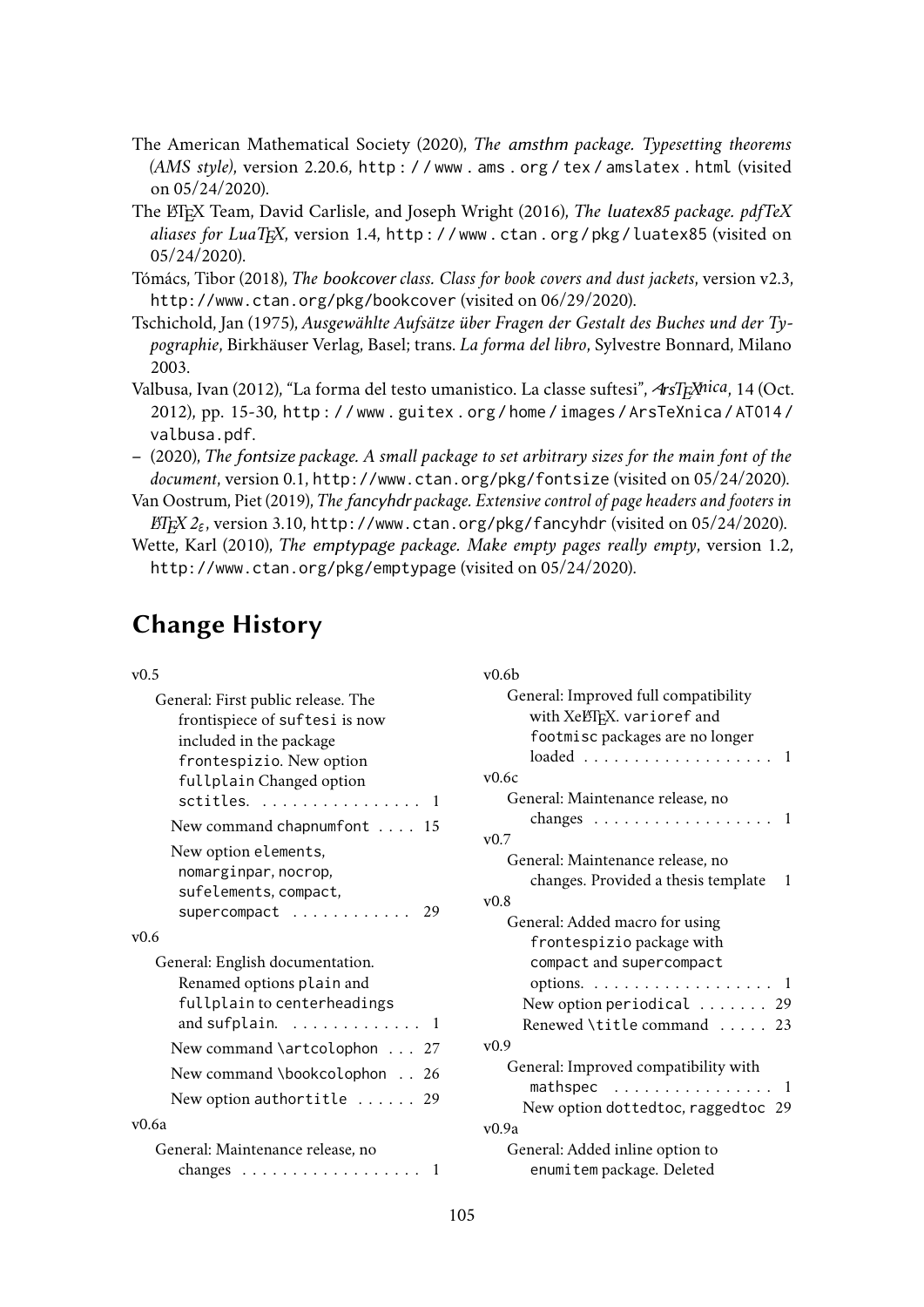| centertitle option. Deleted                               |
|-----------------------------------------------------------|
| sctitles option. Changed code for                         |
| toc, lot and lof elements.<br>1<br>$\ldots$               |
| New command \toclabelspace . 16                           |
| New options, defaultparindent,                            |
| ralignquotation,                                          |
| smallquotation,                                           |
| dottedfootnote, indentlist,                               |
| alignlist, centerpart,                                    |
|                                                           |
| centerchap, centersec,<br>rightpart, rightchap, rightsec, |
|                                                           |
| numparpart, numparchap,                                   |
| numparsec, smallcapspart,                                 |
| smallcapschap, smallcapssec,                              |
| italicpart, italicchap,                                   |
| italicsec, italicsubsec,                                  |
| romanchap, dottedchap,                                    |
| italicheader, tocpageleft,                                |
| dottedpart, rmstyle(1-6),                                 |
| itstyle(1-12), scstyle(1-12),                             |
| standardfootnote,                                         |
| smallcapsheader<br>29                                     |
| v0.9b                                                     |
| General: Changed standardfootnote                         |
| option and renamed to                                     |
| footnotestyle<br>19<br>.                                  |
| New command \xfootnote<br>20                              |
| New option fewfootnotes  20                               |
| New option greekfont 10                                   |
| New option pagestyle $\dots\dots\dots 5$                  |
|                                                           |
| New option parindent $\dots\dots\dots$ 6                  |
| New option partpage $\dots \dots \dots$ 13                |
| New option quotationfont  22                              |
| New option quotestyle $\dots\dots$<br>20                  |
| New option structure  5                                   |
| New option tocstyle  15                                   |
|                                                           |
| Restored 11pt and 12pt option to                          |
| 1                                                         |
| The epigraph package is no longer                         |
| 4                                                         |
| The mparhack package is no longer                         |
| loaded. It is not compatible with                         |
| 5<br>crop.<br>.                                           |
| v0.9c                                                     |
| General: Maintenance release, no                          |
| changes<br>-1                                             |
| v1.0                                                      |
| General: First stable release. Renamed                    |
| option bozza to draftdate<br>19                           |
|                                                           |

| × | . | ÷ | . |  |
|---|---|---|---|--|
|   |   |   |   |  |

| General: Added the fixltxhyph<br>package. Documentation updated. .<br>1                                         |
|-----------------------------------------------------------------------------------------------------------------|
| v1.2                                                                                                            |
| General: Maintenance release. Added<br>the \toclabelspace command<br>1                                          |
| v1.3                                                                                                            |
| General: New command                                                                                            |
| <b>\FSPLcolophon</b><br>29<br>$\begin{array}{cccccccccccccc} . & . & . & . & . & . & . & . & . & . \end{array}$ |
| Updated documentation. Added                                                                                    |
| FSPLa, FSPLb and FSPLc styles.<br>1                                                                             |
| v1.4                                                                                                            |
| General: New value periodicalaureo                                                                              |
| for option pagelayout. Changed                                                                                  |
| code for \xfootnote command<br>1                                                                                |
| v1.5                                                                                                            |
| General: The microtype package is                                                                               |
| loaded for all engines. Improved                                                                                |
| compatibility with todonotes                                                                                    |
| package and with mdframed and                                                                                   |
| bookmark packages when using                                                                                    |
| style class option. New option                                                                                  |
| viewmode<br>1                                                                                                   |
| v1.6                                                                                                            |
| General: New option viewmode.                                                                                   |
| Corrected bugs in the definition of                                                                             |
| \listoffigures, \listoftables                                                                                   |
| and \tableofcontens commands.                                                                                   |
| Updated documentation.<br>1                                                                                     |
| v1.7                                                                                                            |
| General: Renamed viewmode option to                                                                             |
| version: renamed print value to                                                                                 |
| draft and added final value. New                                                                                |
| smallcapsstyle option.<br>1                                                                                     |
| v1.8                                                                                                            |
| General: Maintenance release.                                                                                   |
| Corrected a bug in the definition of                                                                            |
| \appendix<br>1                                                                                                  |
| v1.9                                                                                                            |
| General: Added italic, smallcaps                                                                                |
| and sanserif values for                                                                                         |
| captionstyle option. New                                                                                        |
| twocolcontents option. New                                                                                      |
| supercompactaureo page layout.                                                                                  |
| Changed \toclabelspace                                                                                          |
| command and renamed to                                                                                          |
| \toclabelwidth. New                                                                                             |
| collection document structure<br>1                                                                              |
|                                                                                                                 |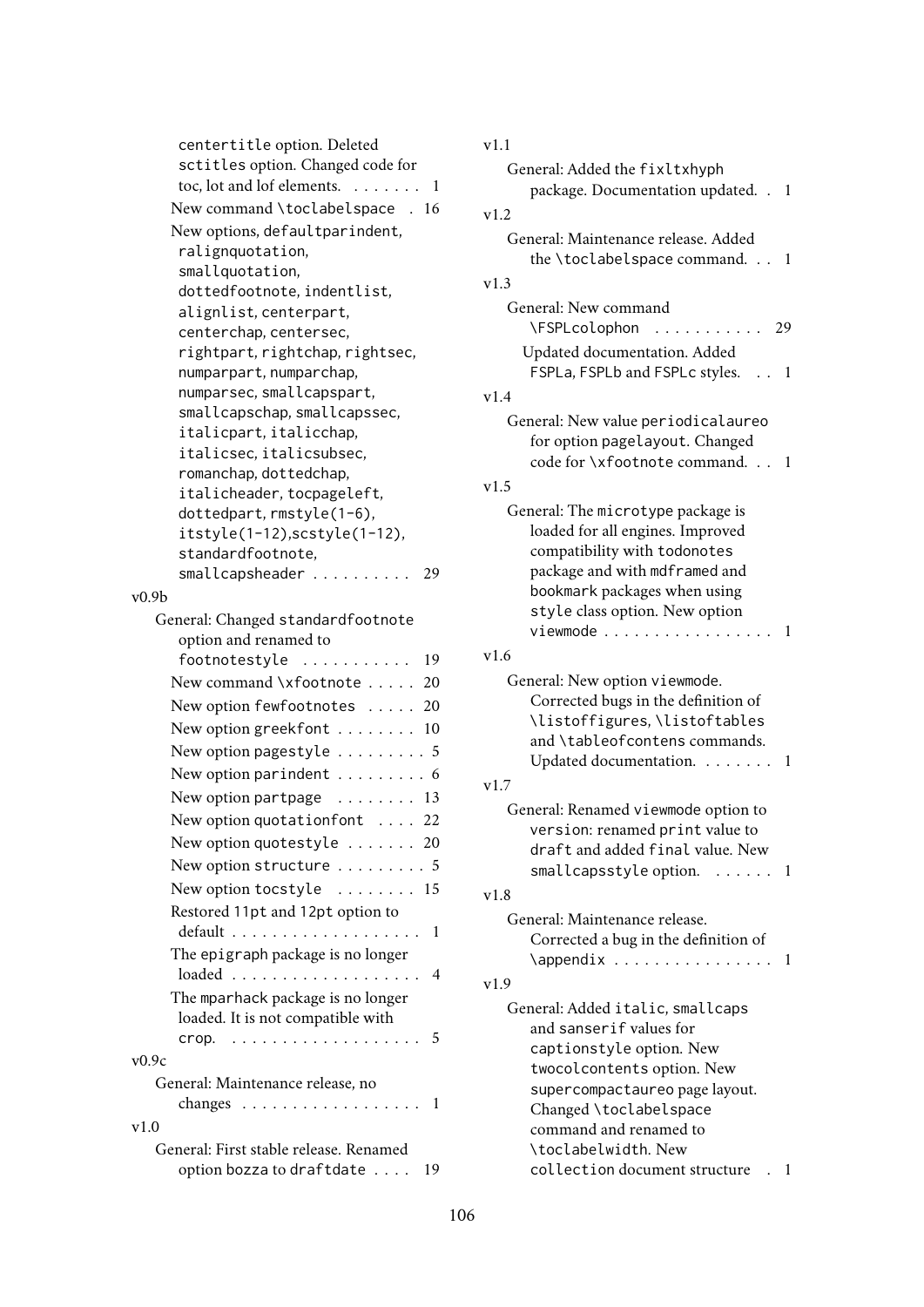| v1.9a                                                                   |   |
|-------------------------------------------------------------------------|---|
| General: Maintenance release. Updated                                   |   |
| greek support. Updated                                                  |   |
| documentation.                                                          | 1 |
| v1.9b                                                                   |   |
| General: Corrected a bug in "toc", "lof"                                |   |
| and "lot" commands.                                                     | 1 |
| v1.9c                                                                   |   |
| General: The cbgreek value for the                                      |   |
| greekfont option allows now to                                          |   |
| use the full set of the CB Greek font                                   |   |
| together with the default font                                          |   |
| (Palatino). $\ldots$<br>.                                               | 1 |
| v2.0                                                                    |   |
| General: New page layout                                                |   |
| standardaureo. Enhanced support                                         |   |
| for LuaLTFX. Headers settings are                                       |   |
| now executed \AtBeginDocument.                                          |   |
| Loaded ifluatex and ifthen                                              |   |
| packages. Added listparindent                                           |   |
| to <b>\setlist</b> options. Updated<br>documentation.                   | 1 |
| v2.0.1                                                                  |   |
| General: Corrected a bug in version                                     |   |
| option. $\ldots \ldots \ldots \ldots \ldots$                            | 1 |
| v2.1                                                                    |   |
| General: New option toc(level) font.                                    |   |
| Updated documentation. Removed                                          |   |
| \includeart command                                                     | 1 |
| v2.2                                                                    |   |
| General: Maintenance release.                                           | 1 |
| v2.3                                                                    |   |
| General: Maintenance release.                                           | 1 |
| v2.4                                                                    |   |
| General: Changed the default font to                                    |   |
| Cochineal with Linux Biolinum sans                                      |   |
| serif and Inconsolata monospaced.                                       |   |
| The Palatino is now loaded with                                         |   |
| newpxtext and newpxmath. Bera                                           |   |
| Mono and Iwona have been                                                |   |
| substituted by Linux Biolinum and                                       |   |
| Inconsolata. New values for font                                        |   |
| options: cochineal, libertine,                                          |   |
| bodoni (greek only). Value                                              |   |
| compatibility for defaultfont                                           |   |
| option to get the fonts of suftesi v2.3                                 |   |
| or previous. Updated                                                    |   |
| documentation<br>$\mathbf{1}$<br>v2.5                                   | 1 |
|                                                                         |   |
| General: Corrected a bug when loading<br>CB Greek fonts. Renamed option |   |

|        | documentstructure to<br>structure. Updated<br>documentation. 1                                                                                                                                                                                                                   |  |
|--------|----------------------------------------------------------------------------------------------------------------------------------------------------------------------------------------------------------------------------------------------------------------------------------|--|
| v2.6   |                                                                                                                                                                                                                                                                                  |  |
|        | General: New mathfont option for<br>non-standard fonts. New command<br>\makecover for printing the cover<br>page. Updated documentation. 1                                                                                                                                       |  |
| v2.7   |                                                                                                                                                                                                                                                                                  |  |
|        | General: New value cscreen for<br>version option. Updated<br>documentation. Removed value<br>elements for options:pagelayout,<br>headerstyle, captionstyle,<br>chapstyle, style; sufelements<br>for option: style. The<br>\chapnumfont command is no<br>longer available.<br>. 1 |  |
| v2.7.1 |                                                                                                                                                                                                                                                                                  |  |
|        | General: Corrected a bug in v.2.7<br>(missing some $\forall$ fi commands). 1                                                                                                                                                                                                     |  |
| v2.8   |                                                                                                                                                                                                                                                                                  |  |
|        | General: textcase no longer loaded.<br>Changed definitions of<br>\suftesi@MakeTextLowercase,<br>\SUF@titlesmallcaps,<br>\headbreak, \xheadbreak. 1                                                                                                                               |  |
| v2.9   |                                                                                                                                                                                                                                                                                  |  |
|        | General: New options tocauthorfont<br>and toctitlefont. Added<br>macros\suftesi@MakeTextTOCLowercase<br>and \SUF@TOCtitlesmallcaps.<br>Improved \xheadbreak command.<br>New templates book,<br>theses-template-article,<br>theses-template-book.  1                              |  |
| v2.9.1 |                                                                                                                                                                                                                                                                                  |  |
|        | General: Added libertinust1math<br>package for Libertine font. Added<br>luatex85 for LuaT <sub>E</sub> X engine 1                                                                                                                                                                |  |
| v2.9.2 |                                                                                                                                                                                                                                                                                  |  |
|        | General: Added \protect to<br>\SUF@thechapter and<br>\SUF@thesection in the<br>definitions of \chaptermark and<br>\sectionmark to correct a bug<br>when loading greek option with                                                                                                |  |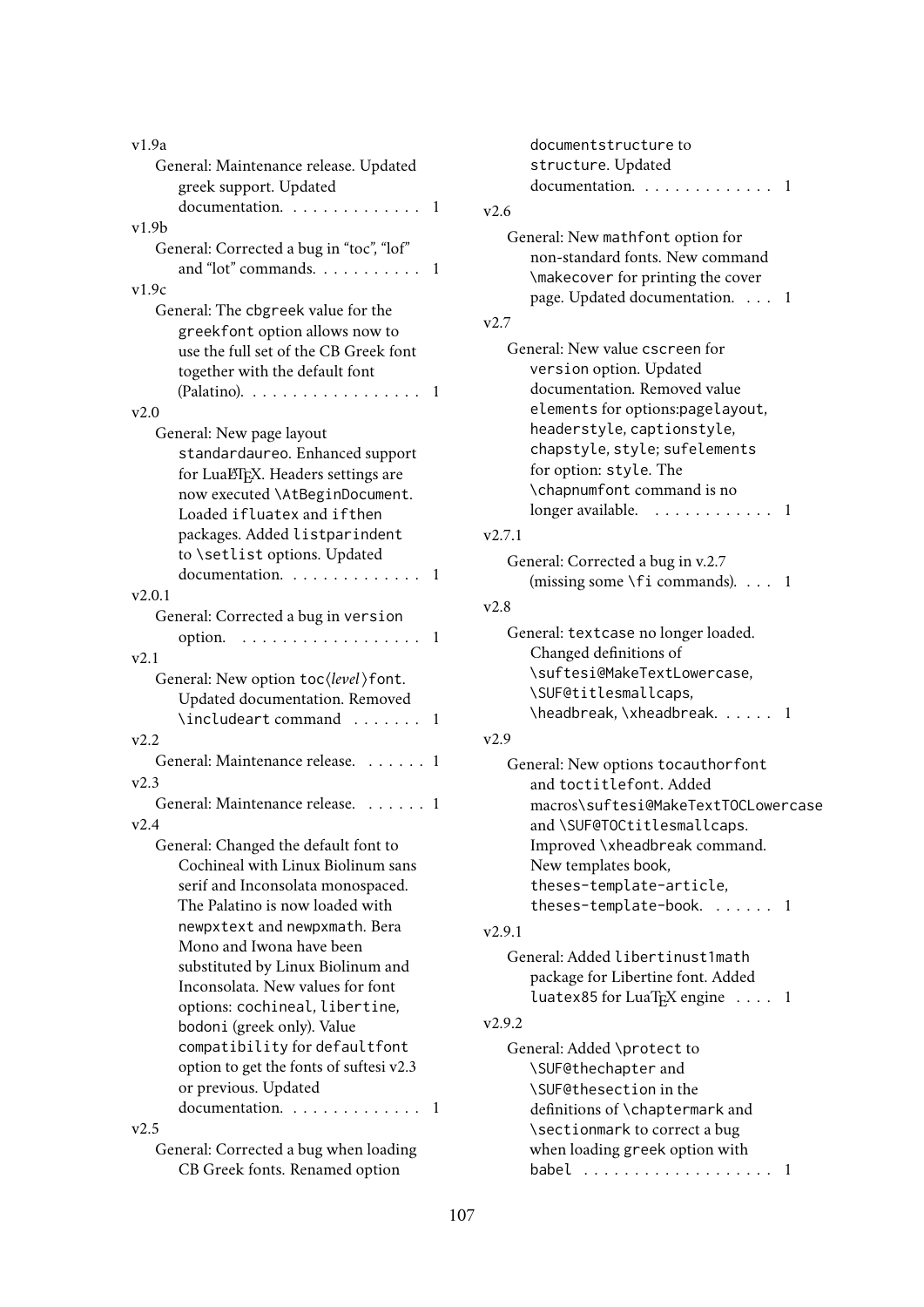| v2.9.3                                                     |
|------------------------------------------------------------|
| General: New commands to change the                        |
| font of the section titles and                             |
| numbers<br>. 13                                            |
|                                                            |
| Updated documentation. 1                                   |
| v2.9.4                                                     |
| General: Updated documentation. 1                          |
| v2.9.5                                                     |
| General: Restored templates folder.                        |
| New template book-customize.                               |
| New mechanism for the appendices                           |
| through the appendix package.<br>1<br>$\ddot{\phantom{0}}$ |
| v2.9.6                                                     |
|                                                            |
| General: New option compacttoc. The                        |
| appendix page title is printed in the                      |
| font of the chapters by default.                           |
| Removed \apepndicesname                                    |
| command.<br>.<br>1<br>.                                    |
| v2.9.6a                                                    |
| General: Maintenance release<br>. 1                        |
|                                                            |
| v2.9.7                                                     |
| General: New option fontsize. The                          |
| parindent options now accepts                              |
| arbitrary values. Updated                                  |
| documentation.<br>1                                        |
| v2.9.8                                                     |
| General: Removed license restrictions.                     |
| Updated documentation.<br>1                                |
| v2.9.9                                                     |
|                                                            |
| General: Removed a bug with                                |
| \appendix and roman chapter                                |
| numbers in table of contents.                              |
| Updated documentation.<br>1                                |
| v2.9.9a (2.9.10)                                           |
| General: Corrected a bug using the                         |
| otherlanguage environment with                             |
|                                                            |
| greekfont option. Updated                                  |
| documentation.<br>1                                        |
| v2.9.9b(2.9.11)                                            |
| General: New page layouts: pocketa,                        |
| pocketb, pocketc. New                                      |
| commands \breakinbody,                                     |
| \breakinbodyleft, \breakintoc                              |
| (old names: \headbreak and                                 |
| \xheadbreak). Changed definitions                          |
|                                                            |
| of \appendixpagename,                                      |
| \appendixtocname and                                       |
| \appendixname commands                                     |
| (default: english). The \part                              |
| command has been completely                                |
| redefined. Updated documentation.<br>1                     |
|                                                            |

| v3.0                                                                 |                |
|----------------------------------------------------------------------|----------------|
| General: Improved biblatex support.                                  |                |
| Updated documentation.                                               | 1              |
| v3.0.1                                                               |                |
| General: Maintenance release.                                        | 1              |
| v3.0.2                                                               |                |
| General: Improved subsecstyle and                                    |                |
| subsubsecstyle options.                                              | 1              |
| v3.1.0                                                               |                |
| General: Replaced \val\nr with                                       |                |
| \suftesi@val\suftesi@nr.                                             |                |
| Corrected a bug with \maketitle                                      |                |
| in collection structure. New                                         |                |
| options partialtoc and                                               |                |
| maketitlestyle. New commands                                         |                |
| for customizing the partial ToC.                                     |                |
| New value justify for                                                |                |
| quotestyle option. Improved<br>quotesize option. Renamed the         |                |
| revauthortitle option to                                             |                |
| reverseauthortitle. The                                              |                |
| options titlefont, authorfont,                                       |                |
| reverseauthortitle now work                                          |                |
| for every structure. Renewed                                         |                |
| documentation                                                        | $\mathbf{1}$   |
| v3.1.1                                                               |                |
| General: Redefined some boolean                                      |                |
| options. Renamed some private                                        |                |
| commands. Corrected a bug in                                         |                |
| headers numbering (\protect                                          |                |
| removed). Disabled automatic                                         |                |
| partial ToC functionality. Improved                                  |                |
| fewfootnotes option via zref.                                        |                |
| Updated documentation.                                               | 1              |
| v3.1.2                                                               |                |
| General: Corrected a bug with                                        |                |
| reverseauthortitle option.  1                                        |                |
| v3.1.3                                                               |                |
| General: Maintenance release. Moved                                  |                |
| commands for breaking titles after                                   |                |
| titletoc settings. Corrected a bug                                   |                |
| in \maketitle with the                                               |                |
| collection structure. Added                                          |                |
| etoolbox, previously removed by<br>mistake.                          | $\overline{1}$ |
|                                                                      |                |
| v3.2.0                                                               |                |
| General: Fixed a bug in \xfootnote<br>command. Fixed a bug occurring |                |
| when using the \geometry                                             |                |
| command.<br>. 1                                                      |                |
|                                                                      |                |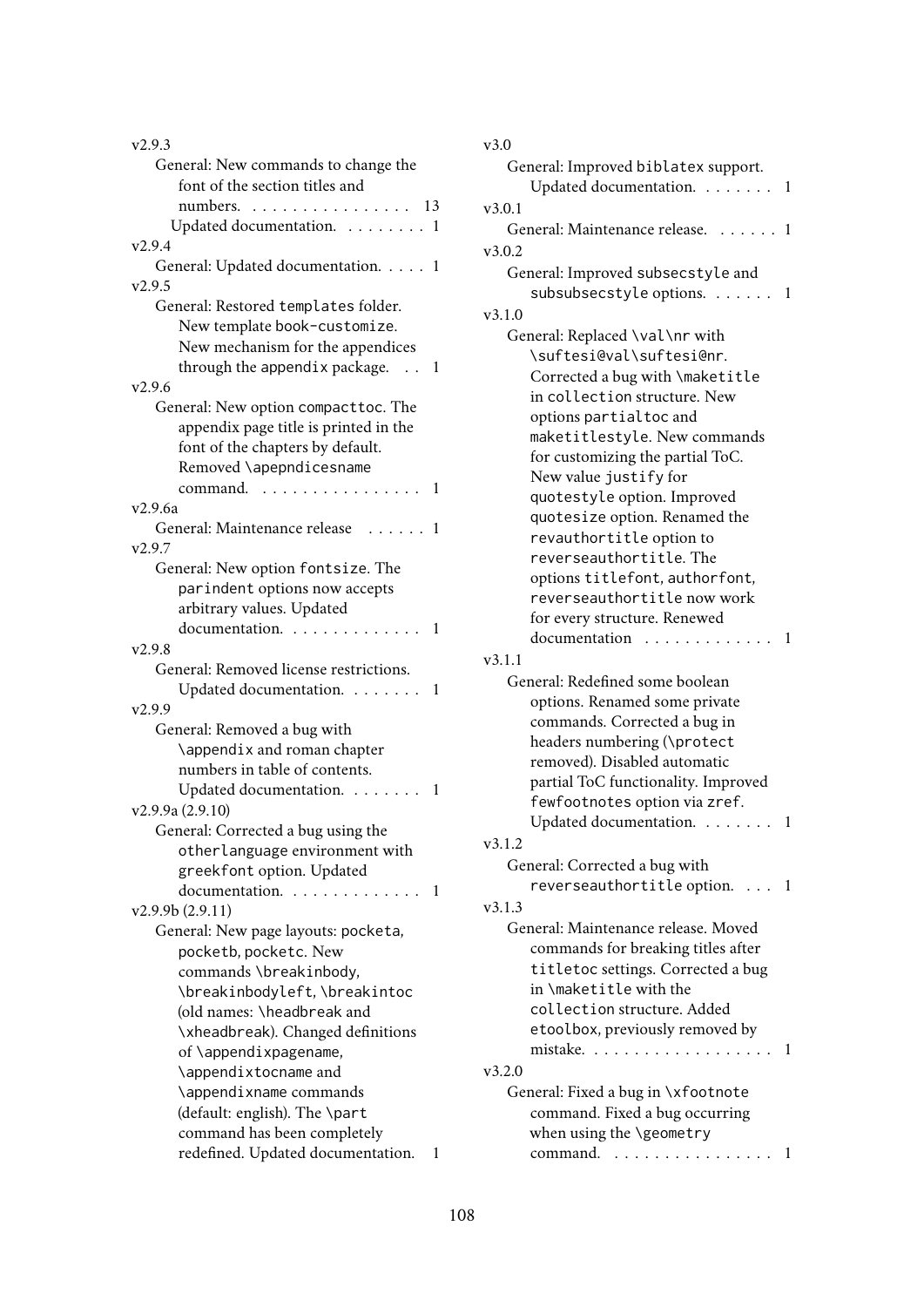# Index

Numbers written in italic refer to the page where the corresponding entry is described; numbers underlined refer to the code line of the definition; numbers in roman refer to the code lines where the entry is used.

#### **Symbols**

\@Alph . . . . . . 2026– 2028, 2035–2037 \@Cauthor 3117, 3145, 3147 \@Ccirclecolor . . . 3121 \@Ceditor 3118, 3161, 3163 \@Cfoot 3119, 3166, 3169 \@Cfootcolor 3123, 3168 \@Cpagecolor 3120, 3137 \@Csubtitle . . . . . . . . 3116, 3156, 3158 \@Ctextcolor . . . . . . . . . 3122, 3147, 3153, 3158, 3163 \@Ctitle 3115, 3151, 3153 \@M . . . . . 1740, 1754, 1881, 1920, 1943 \@Roman . . . . . . . . . 527, 542, 560, 575, 590, 602, 617, 629 \@afterheading . . . 1953 \@afterindentfalse . . . . . . 1941, 3398 \@afterindenttrue 3398 \@arabic . . . . . 1699, 1701, 1703, 1705, 1707, 2948, 2950, 2952, 2954, 2956 \@author . . . 797, 801, 1130, 1134, 1233, 1237, 2877, 2979, 3010, 3034, 3297 \@beginparpenalty 1878 \@centercr . . . . . . 2766 \@chap@pppage . . . 1913 \@chapapp . . . . . . . 2034 \@chapterintro . . . . . . . . . . 3365, 3366 \@collectioneditor . . 2862, 2863, 2940 \@collectiontitle . . . 2859, 2860, 2937 \@currentHref 3027, 3028 \@date . . 3011, 3057, 3066, 3095, 3109 \@dblarg . . . . 2867, 2969 \@doi . . . . . . 2962, 2963 \@endparpenalty . . 1881 \@endpart . . . . 1751, 1757, 1759, 1774 \@firstoftwo . . . . 3026 \@fnsymbol 2779, 2790, 2986, 3048, 3072 \@footnotemark . . . 2794 \@footnotetext . . . 2794 \@headtitle . . . 796, 800, 2866, 2869, 2968, 2971, 3035 \@highpenalty 2883, 2909 \@idxitem . . . . . . . 2057 \@ifpackageloaded . . . . . 1314, 1802, 1831, 2811, 3133, 3215, 3392, 3394 \@ifpackagewith . . 3186 \@ifstar . . . . . . . . 3364 \@ifundefined . . . 3026 \@isbn . . . . . . . . . 2959 \@issn . 2960, 2965, 2966 \@issue 2845, 2846, 2857 \@issuename . . . . . 2858 \@journalname . . . . . . 2836, 2837, 2856 \@journalnumber . . . . . 2842, 2843, 2856 \@journalvolume . . . . . . . . . 2839, 2840 \@journalwebsite . . . . . . . . 2851, 2852 \@journalyear . . . . . . 2848, 2849, 2857 \@latex@warning@no@line  $\ldots$  . 2837, 2840, 2843, 2846, 2849, 2852, 2860, 2863, 2960, 2963, 2966 \@lowpenalty . . . . 1878 \@mainmatterfalse 3389 \@mainmattertrue . 3390 \@makefnmark 2987, 3073

\@makefntext 861, 864, 868, 871, 2988, 3074 \@makeschapterhead 2048 \@maketitle . . 2993, 2995, 3000, 3008, 3018, 3079, 3081, 3086, 3093, 3098 \@mkboth . . . . . . . . . 1805, 1808, 1812, 1816, 1834, 1837, 1841, 1845, 2050, 2491, 2505, 2519, 2538, 2558, 2577 \@part . . . . . 1726, 1728 \@partialtocaftercode . . . . . . 2476, 2620 \@partialtocafterspace . . . . . . 2477, 2616 \@partialtocbeforecode . . . . . . 2470, 2618 \@partialtocbeforespace . . . . . . 2469, 2614 \@partialtocparfont  $\ldots$  2453, 2454, 2600 \@partialtocparlabelfont  $\ldots$  . . . 2453, 2610 \@partialtocsecfont . . 2438, 2439, 2594 \@partialtocseclabel . . . . . . 2438, 2604 \@partialtocsize . . . . . . . . 2468, 2592 \@partialtocsubparfont  $\ldots$  2456, 2457, 2602 \@partialtocsubparlabelfont  $\ldots$  . . . 2456, 2612 \@partialtocsubsecfont  $\ldots$  2442, 2443, 2446, 2447, 2596 \@partialtocsubseclabel  $\ldots$  2442, 2446, 2606 \@partialtocsubsubsecfont  $\ldots$  2450, 2451, 2598 \@partialtocsubsubseclabel . . . . . . 2450, 2608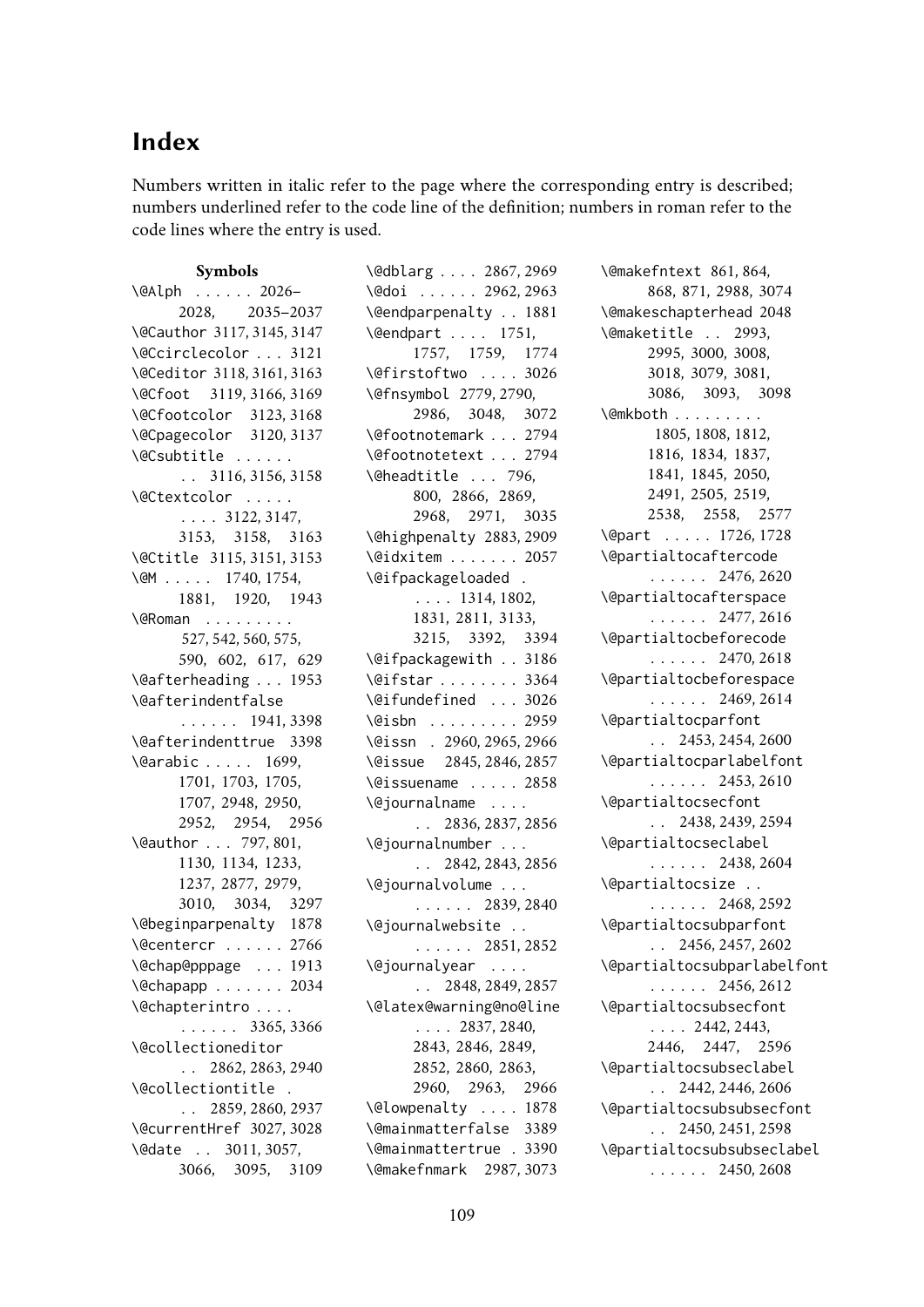\@plus . 2054, 2754, 2884 \@pnumwidth . . . . . . . . 2886, 2887, 2892 \@restonecolfalse . . . . . . . . . 2041, 2535, 2555, 2574 \@restonecoltrue . . . . . . . . . . 2043, 2533, 2553, 2572 \@roman . . . . . . . . . 522, 537, 555, 570, 586, 598, 613, 625 \@sec@pppage . . . . 1938 \@spart . . . . 1726, 1752 \@starttoc . . . . . . . 2495, 2498, 2509, 2512, 2523, 2526, 2544, 2547, 2563, 2566, 2583, 2586 \@tempswafalse . . . . . . 1721, 1916, 3365 \@tempswatrue . . . . . . 1719, 1916, 3365 \@textsuperscript . . . . . . . . . 2987, 2990, 3073, 3076 \@thanks . . . . . 2854, 2855, 2914, 2929, 3002, 3009, 3059, 3065, 3088, 3094 \@thefnmark . . . . . . . . 862, 866, 869, 872, 2793, 2987, 2990, 3073, 3076 \@title . . . . . . . . . 1131, 1133, 1234, 1236, 2866, 2873, 2968, 2975, 3012 \@todonotes@drawLineToLeftMargin<br>2010 - 2010 . . . . . . . . . . 2818 \@todonotes@drawLineToRightMargin 1332, 1801, 1830, . . . . . . . . . . 2821 \@todonotes@drawMarginNote . . . . . . 2817, 2820 \@todonotes@drawMarginNoteWithLine 3185, 3393, 3395 . . . . . . . . . . 2812 \@topnum . . . . 2999, 3085 \<sub>mu</sub> . . 638, 2702, 2704, 2854

#### **A**

\abstractname . . . . 1864, 1868, 1880, 1887, 1891, 1898 \addappheadtotoc . . . . . . . . 1925, 1949 \addfontfeature . . . . . 1561, 1563, 1565 \addpenalty . . . . . 2883 \addtolength 2064, 2065 \adjtoclabelsep 1972, 2004, 2066, 2180, 2200, 2217, 2235, 2253, 2341, 2360, 2375, 2391, 2407, 2438, 2442, 2446, 2450, 2453, 2456 \adjtocpagesep 1973, 2005, 2067, 2181, 2201, 2219, 2237, 2255, 2342, 2361, 2377, 2393, 2409, 2439, 2443, 2447, 2451, 2454, 2457 \alph . . . . 827, 834, 841 \and . . . 3016, 3068, 3097 \appendicesname . . . . . 1903, 1905, 1909 \appendix 1902, 2022, 2030 \appendixname . . . 2034 \appendixpagename . 1906, 1908, 1910, 1912, 1923, 1946 \arabic . . . . . . 493, 502, 514, 515, 529, 530, 547, 548, 562, 563, 580, 592, 607, 619, 826, 833, 840 \artcolophon . . . . 3278  $\ldots$  . 93, 1313, 2063, 2080, 2115, 2286, 2737, 2778, 2810, 3018, 3132, \AtBeginEnvironment . . . . . . . . . . 1902 \AtEndPreamble . . . 1504 \author 2879, 2981, 3014 \authorfont . . . . . 2647

#### **B**

\backmatter . . . . . . . . 3383, 3384, 3386 \baselineskip . . . .  $\ldots$  . 66, 1558, 2633, 3148, 3163 \biblistname . . . . . 1806, 1813, 1819, 1835, 1842, 1848 \bibname . . . . . 1832, 1838, 1846, 3334 \bookcolophon . . . 3270 \breakinbody . . . . 2677 \breakinbodyfalse .  $\ldots$  2684, 2717, 2718, 2724, 2725 \breakinbodyleft . 2679 \breakinbodytrue . 2674 \breakintoc . . . . . 2675 \breakintocfalse . 2673 \breakintoctrue . . 2684 **C** \c@chapter . . 2035–2037 \c@footnote . . . . . .  $\ldots$  . 2790, 2855,

2986, 3048, 3072 \c@paragraph 1705, 2954 \c@secnumdepth . . . . . . . . . . 1729, 1741 \c@section . . . 1699, 2026–2028, 2948 \c@subparagraph . . . . . . . . . 1707, 2956 \c@subsection 1701, 2950 \c@subsubsection . . . . . . . . 1703, 2952 \c@tocdepth . . . . . 2882 \captionsetup . . . . . . 876, 881, 883, 885 \Cauthor . . . . 3117, 3124 \cc . . . . . . . . . . . . 3297 \Ccirclecolor . . . 3121 \Ceditor . . . . 3118, 3127 \Cfoot . . . . . 3119, 3128 \Cfootcolor . 3123, 3131 \chapfont . . . . . . . 2637 \chapnumfont . . . . 2642 \chapter . . . . . . . . . 1577, 1583, 1643, 1644, 1647, 1648, 1651, 1652, 1655,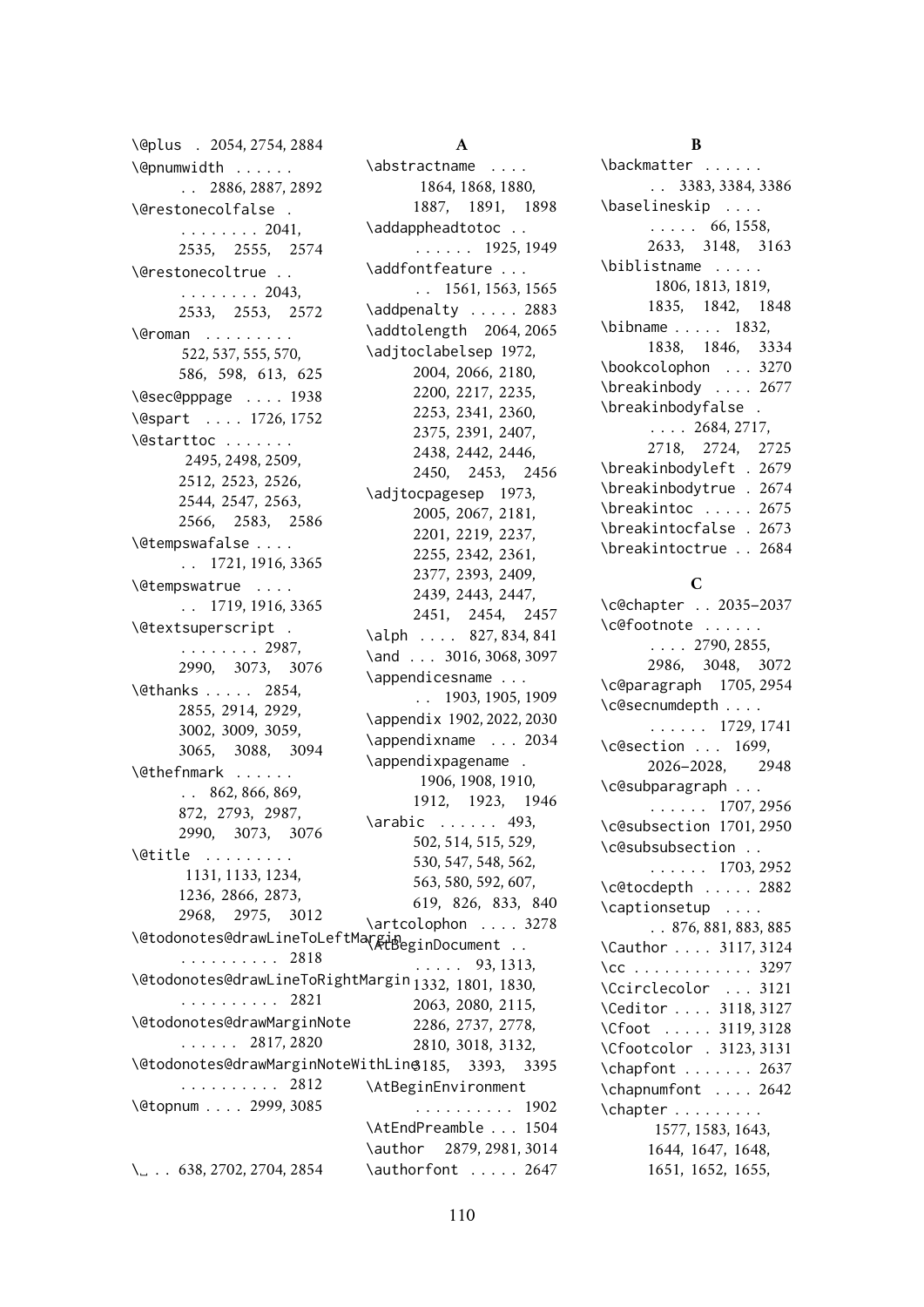1656, 1659, 1660, 1663, 1664, 1667, 1668, 1671, 1672, 1675, 1676, 1678, 1680, 1691, 1692, 1694, 1833, 1836, 1839, 1843, 1847, 1849, 2537, 2557, 2576, 3334, 3346 \chapterintro 3357, 3359, 3361, 3364 \chapterintroname . . . . . . . 3369, 3370 \chaptermark . . . . 2701 \chaptertitlename 2702 \ClassError . . . . . . . . . . 1316, 1691, 1904, 2069, 2898, 3175, 3323, 3358, 3373, 3378, 3383 \ClassWarningNoLine . . . . . 49, 51, 53, 55, 57, 59, 1195, 1207, 1217, 1229, 1335, 1343, 1370, 1413, 2483, 2784, 2870, 2874, 2878, 2972, 2976, 2980 \clear@ppage . . . . 1914 \cleardoublepage . . 1711, 2928, 3269, 3277, 3389, 3390 \clearpage . . . 1713, 2058, 2944, 3320 \col@number . 2992, 3078 \collectioneditor . . . . . . . 2862, 2864 \collectiontitle . . . . . . . . 2859, 2861 \collectiontitlepage . . . . . . 2931, 2945 \colophon . . . . . . . 3254 \columnsep . . . . . . 2056 \columnseprule . . . 2055 \contentsmargin . . . . . . . . . 2114, 2467 \contentsname . . . .  $\ldots$  . 2490, 2491, 2537, 2539, 2540 \contentspage 2000, 2019, 2337, 2356,

2371, 2387, 2403, 2419, 2427, 2434 \copyright . . . . . . 3260 \Cpagecolor . 3120, 3129 \crop . . . . . . . 93, 1305 \csname 857, 2064, 2065, 2868, 2970, 3030 \Csubtitle . . 3116, 3126 \Ctextcolor . 3122, 3130 \Ctitle . . . . 3115, 3125

#### **D**

\date . . 3015, 3067, 3096 \datefont . . . . . . . 2648 \DeclareFontFamily . . 1512, 1526, 1540 \DeclareFontShape . 1513–1520, 1522– 1524, 1527–1534, 1536–1538, 1541– 1547, 1549–1551 \DeclareOptionX . . . 65 \DeclareRobustCommand  $\ldots$  . 151–155, 166–170, 182–186, 199–203, 216–220, 233–237, 250–254, 267–271, 284– 288, 302–306, 320–324, 1506, 1560, 1562, 1564, 1567, 1569, 1571, 2675, 2677, 2679, 2687, 2689, 2691 \DeclareTextFontCommand . . . . . . . . . . 1509 \defbibheading . . . . 1803, 1806, 1809, 1813, 1817, 1819, 1821, 1823, 1826, 1832, 1835, 1838, 1842, 1846, 1848, 1850, 1853, 1857 \define@boolkey . . . . . . 95–98, 719, 874 \define@choicekey 68, 83, 99, 114, 124, 137, 147, 337, 355, 373, 391, 409, 427, 436, 445, 454, 463, 472, 481, 490, 511, 544, 577, 604, 631,

647, 690, 720, 729, 738, 747, 756, 765, 774, 783, 804, 823, 847, 858, 877, 887, 1118, 1127, 1137, 1148, 1157, 1166, 1175, 1184, 1193, 1205, 1215, 1227 \definecolor 1294, 1295 \disable@keys . . . . 71, 1074, 1092, 1111 \doi . . . . . . . 2962, 2964 \dotfill . . . . . . . 2891 \doublehyphendemerits . . . . . . 2802, 2803 \draw . . . . . . 3137, 3140

# **E**

\emph . . 2856, 3313, 3396 \encodingdefault . 1508 \endcsname . . . . . . . . 857, 2064, 2065, 2868, 2970, 3030 \endlist . 2758, 2764, 2774, 3342, 3355 \endquotation 1872, 1895 \ExecuteOptionsX . . . . . . . . . . 66, 1240 \exhyphenpenalty . 2801

# **F**

\f@series . . . . . . . 1507 \f@shape . . . . . . . . 1507 \fancyfoot . . . 2708, 2709, 2712, 2713, 2716, 2719, 2722 \fancyhead . . . 2717, 2718, 2723–2725 \fancyhf . 2708, 2709, 2711, 2715, 2721 \fancypagestyle . . . . . . . . . . 2708– 2710, 2714, 2720 \finalcolophon . . . 3283 \finalhyphendemerits . . . . . . . . . . 2803 \fontencoding . . . 1332 \footnote 3022, 3047, 3103 \footnotemark . . . 2854 \footnoterule 2739, 3046 \footnotesize . . . .  $\ldots$  . 638, 2621,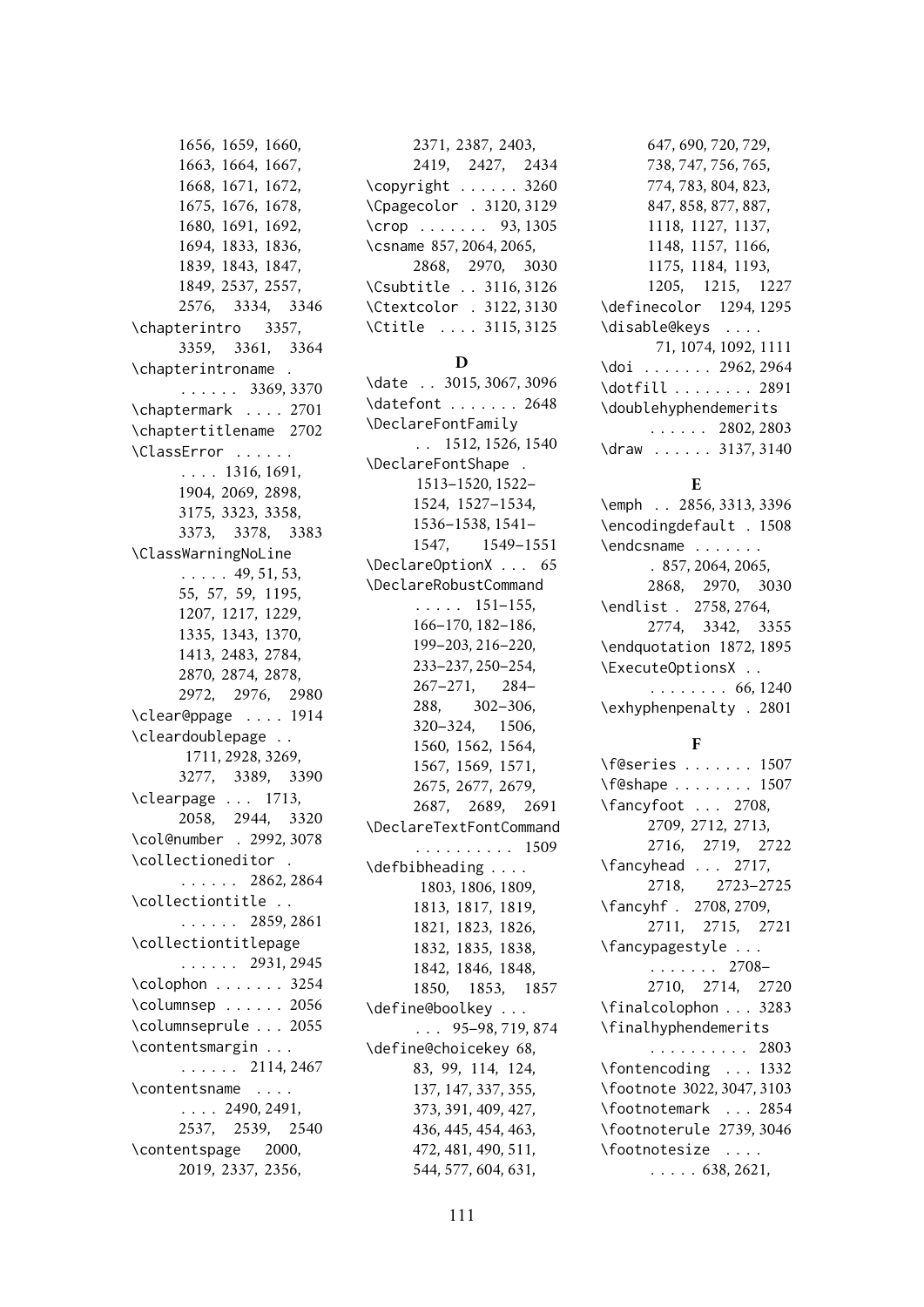2697, 2713, 2717– 2719, 2723–2725, 2799, 3045, 3308 \footnotetext . . . 2855 \frenchspacing . . . 3400 \frontispiece . . . 2945 \frontmatter . 3373, 3374, 3376, 3389 \FSPLcolophon 3293, 3322, 3324, 3326 \fulljournal . . . . 2856

#### **G**

\gdef 1354, 1357, 1360, 1397, 1400, 1403, 1437, 1440, 1443, 1467, 1470, 1473, 2026, 2027, 2034– 2036, 2836, 2839, 2842, 2845, 2848, 2851, 2858, 2859, 2862, 2866, 2959, 2962, 2965, 2968 \global . . . . . 2914, 2929, 2999, 3006– 3016, 3063–3068, 3085, 3091–3097 \greektext . . 1506, 1509

#### **H**

| \hb@xt@ 2892, 2989, 3075 |  |
|--------------------------|--|
| \headbreak  2687         |  |
| \headrulewidth 2738      |  |
| $\hbox{hemph}$ 3396      |  |
| \hfill  2895, 2905       |  |
| \hss  2892, 2990, 3076   |  |
| \Huge 3153               |  |
| \Hy@raisedlink  3028     |  |
| \hyper@anchorend . 3028  |  |
| \hyper@anchorstart 3028  |  |
| \hyphenpenalty 2801      |  |

### **I**

\if@dotoc@pp 1924, 1948 \if@mainmatter . . . 2736 \if@openright 1710, 1763, 1776, 1929 \if@restonecol 2058, 2549, 2568, 2588 \if@tempswa . . 1770, 1782, 1935, 3367 \if@twocolumn . . . . 1717, 1863, 1872, 1886, 1895, 1916, 2040, 2532, 2552, 2571, 2991, 3077 \ifbreakinbody . . . .  $\ldots$  2674, 2678, 2680, 2690, 2692 \ifbreakintoc .... . . 2673, 2676, 2688 \ifLuaTeX . . . . . . . 1297 \ifPDFTeX . . . . 1312, 1486, 1559, 3397 \ifSUF@draftdate . 2696 \ifSUF@fewfootnotes . . . . . . . . . . 2775 \ifSUF@marginpar . 2796 \ifSUF@partialtoc 2436 \ifSUF@partpage . . . . . 1709, 1723, 1760 \ifSUF@titlepage . . . . . . . . 1874, 3042 \ifsuftesi@artemisia . 12, 1356, 1399, 1439, 1469, 1488 \ifsuftesi@article 2, 1690, 1758, 1800, 1981, 2012, 2018, 2021, 2045, 2189, 2295, 2349, 2355, 2440, 2458, 2471, 2487, 2703, 2726, 3330, 3356, 3372 \ifsuftesi@authortitle . . . . . . . . 30, 2727 \ifsuftesi@bodoni . . 13, 1353, 1396, 1436, 1466, 1494 \ifsuftesi@cbgreek . . . . . 14, 1362, 1405, 1497, 1510 \ifsuftesi@centerheader . . . . . . . . 29, 2740 \ifsuftesi@cochineal . . . . . . . . . 5, 1449 \ifsuftesi@collection . 3, 1861, 2826, 2983 \ifsuftesi@compact 19, 1650, 3193, 3224 \ifsuftesi@compactaureo 20, 1654, 3196, 3228

\ifsuftesi@ctocpar . . . . 45, 2233, 2389 \ifsuftesi@ctocsec  $\ldots$  . 42, 1970, 2002, 2178, 2339 \ifsuftesi@ctocsubpar . . . . 46, 2251, 2405 \ifsuftesi@ctocsubsec . . . . 43, 2198, 2358 \ifsuftesi@ctocsubsubsec . . . . 44, 2215, 2373 \ifsuftesi@dottedtoc . . . . . . . . 36, 2891 \ifsuftesi@FSPL . . . . . . . 47, 1301, 3292 \ifsuftesi@greekfont . 10, 1334, 1342, 1352, 1395, 1487 \ifsuftesi@libertine . . . . . . . . . 6, 1421 \ifsuftesi@lmodern . . . . . . . . . 4, 1340 \ifsuftesi@mathextended 16, 1383, 1425, 1454 \ifsuftesi@mathminimal 15, 1388, 1430, 1459 \ifsuftesi@mathpazo . . . . . . . . . 8, 1348 \ifsuftesi@nofont . . . . . . . . . . 9, 1333 \ifsuftesi@numparchap . . . . 32, 1576, 1589 \ifsuftesi@numparpart . . . . . . . . 31, 1744 \ifsuftesi@numparsec . . . . . . . . 33, 1595 \ifsuftesi@numparsubsec . . . . . . . . 34, 1610 \ifsuftesi@numparsubsubsec . . . . . . . . 35, 1625 \ifsuftesi@pagelefttoc 38, 1955, 2113, 2897 \ifsuftesi@palatino . . . . . . . . . 7, 1378 \ifsuftesi@periodical 17, 1642, 3187, 3216 \ifsuftesi@periodicalaureo 18, 1646, 3190, 3220 \ifsuftesi@pocketa 23, 1666, 3205, 3240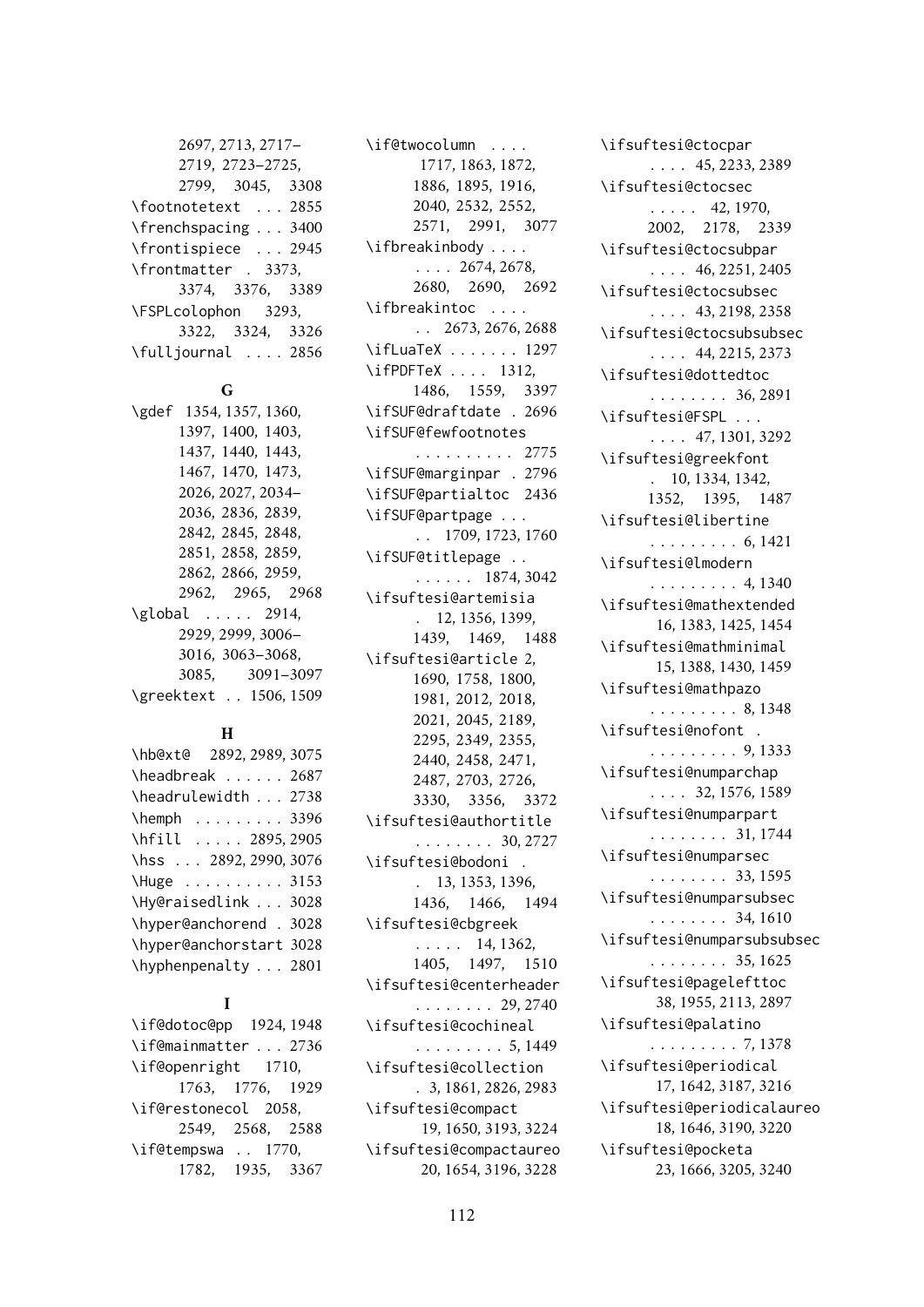\ifsuftesi@pocketb 24, 1670, 3208, 3244 \ifsuftesi@pocketc 25, 1674, 3211, 3248 \ifsuftesi@porson . . 11, 1359, 1402, 1442, 1472, 1491 \ifsuftesi@raggedtoc . . . . . . . . 37, 2894 \ifsuftesi@screen . . . . . . . . . 26, 1304 \ifsuftesi@screencentered . . . . . . . . 28, 1306 \ifsuftesi@sufplain . . . . . . . . 27, 2743 \ifsuftesi@supercompact 21, 1658, 3199, 3232 \ifsuftesi@supercompactaureo \Large . . . . . . . 151, 22, 1662, 3202, 3236 \ifsuftesi@twocolumnlof  $\ldots$  . 40, 2507, 2561 \ifsuftesi@twocolumnlot . . . . 41, 2521, 2581 \ifsuftesi@twocolumntoc . . . . 39, 2493, 2542 \ignorespaces 2757, 2763 \index . . . . . . . . . 3268 \indexname . . . . . . . . . 2046, 2048, 2050 \interlinepenalty . . . . . . . . . 1740, 1754, 1920, 1943 \isbn . . . . . . . 2959, 2961, 2965, 2967 \issue . . . . . 2845, 2847 \issuename . . . . . . 2858 \item . . . . . . 2057, 2755, 2762, 2772 \itemindent . . . . . .  $\ldots$  2752, 2768. 2769, 3337, 3349 \itemsep . . . . . . . . 2767 \itlabel . . . . 3344, 3354 \itshape . . . . . 432. 441, 450, 459, 468, 477, 486, 725, 734, 743, 752, 761, 770, 779, 811, 812, 822, 1153, 1162, 1171, 1180, 1189, 2622, 2798, 3344

**J**

#### **L**

\l@title . . . . . . . . 2881 \label . . . . . . 2917, 2919, 2927, 3025 \labelsep . . . . . . . 3348 \labelwidth . 3339, 3351 \LARGE . . . . . . . . . 1144 152, 166, 167, 3158 \LaTeX . 3264, 3312, 3313 \leftmargin 850, 852, 854, 2770, 2771, 3338, 3350, 3351 \leftmark . . . . . . . 2736 \leftskip 865, 2888, 2889 \lineskip 2800, 3054, 3106 \lineskiplimit . . . 2800 \list . . . 2751, 2760, 2767, 3336, 3347 \listfigurename 2504, 2505, 2557–2559 \listoffigures . . . .  $\ldots$  . . . 2502, 2551 \listoftables 2516, 2570 \listparindent 2751, 2752, 2769, 3352 \listtablename . . . . . . . . 2518, 2519, 2576, 2578, 2579 \lmfntscale . 1363, 1406 \LoadClass . . . . . . . 63 \losname . . . . 3343, 3346 \lowercase . . . . . . . 141

### **M**

\mainmatter . . . . . . . . . . 1902, 3378, 3379, 3381, 3390 \makecover . . . 3134, 3175, 3177, 3181 \makelabel . . 3341, 3354 \MakeLowercase . . . 140

\maketitle . . . . . . . 2984, 3007, 3043, 3064, 3070, 3092 \Margini . . . . . . . . . 3188, 3191, 3194, 3197, 3200, 3203, 3206, 3209, 3212, 3217, 3221, 3225, 3229, 3233, 3237, 3241, 3245, 3249 \marginpar . . . . . . . . . 2795, 2804, 2808 \markboth . . . . 1738, 1918, 1947, 2702 \markright . . . 1852, 1856, 2704, 2866 Miede, André . . . . . . [90](#page-89-0)

# **N**

\newcounter . . . . . . . . 2827–2830, 2832 \newlength . . . 1557, 1574, 2060, 2078, 2081–2088, 2116– 2131, 2287–2294 \newline 2680, 2692, 3034 \noappendicestocpagenum . . . . . . . . . . 1900 \nobreak . . . . . . . . . 1951, 2890, 2892, 2895, 2905, 3037 \node . . . . . . 2814, 3139, 3142, 3167 \noindent 1743, 1750, 1756, 2757, 2988, 3074, 3260, 3264, 3274, 3276, 3282, 3297, 3300, 3312

# **O**

\oldmarginpar . . . . . . 2795, 2804, 2816 \onecolumn . . . . . . . 1718, 1916, 2058, 2533, 2553, 2572 \origtableofcontents . . . . . . 2681, 2685

# **P**

\p@ . . . . . 2054, 2056, 2754, 2884, 3050 \pagestyle . . . . . . . . . 2741, 2744, 2746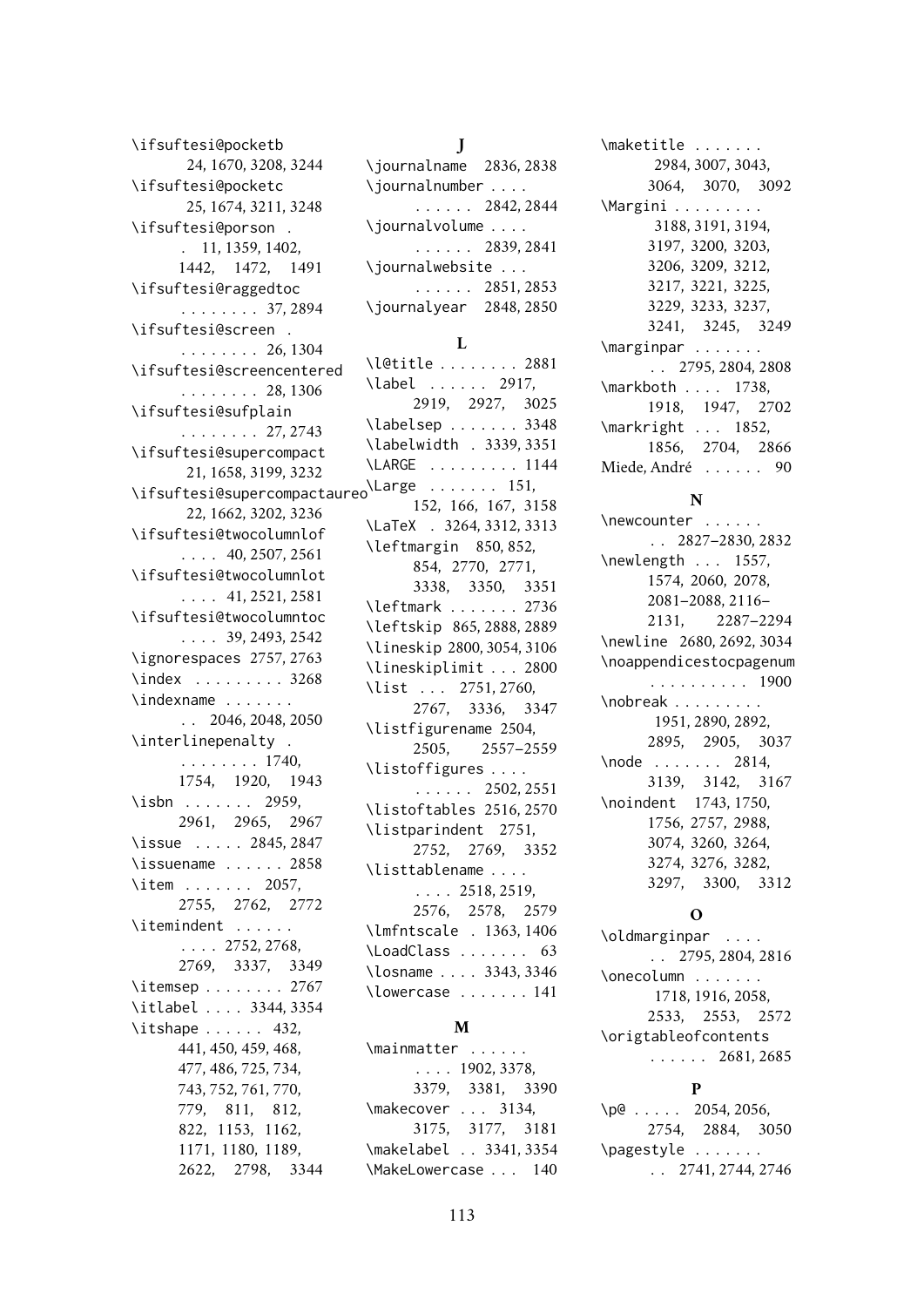\paragraph . . 1786, 1792 \parfillskip . . . . 2887 \parsep 2754, 3340, 3353 \parskip 2054, 3340, 3353 \part . . . . . . . . . 1708 \partfont . . . . . . . 2636 \partialtocaftercode . . . . . . 2619, 2635 \partialtocafterspace . . . . . . 2615, 2633 \partialtocbeforecode . . . . . . 2617, 2634 \partialtocbeforespace . . . . . . 2613, 2632 \partialtocparfont . . . . . . 2599, 2625 \partialtocparlabelfont . . . . . . 2609, 2630 \partialtocsecfont . . . . . . 2593, 2622 \partialtocseclabel  $\ldots$  . . . 2603, 2627 \partialtocsize . . . . . . . . . 2591, 2621 \partialtocsubparfont . . . . . . 2601, 2626 \partialtocsubparlabelfont . . . . . . 2611, 2631 \partialtocsubsecfont . . . . . . 2595, 2623 \partialtocsubseclabel . . . . . . 2605, 2628 \partialtocsubsubsecfont . . . . . . 2597, 2624 \partialtocsubsubseclabel . . . . . . 2607, 2629 \partname 1743, 2108, 2650 \partnumfont . . . . 2641 \PassOptionsToClass 60 \penalty . . . . . . . . 2909 \phantomsection . . 3366 Poll, Philipp H. . . . . . . [8](#page-7-0) \printcontents . . . . . . . . . . 2472, 2474 \printpartialtoc . . . . 2465, 2482, 2484 \ProcessOptionsX . . . . . . . . . . 67, 1289 \protect . 2784, 2855, 2870, 2874, 2878, 2972, 2976, 2980

\protected@xdef . . . . . . . . . 2793, 2854

#### **Q**

\quotation . . 1870, 1893

#### **R**

\raggedleft . . . . . 2805 \raggedright . . . . . . . 1942, 2052, 2806 \refname . 1803, 1809, 1817, 1821, 1823, 1826, 1850, 1853, 1857, 3331, 3332 \refstepcounter . . . . . 1730, 2916, 3019 \renewenvironment . . . . . . . . . 2039, 2750, 2759, 2765 \Rientro . . . . . . . . . 3218, 3222, 3226, 3230, 3234, 3238, 3242, 3246, 3250 \rightmargin . 850, 2770 \rightmark 786, 790, 2736 \rightskip . . . . . . 2886 \rlap . . . . . . 2987, 3073 \rmdefault . . . . . . 1505 \Roman . . . . 499, 508, 524, 525, 539, 540, 557, 558, 572, 573, 588, 600, 615, 627 \roman . . . . . . . 496, 505, 519, 520, 534, 535, 552, 553, 567, 568, 584, 596, 611, 623, 828, 835, 842

### **S**

\secdef . . . . . . . . 1726 \secfont . . . . . . . . 2638 \secnumfont . . . . . 2643 \section . . . . . . . . . 1596, 1601, 1603, 1608, 1804, 1807, 1810, 1814, 1818, 1820, 1851, 1854, 1858, 1864, 1887, 2046, 2490, 2504, 2518, 3331, 3367 \sectionmark 2704, 2706 \sectionsep . . 1557, 1558, 1601, 1608,

1616, 1623, 1631, 1638, 1792, 1799 \setlength . . . . . 65, 1558, 1590, 1592, 2061, 2079, 2089, 2091, 2093, 2095, 2097, 2099, 2101, 2103, 2132, 2134, 2136, 2138, 2140, 2142, 2144, 2146, 2148, 2150, 2152, 2154, 2156, 2158, 2160, 2162, 2296, 2298, 2300, 2302, 2304, 2306, 2308, 2311, 2313, 2315, 2317, 2319, 2321, 2323, 2325, 3337– 3340, 3348–3353 \setlist . . . . . . 820-<br>822, 826-831, 826–831. 833–838, 840–845 \sfdefault . . . . . . 1351 \small . . 1141, 1142, 1146, 1866, 1889, 3045, 3264, 3276, 3282, 3288, 3300 \smallskip . . . . . . 3158 \startchappartialtoc . . . . 1578, 1584, 2460, 2462, 2480 \startcontents . . . . . . . . . . 2459, 2462 \startsecpartialtoc  $\ldots$  . 1597, 1604, 2459, 2463, 2481 \subparagraph 1793, 1799 \subsecfont . . . . . 2639 \subsecnumfont . . . 2644 \subsection . . 1611, 1616, 1618, 1623, 1822, 1824, 1827 \substitutefont . . 1505 \subsubsecfont . . . 2640 \subsubsecnumfont 2645 \subsubsection 1626, 1631, 1633, 1638 \SUF@addto@tochang@chap 1961, 1967, 2124, 2148, 2151, 2161, 2163, 2169, 2175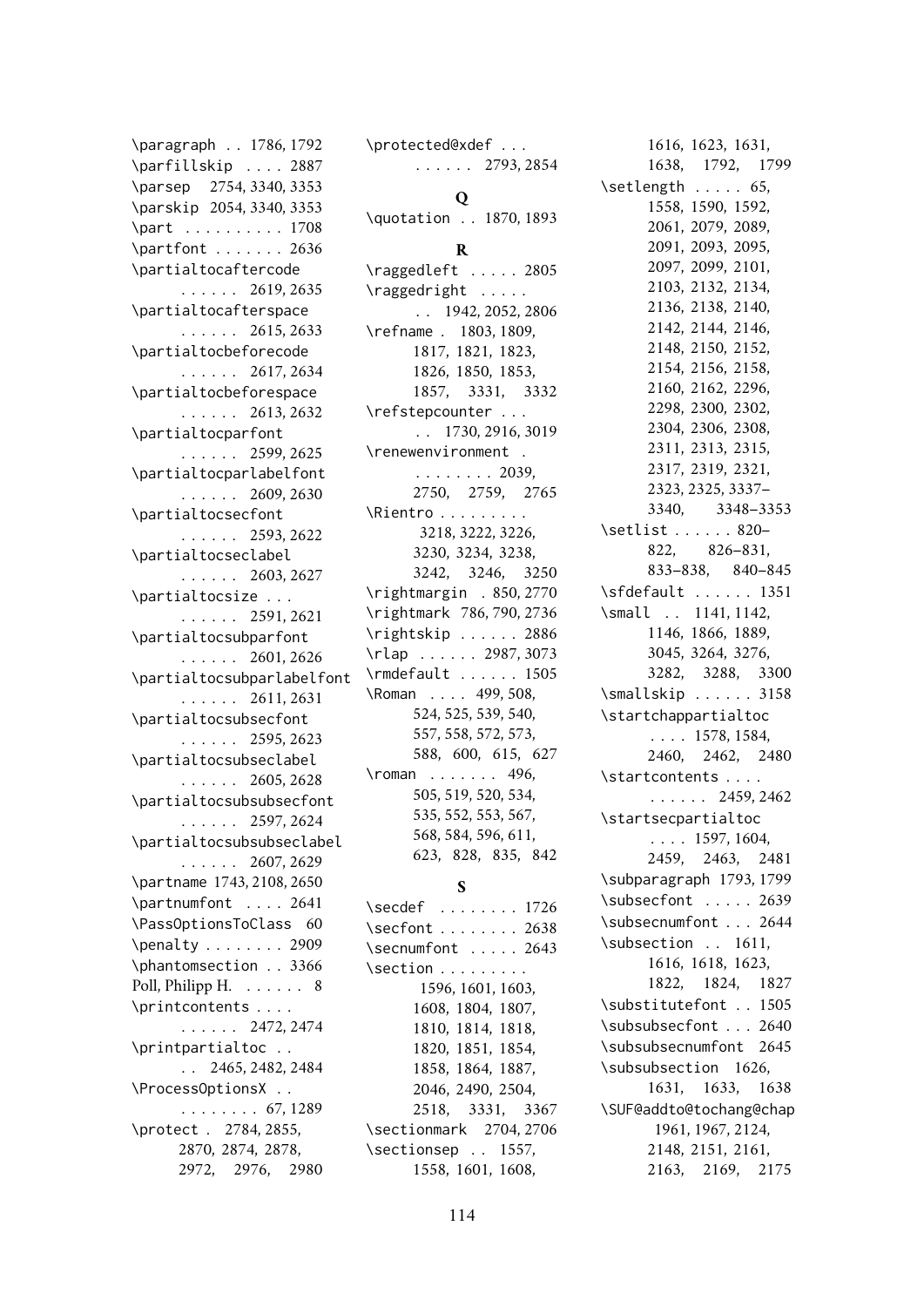\SUF@addto@tochang@fig . . 2130, 2160, 2273 \SUF@addto@tochang@par . . . . 2128, 2156, 2159, 2243, 2247 \SUF@addto@tochang@sec . . . . . . . . 1979, 1986, 2125, 2150, 2153, 2187, 2194 \SUF@addto@tochang@subpar . . . . . . . . 2129, 2158, 2261, 2265 \SUF@addto@tochang@subsec . . . . 2126, 2152, 2155, 2207, 2211 \SUF@addto@tochang@subsubsec  $\ldots$  2127, 2154, 2157, 2225, 2229 \SUF@addto@tochang@tab . . 2131, 2162, 2281 \suf@appendixtoc . . . . 1954, 2023, 2031 \SUF@authorfont . . . . . . . 1130, 1134, 1160, 1162, 1164, 1233, 1237, 2647 \SUF@authorstyle . . . . . . . . . . 1130, 1134, 1141, 1145, 1233, 1237, 2647 \SUF@authortitle@align . . . . . . . . 1121, 1123, 1125, 1221, 1223, 1225, 3021 \SUF@CHAP@align . . . 358, 360, 362, 364, 367, 370, 1578, 1584 \SUF@CHAP@contentslabel . . . . . . . . 517, 522, 527, 532, 537, 542, 2171, 2332, 2660 \SUF@CHAP@font . . . .  $\ldots$  . 439, 441, 443, 1581, 1587, 1923, 1946, 2637 \SUF@chapbeforesep . . . . . . . . 1574, 1590, 1592, 1643, 1647, 1651, 1655, 1659, 1663, 1667, 1671, 1675, 1679

\SUF@chapswitch . 73, 77, 81, 547, 552, 557, 562, 567, 572 \SUF@chaptersize 152, 167, 183, 200, 217, 234, 251, 268, 285, 303, 321, 1140, 1578, 1584, 1922, 1945, 2937, 3020 \SUF@chaptitlerule . . . . . . . . 635, 639, 643, 2000, 2018, 2337, 2355 \SUF@datefont . . . .  $\ldots$  . 1142, 1146, 1169, 1171, 1173, 2648, 3057, 3109 \SUF@default@CHAPTER . . . . . . 1575, 1640 \SUF@default@SECTIONS . . . . . . 1594, 1641 \SUF@dotchap . . . . . 516, 521, 526, 531, 536, 541, 1579, 1585 \SUF@dotpart . . . . . 494, 497, 500, 503, 506, 509, 1733, 1743 \SUF@dotsec . . . . . . 549, 554, 559, 564, 569, 574, 1598, 1605 \SUF@dotsubsec . . . . 581, 585, 589, 593, 597, 601, 1613, 1620 \SUF@dotsubsubsec . 608, 612, 616, 620, 624, 628, 1628, 1635 \SUF@fchapterintroname . . . . . . 3367–3369 \SUF@first . . . 1130, 1133, 1233, 1236, 3038, 3052, 3104 \SUF@greekfamily . . 1489, 1492, 1495, 1498, 1505, 1507 \SUF@HEAD@thechapter 515, 520, 525, 530, 535, 540, 2036, 2702 \SUF@HEAD@thesection 548, 553, 558, 563, 568, 573, 2027, 2704 \SUF@headersmallcaps 815–817, 1564, 1571 \SUF@label@chap . . . . . . . 1962, 1995, 2060, 2061, 2090, 2092, 2133, 2161, 2163, 2170, 2297, 2307, 2309, 2312, 2324, 2326, 2332 \SUF@label@fig . . . .  $\ldots$  2087, 2101, 2425 \SUF@label@par . . . .  $\ldots$  . 2085, 2097, 2100, 2141, 2157, 2244, 2303, 2320, 2398, 2399, 2401 \SUF@label@part . . . . . 2081, 2089, 2108 \SUF@label@sec . . . . 1980, 1983, 2010, 2011, 2014, 2016, 2082, 2091, 2094, 2102, 2104, 2135, 2151, 2161, 2163, 2188, 2191, 2314, 2324, 2326, 2347, 2348, 2351, 2353 \SUF@label@subpar . . . . . . . . . 2086, 2099, 2143, 2159, 2262, 2305, 2322, 2414, 2415, 2417 \SUF@label@subsec .  $\ldots$  . 2083, 2093, 2096, 2137, 2153, 2208, 2299, 2316, 2366, 2367, 2369 \SUF@label@subsubsec  $\ldots$  . 2084, 2095, 2098, 2139, 2155, 2226, 2301, 2318, 2382, 2383, 2385 \SUF@label@tab . . . .  $\ldots$  2088, 2103, 2274, 2282, 2432 \SUF@leftmark . . . .  $\ldots$  . 787, 791, 797, 801, 2728, 2733 \SUF@leftrightmark . . . . 787, 791, 2735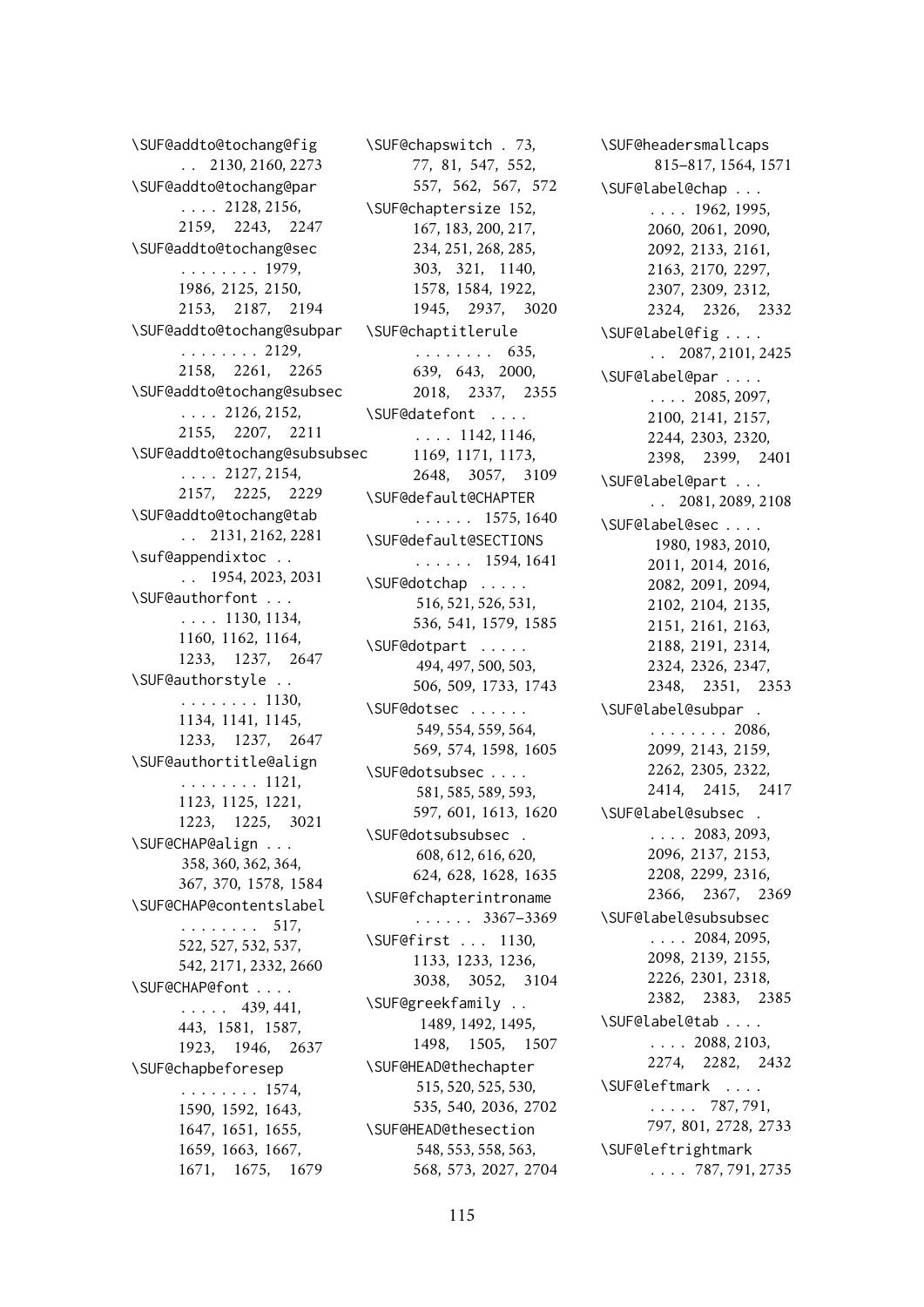\SUF@Lheadstyle . . . . . 787, 791, 797, 801, 808, 812, 816 \SUF@MakeLowercase . 140, 143, 1563, 1565, 1570, 1572 \SUF@mark 2718, 2725, 2728, 2730, 2733 \SUF@mpsetup . . . . . . . 2797, 2805, 2806 \SUF@PAR@contentslabel . . 2235, 2391, 2668 \SUF@PAR@font . . . . . 475, 477, 479, 1790 \SUF@PART@align . . . 340, 342, 344, 346, 349, 352, 1739, 1753 \SUF@PART@contentslabel . . . . . . . . . . 2109 \SUF@PART@font . . . .  $\ldots$  . 430, 432, 434, 1743, 1750, 1756, 2636, 2641 \SUF@partsize . 151, 166, 182, 199, 216, 233, 250, 267, 284, 302, 320, 1739, 1753 \SUF@pcorrect . 657, 658, 666, 667, 674, 675, 681, 682, 687, 688, 2234, 2252, 2390, 2406 \SUF@quotation@size 857, 2756, 2763, 2773 \SUF@quote@style 850, 852, 854, 2753, 2761 \SUF@Rheadstyle . . . . . 786, 790, 796, 800, 807, 811, 815 \SUF@rightmark . . . . . . 786, 790, 796, 800, 2717, 2724, 2730 \SUF@SEC@align . . . . 376, 378, 380, 382, 385, 388, 1597, 1604 \SUF@SEC@contentslabel . . . . . . . . 550, 555, 560, 565, 570, 575, 2180, 2191, 2341, 2351, 2662 \SUF@SEC@font . . . .  $\ldots$  . 448, 450, 452, 1600, 1607, 2638 \SUF@second . . 1131, 1134, 1234, 1237, 3024, 3055, 3107 \SUF@sectionsize 153, 168, 184, 201, 218, 235, 252, 269, 286, 304, 322, 1597, 1604 \SUF@sscorrect . . . .  $\ldots$  655, 664, 672, 679, 685, 2199, 2359 \SUF@ssscorrect . . .  $\ldots$  656, 665, 673, 680, 686, 2216, 2374 \SUF@SUBPAR@contentslabel . . 2253, 2407, 2670 \SUF@SUBPAR@font . . . 484, 486, 488, 1797 \SUF@SUBSEC@align . 394, 396, 398, 400, 403, 406, 1612, 1619 \SUF@SUBSEC@contentslabel . . . . . . . . 582, 586, 590, 594, 598, 602, 2200, 2208, 2360, 2367, 2664 \SUF@SUBSEC@font . .  $\ldots$  . 457, 459, 461, 1615, 1622, 2639 \SUF@subsectionsize . . . . . . . . 154, 169, 185, 202, 219, 236, 253, 270, 287, 305, 323, 1612, 1619, 1627, 1634 \SUF@SUBSUBSEC@align 412, 414, 416, 418, 421, 424, 1627, 1634 \SUF@SUBSUBSEC@contentslabel . . . . . . . . 609, 613, 617, 621, 625, 629, 2217, 2226, 2375, 2383, 2666 \SUF@SUBSUBSEC@font  $\ldots$  . 466, 468, 470, 1630, 1637, 2640 \SUF@subsubsectionsize . . 155, 170, 186,

203, 220, 237, 254, 271, 288, 306, 324 \SUF@thechapter 514, 519, 524, 529, 534, 539, 1579, 1585, 2035, 2642 \SUF@thepage 809, 813, 817, 2713, 2719, 2723 \SUF@thepart . . . . . 493, 496, 499, 502, 505, 508, 1732, 1743 \SUF@thesection 547, 552, 557, 562, 567, 572, 580, 584, 588, 592, 596, 600, 1598, 1605, 2026, 2643 \SUF@thesubsection . . 580, 584, 588, 592, 596, 600, 607, 611, 615, 619, 623, 627, 1613, 1620, 2644 \SUF@thesubsubsection . . . . . . . . 607, 611, 615, 619, 623, 627, 1628, 1635, 2645 \SUF@titlefont . . . . . . . . 1131, 1133, 1151, 1153, 1155, 1234, 1236, 2646 \SUF@titlepagefalse 76 \SUF@titlepagetrue 72 \SUF@titlerule . . . .  $\ldots$  . 634, 638, 642, 2019, 2356, 2371, 2387, 2403, 2419, 2427, 2434 \SUF@titlesmallcaps  $\ldots$  . 434, 443, 452, 461, 470, 479, 488, 1155, 1164, 1173, 1562, 1569 \SUF@titlestyle 1131, 1133, 1140, 1144, 1234, 1236, 2646 \SUF@tocAUT@font . . . . . . . . . . 1187, 1189, 1191, 3034 \SUF@tocCHAP@font . . . 732, 734, 736, 1964, 1967, 1997,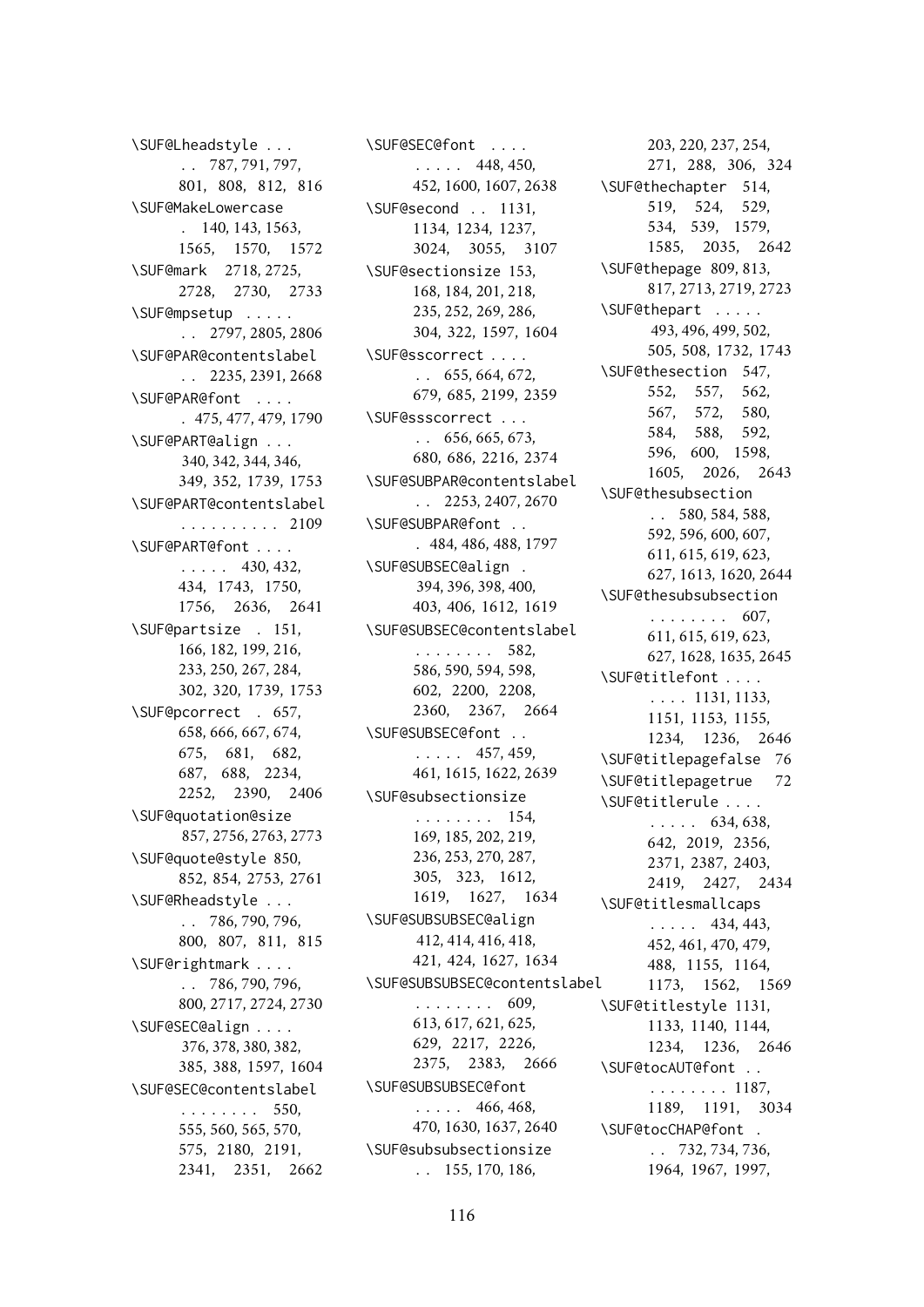1999, 2172, 2175, 2334, 2336, 2652 \SUF@tochang . 2078, 2079, 2133, 2149 \SUF@tochang@chap . . . . . . . . . 1957, 1959, 1965, 1971, 2116, 2132, 2135, 2145, 2147, 2165, 2167, 2173, 2179 \SUF@tochang@fig . . . . . . . . . . 2122, 2144, 2270, 2272 \SUF@tochang@par . . . . . . . . . . 2120, 2140, 2143, 2240, 2242, 2246, 2252 \SUF@tochang@sec . . . . . . . . . . 1976, 1978, 1985, 2117, 2134, 2137, 2184, 2186, 2193, 2199 \SUF@tochang@subpar . . . . 2121, 2142, 2258, 2260, 2264 \SUF@tochang@subsec . . . . . . . . 2118, 2136, 2139, 2204, 2206, 2210, 2216 \SUF@tochang@subsubsec . . . . . . . . 2119, 2138, 2141, 2222, 2224, 2228, 2234 \SUF@tochang@tab . . . . . . . . . . 2123, 2146, 2278, 2280 \SUF@tocindent@chap . . . . . . . . 1992, 1994, 1998, 2003, 2287, 2311, 2314, 2324, 2326, 2329, 2331, 2335, 2340 \SUF@tocindent@fig . . . . 2293, 2306, 2323, 2422, 2424 \SUF@tocindent@par . . . . . . . . 2291, 2302, 2305, 2319, 2322, 2396, 2406 \SUF@tocindent@sec  $\ldots$  . 2008, 2288,

2296, 2299, 2313, 2316, 2345, 2359 \SUF@tocindent@subpar . . . . . . . . 2292, 2304, 2321, 2412 \SUF@tocindent@subsec . . . . . . . . 2289, 2298, 2301, 2315, 2318, 2364, 2374 \SUF@tocindent@subsubsec . . . . . . . . 2290, 2300, 2303, 2317, 2320, 2380, 2390 \SUF@tocindent@tab  $\ldots$  . 2294, 2308, 2325, 2429, 2431 \SUF@toclabelnum . . . . . . . . . . 1981, 2012, 2189, 2349 \SUF@TOCMakeLowercase 141, 144, 1561, 1568 \SUF@tocPAR@font 768, 770, 772, 2236, 2245, 2248, 2392, 2400, 2402, 2656 \SUF@tocPART@font . . . . . . 723, 725, 727, 1733, 1736, 2109, 2110, 2651 \SUF@tocpartname . . . . . . . . 1732, 2649 \SUF@tocPARTnum@font . . . . . . 1732, 2658 \SUF@tocSEC@font . .  $\ldots$  . 741, 743, 745, 1972, 1984, 1987, 2004, 2015, 2017, 2180, 2192, 2195, 2341, 2342, 2352, 2354, 2653 \SUF@tocSUBPAR@font . . . . . . . . 777, 779, 781, 2254, 2263, 2266, 2408, 2416, 2418, 2657 \SUF@tocSUBSEC@font  $\ldots$  . 750, 752, 754, 2200, 2209, 2212, 2360, 2361, 2368, 2370, 2654

\SUF@tocSUBSUBSEC@font . . . . . . . . 759, 761, 763, 2218, 2227, 2230, 2376, 2384, 2386, 2655 \SUF@tocTIT@font . . . . . . . . . . 1178, 1180, 1182, 3035 \SUF@TOCtitlesmallcaps . . . . . . . . 727, 736, 745, 754, 763, 772, 781, 1182, 1191, 1560, 1567 \SUF@versionof 2697, 2699, 2708, 2709, 2712, 2716, 2722 \SUFfntscale . . . . . 1354, 1357, 1360, 1397, 1400, 1403, 1437, 1440, 1443, 1467, 1470, 1473, 1513–1520, 1522– 1524, 1527–1534, 1536–1538, 1541– 1547, 1549–1551 \suftesi@artemisiatrue . . . . . . . . . . . 129 \suftesi@articletrue . . . . . . . . . . . . 75 \suftesi@authortitletrue . . . . . . . . 795, 799 \suftesi@bodonitrue 133 \suftesi@cbgreektrue . . . . . . . . . . . 135 \suftesi@centerheadertrue . . . . . . . . 789, 802 \suftesi@cochinealtrue . . . . . . . . . . . 104 \suftesi@collectiontrue . . . . . . . . . . . . 79 \suftesi@compactaureotrue . . . . . . . . . . . 232 \suftesi@compacttrue . . . . . . . . . . . 215 \suftesi@ctocpartrue  $\ldots$  653, 662, 670, 677 \suftesi@ctocsectrue . . . . . . . . . . . 650 \suftesi@ctocsubpartrue . . . . . . . . 654, 663, 671, 678, 684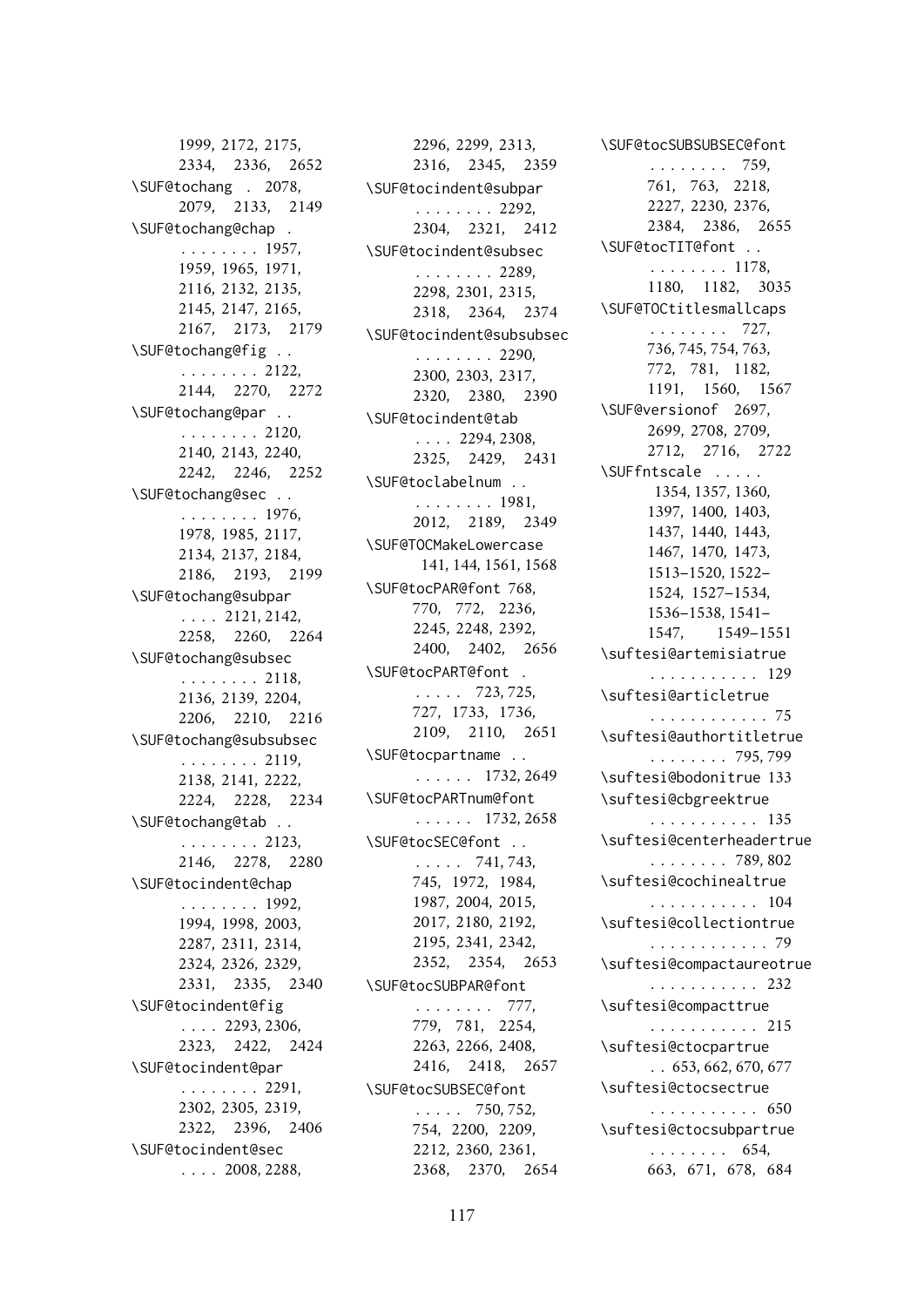\suftesi@ctocsubsectrue . . . . . . . . 651, 660 \suftesi@ctocsubsubsectrue  $\ldots$  . 652, 661, 669 \suftesi@dottedtoctrue . . . . . . . . . . . 637 \suftesi@FSPLtrue . . . 1065, 1082, 1100 \suftesi@greekfontfalse . . . . . 127, 1337, 1338, 1345, 1346 \suftesi@greekfonttrue . . 129, 131, 133, 135 \suftesi@libertinetrue . . . . . . . . . . . 106 \suftesi@lmoderntrue . . . . . . . . . . . 110 \suftesi@mathextendedfalse . . . . . . . . . . . 118 \suftesi@mathextendedtrue . . . . . . . . . . . 122 \suftesi@mathminimalfalse . . . . . . . . . . . 117 \suftesi@mathminimaltrue . . . . . . . . . . . 120 \suftesi@mathpazotrue . . . . . . . . . . . 112 \suftesi@nofonttrue 102 \suftesi@nr . . . . 68, 70, 83, 85, 99, 101, 114, 116, 124, 126, 137, 139, 147, 150, 337, 339, 355, 357, 373, 375, 391, 393, 409, 411, 427, 429, 436, 438, 445, 447, 454, 456, 463, 465, 472, 474, 481, 483, 490, 492, 511, 513, 544, 546, 577, 579, 604, 606, 631, 633, 647, 649, 690, 692, 720, 722, 729, 731, 738, 740, 747, 749, 756, 758, 765, 767, 774, 776, 783, 785, 804, 806, 823, 825, 847, 849, 858, 860, 877, 879, 887, 895, 1118, 1120, 1127, 1129, 1137, 1139,

1148, 1150, 1157, 1159, 1166, 1168, 1175, 1177, 1184, 1186, 1193, 1198, 1205, 1210, 1215, 1220, 1227, 1232 \suftesi@numparchaptrue . . . . . 365, 368, 371 \suftesi@numparparttrue . . . . . 347, 350, 353 \suftesi@numparsectrue . . . . . 383, 386, 389 \suftesi@numparsubsectrue  $\ldots$  . 401, 404, 407 \suftesi@numparsubsubsectrue . . . . . 419, 422, 425 \suftesi@pagelefttoctrue . . . . . . . . . . . 645 \suftesi@palatinotrue . . . . . . . . . . . 108 \suftesi@periodicalaureotrue<br>2790.27 198, 1064, 1081, 1099 \suftesi@periodicaltrue . . . . . . . . . . . 181 \suftesi@pocketatrue . . . . . . . . . . . 283 \suftesi@pocketbtrue . . . . . . . . . . . 301 \suftesi@pocketctrue . . . . . . . . . . . 319 \suftesi@porsontrue 131 \suftesi@raggedtoctrue . . . . . . . . . . . 641 \suftesi@screencenteredtrue . . . . . . . . . . . . 89 \suftesi@screentrue . . . . . . . . . 86, 88 \suftesi@sufplaintrue . . . . . . . . . . . 793 \suftesi@supercompactaureotrue . . . . . . . . . . . 266 \suftesi@supercompacttrue . . . . . . . . . . . 249 \suftesi@twocolumnloftrue . . 696, 703, 710, 715 \suftesi@twocolumnlottrue . . 699, 707, 711, 716 \suftesi@twocolumntoctrue . . 693, 702, 706, 714 \suftesi@val . . . 68, 83, 99, 114, 124,

137, 147, 337, 355, 373, 391, 409, 427, 436, 445, 454, 463, 472, 481, 490, 511, 544, 577, 604, 631, 647, 690, 720, 729, 738, 747, 756, 765, 774, 783, 804, 823, 847, 858, 877, 887, 1118, 1127, 1137, 1148, 1157, 1166, 1175, 1184, 1193, 1205, 1215, 1227

### **T**

\tableofcontents . . . . . . . . . . 2488, 2531, 2681, 2682 \texorpdfstring . . . . . . . . . 3026, 3034 . . . . . . 2780–2783 \textbullet . . . . . 820 \textgreek . . . . . . 1509 \textls 1568, 1570, 1572 \textnormal . . 1613, 1620, 1628, 1635 \TextOrMath . 2780–2782 \textsc . . . 496, 505, 519, 520, 522, 534, 535, 537, 552, 553, 555, 567, 568, 570, 584, 586, 596, 598, 611, 613, 623, 625 \textsf . . . . 3267, 3314 \textsuperscript . 872 \texttt . . . . . . . . 2697 \thanks . . . . . . 796, 797, 800, 801, 2854, 3006, 3017, 3022, 3032, 3047, 3063, 3091, 3103 \thearticle . . . . . . . . . . 2917, 2919, 2927, 3025, 3027 \thechapter . . 73, 2037 \thecontentslabel .  $\ldots$  517, 522, 527, 532, 537, 542, 550, 555, 560, 565, 570, 575, 582, 586, 590, 594, 598, 602, 609,